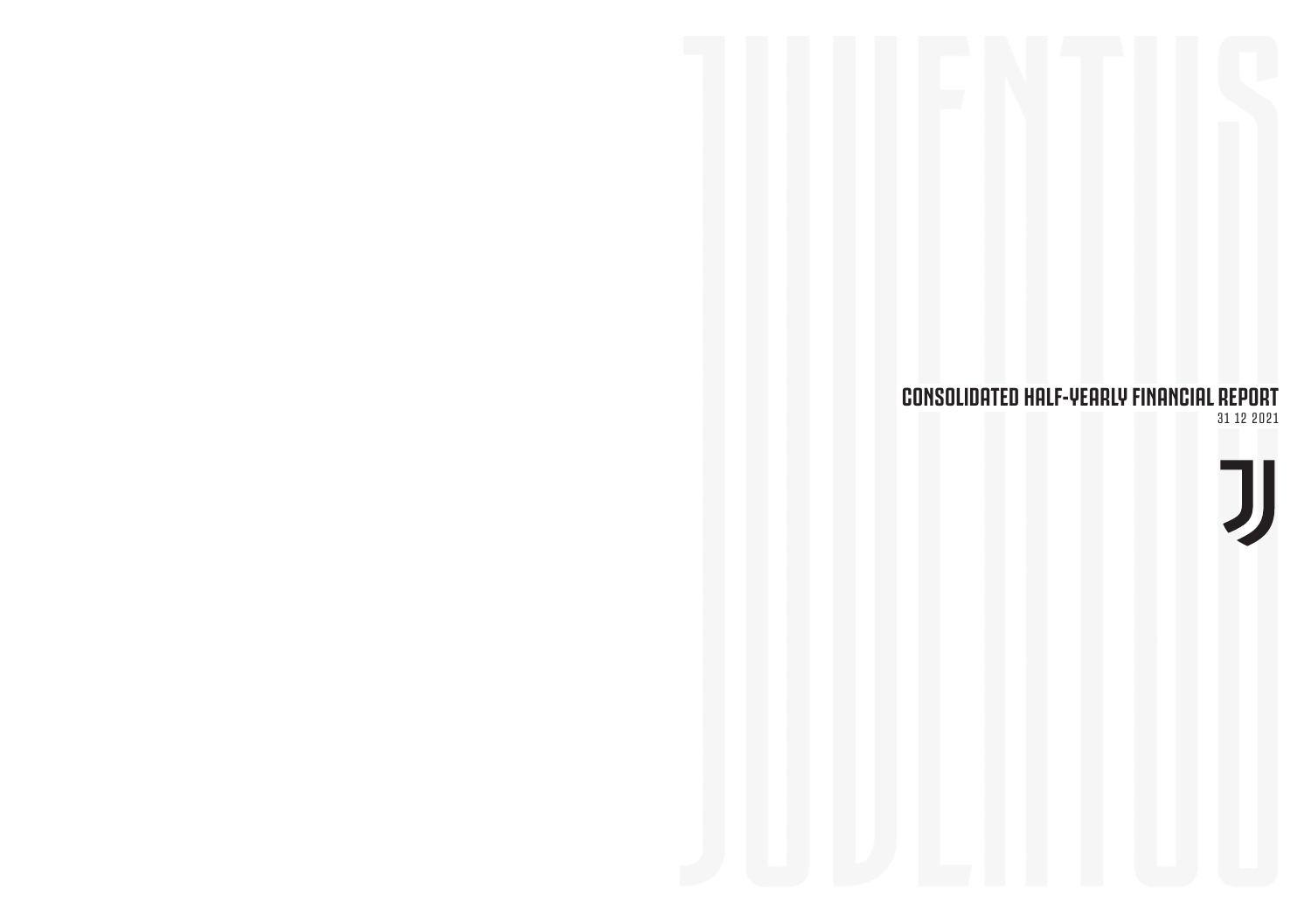## **REGISTERED OFFICE**

Via Druento 175, 10151 Turin Contact Center 899.999.897 Fax +39 011 51 19 214

## **SHARE CAPITAL FULLY PAID**

€ 23,379,254.38

## **REGISTERED IN THE COMPANIES REGISTER**

Tax Code and VAT Number 00470470014 - REA N. 394963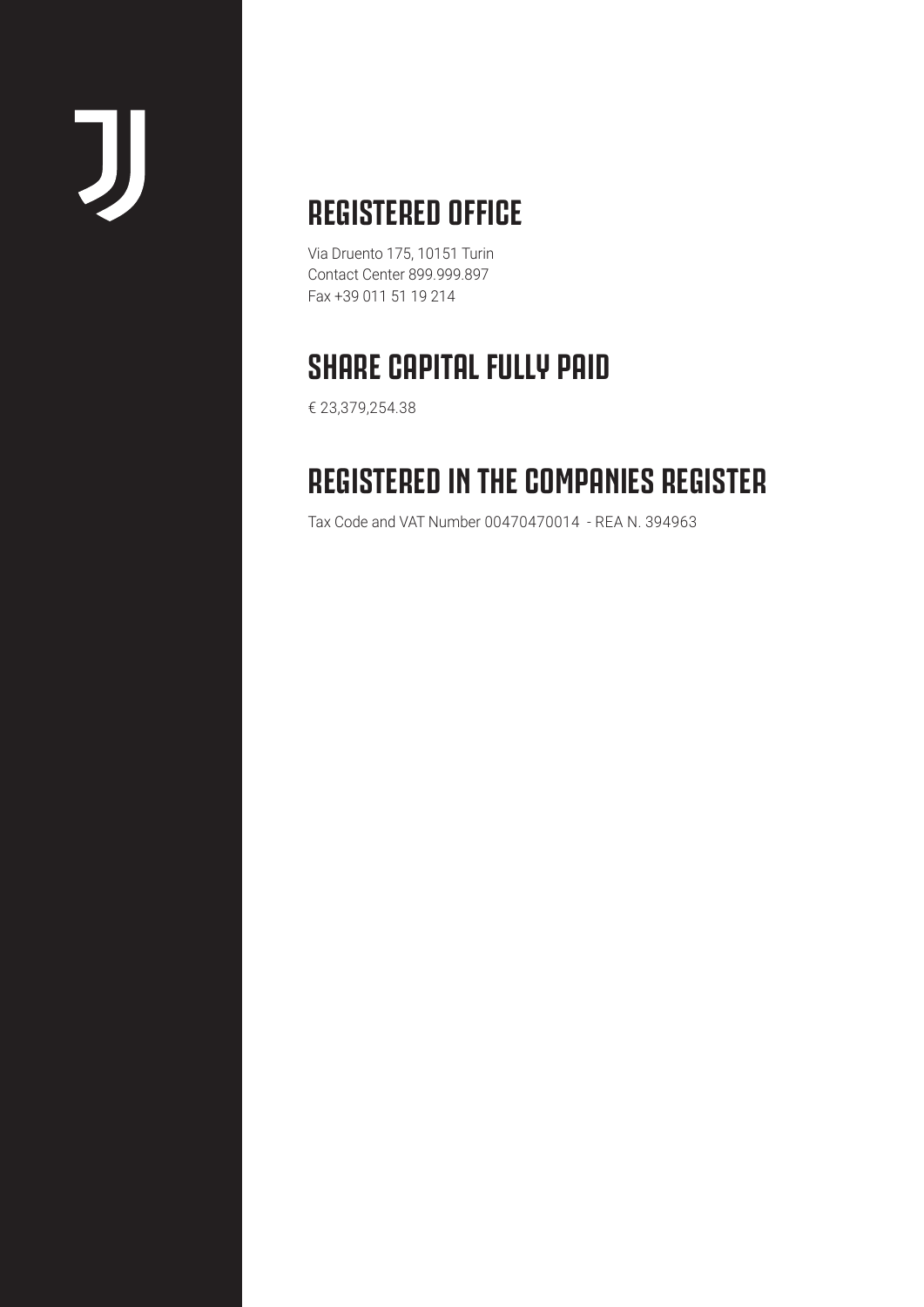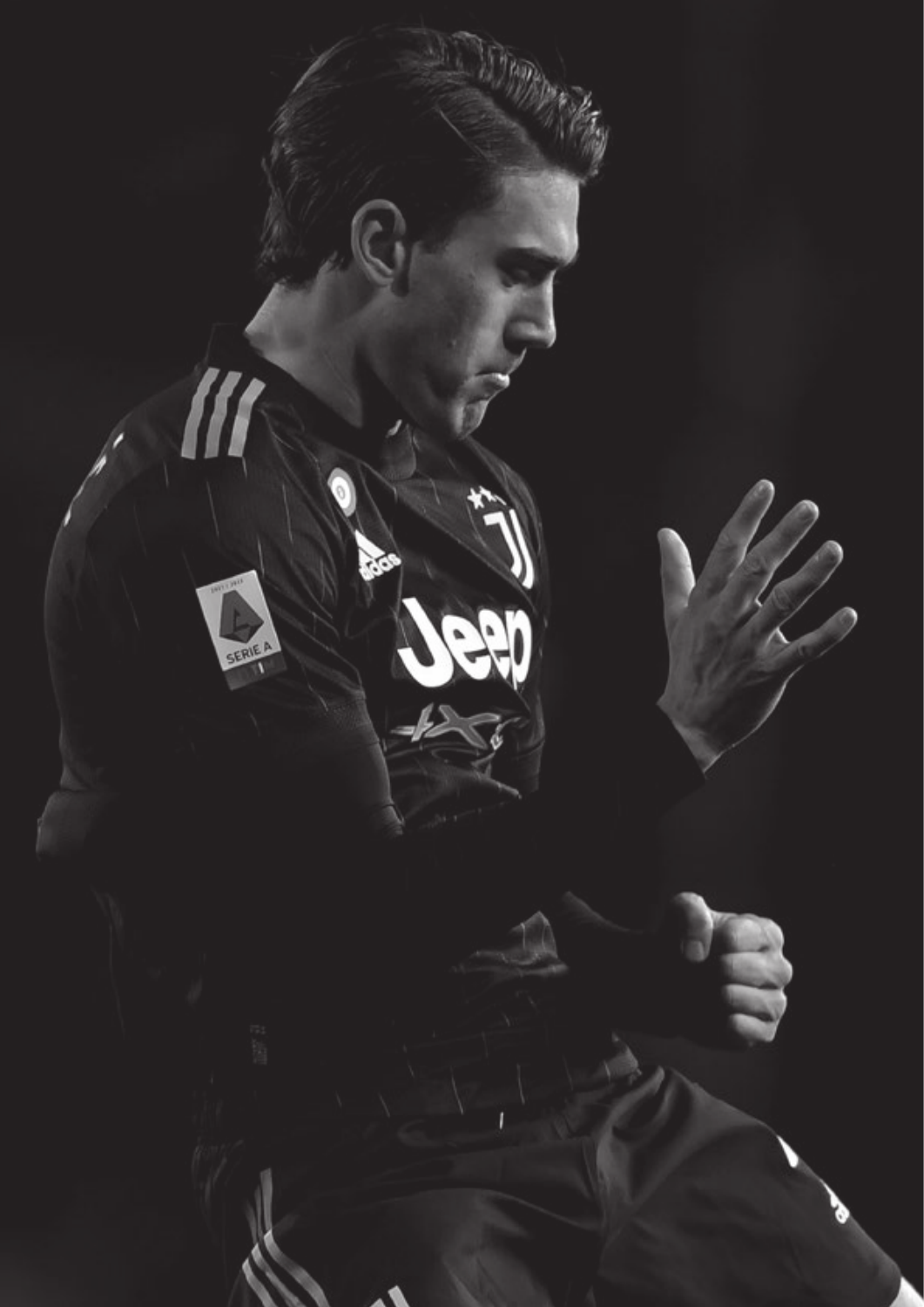# **CONTENTS**

#### **REPORT ON OPERATIONS**

| Board of Directors, Board of Statutory Auditors and Independent Auditors          | 5  |
|-----------------------------------------------------------------------------------|----|
| Significant events in the first half of the 2021/2022 financial year              | 6  |
| Review of the results for the first half of the 2021/2022 financial year          | 11 |
| Significant events after 31 December 2021                                         | 15 |
| Business outlook                                                                  | 17 |
| Main risks and uncertainties                                                      | 17 |
| <b>CONSOLIDATED HALF-YEARLY FINANCIAL STATEMENTS AT 31 DECEMBER 2021</b>          |    |
| Consolidated statement of financial position                                      | 18 |
| Consolidated income statement                                                     | 21 |
| Consolidated statement of comprehensive income                                    | 21 |
| Statement of changes in shareholders' equity                                      | 22 |
| Statement of cash flows                                                           | 23 |
| Notes to the financial statements                                                 | 24 |
| CERTIFICATION PURSUANT TO ARTICLE 154-BIS OF ITALIAN LEGISLATIVE DECREE NO. 58/98 | 65 |
| <b>INDEPENDENT AUDITORS' REPORT</b>                                               | 66 |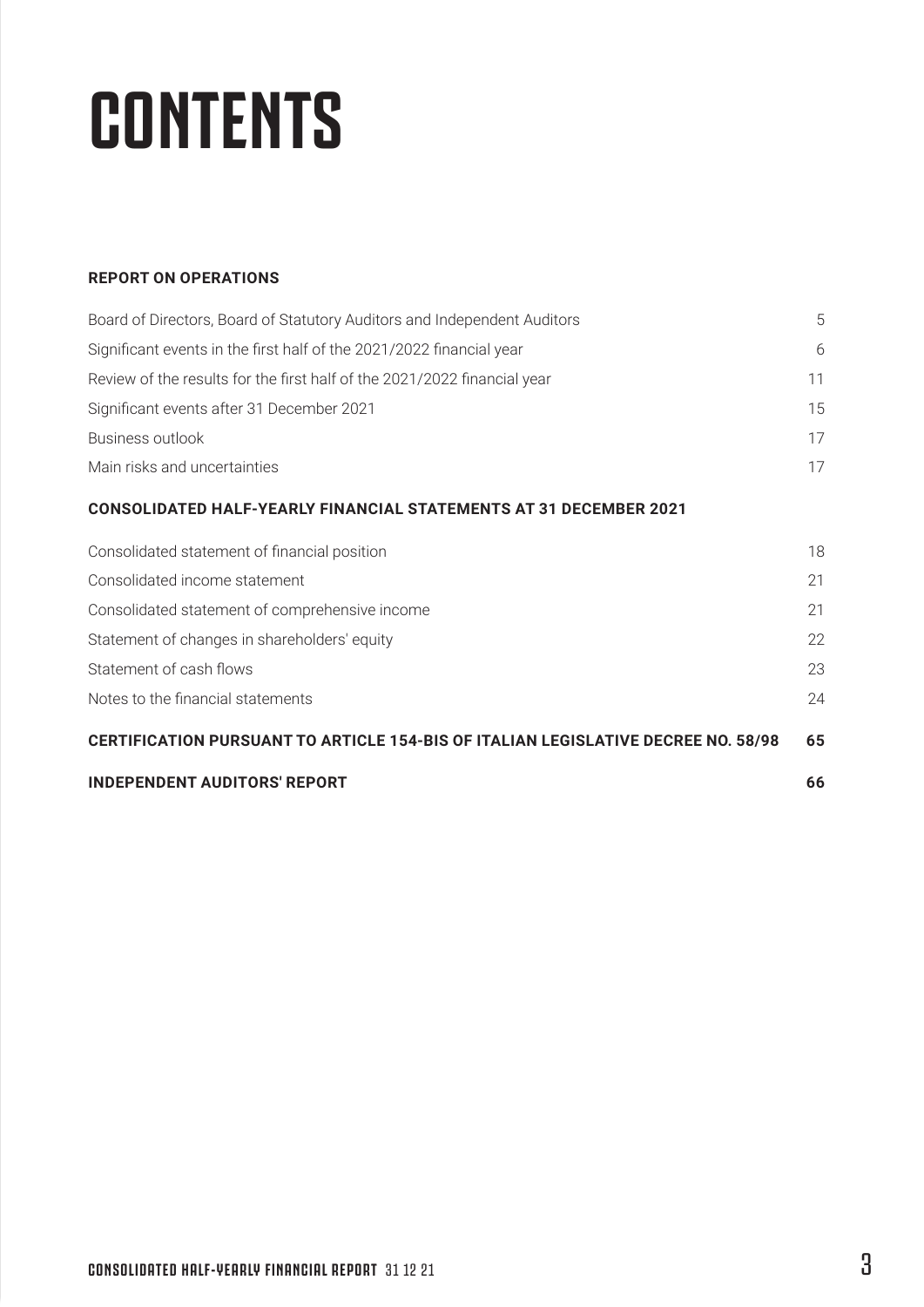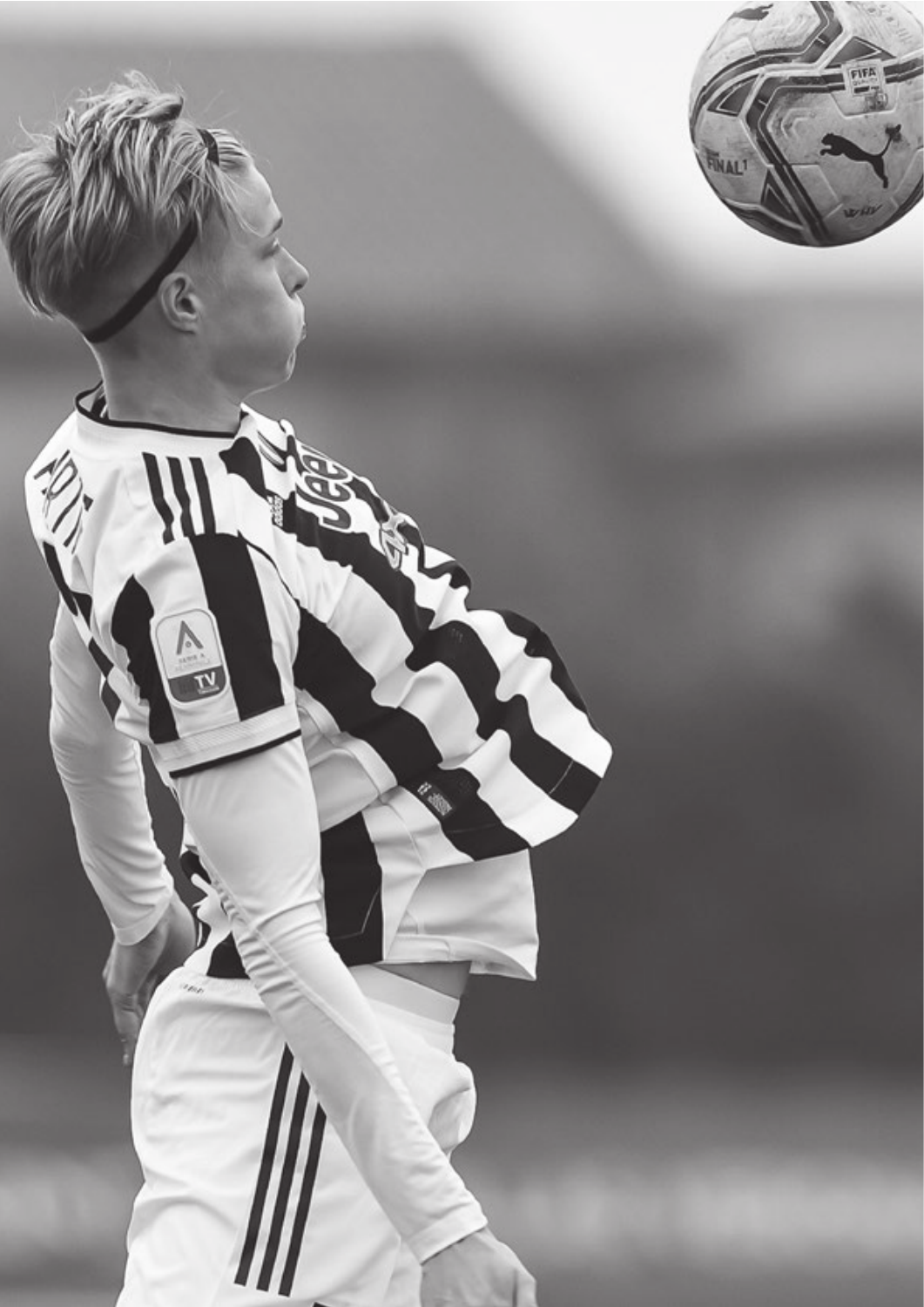## **BOARD OF DIRECTORS, BOARD OF STATUTORY AUDITORS AND INDEPENDENT AUDITORS**

#### **BOARD OF DIRECTORS**

CHAIRPERSON Andrea Agnelli

VICE CHAIRPERSON Pavel Nedved

CHIEF EXECUTIVE OFFICER Maurizio Arrivabene

NON-INDEPENDENT DIRECTORS Laurence Debroux

Suzanne Heywood<sup>1</sup> Francesco Roncaglio

INDEPENDENT DIRECTORS Massimo Della Ragione

Kathryn Frances Fink Daniela Marilungo Giorgio Tacchia

#### **REMUNERATION AND APPOINTMENTS COMMITTEE**

Kathryn Frances Fink (Chairperson), Francesco Roncaglio and Giorgio Tacchia

#### **CONTROL AND RISK COMMITTEE**

Massimo Della Ragione (Chairperson), Laurence Debroux and Daniela Marilungo

#### **RELATED-PARTY TRANSACTIONS COMMITTEE**

Massimo Della Ragione (Chairperson), Laurence Debroux2 and Daniela Marilungo

#### **ESG COMMITTEE**

Suzanne Heywood (Chairperson), Laurence Debroux and Daniela Marilungo

#### **BOARD OF STATUTORY AUDITORS**

CHAIRPERSON Roberto Spada

STANDING AUDITORS Maria Cristina Zoppo

ALTERNATE AUDITORS **Maria Luisa Mosconi** Maria Luisa Mosconi

#### **INDEPENDENT AUDITORS**

Deloitte & Touche S.p.A.

Expiry of the terms of office

The terms of office of the Board of Directors and of the Board of Statutory Auditors will expire on the date of the Shareholders' Meeting called to approve the Financial Statements at 30 June 2024. The appointment of the Independent Auditors will expire on the date of the Shareholders' Meeting called to approve the Financial Statements at 30 June 2024.

1 Co-opted on 30 December 2021 to replace Laura Zanetti who resigned on 28 December 2021.

2 In the case of major transactions, Laurence Debroux will be replaced by Giorgio Tacchia (Independent Director).

Alessandro Forte

Roberto Petrignani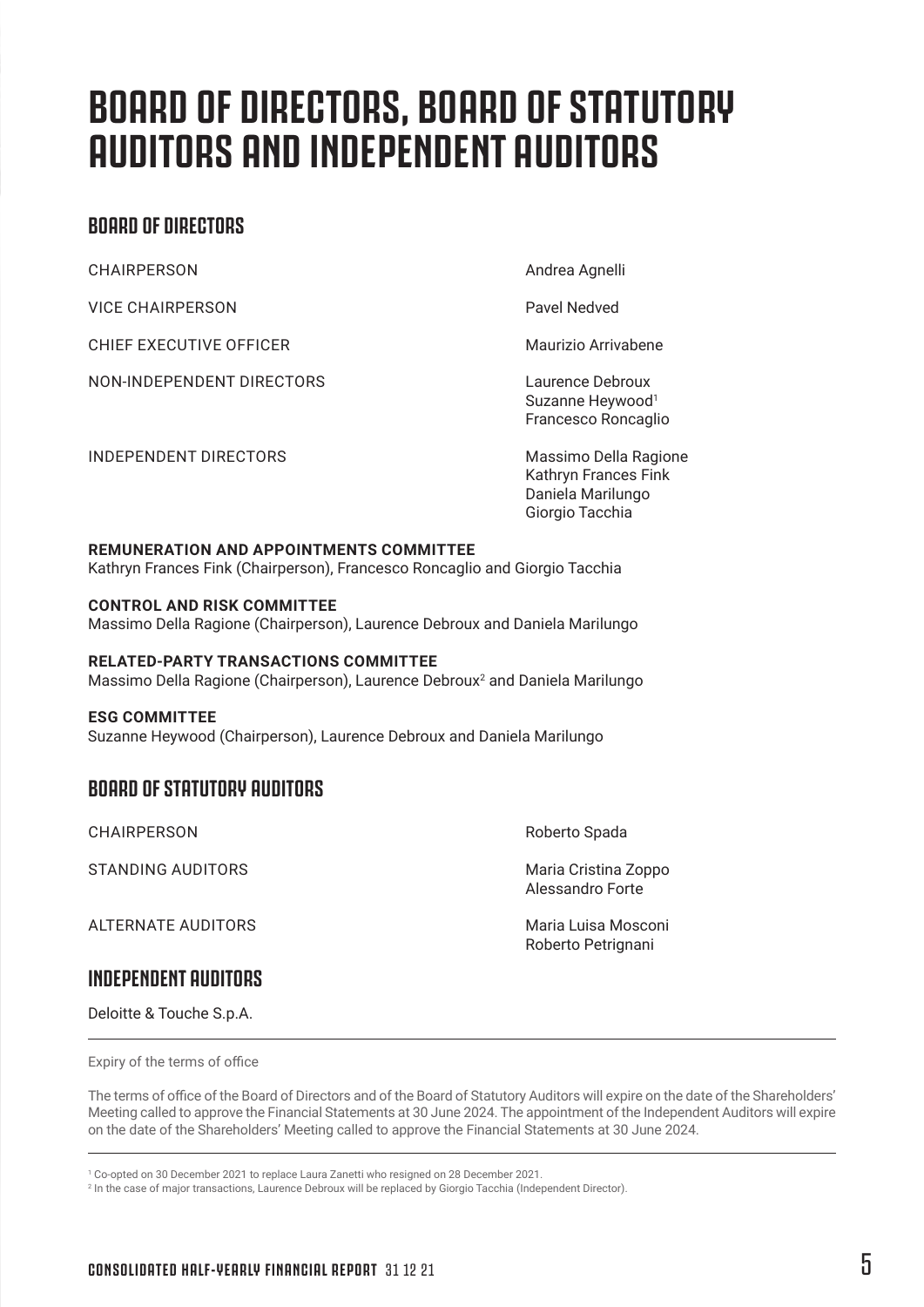## **SIGNIFICANT EVENTS IN THE FIRST HALF OF THE 2021/2022 FINANCIAL YEAR**

## **EFFECTS OF THE COVID-19 PANDEMIC**

The national and international scenario of the last two years was characterised by the significant impacts from the Covid-19 pandemic and the resulting restrictive measures for its containment imposed by administrative, health and sports Authorities.

During the first six months of the 2021/2022 financial year, the continuation of the pandemic has led to the authorities maintaining various containment measures, including restrictions on the use of stadium capacity down to 50-75%. This set of measures resulted in a direct negative impact on revenues (mainly from matches and products), compared to the pre-pandemic period, of approximately € 40 million, as well as an indirect impact on revenues from the management of players' rights.

## **THE FOOTBALL SEASON**

In December 2021, the First Team qualified for the round of 16 of the 2021/2022 UEFA Champions League, finishing first in its group; Juventus Women qualified for the quarter-finals of the 2021/2022 UEFA Champions League, finishing second in their group.

## **NATIONAL LICENCE**

On 8 July 2021, the FIGC's appointed bodies, after reviewing documentation submitted by Juventus and material sent by the Lega Nazionale Professionisti Serie A, issued the club with the National License for the current football season.

## **FIRST PHASE OF THE 2021/2022 TRANSFER CAMPAIGN**

#### *Acquisitions and disposals of players' registration rights*

The transactions finalised in the first phase of the 2021/2022 Transfer Campaign, held from 1 July to 31 August 2021, led to a total increase in invested capital of € 49 million resulting from acquisitions and increases of € 80.2 million and disposals of € 31.2 million (net book value of disposed rights).

The net capital gains generated by the disposals came to  $\epsilon$  0.9 million.

The total net financial commitment, spread over five years, auxiliary expenses and financial income and expenses implicit in deferred receipts and payments, is € 39.3 million.

For additional details see the Notes to the financial statements.

## **SHARE CAPITAL INCREASE ON A RIGHTS OFFERING BASIS UP TO € 400 MILLION**

On 24 December 2021, the share capital increase on a rights offering basis, approved by the Extraordinary Shareholders' Meeting on 29 October 2021 ("**Capital Increase**"), was successfully completed. The Capital Increase was fully subscribed and as a result thereof 1,197,226,782 Juventus ordinary shares (the "**New Shares**") were issued at a subscription price of € 0.334 per New Share, of which € 0.01 as share capital and € 0.324 as share premium. The countervalue of the Capital Increase was therefore € 399,873,745.19.

The main steps of this operation are described below.

On 30 June 2021, the Board of Directors (i) reviewed the impact caused by the protraction of the Covid-19 pandemic and the main economic and financial data for the update of the Development Plan regarding the 2019/24 financial years (the "**Development Plan**"), approved in September 2019 (i.e. before the start of the spread of the Covid-19 pandemic), and (ii) defined the guidelines for capital strengthening through a capital increase up to a maximum of € 400 million.

On 30 July 2021, Juventus signed with Goldman Sachs International, J.P. Morgan AG, Mediobanca – Banca di Credito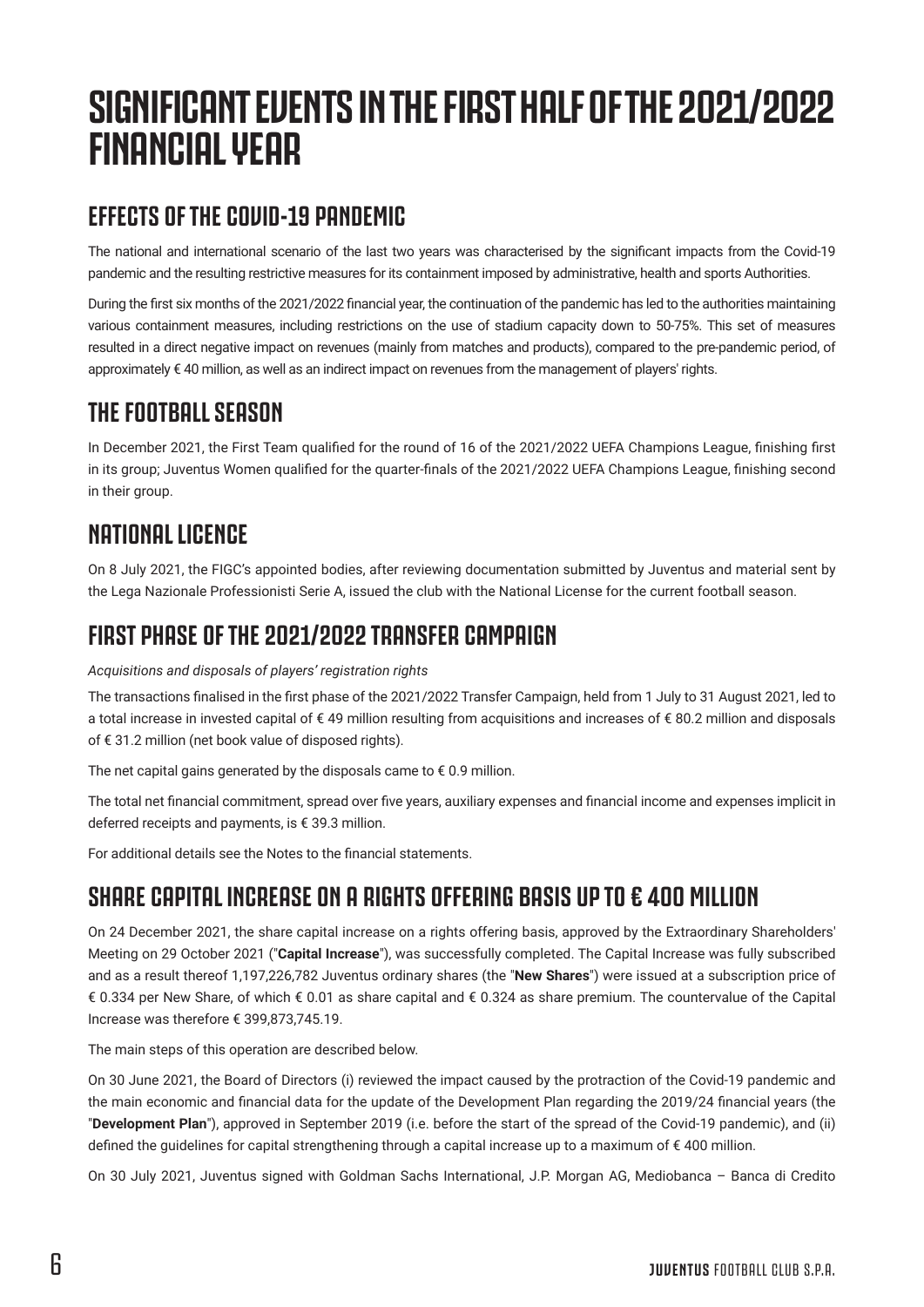Finanziario S.p.A. and UniCredit Corporate & Investment Banking (the "Joint Global Coordinators") a "pre-underwriting" agreement in accordance with which the Joint Global Coordinators undertook – at conditions in line with market practice for similar transactions – to enter into an underwriting agreement for the subscription to and the release of New Shares that were not subscribed at the end of the auction of unexercised rights.

On 25 August 2021, the Board of Directors approved the proposed share capital increase against payment up to a maximum of € 400 million, including any share premium, through the issue of Juventus New Ordinary Shares, with no express par value and with the same characteristics as those outstanding, to be offered on a pre-emptive right basis to those entitled. The Board of Directors, having acknowledged the willingness of the majority shareholder EXOR N.V. to make a payment for a future capital increase, also resolved to proceed with the request for a payment for a future capital increase by the shareholder himself for a total of €75 million, in order to strengthen the equity and financial structure of the Company pending the execution of the Capital Increase. The payment was made on 27 August 2021.

On 29 October 2021, the Extraordinary Shareholders' Meeting approved the proposed Capital Increase. Subsequently, on 22 November 2021, the Board of Directors approved the final terms of the Capital Increase, as well as the timetable for the rights offering of the New Shares (the "**Rights Offering**"). At the end of the meeting of the Board of Directors, the underwriting agreement relative to the Capital Increase was signed with the Joint Global Coordinators, who committed to underwrite, severally and without any joint and several liability, according to the terms and conditions set forth in the underwriting agreement, the New Shares that might remain unopted at the end of the auction of unopted rights for a maximum amount of approximately € 144.9 million, i.e. the difference between the total countervalue of the Capital Increase and the quota due to the majority shareholder EXOR N.V.

On 24 November 2021, Juventus received CONSOB's authorisation to publish the Prospectus (as updated and supplemented with an addendum published on 2 December 2021) relating to the Rights Offering and admission to trading of the new ordinary shares to be issued in the context of the Capital Increase.

During the Rights Offering period, which commenced on 29 November 2021 and ended on 16 December 2021, 1,220,551,340 pre-emption rights were exercised for the subscription of 1,098,496,206 New Shares, representing 91.75% of the total New Shares offered, for a countervalue of € 366,897,732.80.

On 21 December 2021, following the sale during the first stock exchange session on 20 December 2021 of all the remaining 109,700,640 pre-emption rights not exercised during the Rights Offering period, 80,204,733 New Shares were subscribed, reaching a total of 1,178,700,939 New subscribed Shares, i.e. 98.45% of the New Shares offered in the context of the Capital Increase, for a total countervalue of € 393,686,113.63. The 18,525,843 New Shares not subscribed as a result of the offer on the stock exchange were subscribed on 24 December 2021 by the Joint Global Coordinators, pursuant to the guarantee agreement entered into with Juventus on 22 November 2021.

#### **AUDIT BY CONSOB**

With a letter dated 12 July 2021, CONSOB initiated an inspection of the Company pursuant to Art. 115, paragraph 1, letter c), of Italian Legislative Decree no. 58 of 24 February 1998, as subsequently amended and supplemented (the "**Consolidated Law on Finance**") concerning the acquisition, by the Supervisory Authority, of documentation and information relating to the "*Revenues from players' registration rights*" item recorded in the financial statements at 30 June 2020 and 30 June 2021.

The Company responded to the Authority's requests and provided due and full cooperation during the afore-mentioned audits and requests for information.

At present, the Company has not received any notice of the initiation of proceedings by said Authority.

#### **REQUESTS FOR INFORMATION FROM SPORTS AUTHORITIES**

In a letter dated 4 October 2021, CO.VI.SO.C., on the basis of press reports, requested the Issuer to provide information about the requests for preliminary investigations concerning the separate and consolidated financial statements of Juventus received in 2021 from inspection bodies and, in particular, information about the hypothesised time frame for the response and the elements of assessment regarding the facts subject to the said requests for preliminary investigations; subsequently, in a letter dated 29 November 2021, CO.VI.SO.C. requested the Issuer to provide further information regarding,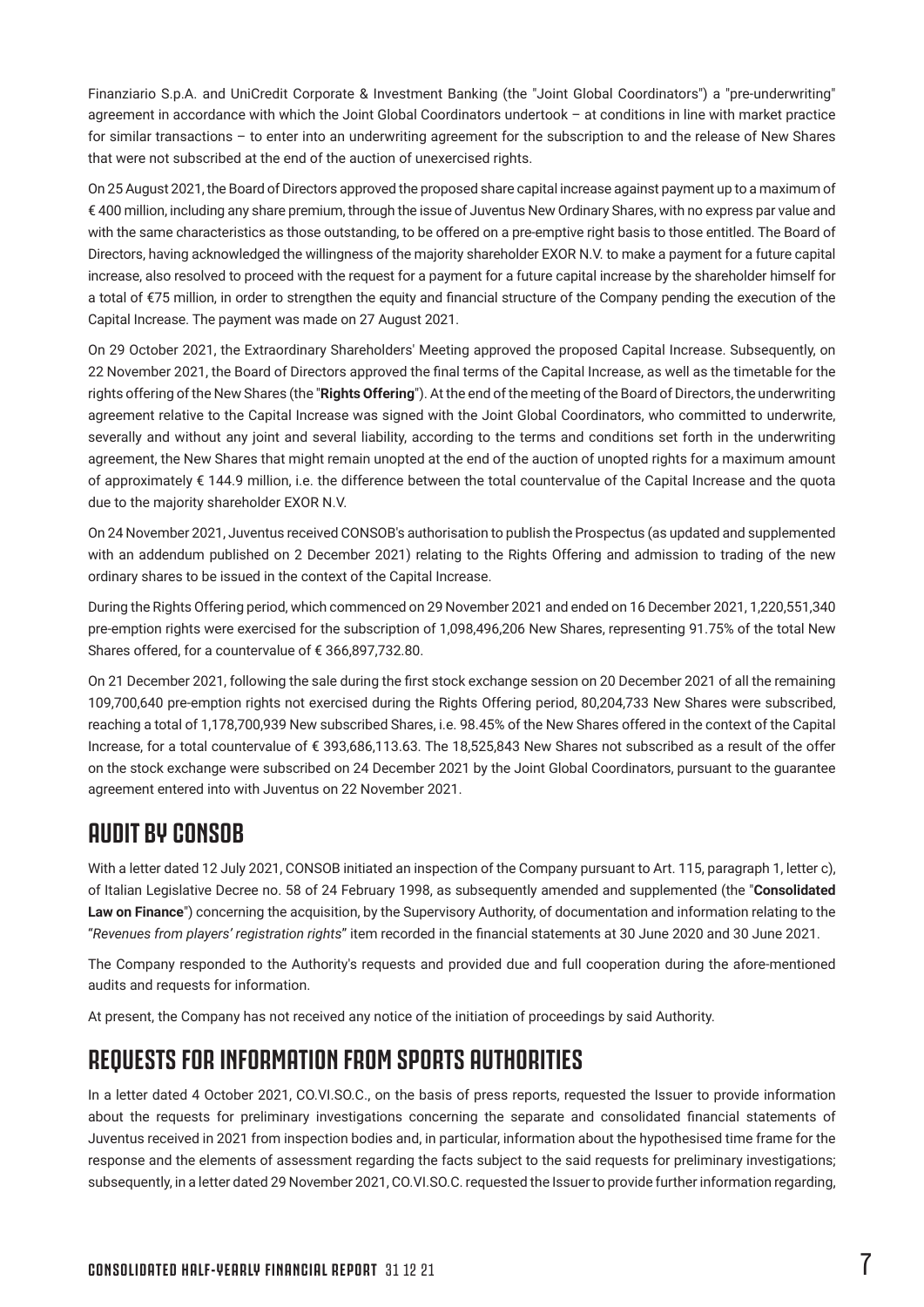in particular, news reported by the press on the criminal proceedings described in the next section.

On 24 November 2021, the Procura Federale (Federal Prosecutor's Office) of the F.I.G.C. formulated a request to the Company for documentation concerning the transfer of the registration rights of various football players, within the scope of the proceedings opened by the same Prosecutor's Office. The company has provided these documents and all requested information.

On 21 February 2022, together with other 10 Italian football clubs and relevant top managements, the Company received a "Communication on the outcomes of the investigation" from the F.I.G.C. Federal Prosecutor's Office relating to the assessment of the effects of some transfers of player's registration rights on financial statements and the recognition of capital gains, following the CO.VI.SO.C. notification, for the presumed violation of Art. 31, paragraph 1, and of Arts. 6 and 4 of the Sports Justice Code. The served document, relating to some transfers completed in the 2018/2019, 2019/2020 and 2020/2021 financial years, does not constitute a disciplinary procedure on the part of the Federal Prosecutor's Office. As already communicated by the Company on that date, Juventus may now have access to these documents and formulate its defence in the terms provided by the code, confident of being able to demonstrate the correctness of its actions.

#### **ORDINARY AND EXTRAORDINARY SHAREHOLDERS' MEETING OF 29 OCTOBER 2021 AND RESOLUTIONS OF THE BOARD OF DIRECTORS**

The Shareholders' Meeting approved the financial statements at 30 June 2021, which closed with a loss for the year of € 209.5 million (€ 89.7 million loss in the 2019/2020 financial year), covered through the use of the share premium reserve. In the context of the Shareholders' Meeting, the consolidated financial statements at 30 June 2021 were also presented, showing a loss of € 209.9 million.

The Shareholders' Meeting also approved Section I and expressed a favourable opinion on Section II of the "Report on remuneration policy and remuneration paid" prepared pursuant to Art. 123-ter of the Consolidated Law on Finance.

The Shareholders' Meeting then proceeded to renew the corporate bodies following the expiry of their mandate. More specifically, it approved the appointment of the new Board of Directors for the three-year period 2021/22 - 2023/24 and set the number of members at 10. On the basis of the only list presented by the shareholder EXOR N.V., owner of a 63.8% stake in the share capital of Juventus, the following have been appointed as directors: Massimo Della Ragione, Maurizio Arrivabene, Kathryn Frances Fink, Andrea Agnelli, Laurence Debroux, Pavel Nedved, Giorgio Tacchia, Laura Zanetti, Daniela Marilungo and Francesco Roncaglio.

Directors Massimo Della Ragione, Kathryn Frances Fink, Giorgio Tacchia, Laura Zanetti and Daniela Marilungo certified that they meet the independence requirements set forth in Art. 148, paragraph 3, of the Consolidated Law on Finance, as referred to in Art. 147-ter, paragraph 4, of the Consolidated Law on Finance, as well as in the Corporate Governance Code approved by the Corporate Governance Committee.

The Shareholders' Meeting also resolved to award an annual gross remuneration of  $\epsilon$  40,000 to each director, without prejudice to the provisions of Art. 2389, paragraph 3, of the Italian Civil Code.

With reference to the board of statutory auditors, the Shareholders' Meeting appointed the new Board of Statutory Auditors for the three-year period 2021/2022 - 2023/2024. On the basis of the only list submitted by the shareholder EXOR N.V., the following were appointed as auditors: Roberto Spada, as Chairman of the Board of Statutory Auditors, Maria Cristina Zoppo and Alessandro Forte, as Standing Auditors and Maria Luisa Mosconi and Roberto Petrignani, as Alternate Auditors.

In addition, the Shareholders' Meeting resolved to award an annual gross remuneration of € 30,000 to the Chairman of the Board of Statutory Auditors and € 20,000 to each Standing Auditor.

In addition to the Capital Increase, the Extraordinary Shareholders' Meeting also approved the proposal to amend some clauses of the By-laws providing, in particular, (i) in Art. 22 (Statutory Auditors) that the meetings of the Board of Statutory Auditors may also be held by telecommunication means, and (ii) the deletion of Art. 33 (Transitional Provisions) since the transitional regime contained therein is no longer applicable.

At the end of the Shareholders' Meeting, the Board of Directors met and, among other things, confirmed Andrea Agnelli as Chairman and Pavel Nedved as Deputy Chairman, and appointed Maurizio Arrivabene as Chief Executive Officer, to whom the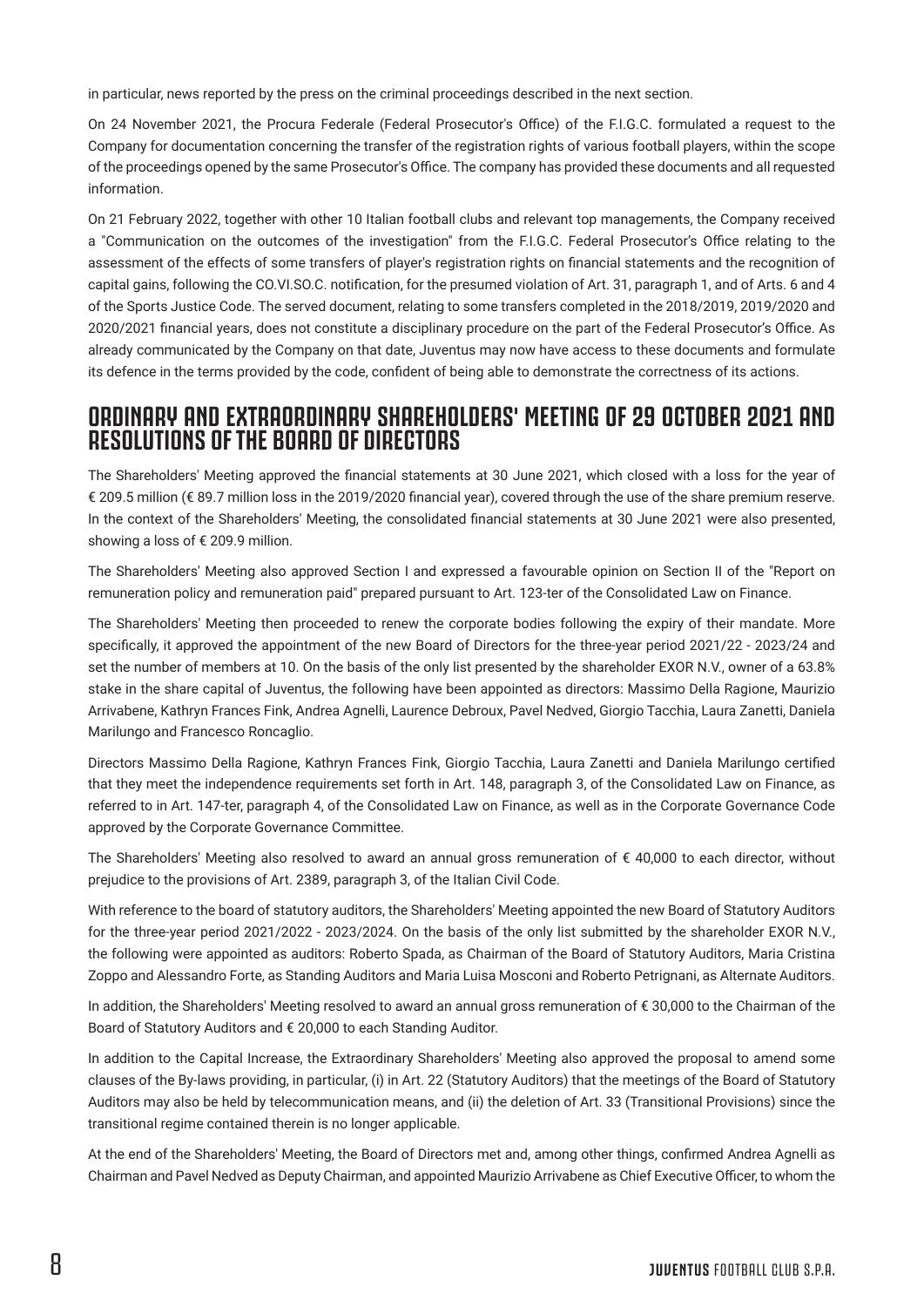Chief Football Officer, a position held ad interim by the Chief Executive Officer himself, Stefano Cerrato as Chief Corporate & Financial Officer and Giorgio Ricci as Chief Revenue Officer report.

After verifying and ascertaining, on the basis of the information provided by the parties concerned and the information available to the Company, the existence of the requirements of integrity for all the Directors and of the requirements of independence pursuant to Art. 148, paragraph 3, of the Consolidated Law on Finance, as referred to in Art. 147-ter, paragraph 4, of the Consolidated Law on Finance, as well as in the Corporate Governance Code, regarding the directors Massimo Della Ragione, Kathryn Frances Fink, Giorgio Tacchia, Laura Zanetti and Daniela Marilungo, the Board of Directors has appointed, Massimo Della Ragione as Lead Independent Director and has also appointed the members of the following internal committees:

- Appointments and Remuneration Committee, composed of Kathryn Frances Fink (Chairwoman), Francesco Roncaglio and Giorgio Tacchia;
- Control and Risk Committee (CCR), composed of Massimo Della Ragione (Chairman), Laurence Debroux and Daniela Marilungo;
- Related-Party Transactions Committee composed of Massimo Della Ragione (Chairman), Laurence Debroux and Daniela Marilungo; in the event of major transactions, Laurence Debroux shall be replaced by Laura Zanetti, Independent Director;
- ESG Committee, composed of Laura Zanetti (Chairwoman), Laurence Debroux e Daniela Marilungo.

In addition, the Board of Directors, on the basis of the information provided by the parties concerned and the information available to the Company, also assessed and ascertained the existence of the requirement of integrity, professionalism and independence for the Statutory Auditors as set forth and as appropriate by the TUF and the Corporate Governance Code.

Finally, the Supervisory Board was appointed (pursuant to Italian Legislative Decree 231/2001), composed of Guglielmo Giordanengo (Chairman), Stefania Dulio and Patrizia Polliotto.

#### **CRIMINAL PROCEEDINGS PENDING BEFORE THE TURIN JUDICIAL AUTHORITY**

On 26 November 2021 and 1 December 2021, the Company was notified, through the Officers of the "Guardia di Finanza" of the "Nucleo di Polizia Economico-Finanziaria Torino" (Economic and Financial Police Unit of Turin), and on those dates the Issuer was informed of the existence of an investigation initiated by the Public Prosecutor's Office of the Court of Turin, against the Company itself as well as some of its current and former representatives, concerning the "Revenues from players' registration rights" item recorded in the financial statements at 30 June 2019, 2020 and 2021 for the offences referred to in Art. 2622 of the Italian Civil Code (False corporate communications by listed companies) and Art. 8 of Italian Legislative Decree no. 74/2000 (Issue of invoices or other documents for non-existent transactions) and, as far as the Company is concerned, for the offence envisaged by Art. 5 (Liability of the body) and Art. 25-ter (Corporate offences) of Italian Legislative Decree no. 231/2001.

The investigation launched by the Public Prosecutor's Office at the Court of Turin is ongoing, as the terms have been extended, and the search and seizure order concerns alleged offences that are currently being investigated. To date, no notice of conclusion of preliminary investigations pursuant to Art. 415-bis of the Italian Code of Criminal Procedure has been served. As already communicated by the Company on 27 November 2021, Juventus is cooperating with the investigators and trusts that it will clarify all aspects of interest to them, in the belief that it has acted in compliance with the laws and regulations governing the preparation of financial reports, in accordance with accounting principles and in line with international practice in the football industry and market conditions.

#### **RESIGNATION OF DIRECTOR LAURA ZANETTI AND CO-OPTION OF DIRECTOR SUZANNE HEYWOOD**

On 28 December 2021, Ms Laura Zanetti, Non-Executive and Independent Director of the Company, as well as member of the ESG Committee of Juventus, resigned from her position as Director of Juventus, effective immediately, for personal reasons.

On 30 December 2021, having obtained the assessments of the Company's Appointments and Remuneration Committee and with the approval of the Board of Statutory Auditors, the Board of Directors resolved to co-opt Suzanne Heywood as a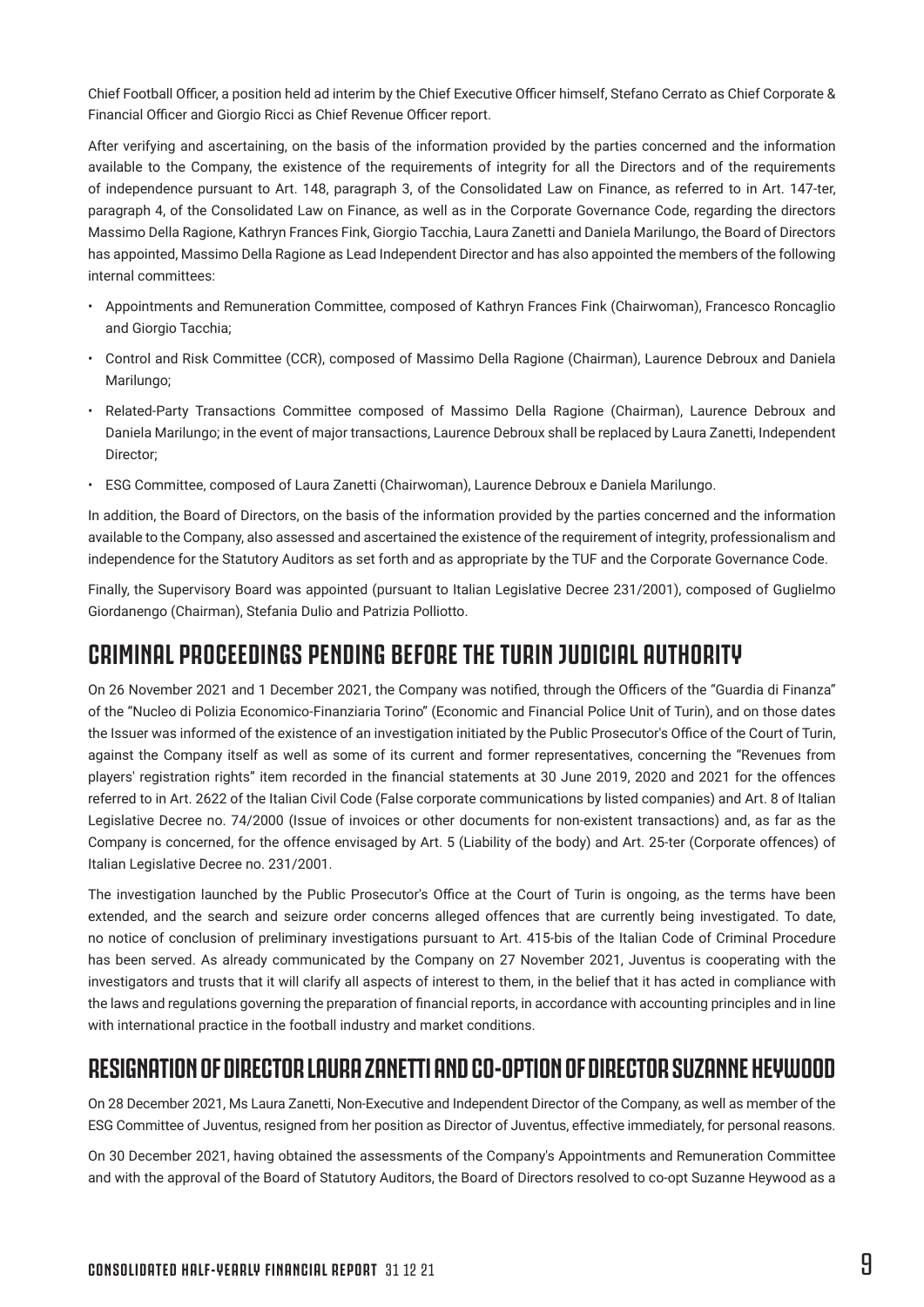Non-Executive Director. On the basis of the information provided, the Board of Directors verified that Ms Heywood meets the requirements of the law and of the Company By-laws for the position.

Ms Heywood will remain in office until the next Shareholders' Meeting of the Company, which will be called to take all related resolutions in accordance with the law.

#### **SHAREHOLDING STRUCTURE AND SHARE PERFORMANCE**

Based on the latest information available, the share capital of Juventus is held 63.8% by the parent EXOR N.V., 11.9% by Lindsell Train Ltd. and the remaining 24.3% is a free float on the Stock Exchange.

The graph below shows the Juventus share price trend and average daily trading in the past twelve months.

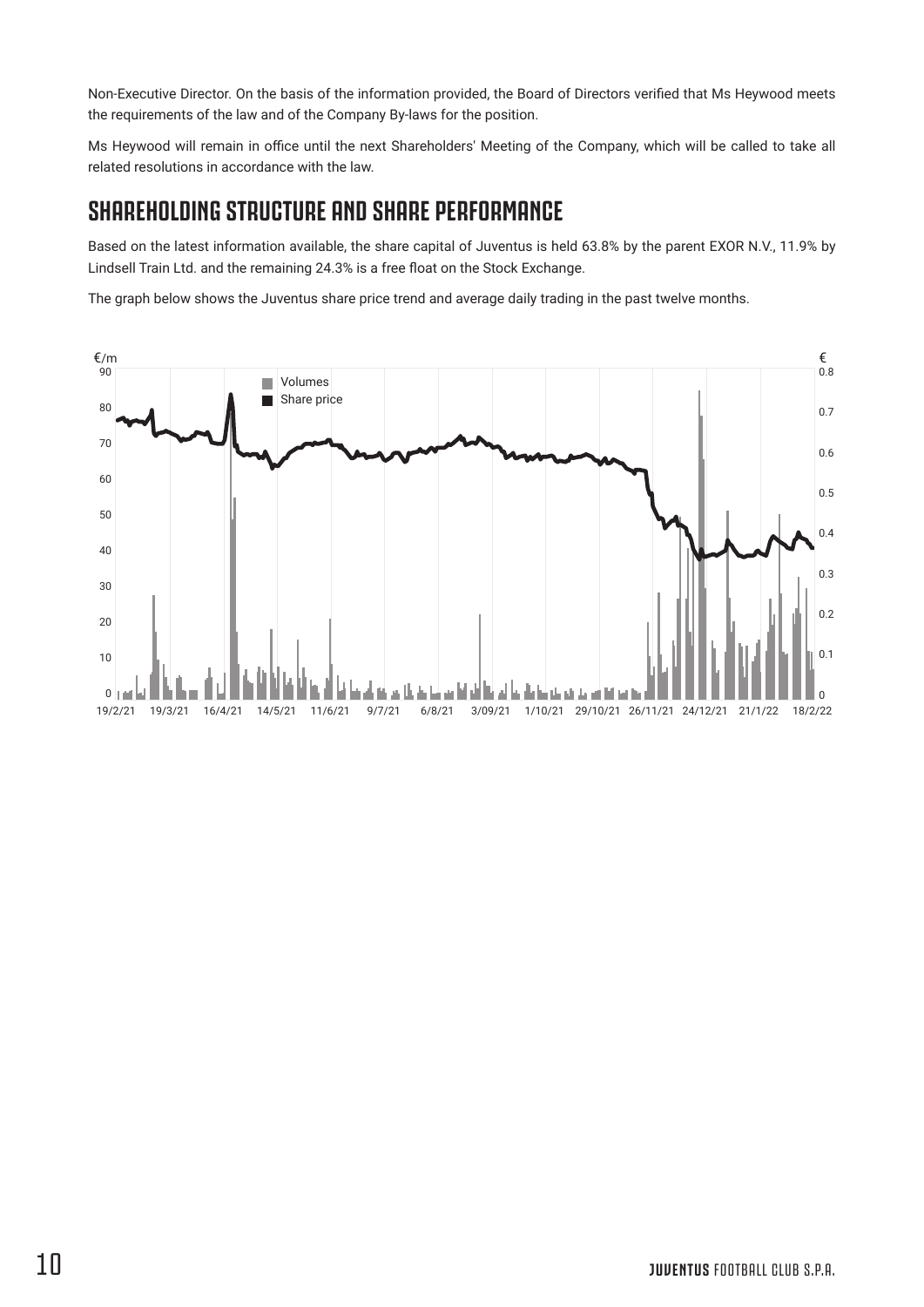## **REVIEW OF THE CONSOLIDATED RESULTS FOR THE FIRST HALF OF THE 2021/2022 FINANCIAL YEAR**

#### **MAIN CONSOLIDATED INCOME STATEMENT AND STATEMENT OF FINANCIAL POSITION FIGURES AT 31 DECEMBER 2021**

| Amounts in millions of euro                                 | I half-year<br>2021/2022 | I half-year<br>2020/2021 | Change | %        |
|-------------------------------------------------------------|--------------------------|--------------------------|--------|----------|
| Revenues and income                                         | 223.1                    | 258.3                    | (35.2) | $-13.6%$ |
| Operating costs and charges                                 | 242.4                    | 263.4                    | (21.0) | $-8.0%$  |
| Amortisation and impairment of players' registration rights | 84.0                     | 83.0                     | 1.0    | 1.2%     |
| Other amortisation, depreciation and write-downs            | 7.8                      | 16.9                     | (9.1)  | $-53.8%$ |
| Operating loss                                              | (111.1)                  | (105.1)                  | (6.0)  | $-5.7%$  |
| Loss for the period                                         | (119.0)                  | (113.7)                  | (5.3)  | $-4.7%$  |
| Amounts in millions of euro                                 | 31/12/2021               | 30/06/2021               | Change | %        |
| Players' registration rights                                | 396.5                    | 431.5                    | (35.0) | $-8.1%$  |
| Shareholders' equity                                        | 303.4                    | 28.4                     | 275.0  | 968.3%   |
| Net financial debt                                          | (78.6)                   | (389.2)                  | 310.6  | $-79.8%$ |

For a correct interpretation of the data, it should be noted that the continuing health emergency related to the Covid-19 pandemic and the consequent measures imposed by the Authorities gave a significantly negative contribution - as for all companies in the sector - both to the results of the first half of the 2021/2022 financial year and those of the previous year. The pandemic mainly affected - directly and indirectly - revenues from ticket sale, revenues from the sale of products and revenues from players' registration rights, with an inevitable negative impact of both an economic and financial nature.

The economic trend of the Group is characterised by a strong seasonal nature, typical of the sector, basically determined by the participation in sports championships, by the calendar of sports events and by the players' Transfer Campaign.

For more details see Note 8.

Therefore, the first half of the 2021/2022 financial year closed with a loss of € 119 million, compared to a loss of € 113.7 million in the first half of the previous financial year. In detail, the increase in the loss for the first half of the financial year is essentially due to lower revenues for € 35.2 million, related mainly to lower income from television and radio rights (€ 38.8 million); in the first half of the previous financial year, this item benefited from the higher number of Serie A Championship and UEFA Champions League matches played during that period. The negative effect mentioned above was partly offset by higher match revenues, up by € 8 million due to the partial reopening of the stadium, and lower operating costs for € 21 million.

**Revenues and income** for the first half of 2021/2022 financial year, equal to € 223.1 million, were down by 13.6% compared to € 258.3 million in the first half of 2020/2021 financial year, mainly due to lower television and radio rights and media revenues.

Details are as follows:

| Amounts in millions of euro                    | I half-year<br>2021/2022 | I half-year<br>2020/2021 | Change | %        |
|------------------------------------------------|--------------------------|--------------------------|--------|----------|
| Television and radio rights and media revenues | 106.3                    | 145.1                    | (38.8) | $-26.7%$ |
| Revenues from sponsorship and advertising      | 71.8                     | 69.4                     | 2.4    | 3.5%     |
| Revenues from sales of products and licences   | 13.5                     | 16.7                     | (3.2)  | $-19.2%$ |
| Ticket sales                                   | 13.2                     | 5.2                      | 8.0    | 153.8%   |
| Revenues from players' registration rights     | 5.4                      | 8.5                      | (3.1)  | $-36.5%$ |
| Other revenues                                 | 12.9                     | 13.4                     | (0.5)  | $-3.7%$  |
| <b>Total revenues and income</b>               | 223.1                    | 258.3                    | (35.2) | $-13.6%$ |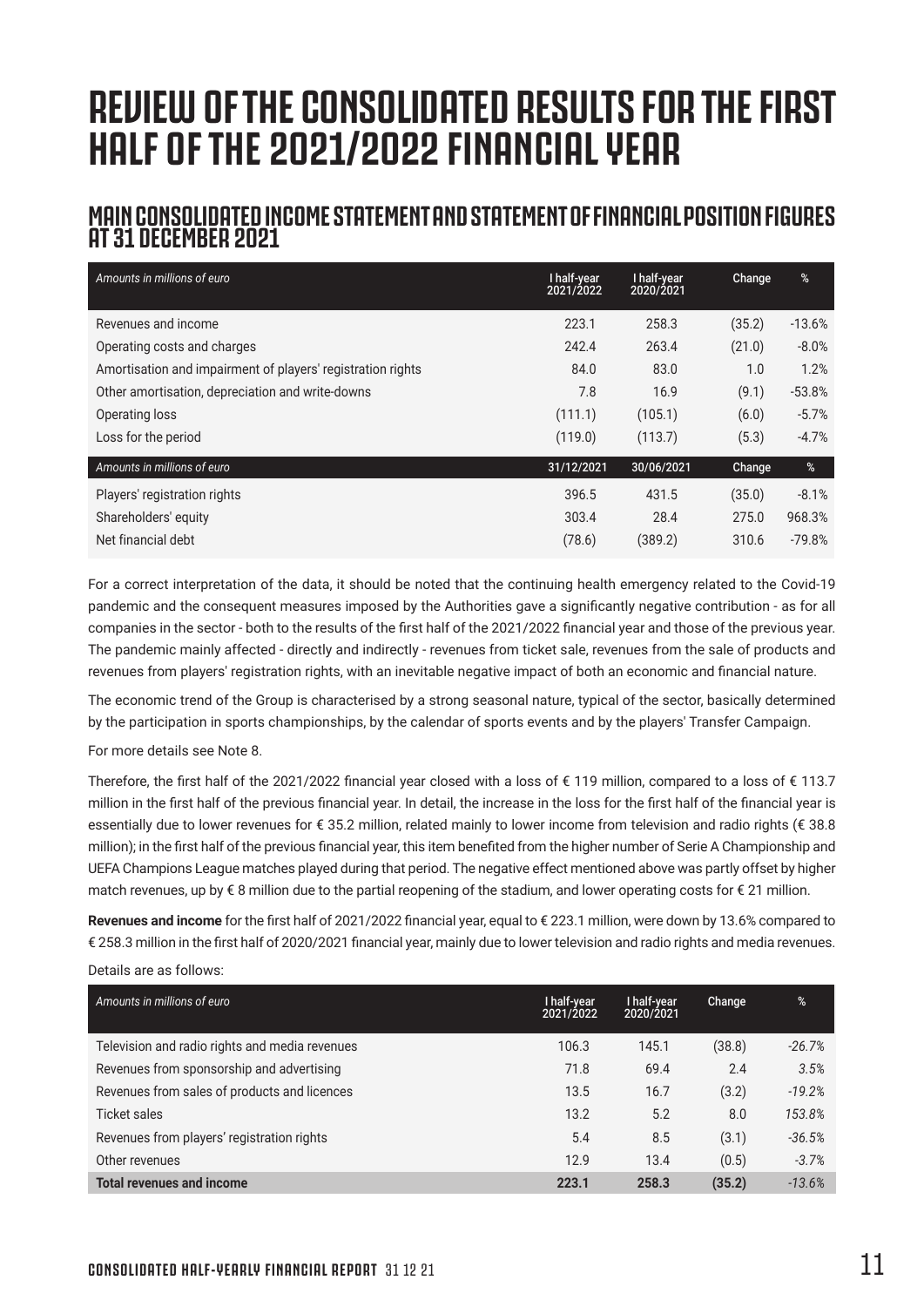**Operating costs and charges** in the first half of 2021/2022 financial year, equal to € 242.4 million, decreased by 8% compared to the figure of € 263.4 million in the corresponding period of the previous financial year, mainly due to lower players' wages technical staff costs and lower expenses from players' registration rights. The increase in costs for external services is mainly due to the partial reopening of the stadium. Details of the item are as follows:

| Amounts in millions of euro                | I half-year<br>2021/2022 | I half-year<br>2020/2021 | Change | %        |
|--------------------------------------------|--------------------------|--------------------------|--------|----------|
| Players' wages and technical staff costs   | 168.5                    | 183.3                    | (14.8) | $-8.1%$  |
| External services                          | 34.1                     | 28.4                     | 5.7    | 20.1%    |
| Expenses from players' registration rights | 13.4                     | 22.8                     | (9.4)  | $-41.2%$ |
| Other personnel                            | 12.6                     | 12.0                     | 0.6    | 5.0%     |
| Purchases of products for sale             | 5.0                      | 7.6                      | (2.6)  | $-34.2%$ |
| Purchases of materials and other supplies  | 2.9                      | 3.5                      | (0.6)  | $-17.1%$ |
| Other expenses                             | 5.9                      | 5.8                      | 0.1    | 1.7%     |
| <b>Total operating costs and charges</b>   | 242.4                    | 263.4                    | (21.0) | $-8.0%$  |

**Amortisation and write-downs** of players' registration rights amounted to € 84 million and are essentially stable compared to the same period of the previous financial year.

**Players' registration rights** amounted to € 396.5 million; the decrease of € 35 million compared to the balance of € 431.5 million at 30 June 2021 results from amortisation and write-downs during the period (€ 84 million), partially offset by investments (€ 80.2 million) made during the first phase of the 2021/2022 Transfer Campaign, net of disinvestments (€ 31.2 million).

The Group's **Shareholders' Equity** at 31 December 2021 amounted to € 303.4 million, a significant increase on the balance of € 28.4 million at 30 June 2021 following the completion of the capital increase (€ 394 million, net of related costs), partly offset by the result for the half-year (€ -119 million).

**Net financial debt** at 31 December 2021 amounted to € 78.6 million, down by € 310.6 million compared to the figure at 30 June 2021 (€ 389.2 million) following the capital increase, the effects of which were partly offset by negative cash flows from operations (€ -27.6 million), payments related to the Transfer Campaigns (€ -47.9 million net), investments in other fixed assets ( $\epsilon$  -1.3 million net) and flows from financial assets ( $\epsilon$  -6.6 million).

At 31 December 2021, the Group had bank credit lines (excluding the bond and the real estate loans) for € 559.9 million, undrawn for a total of € 496.3 million. The utilised credit lines - amounting to € 63.6 million - include (i) € 40.3 in guarantees in favour of third parties, (ii) € 22.9 in loans and (iii) € 0.4 million in advances on contracts and trade receivables.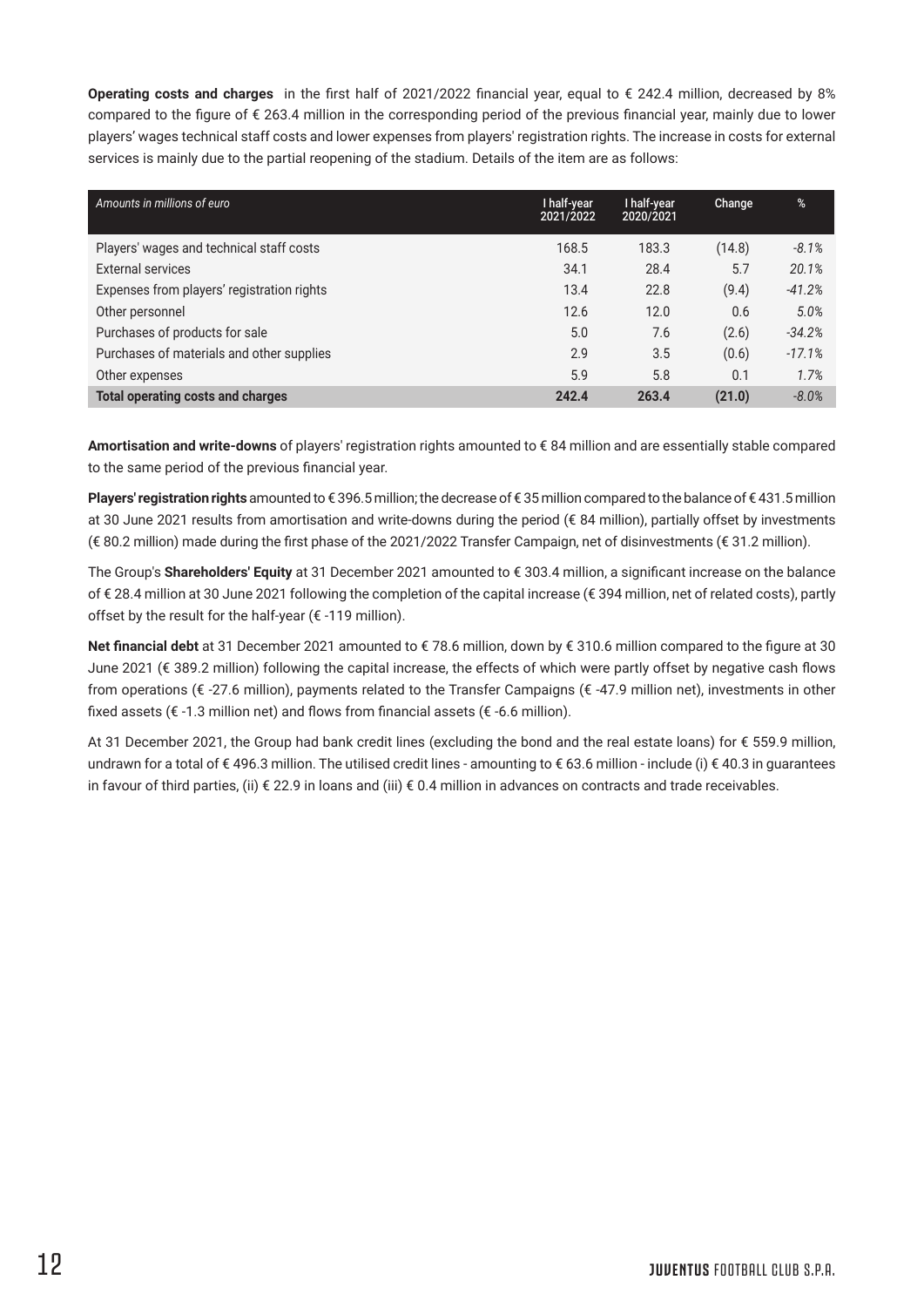The following table shows the breakdown of net financial debt.

|                                                                     |                          | 31/12/2021               |              |                          | 30/06/2021               |              |
|---------------------------------------------------------------------|--------------------------|--------------------------|--------------|--------------------------|--------------------------|--------------|
| Amounts in millions of euro                                         | <b>Current</b>           | Non-<br>current          | <b>Total</b> | Current                  | Non-<br>current          | <b>Total</b> |
| Cash and cash equivalents                                           | 160.2                    | $\overline{\phantom{a}}$ | 160.2        | 10.5                     | $\overline{\phantom{a}}$ | 10.5         |
| <b>Total financial assets</b>                                       | 160.2                    | ٠                        | 160.2        | 10.5                     | ٠                        | 10.5         |
| Financial payables                                                  |                          |                          |              |                          |                          |              |
| - due to bondholders                                                | (5.1)                    | (174.1)                  | (179.2)      | (2.1)                    | (173.9)                  | (176.0)      |
| - due to the Istituto per il Credito Sportivo                       | (7.2)                    | (7.0)                    | (14.2)       | (7.0)                    | (10.6)                   | (17.6)       |
| - due to banks                                                      | (10.8)                   | (12.1)                   | (22.9)       | (41.2)                   | (44.5)                   | (85.7)       |
| - due to factoring companies                                        | (0.4)                    | $\overline{\phantom{a}}$ | (0.4)        | (0.2)                    | (96.3)                   | (96.5)       |
| IFRS 16 rights of use                                               | (4.9)                    | (17.2)                   | (22.1)       | (6.1)                    | (17.8)                   | (23.9)       |
| <b>Total financial liabilities</b>                                  | (28.4)                   | (210.4)                  | (238.8)      | (56.6)                   | (343.1)                  | (399.7)      |
| <b>Net financial debt</b>                                           | 131.8                    | (210.4)                  | (78.6)       | (46.1)                   | (343.1)                  | (389.2)      |
| Trade payables and other non-current payables                       | $\overline{\phantom{a}}$ | (125.6)                  | (125.6)      | $\overline{\phantom{a}}$ | (126.2)                  | (126.2)      |
| Net financial debt according to ESMA<br>recommendation <sup>1</sup> | 131.8                    | (336.0)                  | (204.2)      | (46.1)                   | (469.3)                  | (515.4)      |

1 Financial debt according to the ESMA recommendation also includes trade and other payables due beyond 12 months. In the case of the Company, these items mainly originate from payables beyond 12 months related to transfer campaigns and agents' fees; these payables, as is standard practice in the sector, are normally settled in several annual tranches.

For further details, see the Statement of Cash Flows and Notes to the financial statements.

### **ALTERNATIVE PERFORMANCE INDICES**

commonly utilised, are not defined or specified by the accounting principles applied to the drafting of the annual financial statements or the interim management reports. In compliance with CONSOB Notification no. 0092543/2015 and with the ESMA/2015/1415 guidelines, said indices are defined as follows.

*Operating revenues*: they represent the revenues deriving from the Group's business, net of income from players' registration rights.

*Operating income*: as indicated in the income statement, this represents the net balance between total revenues, total operating costs, amortisation, depreciation and write-downs and release of provisions and other non-recurring revenues and costs.

*Net financial debt*: this is an indicator of the financial structure, and it corresponds to the difference between short and long-term liabilities on the one hand, and highly liquid financial assets on the other.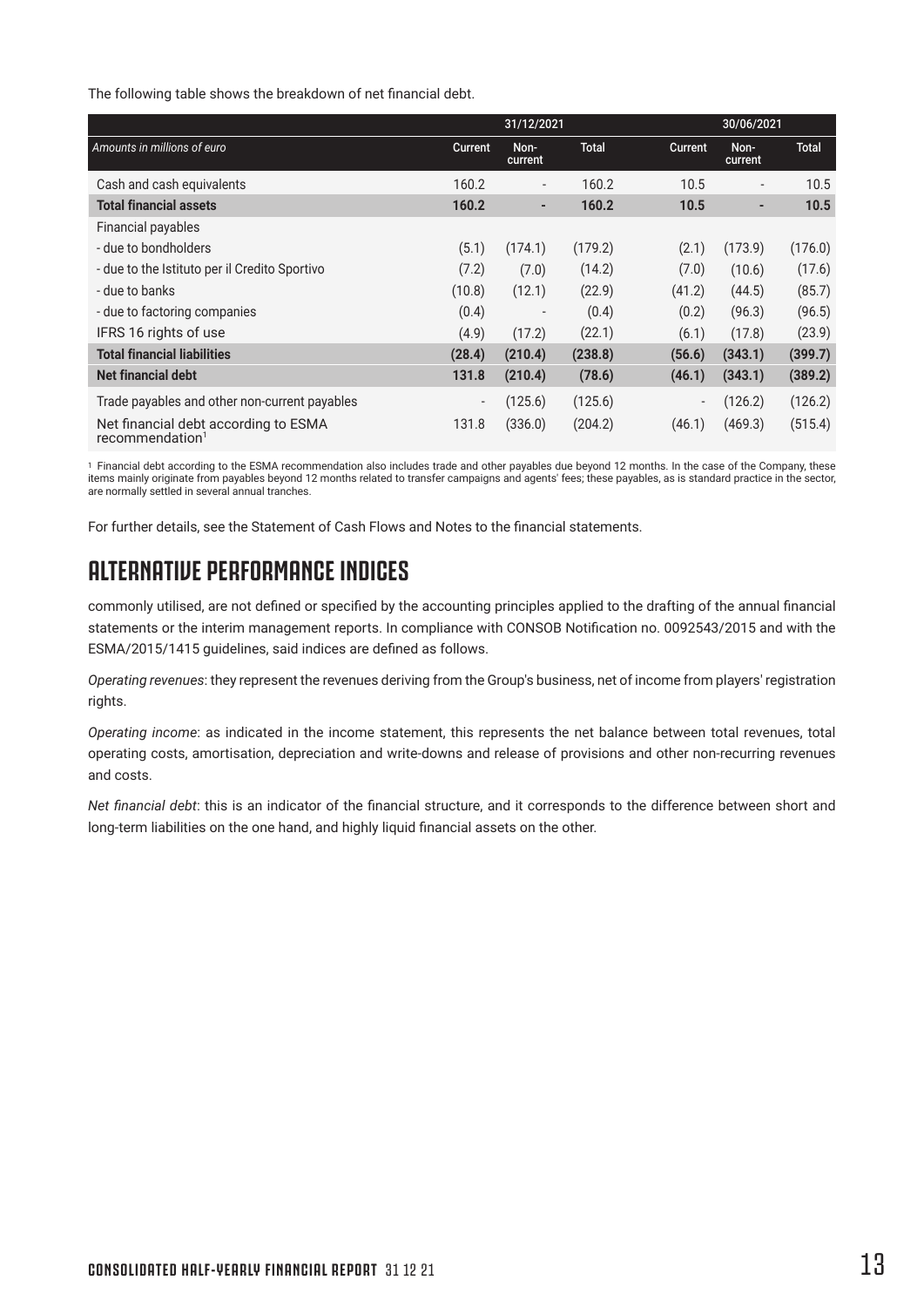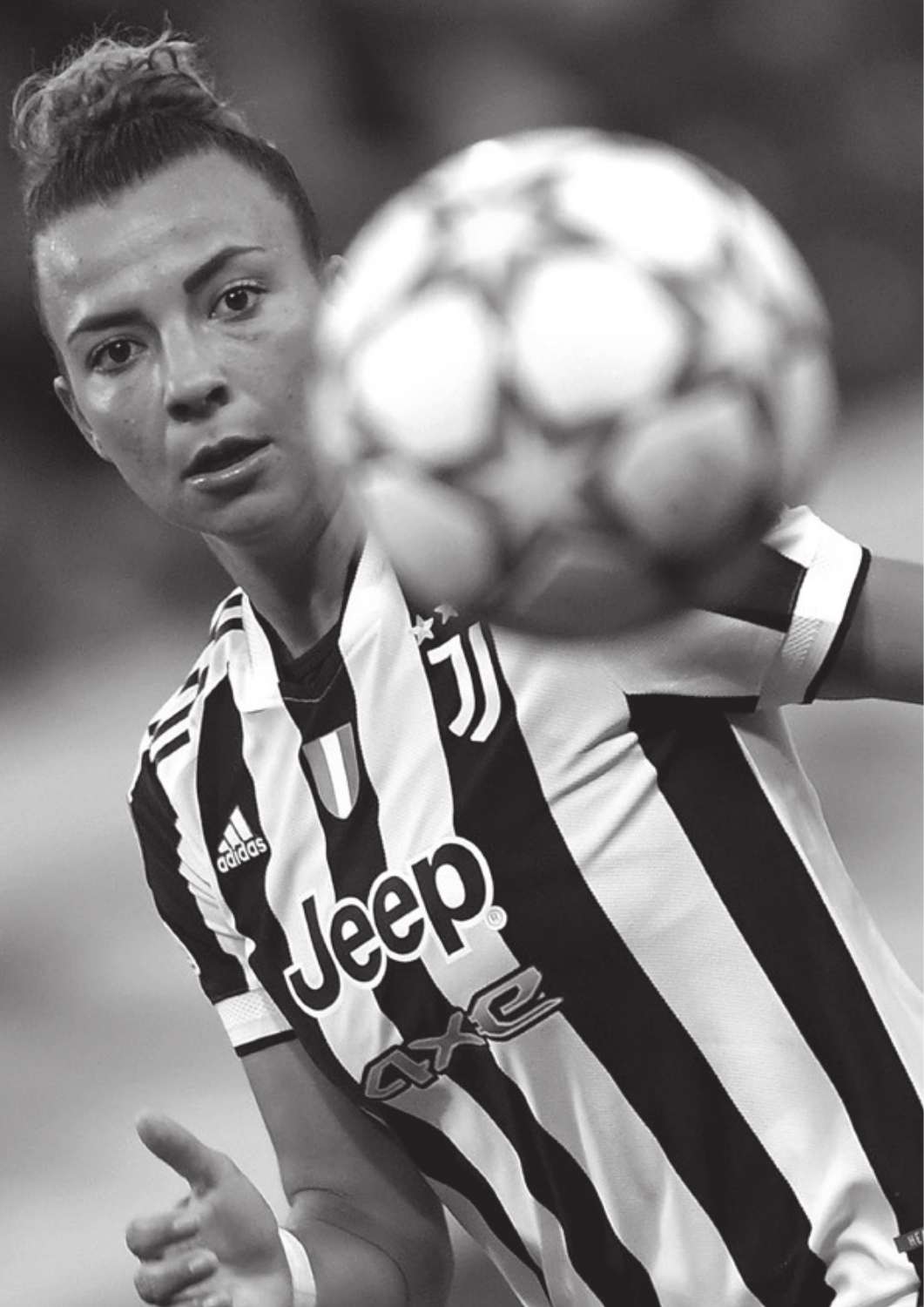## **SIGNIFICANT EVENTS AFTER 31 DECEMBER 2021**

## **THE FOOTBALL SEASON**

On 8 January 2022, the Juventus Women team won the Women's Italian Super Cup.

## **2021/2022 TRANSFER CAMPAIGN – SECOND PHASE**

*Acquisitions and disposals of players' registration rights*

The transactions finalised in the second phase of the 2021/2022 Transfer Campaign, held from 3 January to 31 January 2022, led to a total increase in invested capital of € 90.1 million resulting from acquisitions and increases of € 96.1 million and disposals of € 6 million (net book value of disposed rights). Net income deriving from temporary transfers came to € 10.8 million.

The net capital gains generated by the disposals came to  $\epsilon$  12.1 million.

The total financial effect generated by these transactions, including auxiliary expenses as well as implicit financial income and expenses on deferred receipts and payments, was negative for € 66.1 million, broken down as follows:

| Amounts in millions of euro       |              | <b>Expiration</b> |           |                          |                          |
|-----------------------------------|--------------|-------------------|-----------|--------------------------|--------------------------|
|                                   | <b>Total</b> | 2021/2022         | 2022/2023 | 2023/2024                | 2024/2025                |
| LNP and other minor contributions | (75.1)       | (21.6)            | (32.0)    | (21.5)                   | $\overline{\phantom{a}}$ |
| Foreign FC                        | 23.5         | 4.4               | 10.0      | 4.3                      | 4.8                      |
| Agents                            | (14.5)       | (12.3)            | (2.2)     | $\overline{\phantom{a}}$ | $\overline{\phantom{0}}$ |
| <b>Total</b>                      | (66.1)       | (29.5)            | (24.2)    | (17.2)                   | 4.8                      |

During the second phase of the 2021/2022 Transfer Campaign, the following main transactions regarding players' registration rights were completed:

*Amounts in thousands of Euro*

| Player                          | <b>Counterparty clubs</b>         | Price        | <b>Valore diritto IFRS</b><br>(oneri e premi inclusi) | Anni<br>contratto |
|---------------------------------|-----------------------------------|--------------|-------------------------------------------------------|-------------------|
| <b>Definitive acquisitions</b>  |                                   |              |                                                       |                   |
| Vlahovic Dusan                  | <b>ACF Fiorentina</b>             | $70,000$ (a) | 80,373                                                | 4.5               |
| Zakaria Lako Lado Denis Lemi    | Borussia VfL 1900 Mönchengladbach | $4,500$ (b)  | 8,884                                                 | 4.5               |
| Gatti Federico                  | Frosinone Calcio                  | 5.000        | 5.414                                                 | 4.5               |
| Other investments/increases (c) |                                   |              | 1.460                                                 |                   |
| <b>Total investments</b>        |                                   |              | 96,131                                                |                   |
|                                 |                                   |              |                                                       |                   |

(a) The acquisition value could increase by a maximum of € 10 million on the achievement of increasing sporting objectives.

(b) The acquisition value could increase by a maximum of € 3.5 million if certain sports goals are reached during the contract.

(c) Include the capitalisation of bonuses linked to sports results paid to the football clubs for players acquired during the previous Transfer Campaigns.

*Amounts in thousands of Euro*

| Player                      | Counterparty clubs       | <b>Price</b> | Price<br>present<br>value | Net book<br>value | Solidarity<br>subsidy    | Capital<br>gains/capital<br>losses |
|-----------------------------|--------------------------|--------------|---------------------------|-------------------|--------------------------|------------------------------------|
| <b>Definitive disposals</b> |                          |              |                           |                   |                          |                                    |
| Bentancur Colman Rodrigo    | <b>Tottenham Hotspur</b> | 19,000       | 18.447(a)                 | 6.024             | 300                      | 12,123(b)                          |
| Other disinvestments        |                          |              |                           | 21                | $\overline{\phantom{0}}$ | (21)                               |
| Total disinvestments (net)  |                          |              | 18,447                    | 6,046             | 300                      | 12,102                             |

(a) The transfer value could increase by another € 6 million if specific sports objectives are achieved during the contractual period.

(b) Pursuant to the agreement with Asociación Civil Club Atlético Boca Juniors executed on 26 June 2017, Juventus will pay the company approximately € 8 million as sell-on-fee.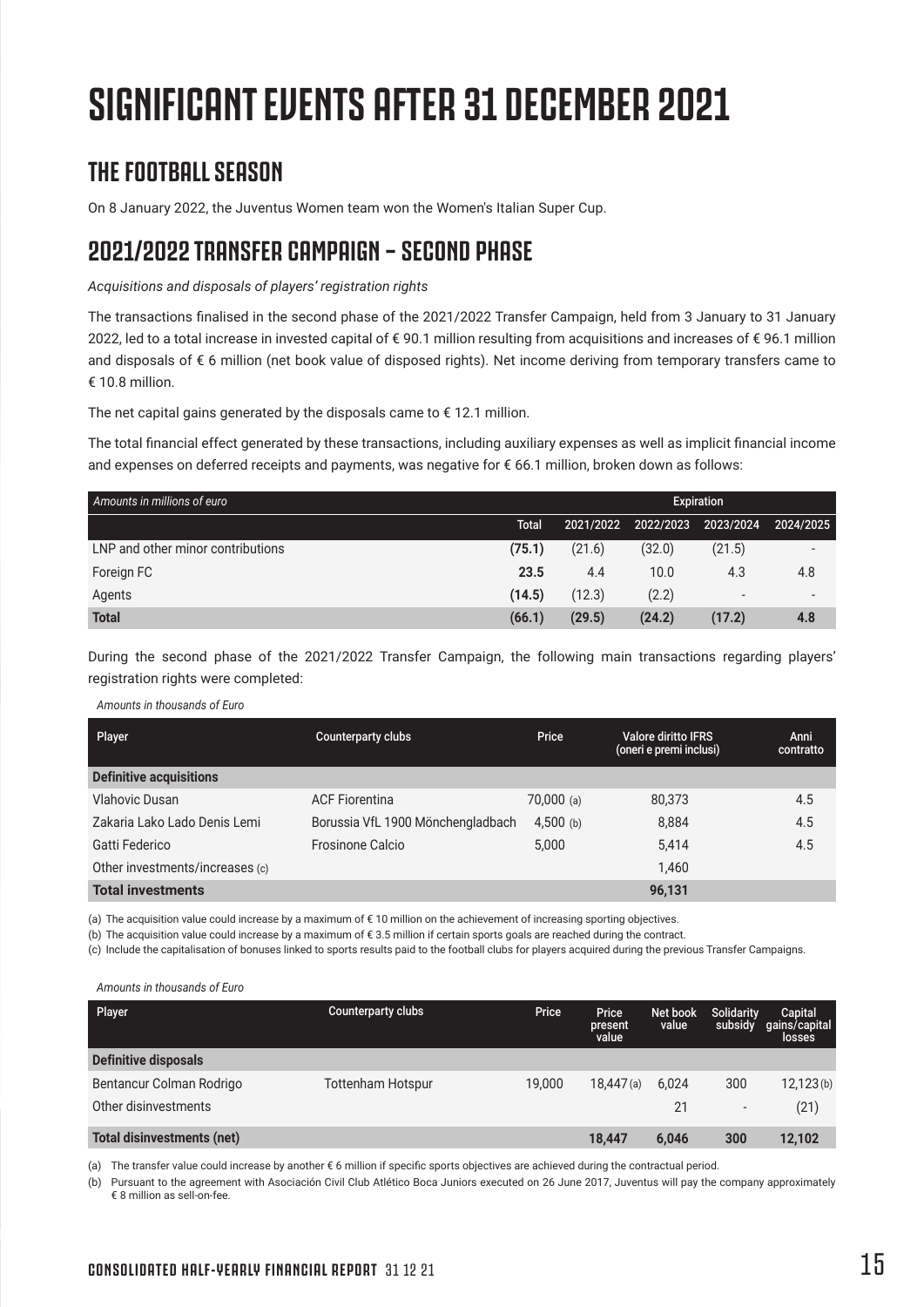*Amounts in thousands of Euro*

| <b>Player</b>              | Counterparty clubs       | lncome/<br>(expense) | Value of mandatory<br>redemption |
|----------------------------|--------------------------|----------------------|----------------------------------|
| <b>Temporary disposals</b> |                          |                      |                                  |
| Kulusevski Dejan           | <b>Tottenham Hotspur</b> | $10,000$ (a)         | (b)                              |
| Other                      |                          | 782                  |                                  |

- (a) The consideration of € 10 million will be paid in the amount of € 3 million for the 2021/2022 football season and € 7 million for the 2022/2023 football season.
- (b) The agreement provides for: i) the obligation on the part of Tottenham to definitively acquire the football player's registration rights upon achieving certain sports objectives during the 2022/2023 season; ii) the right on the part of Tottenham to definitively acquire the football player's registration rights, should said objectives not be achieved. The consideration agreed for the definitive acquisition, in both cases, is € 35 million, payable in five years.

### **FINANCIAL FAIR PLAY**

In October 2021, the Company transmitted to UEFA the information relative to the break-even rule for the reporting periods closed at 30 June 2020 and 30 June 2021, which had been complied with.

Subsequently, in February 2022, the Company supplemented the information referred to above with the provisional figures for the financial year at 30 June 2022 and UEFA's Club Financial Control Body started the monitoring activity, taking prospectively into account the failure to achieve the break-even rule for the periods in question (2019, 2020/2021 and 2022). On the basis of the information currently available, this monitoring activity affects dozens of European Clubs, including some Italian Clubs.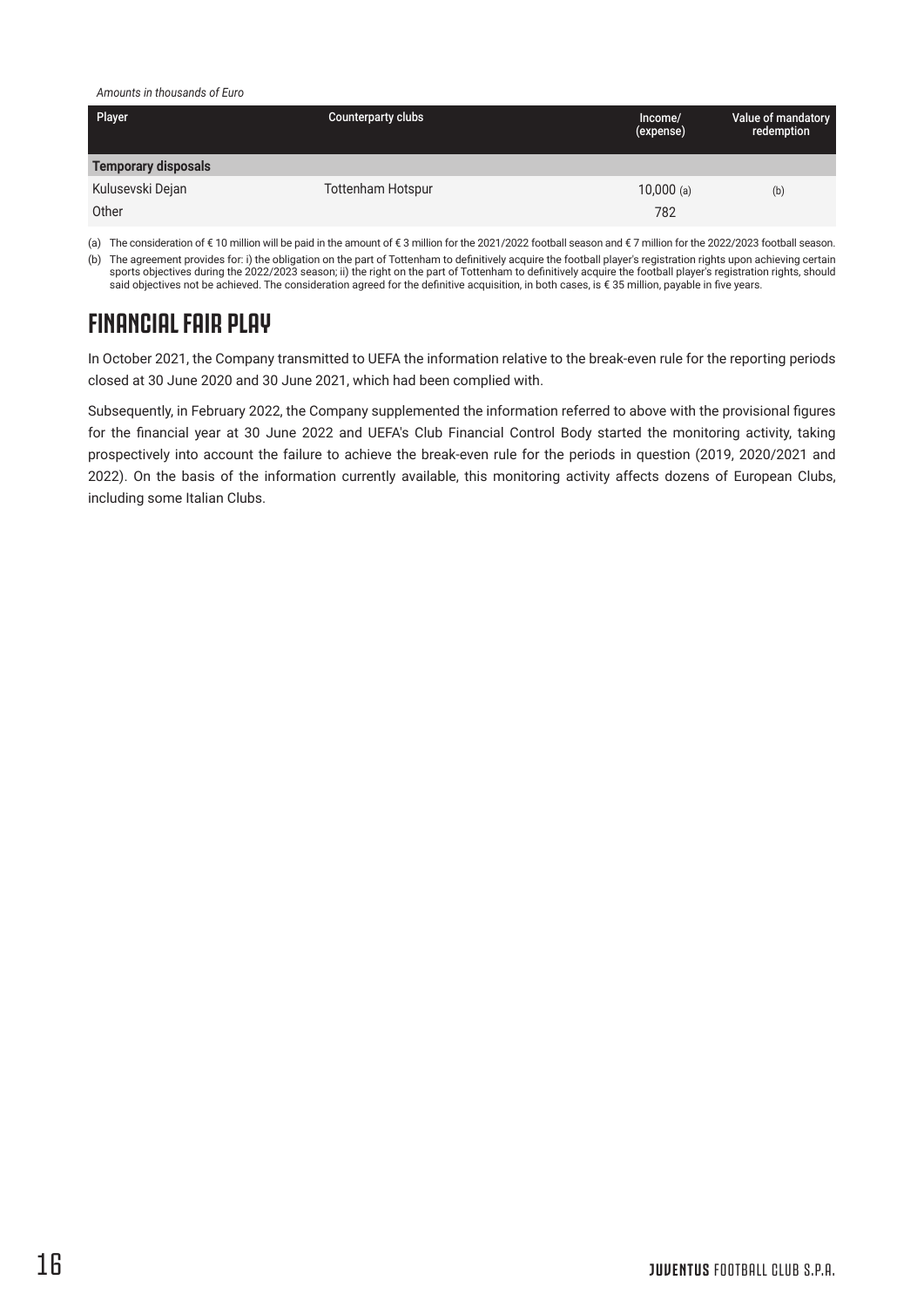## **BUSINESS OUTLOOK**

As a result of the continuing health emergency linked to the Covid-19 pandemic, the economic, financial and sporting reference context is still characterised by a high degree of uncertainty, which makes the formulation of reliable forecasts regarding possible short- to medium-term developments quite complex. However, the positive effects of the ongoing vaccination campaigns, both in Italy and globally, now make it possible to presume a gradual reduction in the various restrictive measures imposed by the Authorities during the 2021/2022 financial year and a substantial normalisation of the general economic context starting from the second half of 2022.

The Group continues to monitor the developments of the pandemic and governmental measures, in order to align promptly the management of its business to the changing environment, adopting appropriate measures to protect its revenue sources and assets, and to continue to apply high standards to the measures adopted to safeguard the health and welfare of its registered customers and employees.

As things stand at present, the 2021/2022 financial year – still heavily affected by the direct and indirect effects of the pandemic – is expected to show a significant loss. It should also be noted that, on the assumption of a substantial normalisation of the general economic context starting from the second half of 2022, and as a result of the cost rationalisation and revenue recovery activities carried out in the previous financial year and effective in the medium term, the Group's economic performance is expected to improve significantly starting from 2022/2023 financial year.

In assessing the business outlook, the uncertainties typical of football operations remain, stemming in particular from the First Team's performance in the competitions in which it participates.

## **MAIN RISKS AND UNCERTAINTIES**

The main risks and uncertainties to which the Company is exposed are similar to those indicated in the Annual Financial Report at 30 June 2021.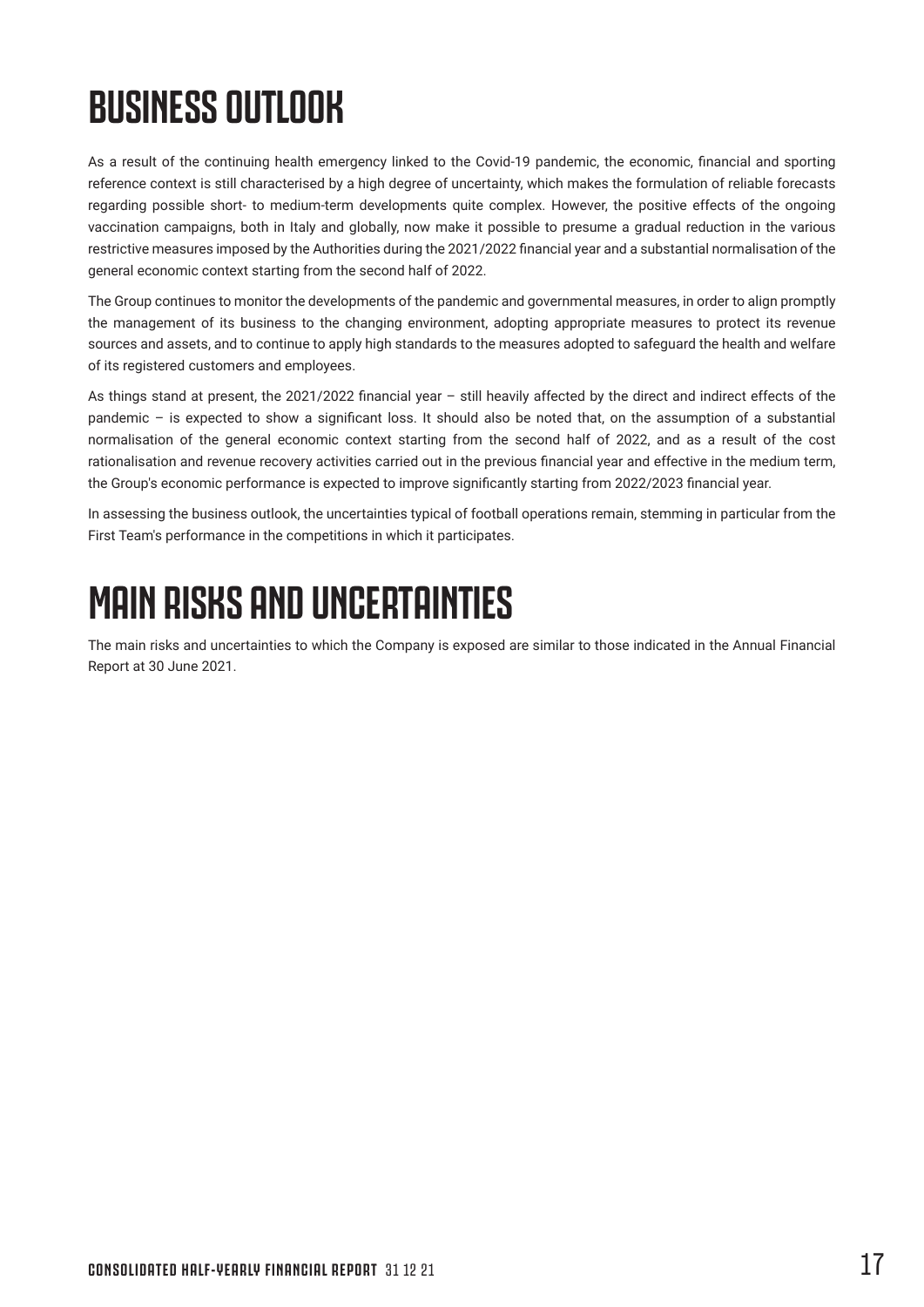## **CONSOLIDATED STATEMENT OF FINANCIAL POSITION**

| Amounts in Euro                                            | <b>Note</b> | 31/12/2021  | 30/06/2021  | Change         |
|------------------------------------------------------------|-------------|-------------|-------------|----------------|
| <b>Non-current assets</b>                                  |             |             |             |                |
| Players' registration rights, net                          | 10          | 396,503,618 | 431,551,996 | (35,048,378)   |
| Goodwill                                                   | 11          | 1,811,233   | 1,811,233   |                |
| Other intangible assets                                    | 12          | 49,462,270  | 50,425,276  | (963,006)      |
| Intangible assets in progress                              | 13          | 158,960     | 82,558      | 76,402         |
| Land and buildings                                         | 14          | 140,358,003 | 142,917,525 | (2,559,522)    |
| Other tangible assets                                      | 15          | 18,506,794  | 20,171,580  | (1,664,786)    |
| Tangible assets in progress                                | 16          | 752,669     | 1,302,662   | (549, 993)     |
| <b>Equity investments</b>                                  | 17          | 2,459,202   | 2,276,265   | 182,937        |
| Non-current financial assets                               | 18          | 13,668,249  | 13,015,630  | 652,619        |
| Deferred tax assets                                        | 19          | 7,961,084   | 9,344,594   | (1,383,510)    |
| Receivables due from football clubs for transfer campaigns | 20          | 32,328,945  | 43,592,385  | (11, 263, 440) |
| Other non-current assets                                   | 21          | 1,324,890   | 1,304,962   | 19,928         |
| Non-current advances paid                                  | 22          | 1,136,923   | 2,292,691   | (1, 155, 768)  |
| <b>Total non-current assets</b>                            |             | 666,432,841 | 720,089,357 | (53,656,516)   |
| <b>Current assets</b>                                      |             |             |             |                |
| Inventories                                                | 23          | 9,152,921   | 9,127,022   | 25,899         |
| Trade receivables                                          | 24          | 31,802,768  | 35,974,952  | (4, 172, 184)  |
| Trade and other receivables from related parties           | 55          | 24,380,114  | 1,004,669   | 23,375,445     |
| Receivables due from football clubs for transfer campaigns | 20          | 41,068,025  | 97,952,739  | (56,884,714)   |
| Other current assets                                       | 21          | 13,662,616  | 17,759,906  | (4,097,290)    |
| Current financial assets                                   | 18          | 10,903,437  | 10,903,437  |                |
| Cash and cash equivalents                                  | 25          | 160,201,167 | 10,533,461  | 149,667,707    |
| Current advances paid                                      | 22          | 11,961,852  | 4,465,567   | 7,496,285      |
| <b>Total current assets</b>                                |             | 303,132,900 | 187,721,752 | 115,411,148    |
| <b>Total assets</b>                                        |             | 969,565,741 | 907,811,109 | 61,754,632     |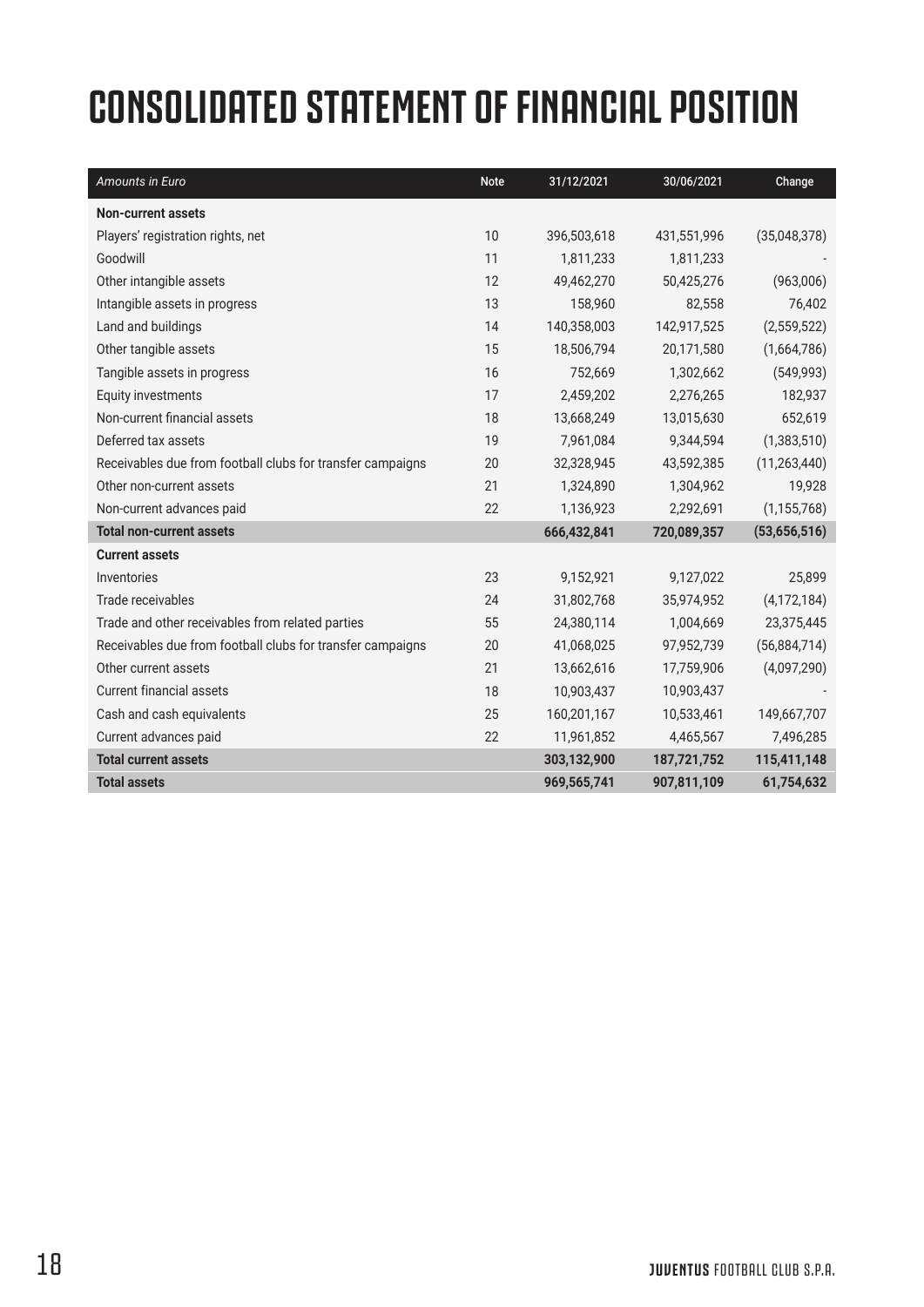## **CONSOLIDATED STATEMENT OF FINANCIAL POSITION**

| Amounts in Euro                                       | <b>Note</b> | 31/12/2021    | 30/06/2021      | Change          |
|-------------------------------------------------------|-------------|---------------|-----------------|-----------------|
| <b>Shareholders' Equity</b>                           |             |               |                 |                 |
| Share capital                                         |             | 23,379,254    | 11,406,987      | 11,972,267      |
| Share premium reserve                                 |             | 400,029,360   | 227,555,047     | 172,474,313     |
| Legal reserve                                         |             | 1,636,427     | 1,636,427       |                 |
| Cash flow hedge reserve                               |             | (54, 863)     | (55,052)        | 189             |
| Financial asset fair value reserve                    |             | (2,202,264)   | (2,202,264)     |                 |
| Other reserves                                        |             | (388, 572)    | (16,891)        | (371,681)       |
| Loss for the period                                   |             | (118,956,057) | (209, 885, 432) | 90,929,375      |
| <b>Total shareholders' equity</b>                     | 26          | 303,443,286   | 28,438,822      | 275,004,464     |
| <b>Non-current liabilities</b>                        |             |               |                 |                 |
| Provisions for risks and charges                      | 27          | 49,578        | 163,134         | (113, 456)      |
| Loans and other financial payables                    | 28          | 210,441,078   | 343,081,109     | (132, 640, 031) |
| Payables due to football clubs for transfer campaigns | 29          | 116,831,177   | 121,515,006     | (4,683,829)     |
| Deferred tax liabilities                              | 30          | 10,175,327    | 11,886,444      | (1,711,117)     |
| Other non-current liabilities                         | 31          | 14,884,585    | 22,567,215      | (7,682,630)     |
| Non-current advances                                  | 32          | 10,674,725    | 12,483,043      | (1,808,318)     |
| <b>Total non-current liabilities</b>                  |             | 363,056,570   | 511,1695,952    | (148, 639, 382) |
| <b>Current liabilities</b>                            |             |               |                 |                 |
| Provisions for risks and charges                      | 27          | 2,573,759     | 5,512,008       | (2,938,249)     |
| Loans and other financial payables                    | 28          | 28,383,979    | 56,671,075      | (28, 287, 096)  |
| Trade payables                                        | 33          | 36,743,080    | 24,548,553      | 12,194,527      |
| Trade and other payables due to related parties       | 55          | 959,548       | 800,635         | 158,913         |
| Payables due to football clubs for transfer campaigns | 29          | 80,210,286    | 143,514,191     | (63,303,905)    |
| Other current liabilities                             | 31          | 133,773,206   | 114,471,181     | 19,302,024      |
| Current advances                                      | 32          | 20,422,028    | 22,158,692      | (1,736,664)     |
| <b>Total current liabilities</b>                      |             | 303,065,885   | 367,676,335     | (64, 610, 450)  |
| <b>Total liabilities</b>                              |             | 969,565,741   | 907,811,109     | 61,754,632      |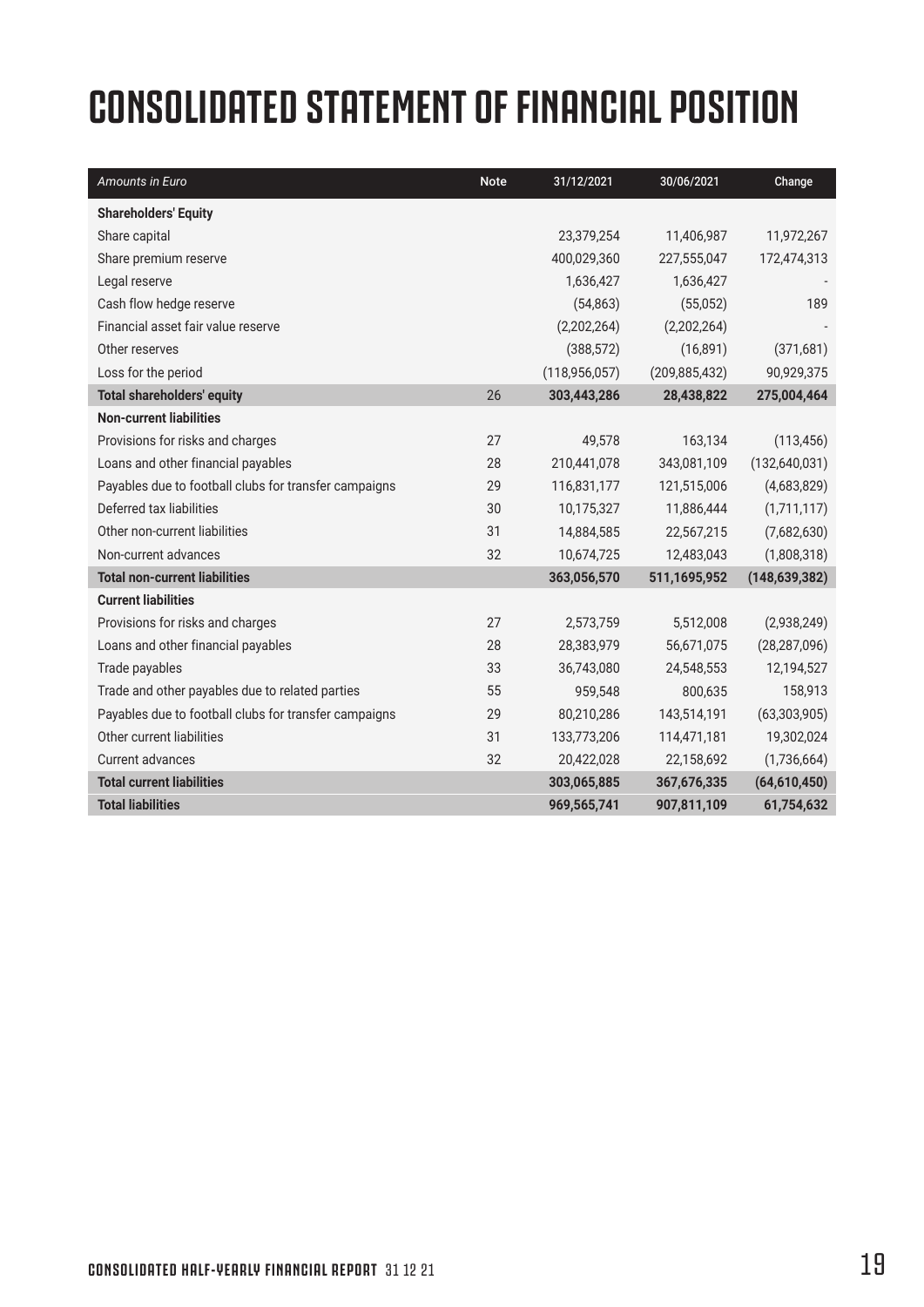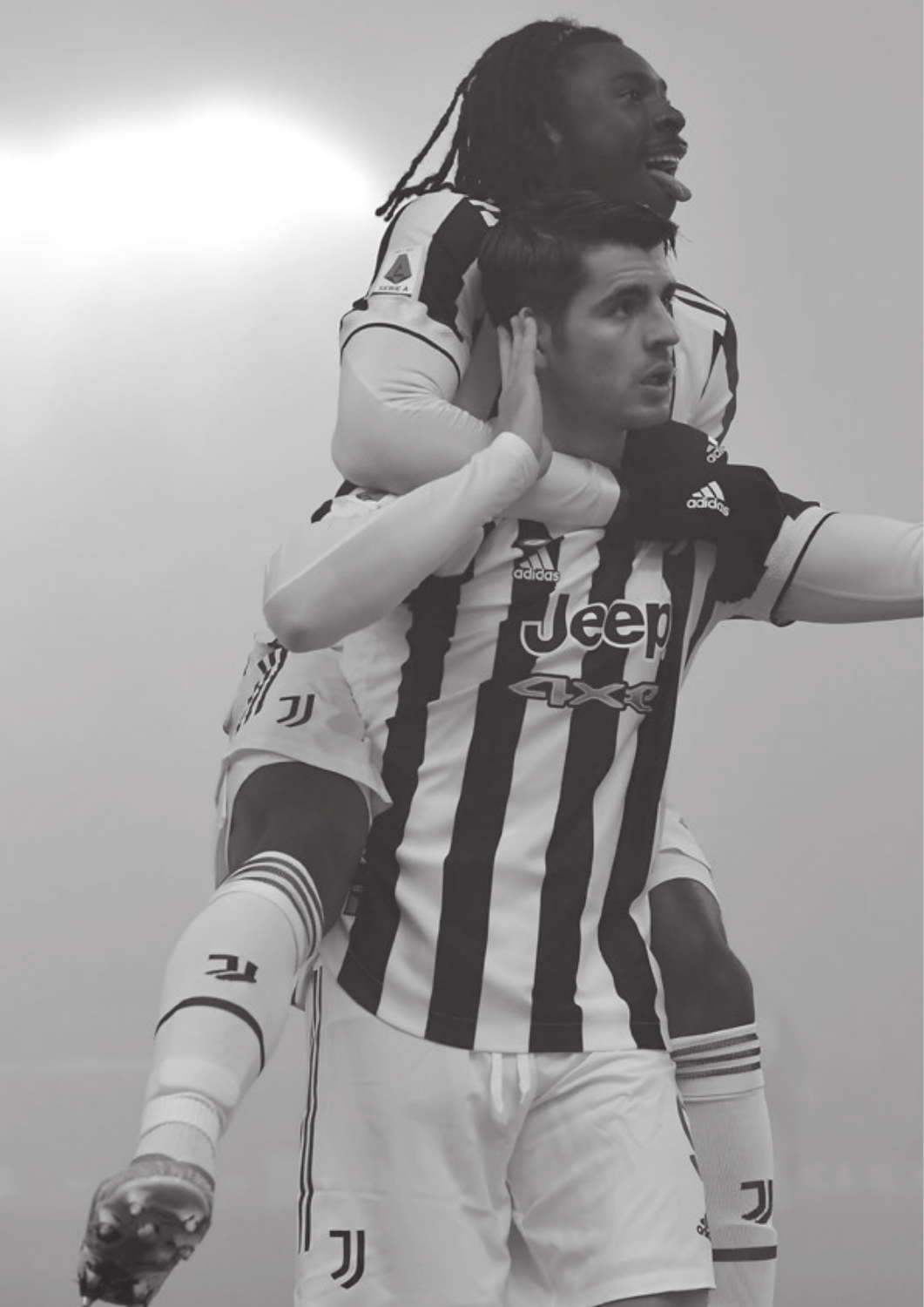## **CONSOLIDATED INCOME STATEMENT**

| 2020/2021<br><b>Financial Year</b> | Amounts in Euro                                               | <b>Note</b> | I Half-Year<br>2021/2022 | I Half-Year<br>2020/2021 | Change         |
|------------------------------------|---------------------------------------------------------------|-------------|--------------------------|--------------------------|----------------|
| 7,751,571                          | <b>Ticket sales</b>                                           | 34          | 13,214,369               | 5,157,879                | 8,056,490      |
| 235,310,322                        | Television and radio rights and media revenues                | 35          | 106,323,247              | 145,099,671              | (38, 776, 424) |
| 145,907,636                        | Revenues from sponsorship and advertising                     | 36          | 71,725,299               | 69,464,072               | 2,261,227      |
| 25,303,332                         | Revenues from sales of products and licences                  | 37          | 13,501,814               | 16,703,803               | (3,201,989)    |
| 43,179,105                         | Revenues from players' registration rights                    | 38          | 5,416,382                | 8,461,612                | (3,045,230)    |
| 23,259,788                         | Other revenues and income                                     | 39          | 12,916,935               | 13,358,019               | (441, 085)     |
| 480,711,754                        | <b>Total revenues and income</b>                              |             | 223,098,046              | 258,245,056              | (35, 147, 011) |
| (4,107,197)                        | Purchase of materials, supplies and other consumables         | 40          | (2,916,536)              | (3,529,234)              | 612,699        |
| (11,765,499)                       | Purchases of products for sale                                | 41          | (4,964,524)              | (7,608,405)              | 2,643,881      |
| (63, 582, 421)                     | <b>External services</b>                                      | 42          | (34, 138, 763)           | (28, 431, 799)           | (5,706,954)    |
| (298, 193, 764)                    | Players' wages and technical staff costs                      | 43          | (168, 530, 380)          | (183, 286, 754)          | 14,756,374     |
| (24,699,659)                       | Other personnel                                               | 44          | (12,629,290)             | (12,036,570)             | (592,720)      |
| (37,328,857)                       | Expenses from players' registration rights                    | 45          | (13,392,789)             | (22,798,767)             | 9,405,978      |
| (9,655,748)                        | Other expenses                                                | 46          | (5,868,854)              | (5,757,202)              | (111, 652)     |
| (449, 333, 144)                    | <b>Total operating costs</b>                                  |             | (242, 441, 134)          | (263, 448, 730)          | 21,007,596     |
| (197, 437, 118)                    | Amortisation and write-downs of players' registration rights  | 47          | (84,017,810)             | (83,015,565)             | (1,002,345)    |
| (19,540,420)                       | Depreciation/amortis. of other tangible and intangible assets |             | (8,701,038)              | (9,780,846)              | 1,079,808      |
| (11, 595, 333)                     | Provisions, write-downs and release of funds                  |             | 959.949                  | (7,072,567)              | 8,032,516      |
| (197, 194, 261)                    | <b>Operating income</b>                                       |             | (111, 101, 987)          | (105, 072, 652)          | (6,029,336)    |
| 5,420,514                          | <b>Financial income</b>                                       | 48          | 1,792,944                | 2,621,971                | (829, 028)     |
| (16,617,595)                       | <b>Financial expenses</b>                                     | 49          | (8,355,695)              | (8,548,616)              | 192,921        |
| 591,171                            | Share of results of associates and joint ventures             |             | 49.491                   | 783,839                  | (734, 348)     |
| (207, 800, 171)                    | Income (loss) before taxes                                    |             | (117, 615, 247)          | (110, 215, 457)          | (7, 399, 790)  |
| (2,967,812)                        | <b>Current taxes</b>                                          | 50          | (1,702,497)              | (3,881,886)              | 2,179,389      |
| 882.551                            | Deferred and prepaid taxes                                    | 50          | 361,687                  | 354,725                  | 6,962          |
| (209, 885, 432)                    | Income (loss) for the period                                  |             | (118,956,067)            | (113,742,619)            | (5,213,439)    |
| (0, 158)                           | Basic and diluted income (loss) per share for the period      | 51          | (0,080)                  | (0,086)                  | 0,006          |

## **CONSOLIDATED STATEMENT OF COMPREHENSIVE INCOME**

| 2020/2021<br><b>Financial Year</b> | <b>Amounts in Euro</b>                                                                                                       | I Half-Year<br>2021/2022 | I Half-Year<br>2020/2021 | Change      |
|------------------------------------|------------------------------------------------------------------------------------------------------------------------------|--------------------------|--------------------------|-------------|
|                                    | (209,885,432) Income (loss) for the period                                                                                   | (118, 956, 057)          | (113,742,619)            | (5,213,439) |
| (1.070)                            | Other profits (loss) recognised in cash flow hedge reserve                                                                   | 189                      | (829)                    | 1,018       |
| (16.891)                           | Other profit (loss) recognised in the reserve for IFRS application                                                           |                          | 5,628                    | (5,628)     |
|                                    | Total other profit (loss) that shall be subsequently reclassified<br>(17,961) in the income statement, net of the tax effect | 189                      | 4.799                    | (4,610)     |
|                                    | Other profit (loss) recognised in the fair-value reserve<br>(862,371) for the financial assets                               |                          |                          |             |
| (862, 371)                         | Total other profit (loss) that shall be not<br>subsequently reclassified in the income statement,<br>net of the tax effect   |                          |                          |             |
|                                    | (880,332) Total other profit (loss), net of the tax effect                                                                   | 189                      | 4.799                    | (4,610)     |
|                                    | (210,765,764) Comprehensive Income (loss) for the period                                                                     | (119, 955, 868)          | (113,737,820)            | (5,218,048) |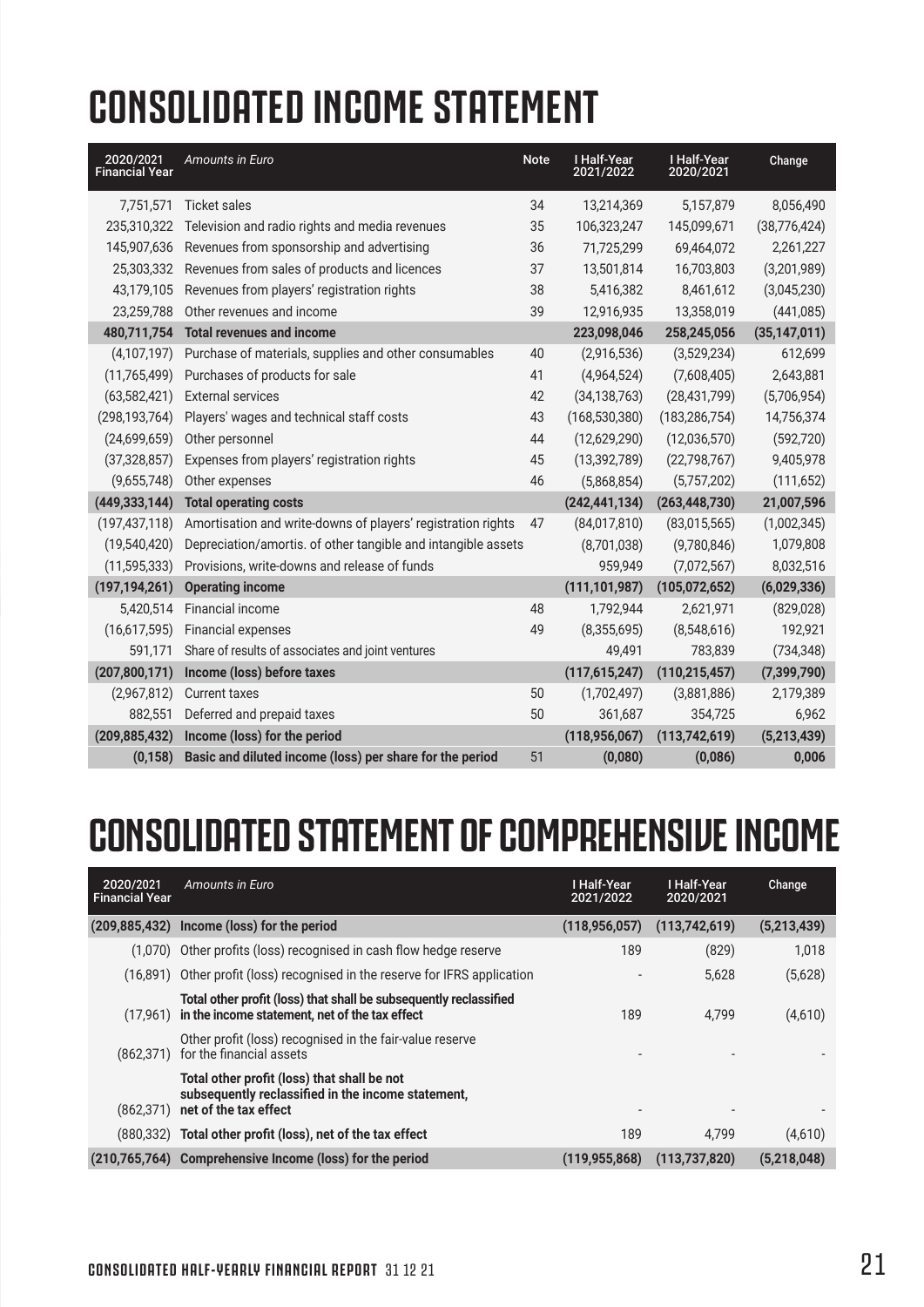## **CONSOLIDATED STATEMENT OF CHANGES IN SHAREHOLDERS' EQUITY**

| <b>Amounts in Euro</b>                                                                                                                                                                   | Share<br>capital | Share<br>premium<br>reserve | Legal<br>reserve | <b>Cash flow</b><br>hedge<br>reserve | Financial<br>asset fair value<br>reserve | Other reserves | Loss for the<br>year | Shareholders'<br>equity |
|------------------------------------------------------------------------------------------------------------------------------------------------------------------------------------------|------------------|-----------------------------|------------------|--------------------------------------|------------------------------------------|----------------|----------------------|-------------------------|
| <b>Balance at 30/06/2020</b>                                                                                                                                                             | 11,406,987       | 317,237,154                 | 1,636,427        | (53,982)                             | (1,339,893)                              |                | (89,682,106)         | 239,204,587             |
| Coverage of loss for the previous<br>financial year                                                                                                                                      | $\overline{a}$   | (89, 862, 106)              |                  |                                      |                                          |                | 89,682,106           |                         |
| Total loss for the period                                                                                                                                                                |                  |                             |                  | (829)                                |                                          | 5,628          | (113,742,619)        | (113,737,820)           |
| <b>Balance at 31/12/2020</b>                                                                                                                                                             | 11,406,987       | 227,555,047                 | 1,636,427        | (54, 811)                            | (1, 339, 893)                            | 5,628          | (113, 742, 619)      | 125,466,766             |
| Total loss for the period                                                                                                                                                                |                  |                             |                  | (241)                                | (862, 371)                               | (22, 518)      | (96, 142, 813)       | (97,027,943)            |
| <b>Balance at 30/06/2021</b>                                                                                                                                                             | 11,406,987       | 227,555,047                 | 1,636,427        | (55,052)                             | (2,202,264)                              | (16, 890)      | (209, 885, 432)      | 28,438,822              |
| Coverage of loss for the previous<br>financial year                                                                                                                                      |                  | $-(209,513,750)$            |                  |                                      |                                          | (371, 682)     | 209,885,432          |                         |
| Subscribed Capital Increase for the<br>2021/2022 financial year through the<br>issue of 1,098,496,206 ordinary shares<br>at a price of € 0.334, of which $€$ 0.324<br>is a share premium | 10,984,962       | 355.912.771                 |                  |                                      |                                          |                |                      | 366,897,733             |
| Proceeds from the sale of 109,700,640<br>non-exercised rights, corresponding<br>to 98.730.576 shares                                                                                     | 987.306          | 31.995.677                  |                  |                                      |                                          |                |                      | 32,982,983              |
| Costs related to the capital increase<br>in the 2021/2022 financial year                                                                                                                 |                  | (5,920,385)                 |                  |                                      |                                          |                |                      | (5,920,385)             |
| Total loss for the period                                                                                                                                                                |                  |                             |                  | 189                                  |                                          |                | (118,955,868)        | (118,955,868)           |
| <b>Balance at 31/12/2021</b>                                                                                                                                                             | 23,379,254       | 400,029,360                 | 1,636,427        | (54, 683)                            | (2,202,264)                              | (388, 572)     | 303,443,286          | 303,443,286             |

For additional information, see the Notes to the financial statements (Note 26).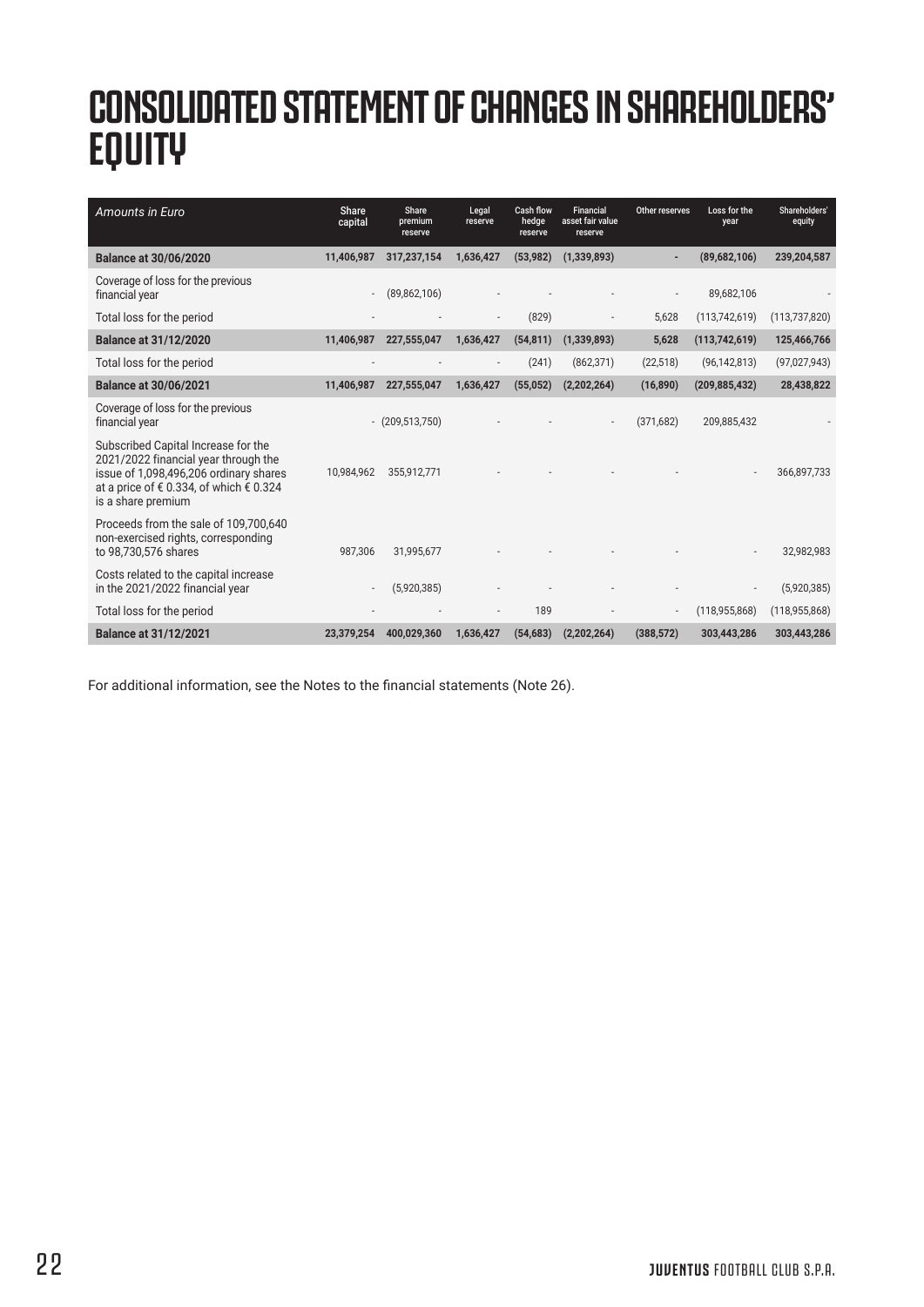## **CONSOLIDATED STATEMENT OF CASH FLOWS**

| 2020/2021<br><b>Financial Year</b> | Amounts in Euro                                                                         | I Half-Year<br>2021/2022 | I Half-Year<br>2020/2021 |
|------------------------------------|-----------------------------------------------------------------------------------------|--------------------------|--------------------------|
|                                    | <b>OPERATING ACTIVITIES</b>                                                             |                          |                          |
| (209, 885, 432)                    | Income (loss) before taxes                                                              | (118,956,057)            | (113,742,619)            |
|                                    | Non-cash items:                                                                         |                          |                          |
| 217,242,548                        | - amortisation, depreciation and write-downs                                            | 92,718,848               | 93,000,721               |
| (30, 831, 861)                     | - gains on disposal of players' registration rights                                     | (1,781,848)              | (1,013,754)              |
| 196,384                            | - losses on disposal of players' registration rights                                    | 902,098                  | 196,384                  |
|                                    | - losses on disposal of other fixed assets                                              | 643                      |                          |
| (591, 171)                         | - share of results of associates and joint ventures                                     | (49, 491)                | (783, 839)               |
| 11,197,081                         | - of which net financial expenses                                                       | 6,562,751                | 5,926,644                |
|                                    | Change in inventories                                                                   | (25,899)                 | (1,228,790)              |
| 27,617,856                         | Change in trade receivables and other current and non-current non-financial assets      | (22,602,255)             | 20,855,468               |
| 35,720,587                         | Change in trade receivables and other current and non-current non-financial liabilities | 18,716,735               | 9,555,035                |
| (5,180,536)                        | Change in current and non-current provisions                                            | (3,051,705)              | 6,868,257                |
| (3,462,227)                        | Income taxes paid                                                                       |                          | (3,462,227)              |
| 42,023,219                         | Net cash generated from/(used in) operating activities                                  | (27, 566, 181)           | 16,171,280               |
|                                    | <b>INVESTMENT ASSETS</b>                                                                |                          |                          |
| (121,602,235)                      | Investments in players' registration rights                                             | (80, 161, 930)           | (43,765,008)             |
| 31,388,877                         | Disposals of players' registration rights                                               | 32,072,248               | 732,934                  |
| (70,679,032)                       | Increase/(decrease) of payables related to players' registration rights                 | (67, 987, 734)           | (91, 316, 842)           |
| 154,357,799                        | (Increase)/decrease of receivables related to players' registration rights              | 68,148,154               | 180,547,648              |
| (6, 136, 212)                      | Investments in other tangible and intangible assets                                     | (3,042,726)              | (8,340,641)              |
|                                    | Purchases of investments                                                                | (133, 446)               | (531)                    |
| (531)                              | Disposal of other tangible and intangible assets                                        | 1,949                    |                          |
| 139,676                            | Other movements related to investing activities                                         | 1,866,731                | 124,775                  |
| (12, 531, 658)                     | Net cash generated from/(used in) investing activities                                  | (49, 236, 754)           | 37,982,335               |
|                                    | <b>FINANCIAL ASSETS</b>                                                                 |                          |                          |
|                                    | Share capital increase                                                                  | 393,960,521              |                          |
| 27,653,172                         | New loans                                                                               |                          | 6,848,284                |
| (49,020,429)                       | Repayment of loans                                                                      | (66, 312, 583)           | (13,205,796)             |
| 13,800,106                         | Increase (decrease) of uses of factoring lines                                          | (86,020,327)             | (10,972,010)             |
| (10,838,607)                       | Interest on loans and other interest paid                                               | (2,612,357)              | (2,536,645)              |
| (6,469,421)                        | Other movements related to financing activities                                         | (2,544,611)              | (2,247,021)              |
| (24, 875, 179)                     | Net cash generated from/(used in) financing activities                                  | 226,470,642              | (22, 113, 188)           |
| 4,616,382                          | Net cash flow generated/(used) during the period                                        | 149,667,707              | 32,040,427               |
| 5,917,079                          | Cash and cash equivalents at the start of the period                                    | 10,533,461               | 5,917,079                |
| 10,533,461                         | Cash and cash equivalents at the end of the period                                      | 160,201,167              | 37,957,506               |
| 4,516,382                          | Change in cash flow                                                                     | 149,667,707              | 32,040,427               |

Please note that the items of the cash flow statement of previous periods detailed in the table have been reclassified solely for comparative purposes, according to the cash flow statement drawn up at 31 December 2021.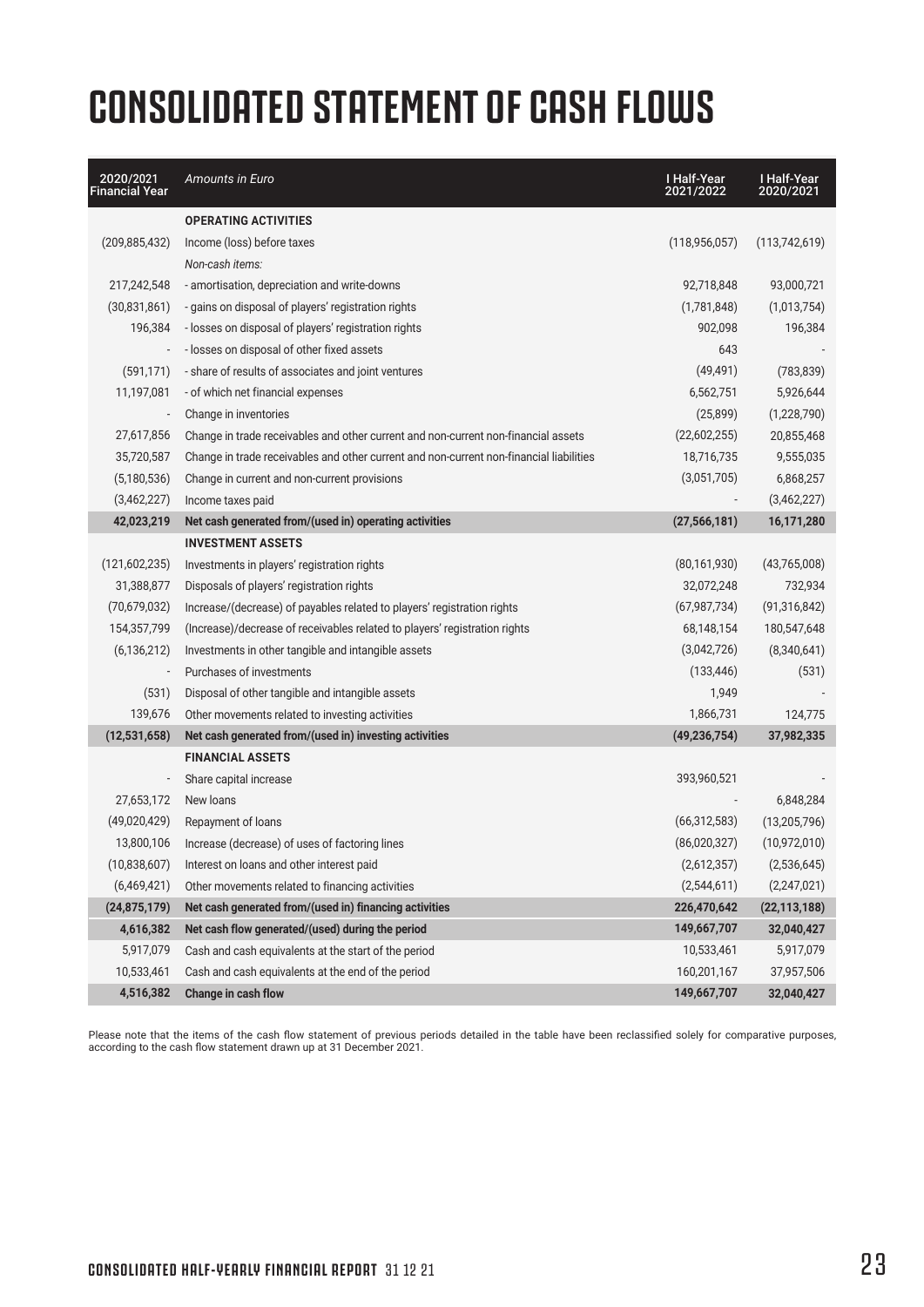## **NOTES TO THE FINANCIAL STATEMENTS**

### **1. GENERAL INFORMATION**

The Juventus Football Club S.p.A. (hereinafter, "**Juventus**" or the "**Company**") is the parent company of the Juventus Football Club group (hereinafter the "**Group**" or the "**Juventus Group**"). The Company's headquarters are in Via Druento no. 175, Turin, Italy.

Juventus is a listed professional football club, which, thanks to its more than century-long history, has become one of the most representative and popular teams at a national and international level. The Company's core business is participation in domestic and international football competitions and the organisation of matches. The main sources of income come from the licensing of television and media rights (in relation to the matches played), sponsorships, revenues from the stadium, direct retail, e-commerce and trademark licensing for the creation of products, as well as the marketing of additional services to fans. The Company earns revenues from the management of players' registration rights.

Juventus' shares are listed on the Euronext Milan, a regulated market organised and managed by Borsa Italiana S.p.A. ("EXM").

Juventus is controlled by EXOR N.V., a company listed on the EXM, with registered office in Amsterdam (Holland), which holds 63.8% of the share capital (i.e. 77.87% of the voting rights). EXOR N.V. is one of the main European investment firms and is controlled by Giovanni Agnelli B.V.

Lindsell Train Ltd. holds 11.9% of Juventus' share capital (i.e. 6.95% of the voting rights) and the remaining 24.3% is the portion of share capital circulated on the market (free float).

#### **2. STANDARDS USED FOR PREPARING THE CONSOLIDATED HALF-YEARLY FINANCIAL STATEMENTS AND MEASUREMENT POLICIES**

The consolidated half-yearly financial statements of the Juventus Group at 31 December 2021 have been prepared in compliance with the International Financial Reporting Standards (IFRSs) issued by the International Accounting Standards Board (IASB) and endorsed by the European Union. IFRSs are understood to include International Accounting Standards (IASs) still in force, as well as all the interpretative documents issued by the International Financial Reporting Interpretations Committee (IFRIC), formerly known as the Standing Interpretations Committee (SIC).

To prepare these consolidated half-yearly financial statements, in accordance with IAS 34 - Interim Financial Reporting, the same accounting standards have been applied as those used to draw up the annual financial statements at 30 June 2021. Please see these financial statements for applicable standards, with the exception of the contents of Note 9 "Adoption of new accounting standards, amendments and interpretations issued by IASB".

In addition, the CONSOB provisions contained in the resolutions 15519 and 15520 and notification 6064293 of 28 July 2006, applying Art. 9, paragraph 3 of Italian Legislative Decree no. 38 of 28 February 2005, have been applied to prepare these consolidated half-yearly financial statements at 31 December 2021. Lastly, CONSOB recommendation no. DEM/RM 10081191 of 1 October 2010 has been applied concerning the information to disclose in financial reports of football clubs listed on the stock markets.

### **3. SCOPE OF CONSOLIDATION**

The scope of consolidation includes the Company and subsidiaries over which Juventus exercises, directly or indirectly, control. To date, the only company included in the scope of consolidation is B&W Nest S.r.l., which was acquired in July 2020. Since its establishment, B&W Nest S.r.l. has managed the J Hotel, located at Via Traves no. 40 in Turin, Italy. The share capital at 31 December 2021 was € 30,000.

### **4. USE OF ESTIMATES**

The preparation of consolidated half-yearly financial statements and the notes in accordance with IFRSs requires management to use estimates and assumptions that have an effect on assets and liabilities and on the disclosure of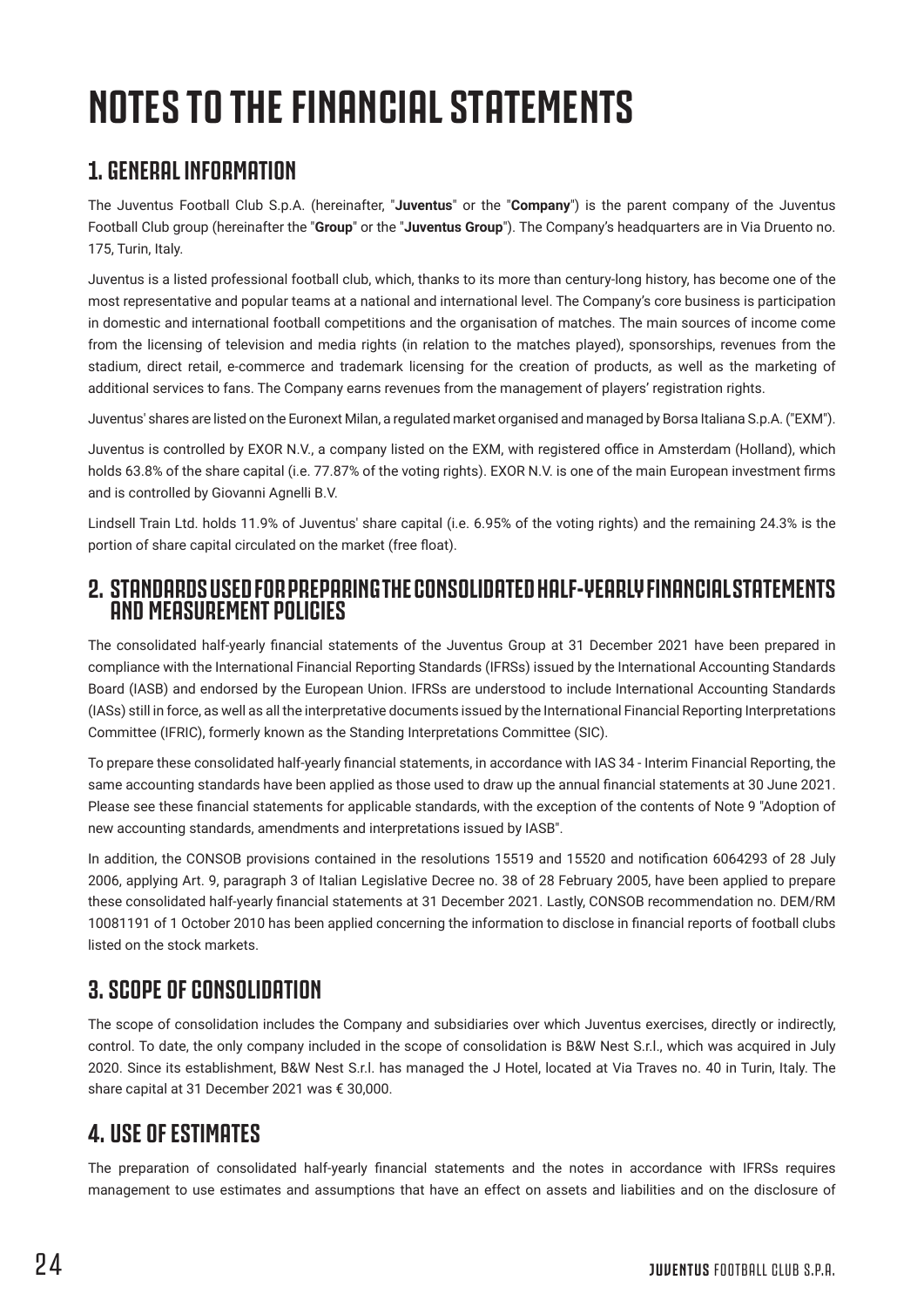potential assets and liabilities at the reporting date. The estimates and assumptions used are based on experience and other factors considered material. The final results may differ from these estimates. The estimates and assumptions are reviewed periodically and the effects of each change are reflected immediately in the income statement or shareholders' equity for the reporting period when the estimate was made.

The most significant items impacted by these uncertain situations are Revenues for television rights, Players' registration rights, Deferred and prepaid taxes, Provisions for risks and charges and the intangible asset of indefinite life referred to as "Juventus Library".

Some measurement processes, in particular more complex ones such as the determination of impairment or reverses in the value of assets, are generally made in full only when preparing the annual financial statements, when all the information that might be needed is available, except in cases where there are impairment indicators that demand an immediate evaluation of possible impairment losses.

Income taxes are recognised based on the best estimate of the average weighted rate expected for the entire year.

### **5. CONSOLIDATED HALF-YEARLY FINANCIAL STATEMENTS TABLES**

The tables of the statement of financial position, income statement, statement of comprehensive income, statement of changes in shareholders' equity and statement of cash flows are the same as those used for the annual financial statements at 30 June 2021.

Figures for previous periods have been reclassified, where necessary, so as to facilitate the comparability of data.

The Euro is the Group's operating and presentation currency; the figures in the consolidated half-yearly financial statements tables are reported in Euro.

#### **6. CONTENTS OF THE NOTES TO THE FINANCIAL STATEMENTS**

These Notes to the financial statements exclusively disclose the impact of events and transactions considered relevant for understanding the changes in the Group's financial position and economic performance during the first half of the current financial year; thus they only refer to significant updates compared to the information already provided in the Notes to the last consolidated financial statements at 30 June 2021.

Unless otherwise indicated, the figures in the Notes are shown in thousands of Euro.

#### **7. TRANSACTIONS WITH RELATED PARTIES, ATYPICAL AND/OR UNUSUAL TRANSACTIONS AND NON-RECURRING SIGNIFICANT EVENTS AND TRANSACTIONS**

Balances originating from transactions with related parties are shown separately in the consolidated half-yearly financial statements tables, if they are significant, and commented on in Note 55.

Furthermore, during the first half of the 2021/2022 financial year, no atypical or unusual transactions were conducted, requiring disclosure pursuant to CONSOB Notification no. 6064293 of 28 July 2006, nor did significant non-recurring events and transactions occur.

#### **8. SEASONAL NATURE OF TRANSACTIONS**

The Group's economic trend is characterised by a strong seasonal nature, typical of the sector, basically determined by participation in European championships, in particular the UEFA Champions League, by the calendar of sports events and by the two phases of the football player Transfer Campaign. In particular:

- the calendar of sports events to which main revenue items are related and recognised in the income statement, has an impact on the trend of half-yearly results and their comparison with figures for the same half-year of previous years. This is because the main cost items not referable to single sports events (such as players' wages and amortisation relative to registration rights) are recorded in the income statement on a straight-line basis. The revenues from radio and television rights to the Series A championship and the Italian Cup (whose marketing is handled centrally by the Lega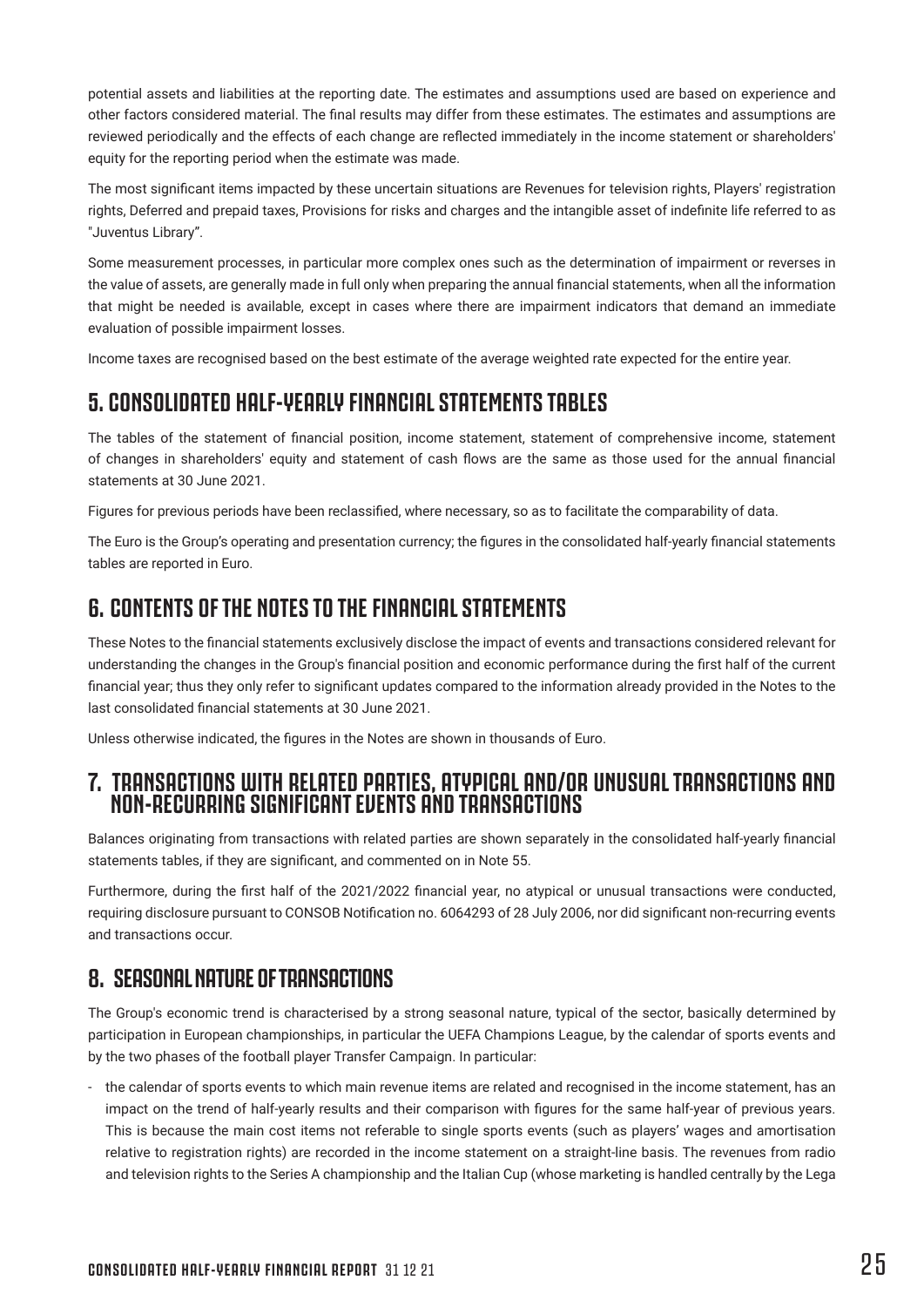Nazionale Professionisti Serie A) are reported in the income statement by dividing the total, provided by the Lega Serie A, in equal parts based on the number and date of the home games. The revenues from UEFA Champions League, subject to adjustments and not linked to performance or to winning specific rounds, are reported in the income statement by dividing the total, provided by UEFA, in equal parts based on the number and date of the games played;

- the football player Transfer Campaign may have significant economic and financial effects mainly in July and August (first phase) and in January (second phase).

The Group's financial performance is also affected by the seasonal nature of economic components; furthermore, a number of revenue items show non-uniform financial patterns (receipts) with respect to the pertinent economic period.

#### **9. ADOPTION OF NEW ACCOUNTING STANDARDS, AMENDMENTS AND INTERPRETATIONS ISSUED BY IASB**

*IFRS and IFRIC accounting standards, amendments and interpretations endorsed by the European Union, not yet mandatorily applicable and not early adopted by the Group at 31 December 2021*

On 14 May 2020, IASB published the following amendments entitled:

- *Amendments to IFRS 3 Business Combinations*: the purpose of the amendments is to update the reference in IFRS 3 to the Conceptual Framework in its revised version, without entailing any changes to the provisions of the standard.
- *Amendments to IAS 16 Property, Plant and Equipment*: the purpose of the amendments is to disallow the deduction from the cost of property, plant and equipment of the amount received from the sale of goods produced in the test phase of the asset. These sales revenues and related costs will therefore be recognised in the income statement.
- *Amendments to IAS 37 Provisions, Contingent Liabilities and Contingent Assets*: the amendments clarify that all costs directly attributable to the contract should be taken into account when estimating whether a contract is onerous. Accordingly, the assessment of whether a contract is onerous includes not only incremental costs (e.g. the cost of direct material used in the work), but also all costs that the enterprise cannot avoid because it has entered into the contract (e.g. the portion of depreciation of machinery used to perform the contract).
- *Annual Improvements 2018-2020*: amendments have been made to IFRS 1 First-time Adoption of International Financial Reporting Standards, to IFRS 9 Financial Instruments, to IAS 41 Agriculture and to the Illustrative Examples of IFRS 16 Leases.

All amendments will come into force on 1 July 2022. The Directors are currently evaluating the possible impact of the introduction of these amendments on the Group's consolidated financial statements.

*Accounting standards, amendments and IFRS interpretations not yet endorsed by the European Union*

As of the date of this document, the competent bodies of the European Union have not yet completed the endorsement process necessary for the adoption of the amendments and principles described below.

On 18 May 2017, the IASB has published IFRS 17 – Insurance Contracts, which is intended to replace IFRS 4 – Insurance Contracts.

The objective of the new standard is to ensure that an entity provides relevant information that fairly represents the rights and obligations arising from the executed insurance contracts. The IASB developed the standard to eliminate inconsistencies and weaknesses in existing accounting policies by providing a single principle-based framework to account for all types of insurance contracts, including reinsurance contracts that an insurer holds.

The new standard also includes presentation and disclosure requirements to improve comparability among entities in this segment.

The new standard measures an insurance contract on the basis of a General Model or a simplified version of it, called Premium Allocation Approach ("PAA").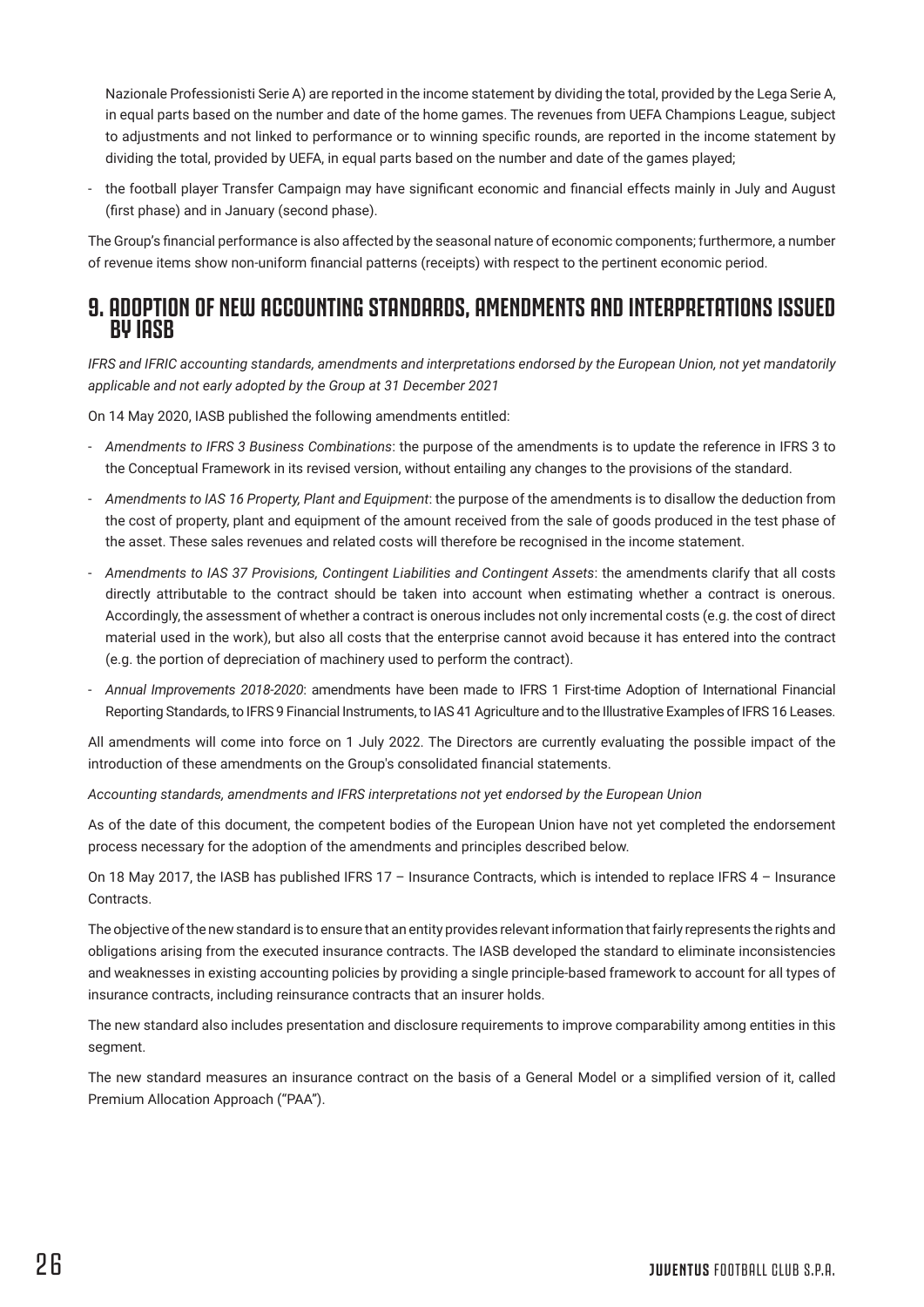The main elements of the General Model are:

- the estimates and assumptions of future cash flows are always the current ones;
- the measurement reflects the time value of money;
- the estimates involve extensive use of observable market data;
- there is a current and explicit measurement of risk;
- the expected profit is deferred and aggregated into groups of insurance contracts at the time of their initial recognition; and
- the expected profit is recognised over the contractual coverage period taking into account adjustments for changes in cash flow assumptions related to each group of contracts.

The PAA provides for the measurement of the liability for the residual coverage of a group of insurance contracts provided that, at the time of their initial recognition, the entity expects that the liability is a reasonable approximation of the General Model. Contracts with a coverage period of one year or less are automatically eligible for the PAA. The simplifications arising from the application of the PAA method do not apply to the measurement of liabilities for outstanding claims, which are measured using the General Model. However, it is not necessary to discount those cash flows if it is expected that the balance to be paid or collected will occur within one year from the date the claim is made.

An entity shall apply the new standard to insurance contracts issued, including reinsurance contracts issued, reinsurance contracts held and also investment contracts with a discretionary participation feature (DPF).

The standard applies from 1 January 2023 but early application is permitted only for entities that apply IFRS 9 – Financial Instruments and IFRS 15 – Revenue from Contracts with Customers.

On 23 January 2020, the IASB published an amendment entitled "Amendments to IAS 1 Presentation of Financial Statements: Classification of Liabilities as Current or Non-current". The document aims to clarify how to classify payables and other short-term or long-term liabilities. The amendments enter into force on 1 January 2023; however, earlier application is permitted. The directors are currently evaluating the possible impact of the introduction of this amendment on the Group's consolidated financial statements.

On 12 February 2021, the IASB published two amendments entitled "*Disclosure of Accounting Policies-Amendments to IAS 1 and IFRS Practice Statement 2*" and "*Definition of Accounting Estimates-Amendments to IAS 8*". The purpose of the amendments is to improve the disclosure about accounting policies in order to provide more useful information to investors and other primary users of the financial statements and to help companies distinguish changes in accounting estimates from changes in accounting policy. The amendments shall apply from 1 January 2023; however, earlier application is permitted. The directors are currently evaluating the possible impact of the introduction of these amendments on the Group's consolidated financial statements.

On 31 March 2021, the IASB published an amendment entitled "Covid-19-Related Rent Concessions beyond 30 June 2021 (Amendments to IFRS 16)"; by which it extends by one year the period of application of the amendment to IFRS 16, issued in 2020, relating to the accounting for facilities granted, due to Covid-19, to lessees. The amendments shall apply from 1 April 2021; however, earlier application is permitted. The directors are currently evaluating the possible impact of the introduction of this amendment.

On 7 May 2021, the IASB published an amendment entitled "Amendments to IAS 12 Income Taxes: Deferred Tax related to Assets and Liabilities arising from a Single Transaction". The document clarifies how deferred taxes should be recognised on certain transactions that may generate assets and liabilities of equal amounts, such as leases and decommissioning obligations. The amendments shall apply from 1 January 2023; however, earlier application is permitted. The directors are currently evaluating the possible impact of the introduction of this amendment on the Group's consolidated financial statements.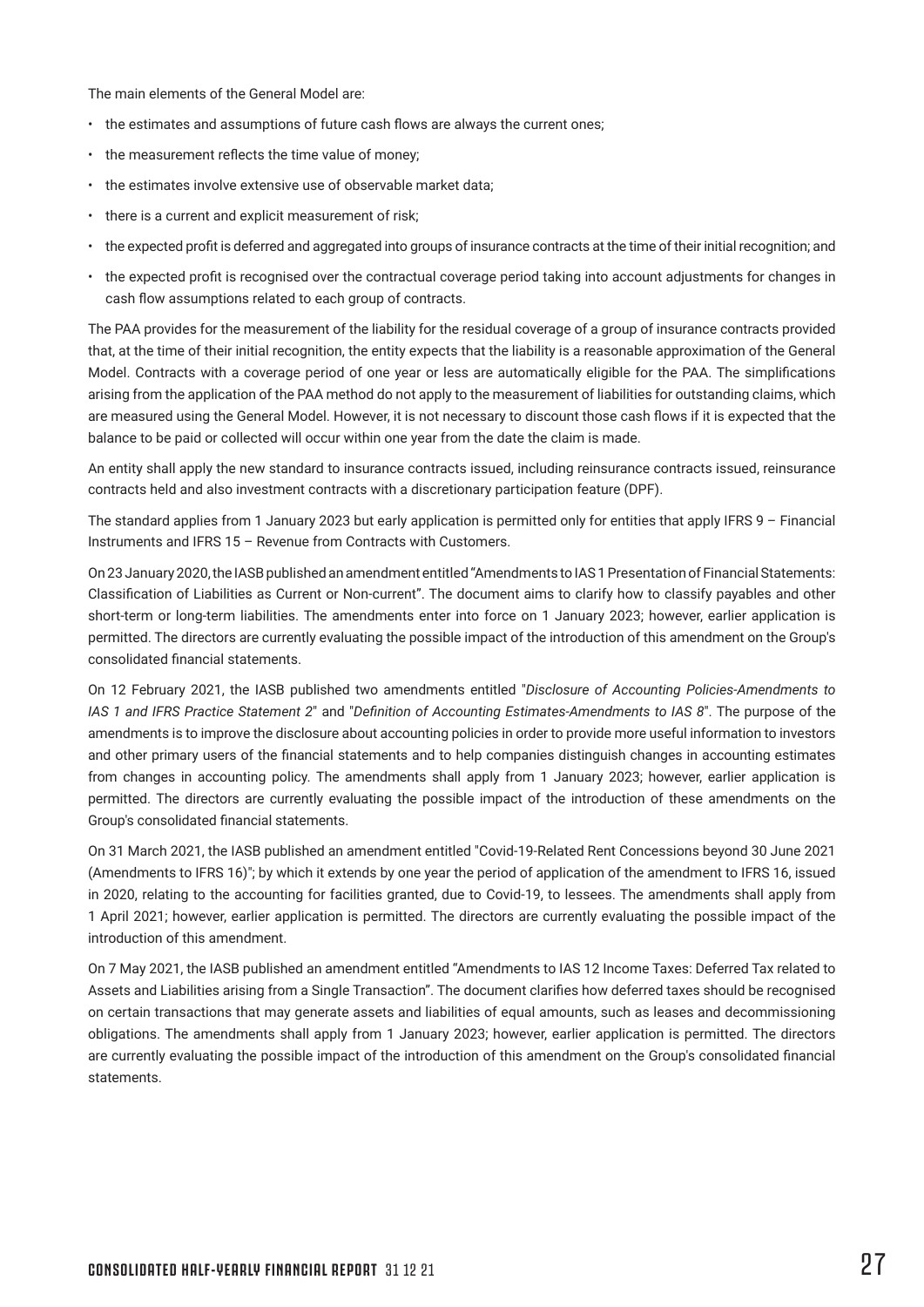## **10. PLAYERS' REGISTRATION RIGHTS, NET**

Details are as follows:

| Amounts in thousands of Euro      | <b>Historical cost</b><br>at 31/12/2021 | Accumulated<br>amortisation and<br>write-downs at<br>31/12/2021 | Remaining<br>book value at<br>31/12/2021 |
|-----------------------------------|-----------------------------------------|-----------------------------------------------------------------|------------------------------------------|
| <b>First Team</b>                 | 597,508                                 | 319.659                                                         | 277,849                                  |
| U <sub>23</sub>                   | 36,211                                  | 12,801                                                          | 23,410                                   |
| Other professional players        | 222,062                                 | 128,032                                                         | 94,030                                   |
| Registered young players          | 1,886                                   | 731                                                             | 1,155                                    |
| Female players                    | 100                                     | 40                                                              | 60                                       |
| Players' registration rights, net | 857,767                                 | 461,263                                                         | 396,504                                  |

Details on the First Team, U23 team and Other professional players are reported below:

| Amounts in thousands of Euro          |                                         |                                                                 |                                          |                  |                    |
|---------------------------------------|-----------------------------------------|-----------------------------------------------------------------|------------------------------------------|------------------|--------------------|
| Player name                           | <b>Historical cost</b><br>at 31/12/2021 | Accumulated<br>amortisation and<br>write-downs at<br>31/12/2021 | Remaining<br>book value at<br>31/12/2021 | Contract<br>term | End of<br>contract |
| <b>First Team</b>                     | 597,508                                 | 319,659                                                         | 277,849                                  |                  |                    |
| Bentancur Colman Rodrigo              | 15,722                                  | 9,698                                                           | 6,024                                    | 5 years          | 30/06/24           |
| Bernardeschi Federico                 | 39,411                                  | 35,470                                                          | 3,941                                    | 5 years          | 30/06/22           |
| Bonucci Leonardo                      | 34,946                                  | 20,968                                                          | 13,978                                   | 5 years          | 30/06/24           |
| Chiellini Giorgio                     |                                         |                                                                 |                                          | 2 years          | 30/06/23           |
| Chiesa Federico                       | 12,621                                  | 8,992                                                           | 3,629                                    | 5 years          | $30/06/25$ (a)     |
| Cuadrado Bello Juan Guillermo         | 20,490                                  | 19,330                                                          | 1,160                                    | 3 years          | 30/06/22           |
| Da Silva Danilo                       | 37,213                                  | 18,227                                                          | 18,986                                   | 5 years          | 30/06/24           |
| De Ligt Matthijs                      | 85,701                                  | 42,466                                                          | 43,235                                   | 5 years          | 30/06/24           |
| De Sciglio Mattia                     | 12,141                                  | 10,927                                                          | 1,214                                    | 2 years          | 30/06/22           |
| Dybala Paulo Exequiel                 | 41,439                                  | 38,663                                                          | 2,776                                    | 5 years          | 30/06/22           |
| Kean Moise Bioty                      | 36,981                                  | 3,240                                                           | 33,741                                   | 4 years          | 30/06/25           |
| Kulusevski Dejan                      | 36,438                                  | 13,499                                                          | 22,939                                   | 5 years          | 30/06/25           |
| Lobo Silva Alex Sandro                | 28,125                                  | 24,278                                                          | 3,847                                    | 4 years          | 30/06/23           |
| Locatelli Manuel                      | 24,853                                  | 1,886                                                           | 22,967                                   | 5 years          | 30/06/26           |
| Mc Kennie Weston James Earl           | 20,385                                  | 3,973                                                           | 16,412                                   | 5 years          | 30/06/25           |
| Morata Alvaro (temporary)             |                                         |                                                                 | $\overline{\phantom{a}}$                 | 5 years          | 30/06/25           |
| Pellegrini Luca                       | 22,853                                  | 10,622                                                          | 12,231                                   | 5 years          | 30/06/25           |
| Perin Mattia                          | 16,143                                  | 13,764                                                          | 2,379                                    | 4 years          | 30/06/22           |
| Pinsoglio Carlo                       | 826                                     | 811                                                             | 15                                       | 2 years          | 30/06/23           |
| Pinto Ramos Kaio Jorge                | 5,321                                   | 409                                                             | 4,912                                    | 5 years          | 30/06/26           |
| <b>Rabiot Adrien</b>                  | 1,481                                   | 925                                                             | 556                                      | 4 years          | 30/06/23           |
| Ramos De Oliveira Melo Arthur Enrique | 78,120                                  | 23,141                                                          | 54,979                                   | 5 years          | 30/06/25           |
| Ramsey Aaron James                    | 3,650                                   | 2,281                                                           | 1,369                                    | 4 years          | 30/06/23           |
| Rugani Daniele                        | 4,205                                   | 3,478                                                           | 727                                      | 3 years          | 30/06/24           |
| Szczesny Wojciech                     | 18,443                                  | 12,611                                                          | 5,832                                    | 4 years          | 30/06/24           |

(a) A five-year contract was signed with the player in accordance with the obligation to purchase the player's registration rights on the occurrence of set conditions at the end of the 2021/2022 season.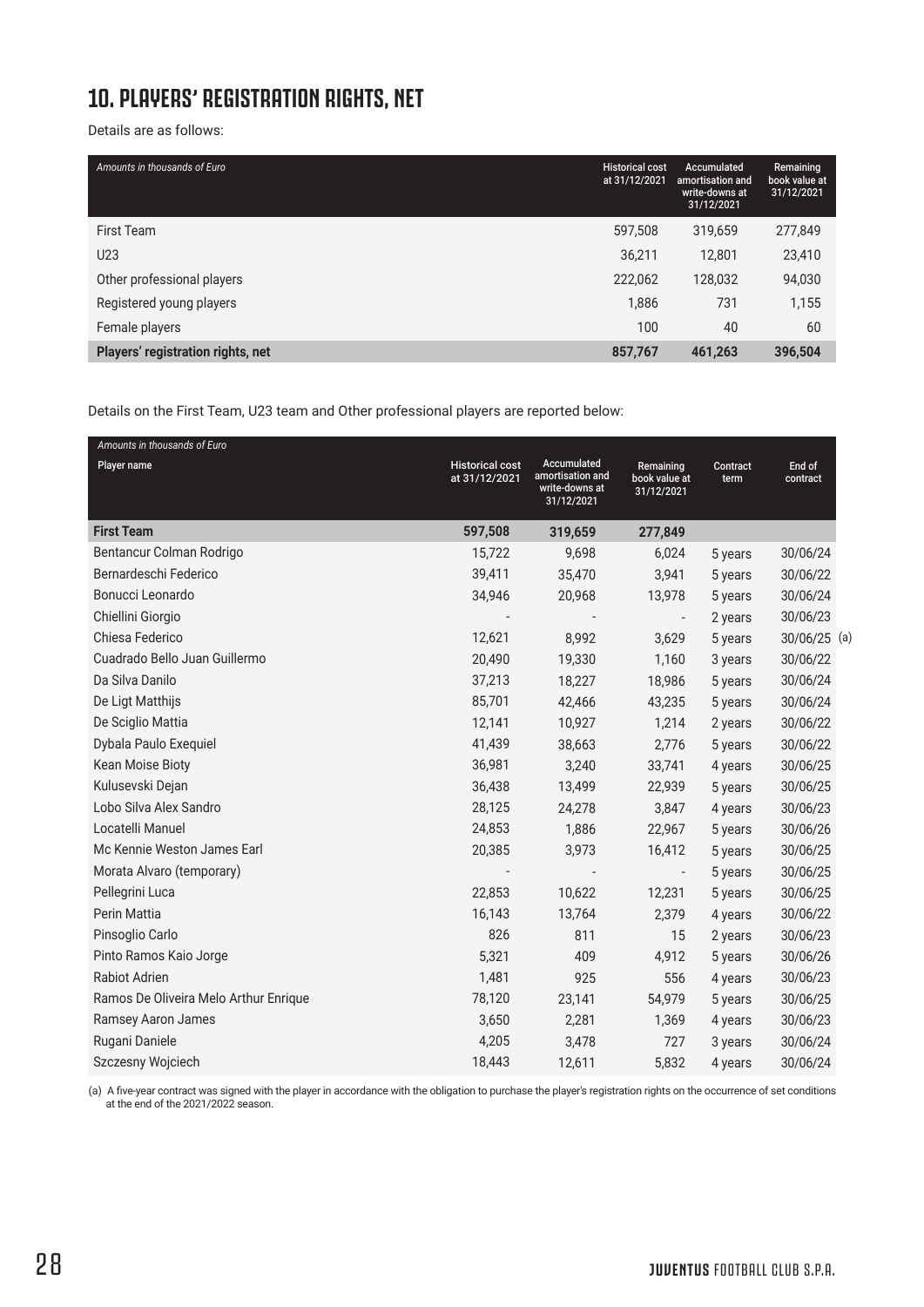| Amounts in thousands of Euro  |                                         |                                                                 |                                          |                  |                    |
|-------------------------------|-----------------------------------------|-----------------------------------------------------------------|------------------------------------------|------------------|--------------------|
| Player name                   | <b>Historical cost</b><br>at 31/12/2021 | Accumulated<br>amortisation and<br>write-downs at<br>31/12/2021 | Remaining<br>book value at<br>31/12/2021 | Contract<br>term | End of<br>contract |
| <b>U23</b>                    | 36,211                                  | 12,801                                                          | 23,410                                   |                  |                    |
| Akè Marley                    | 8,041                                   | 1,685                                                           | 6,356                                    | 5 years          | 30/06/25           |
| <b>Anzolin Matteo</b>         | 25                                      | 19                                                              | 6                                        | 2 years          | 30/06/22           |
| Barbieri Tommaso              | 1,683                                   | 442                                                             | 1,241                                    | 5 years          | 30/06/25           |
| Barrenechea Enzo Alan Tomas   | 4,870                                   | 2,115                                                           | 2,755                                    | 5 years          | 30/06/24           |
| <b>Boloca Gabriele</b>        | 15                                      | 12                                                              | 3                                        | 3 years          | 30/06/22           |
| Brighenti Andrea              | $\overline{\phantom{a}}$                |                                                                 |                                          | 2 years          | 30/06/22           |
| Compagnon Mattia              | 3,943                                   | 528                                                             | 3,415                                    | 5 years          | 30/06/25           |
| <b>Cotter Yannick</b>         | 8,293                                   | 3,444                                                           | 4,849                                    | 5 years          | 30/06/24           |
| Cudrig Nicolò                 | 60                                      | 13                                                              | 47                                       | 2 years          | 30/06/23           |
| Da Graca Cosimo Marco         | 662                                     | 376                                                             | 286                                      | 4 years          | 30/06/24           |
| De Marino Davide              | 1625                                    | 451                                                             | 1174                                     | 4 years          | 30/06/24           |
| De Winter Koni                | 162                                     | 118                                                             | 44                                       | 4 years          | 30/06/24           |
| Garofani Giovanni Gabriele    | 20                                      | 18                                                              | 2                                        | 3 years          | 30/06/22           |
| Israel Wibmer Franco          | 2,220                                   | 1,554                                                           | 666                                      | 5 years          | 30/06/23           |
| Leo Daniel Cosimo Osvaldo Leo | 395                                     | 235                                                             | 160                                      | 3 years          | 30/06/23           |
| Leone Giuseppe                | 20                                      | 15                                                              | 5                                        | 2 years          | 30/06/22           |
| Miretti Fabio                 |                                         |                                                                 | $\overline{a}$                           | 3 years          | 30/06/23           |
| Nicolussi Caviglia Hans       | 1,060                                   | 795                                                             | 265                                      | 3 years          | 30/06/23           |
| Ntenda Wa Dimbonda            | 400                                     | 319                                                             | 81                                       | 3 years          | 30/06/22           |
| Palumbo Martin (temporary)    |                                         |                                                                 | $\overline{\phantom{m}}$                 | 4 years          | 30/06/25           |
| Pecorino Emanuele             | 577                                     | 99                                                              | 478                                      | 5 years          | 30/06/25           |
| Poli Fabrizio                 | 8                                       | $\overline{2}$                                                  | 6                                        | 2 years          | 30/06/23           |
| Raina Marco                   | 15                                      | 14                                                              | 1                                        | 1 year           | 30/06/22           |
| Riccio Alessandro Pio         | 39                                      | 33                                                              | 6                                        | 2 years          | 30/06/22           |
| Sekulov Nicola                | 118                                     | 15                                                              | 103                                      | 4 years          | 30/06/25           |
| Sersanti Alessandro           | 62                                      | 14                                                              | 48                                       | 2 years          | 30/06/23           |
| Soulè Malvano Matias          | 1,371                                   | 292                                                             | 1,079                                    | 3 years          | 30/06/24           |
| Stramaccioni Diego            | 364                                     | 159                                                             | 205                                      | 3 years          | 30/06/23           |
| Zuelli Emanuele               | 163                                     | 34                                                              | 129                                      | 2 years          | 30/06/23           |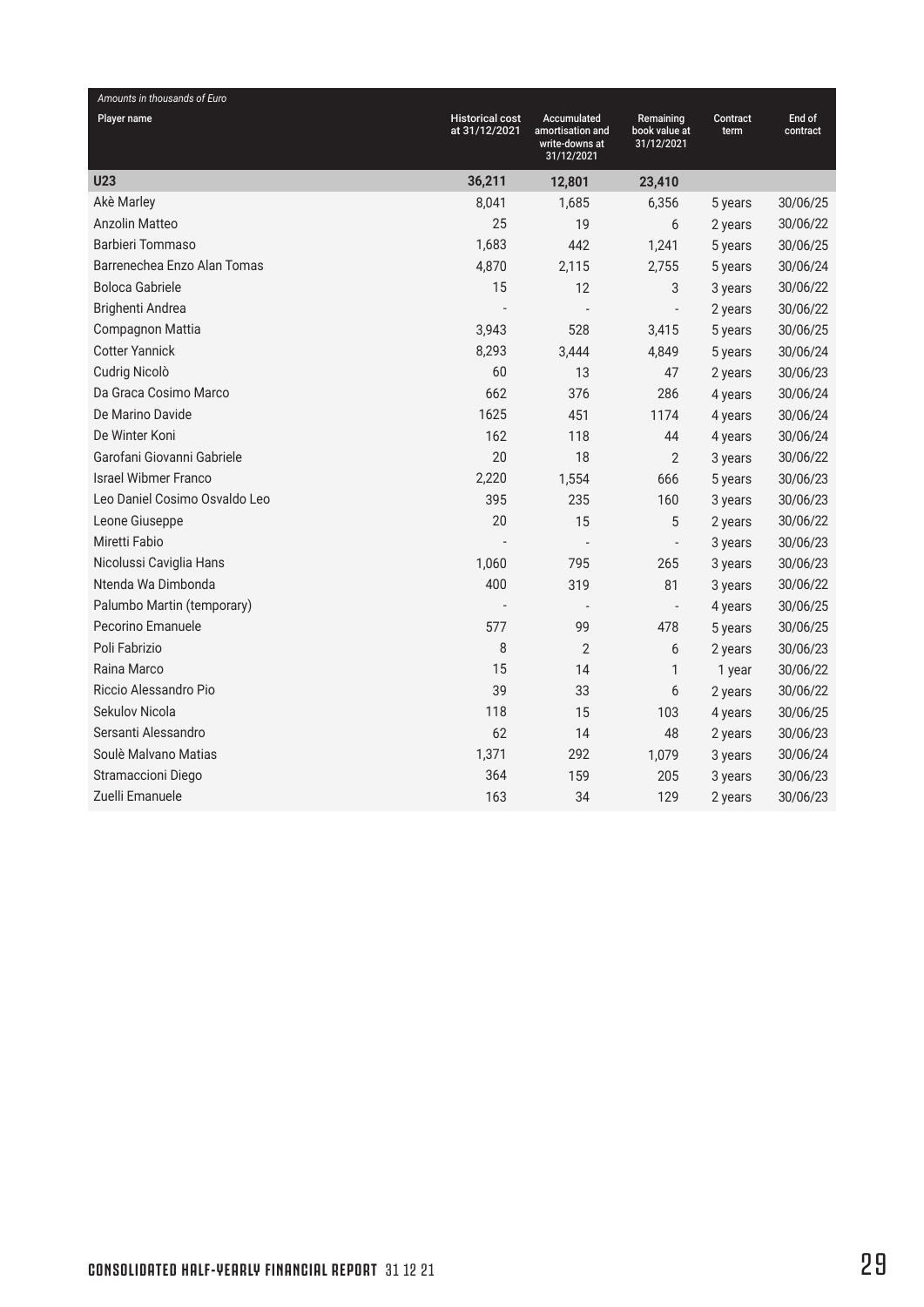| importi in migliaia di Euro              |                                         |                                                                 |                                          |                    |                      |
|------------------------------------------|-----------------------------------------|-----------------------------------------------------------------|------------------------------------------|--------------------|----------------------|
| Player name                              | <b>Historical cost</b><br>at 31/12/2021 | Accumulated<br>amortisation and<br>write-downs at<br>31/12/2021 | Remaining<br>book value at<br>31/12/2021 | Contract<br>term   | End of<br>contract   |
| Other professional players               | 222,062                                 | 128,032                                                         | 94,030                                   |                    |                      |
| Andrade Sanches Correia*                 | 10,832                                  | 3,254                                                           | 7,578                                    | 5 years            | 30/06/25             |
| Beruatto Pietro*                         | 50                                      | 21                                                              | 29                                       | 3 years            | 30/06/25             |
| Bonetti Andrea                           |                                         |                                                                 | $\overline{\phantom{a}}$                 | 3 years            | 30/06/23             |
| Brunori Matteo Luigi*                    | 2,930                                   | 1,279                                                           | 1,651                                    | 5 years            | 30/06/24             |
| Capellini Riccardo*                      | 261                                     | 208                                                             | 53                                       | 3 years            | 30/06/23             |
| Cerri Leonardo                           | 1,075                                   | 896                                                             | 179                                      | 3 years            | 30/06/22             |
| Chibozo Ange Josue                       |                                         |                                                                 | $\overline{a}$                           | 3 years            | 30/06/23             |
| Citi Alessandro                          |                                         |                                                                 | $\overline{\phantom{a}}$                 | 2 years            | 30/06/23             |
| Clemenza Luca*                           | 1,375                                   | 1,243                                                           | 132                                      | 1 year             | 30/06/23             |
| Coccolo Luca*                            | 48                                      | 44                                                              | 4                                        | 3 years            | 30/06/23             |
| Costa de Souza Douglas*                  | 44,616                                  | 39,131                                                          | 5,485                                    | 5 years            | 30/06/22             |
| De Oliveira Andrade*                     | 1,907                                   | 1,141                                                           | 766                                      | 2 years            | 30/06/23             |
| Del Fabro Dario*                         | 4,452                                   | 3,424                                                           | 1,028                                    | 2 years            | 30/06/23             |
| Del Favero Mattia*                       | 263                                     | 229                                                             | 34                                       | 3 years            | 30/06/23             |
| Del Sole Ferdinando*                     | 3,551                                   | 3,018                                                           | 533<br>112                               | 3 years            | 30/06/23             |
| Delli Carri Filippo*<br>Demiral Merih*   | 1,113                                   | 1,001<br>9,730                                                  | 9,772                                    | 5 years            | 30/06/22<br>30/06/24 |
| Di Pardo Alessandro*                     | 19,502<br>2,043                         | 1,531                                                           | 512                                      | 5 years<br>4 years | 30/06/23             |
| Dragusin Radu Matei*                     | 2,468                                   | 806                                                             | 1,662                                    | 5 years            | 30/06/25             |
| Fagioli Nicolò*                          | 210                                     | 171                                                             | 39                                       | 4 years            | 30/06/23             |
| Fiumano' Filippo                         |                                         | $\overline{\phantom{a}}$                                        | $\overline{\phantom{a}}$                 | 3 years            | 30/06/23             |
| Frabotta Gianluca*                       | 2,645                                   | 1,159                                                           | 1,486                                    | 5 years            | 30/06/26             |
| Gori Stefano*                            | 3,239                                   | 1,219                                                           | 2,020                                    | 4 years            | 30/06/24             |
| Gozzi Iweru Paolo*                       | 8                                       | 7                                                               | 1                                        | 3 years            | 30/06/23             |
| Hajdari Albian                           | 4,537                                   | 2,269                                                           | 2,268                                    | 3 years            | 30/06/23             |
| Huijsen Dean Donny                       | 71                                      | 8                                                               | 63                                       | 3 years            | 30/06/24             |
| Iling Junior Samuel                      | 130                                     | 61                                                              | 69                                       | 3 years            | 30/06/23             |
| Ihattaren Mohamed Aimine*                | 1,891                                   | 166                                                             | 1,725                                    | 4 years            | 30/06/25             |
| Kastanos Grigoris*                       | 419                                     | 360                                                             | 59                                       | 4 years            | 30/06/23             |
| Lipari Mirco*                            | 684                                     | 436                                                             | 248                                      | 3 years            | 30/06/24             |
| Lungoyi Christopher*                     | 3,078                                   | 639                                                             | 2,439                                    | 5 years            | 30/06/25             |
| Mandragora Rolando*                      | 15,087                                  | 3,957                                                           | 11,130                                   | 5 years            | 30/06/25             |
| Maressa Tommaso                          | 487                                     | 292                                                             | 195                                      | 3 years            | 30/06/23             |
| Marques Mendes Alejandro Jose*           | 8,067                                   | 3,521                                                           | 4,546                                    | 5 years            | 30/06/24             |
| Mbangula Tshifunda Samuel                | 240                                     | 113                                                             | 127                                      | 3 years            | 30/06/23             |
| Muharemovic Tarik<br>Minelli Alessandro* | 165                                     | 17<br>1,257                                                     | 148<br>1,637                             | 4 years            | 30/06/25             |
| Mulazzi Gabriele                         | 2,894                                   |                                                                 | $\overline{\phantom{a}}$                 | 5 years            | 30/06/24<br>30/06/23 |
| Nonge Boende Joseph                      | 250                                     | 31                                                              | 219                                      | 3 years<br>3 years | 30/06/24             |
| Mule Erasmo*                             | 3,489                                   | 1,994                                                           | 1,495                                    | 3 years            | 30/06/24             |
| Nzouango Bikien Felix Victor             | 2,950                                   | 1,457                                                           | 1,493                                    | 3 years            | 30/06/23             |
| Olivieri Marco*                          | 2,725                                   | 1,660                                                           | 1,065                                    | 4 years            | 30/06/23             |
| Omic Ervin                               | 92                                      | 79                                                              | 13                                       | 2 years            | 30/06/22             |
| Peeters Daouda*                          | 3,955                                   | 2,222                                                           | 1,733                                    | 4 years            | 30/06/24             |
| Pisapia Luciano                          | 20                                      | 16                                                              | 4                                        | 3 years            | 30/06/23             |
| Pjaca Marko*                             | 29,474                                  | 23,997                                                          | 5,477                                    | 4 years            | 30/06/23             |
| Rafia Hamza*                             | 490                                     | 365                                                             | 125                                      | 5 years            | 30/06/23             |
| Ranocchia Filippo *                      | 868                                     | 613                                                             | 255                                      | 3 years            | 30/06/23             |
| Ribeiro Joel*                            | 130                                     | 85                                                              | 45                                       | 2 years            | 30/06/23             |
| Rouhi Jonas Jakob                        | 250                                     | 147                                                             | 103                                      | 2 years            | 30/06/23             |
| Savona Nicolò                            | 10                                      | 3                                                               | 7                                        | 3 years            | 30/06/24             |
| Rovella Nicolo*                          | 26,124                                  | 6,756                                                           | 19,368                                   | 4 years            | 30/06/24             |
| Sekularac Kristian                       | 90                                      | 71                                                              | 19                                       | 3 years            | 30/06/22             |
| Senko Zsombor                            | 144                                     | 105                                                             | 39                                       | 2 years            | 30/06/25             |
| Solberg Elias Sebastian                  | 400<br>147                              | 56<br>69                                                        | 344                                      | 3 years            | 30/06/24             |
| Strijdonck Bayren Alton<br>Turco Nicolo  | 4                                       | 3                                                               | 78<br>$\mathbf{1}$                       | 3 years<br>3 years | 30/06/23<br>30/06/23 |
| Turicchia Riccardo                       |                                         |                                                                 | $\overline{\phantom{a}}$                 | 3 years            | 30/06/23             |
| Vinarcik Jakub                           | 120                                     | 15                                                              | 105                                      | 3 years            | 30/06/24             |
| Verduci Giuseppe*                        | 10                                      | $\overline{2}$                                                  | 8                                        | 2 years            | 30/06/23             |
| Vlasenko Nikita*                         | 1,809                                   | 1,238                                                           | 571                                      | 3 years            | 30/06/23             |
| Vrioni Giacomo*                          | 4,073                                   | 1,737                                                           | 2,336                                    | 3 years            | 30/06/24             |
| Zanimacchia Luca*                        | 4,100                                   | 2,703                                                           | 1,397                                    | 5 years            | 30/06/23             |

\* temporarily registered for third-party company in the 2021/2022 season.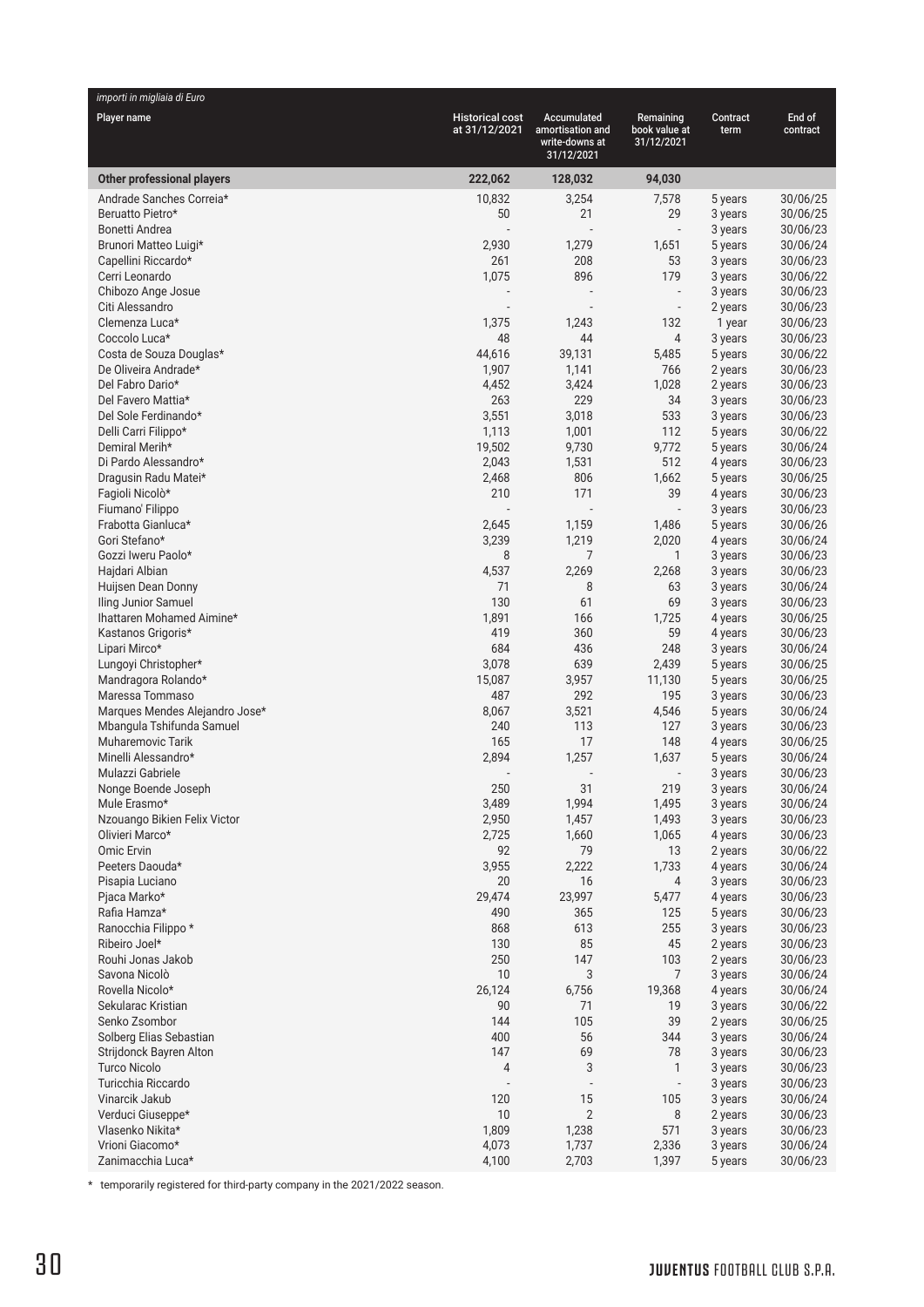The changes in the item during the first half of the financial year are shown below:

| Amounts in thousands of Euro           | Professional<br>players | Registered<br>young<br>players | Female<br>players        | <b>Total</b> |
|----------------------------------------|-------------------------|--------------------------------|--------------------------|--------------|
| Book value                             | 935,100                 | 1,690                          | 35                       | 936,825      |
| Accumulated amortisation               | (484,792)               | (621)                          | (16)                     | (485, 429)   |
| Allowance for doubtful accounts        | (19,806)                | (38)                           | $\overline{\phantom{a}}$ | (19, 844)    |
| <b>Balance at 30/06/2021</b>           | 430,502                 | 1,031                          | 19                       | 431,552      |
| <b>Investments</b>                     | 79,769                  | 328                            | 65                       | 80,162       |
| Disinvestments (gross)                 | (159, 114)              | (106)                          | $\overline{\phantom{a}}$ | (159, 220)   |
| Use of accumulated amortisation        | 108,124                 | 60                             | $\overline{\phantom{a}}$ | 108,184      |
| Use of allowance for doubtful accounts | 19,806                  | 38                             |                          | 19,844       |
| Disinvestments (net)                   | (31, 184)               | (8)                            | $\blacksquare$           | (31, 192)    |
| Amortisation                           | (83, 810)               | (184)                          | (24)                     | (84, 018)    |
| <b>Write-downs</b>                     |                         |                                |                          |              |
| <b>Reclassifications</b>               | 12                      | (12)                           |                          |              |
| <b>Balance at 31/12/2021</b>           | 395,289                 | 1,155                          | 60                       | 396,504      |
| Book value                             | 855,781                 | 1,886                          | 100                      | 857,767      |
| Accumulated amortisation               | (460,492)               | (731)                          | (40)                     | (461, 263)   |
| Allowance for doubtful accounts        |                         |                                |                          |              |
| <b>Balance at 31/12/2021</b>           | 395,289                 | 1,155                          | 60                       | 396,504      |

Below is an illustration of the main transactions related to players' registration rights during the first half of the financial year:

| Amounts in thousands of Euro    |                       |                          |                                                                 |                      |
|---------------------------------|-----------------------|--------------------------|-----------------------------------------------------------------|----------------------|
| Player                          | Counterparty clubs    | Price                    | <b>IFRS rights value</b><br>(including expenses<br>and bonuses) | Years of<br>contract |
| <b>Definitive acquisitions</b>  |                       |                          |                                                                 |                      |
| <b>Ihattaren Mohamed Amine</b>  | <b>PSV Eindoven</b>   | $\overline{\phantom{0}}$ | 1.891(a)                                                        | 4                    |
| Kean Moise Boity                | Everton Football Club | $35,000$ (b)             | 36,981                                                          | 4                    |
| Locatelli Manuel                | US Sassuolo Calcio    | $25,000$ (c)             | 24,853                                                          | 5                    |
| Pinto Ramos Kaio Jorge          | Santos Futebol Clube  | 1.500                    | 5.321                                                           | 5                    |
| Other investments/increases (d) |                       |                          | 11,116                                                          |                      |
| <b>Total investments</b>        |                       |                          | 80,162                                                          |                      |

(a) It refers to the guaranteed minimum for bonuses on sports results; the purchase value may increase by a maximum of € 2 million upon the achievement of<br>certain sporting objectives.

(b) The acquisition value could increase by a maximum of € 3.0 million upon achieving sports objectives.

(c) The acquisition value could increase by a maximum of € 12.5 million if given sporting objectives are achieved.

(d) Include the capitalisation of bonuses linked to sports results paid to the football clubs for players acquired during the previous Transfer Campaigns.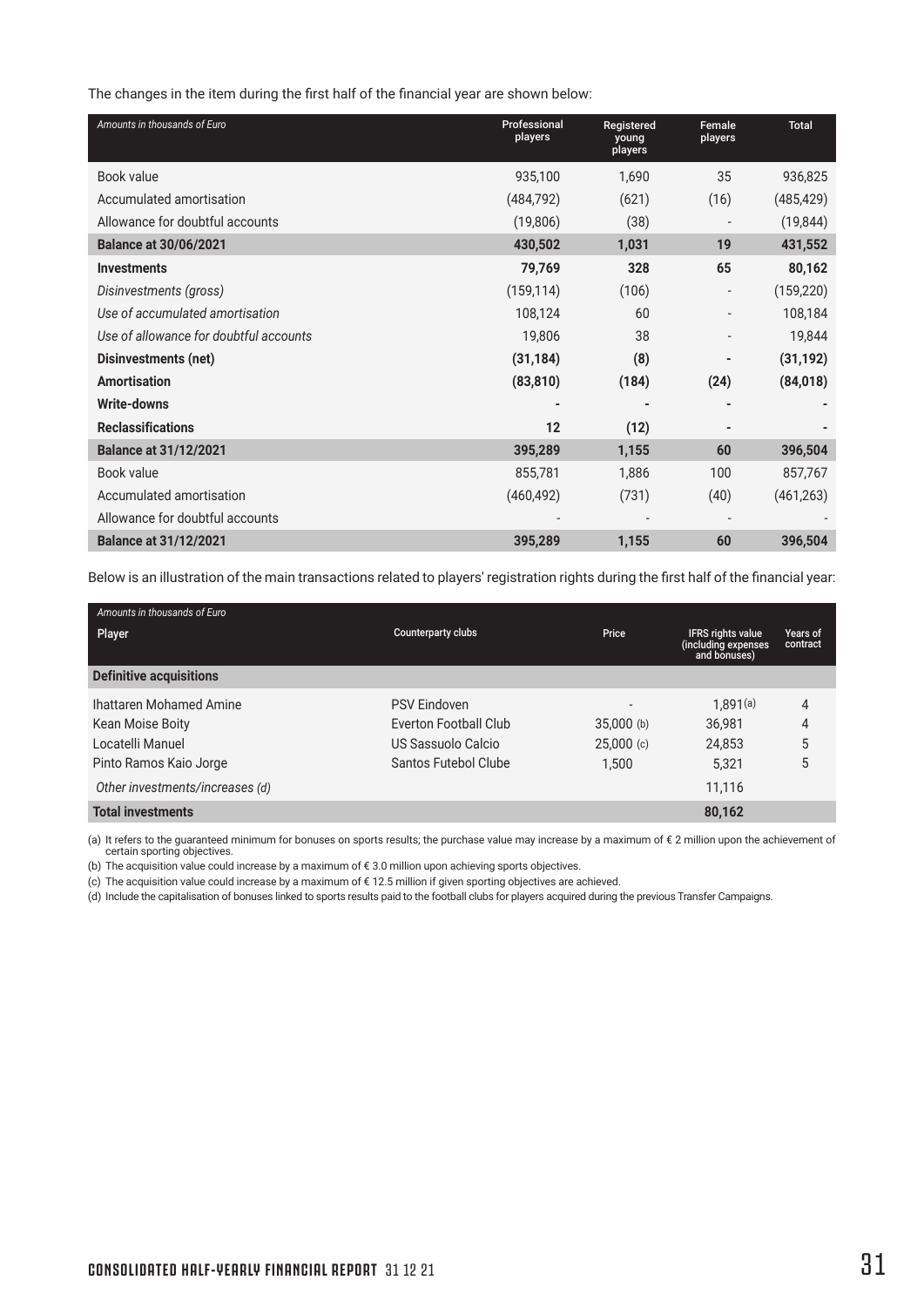| Amounts in thousands of Euro        |                       |              |                               |                   |                              |                                   |
|-------------------------------------|-----------------------|--------------|-------------------------------|-------------------|------------------------------|-----------------------------------|
| <b>Player</b>                       | Counterparty clubs    | Price        | <b>Price present</b><br>value | Net book<br>value | <b>Solidarity</b><br>subsidy | Capital gains<br>(capital losses) |
|                                     |                       |              |                               |                   |                              |                                   |
| <b>Definitive disposals</b>         |                       |              |                               |                   |                              |                                   |
| Dos Santos Aveiro Cristiano Ronaldo | Manchester United     | $15,000$ (a) | 14.509                        | 14.509(b)         | 318                          | (318)                             |
| Frederiksen Nikolai Baden           | <b>BV Vitesse</b>     | 1.825        | 1.786                         | 605               | 52                           | 1.129                             |
| Romero Cristian                     | Atalanta BC           | 16,000       | 15.624                        | 15.624(c)         | 584                          | (584)                             |
| Touré Idrissa                       | <b>AC Pisa</b>        | 1.110        | 1.083                         | 446               | $\overline{\phantom{a}}$     | 637                               |
| Lucchesi Lorenzo                    | <b>ACF Fiorentina</b> | 25           | 24                            | 8                 | $\overline{\phantom{a}}$     | 16                                |
| <b>Total disinvestments (net)</b>   |                       |              | 33,026                        | 31.192            | 954                          | 880                               |

(a) The disposal value may increase by a maximum of € 8.0 million upon achieving sports objectives, of which € 0.5 million have already been accrued.

(b) The disposal, which took place on 31 August 2021 at a price of € 15 million, resulted in the adjustment of the net book value at 30 June 2021 to the net<br>consideration collected from Juventus, with a consequent write-d

(c) The disposal, which took place on 6 August 2021 at a price of € 16 million, resulted in the adjustment of the net book value at 30 June 2021 to the net<br>consideration collected from Juventus, with a consequent write-do

The net total financial effect of the Transfer Campaign, which also includes the income and expenses deriving from temporary transfers, capitalised auxiliary expenses and financial income and expenses implicit in deferred receipts and payments, amounted to € 39,270 thousand, distributed as follows:

| Amounts in thousands of Euro      |              |           |           | <b>Expiration</b> |           |           |
|-----------------------------------|--------------|-----------|-----------|-------------------|-----------|-----------|
|                                   | <b>Total</b> | 2021/2022 | 2022/2023 | 2023/2024         | 2024/2025 | 2025/2026 |
| LNP and other minor contributions | (8, 401)     | 5,275     | 5.788     | (2,814)           | (8,350)   | (8,300)   |
| Foreign FC                        | (21, 464)    | (1, 398)  | 567       | (14, 979)         | (8, 575)  | 2,921     |
| Agents                            | (9, 405)     | (1,285)   | (1,705)   | (2,395)           | (2,300)   | (1,720)   |
| <b>Total</b>                      | (39, 270)    | 2,592     | 4,650     | (20, 188)         | (19, 225) | (7,099)   |

The balance of players' registration rights, totalling € 396,504 thousand, includes capitalisation of compensation to FIFA agents in relation to services provided as part of the Transfer Campaigns, for an outstanding amount of € 29,015 thousand (of which € 10,351 thousand capitalised during the first half of the financial year).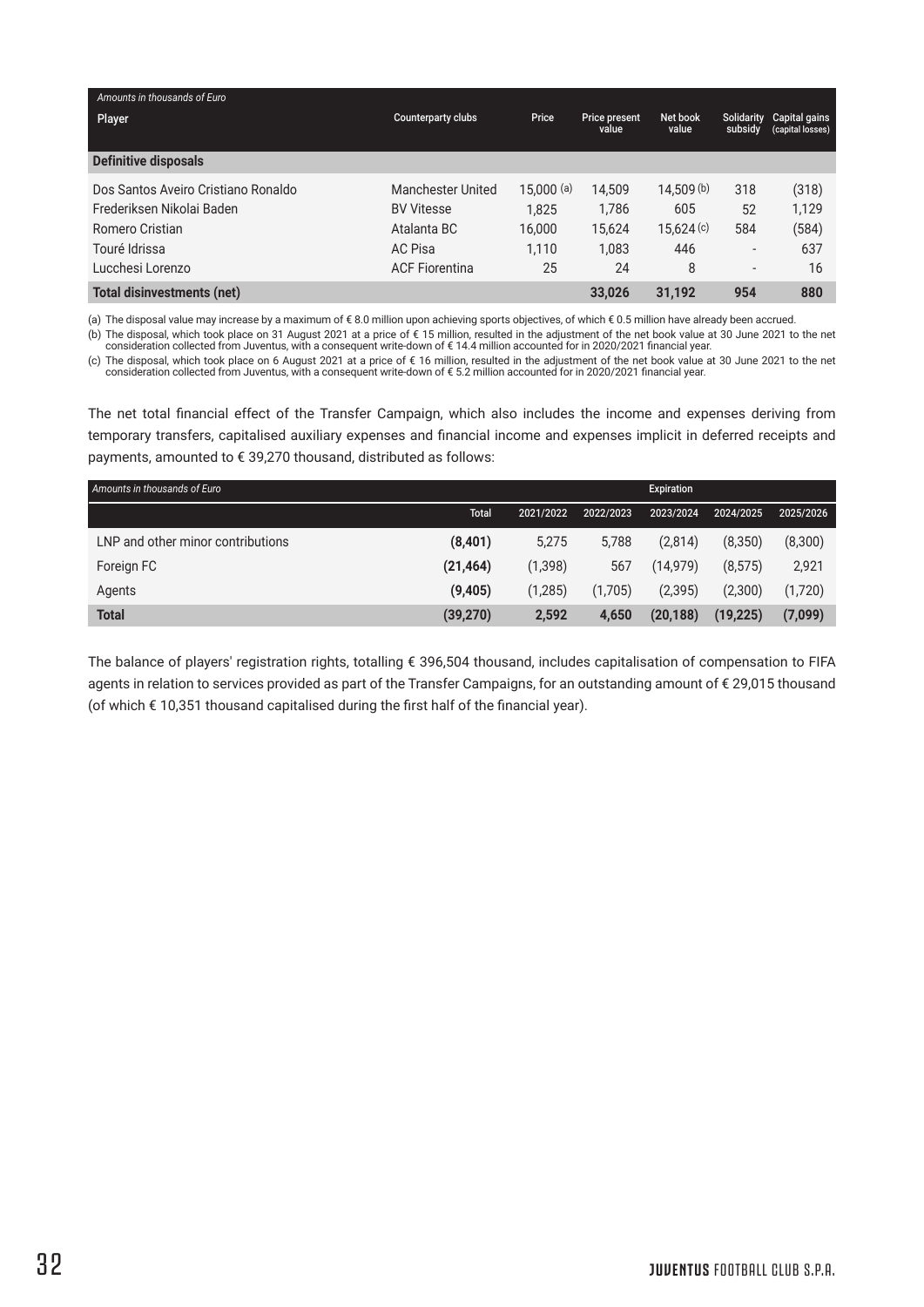#### The breakdown is shown below.

| Amounts in thousands of Euro                      | Auxiliary expenses for FIFA agents             |                                          |  |  |
|---------------------------------------------------|------------------------------------------------|------------------------------------------|--|--|
| Player                                            | Capitalised<br>in the I half-year<br>2021/2022 | Remaining<br>book value at<br>31/12/2021 |  |  |
| Akè Marley                                        |                                                | 141                                      |  |  |
| <b>Anzolin Matteo</b>                             |                                                | 6                                        |  |  |
| <b>Barbieri Tommaso</b>                           |                                                | 36                                       |  |  |
| Bentancur Colman Rodrigo                          |                                                | 446                                      |  |  |
| Bernardeschi Federico<br><b>Boloca Gabriele</b>   |                                                | 60<br>2                                  |  |  |
| Bonucci Leonardo                                  |                                                | 160                                      |  |  |
| <b>Brunori Matteo</b>                             |                                                | 17                                       |  |  |
| Capellini Riccardo                                |                                                | 5                                        |  |  |
| Chiesa Federico<br>Clemenza Luca                  |                                                | 86<br>6                                  |  |  |
| Costa de Souza Douglas                            |                                                | 651                                      |  |  |
| Cuadrado Bello Juan Guillermo                     |                                                | 92                                       |  |  |
| Cudrig Nicolò                                     | 60                                             | 47                                       |  |  |
| Da Graca Cosimo Marco<br>De Ligt Mattjis          |                                                | 44<br>6,265                              |  |  |
| De Marino Davide                                  |                                                | 71                                       |  |  |
| De Oliveira Andrade Wesley David                  | 150                                            | 113                                      |  |  |
| De Sciglio Mattia                                 |                                                | 50                                       |  |  |
| De Winter Koni<br>Del Sole Ferdinando             |                                                | 16<br>15                                 |  |  |
| <b>Demiral Merih</b>                              |                                                | 1,066                                    |  |  |
| Di Pardo Alessandro                               |                                                | 4                                        |  |  |
| Dragusin Radu Mateo                               |                                                | 1,325                                    |  |  |
| Dybala Paulo Exequiel                             |                                                | 242                                      |  |  |
| Fagioli Nicolò<br>Frabotta Gianluca               | 50                                             | 19<br>52                                 |  |  |
| <b>Israel Wibmer Franco</b>                       |                                                | 126                                      |  |  |
| Kastanos Grigoris                                 |                                                | 26                                       |  |  |
| Kean Bioty Moise                                  | 3,227                                          | 2,944                                    |  |  |
| Kulusevski Dejan<br>Leone Giuseppe                |                                                | 1,226<br>5                               |  |  |
| Lipari Mirco                                      |                                                | 19                                       |  |  |
| Lobo Silva Alex Sandro                            |                                                | 814                                      |  |  |
| Locatelli Manuel                                  | 1,423                                          | 1,315                                    |  |  |
| Lungoyi Christopher                               |                                                | 58                                       |  |  |
| MC Kennie Weston James Earl<br>Minelli Alessandro |                                                | 331<br>5                                 |  |  |
| Mulè Erasmo                                       |                                                | 11                                       |  |  |
| Olivieri Marco                                    |                                                | 13                                       |  |  |
| Pecorino Emanuele                                 |                                                | 15                                       |  |  |
| Peeters Daouda<br>Pellegrini Luca                 |                                                | 11<br>263                                |  |  |
| Perin Mattia                                      |                                                | 75                                       |  |  |
| Pinsoglio Carlo                                   | 20                                             | 15                                       |  |  |
| Pinto Ramos Kaio Jorge                            | 3,821                                          | 3,527                                    |  |  |
| Pjaca Marko<br>Poli Fabrizio                      | 7                                              | 1,066<br>6                               |  |  |
| <b>Rabiot Adrien</b>                              |                                                | 556                                      |  |  |
| Rafia Hamza                                       |                                                | 23                                       |  |  |
| Ramos de Oliveira Melo Arthur Henrique            |                                                | 346                                      |  |  |
| Ramsey Aaron James<br>Ranocchia Filippo           |                                                | 1,369<br>25                              |  |  |
| Riccio Alessandro Pio                             |                                                | 5                                        |  |  |
| Rovella Nicolo                                    |                                                | 842                                      |  |  |
| Rugani Daniele                                    |                                                | 150                                      |  |  |
| Sekulov Nikola                                    | 118                                            | 103                                      |  |  |
| Senko Zsombor<br>Sersanti Alessandro              | 62                                             | 22<br>48                                 |  |  |
| Soulè Malvano Matias                              | 1,250                                          | 1,042                                    |  |  |
| Stramaccioni Diego                                |                                                | 19                                       |  |  |
| Szczesny Vojciech                                 |                                                | 1,333                                    |  |  |
| Vrioni Giacomo<br>Zanimacchia Luca                |                                                | 28<br>67                                 |  |  |
| Zuelli Emanuele                                   | 163                                            | 129                                      |  |  |
| <b>Auxiliary expenses for FIFA agents</b>         | 10,351                                         | 29,015                                   |  |  |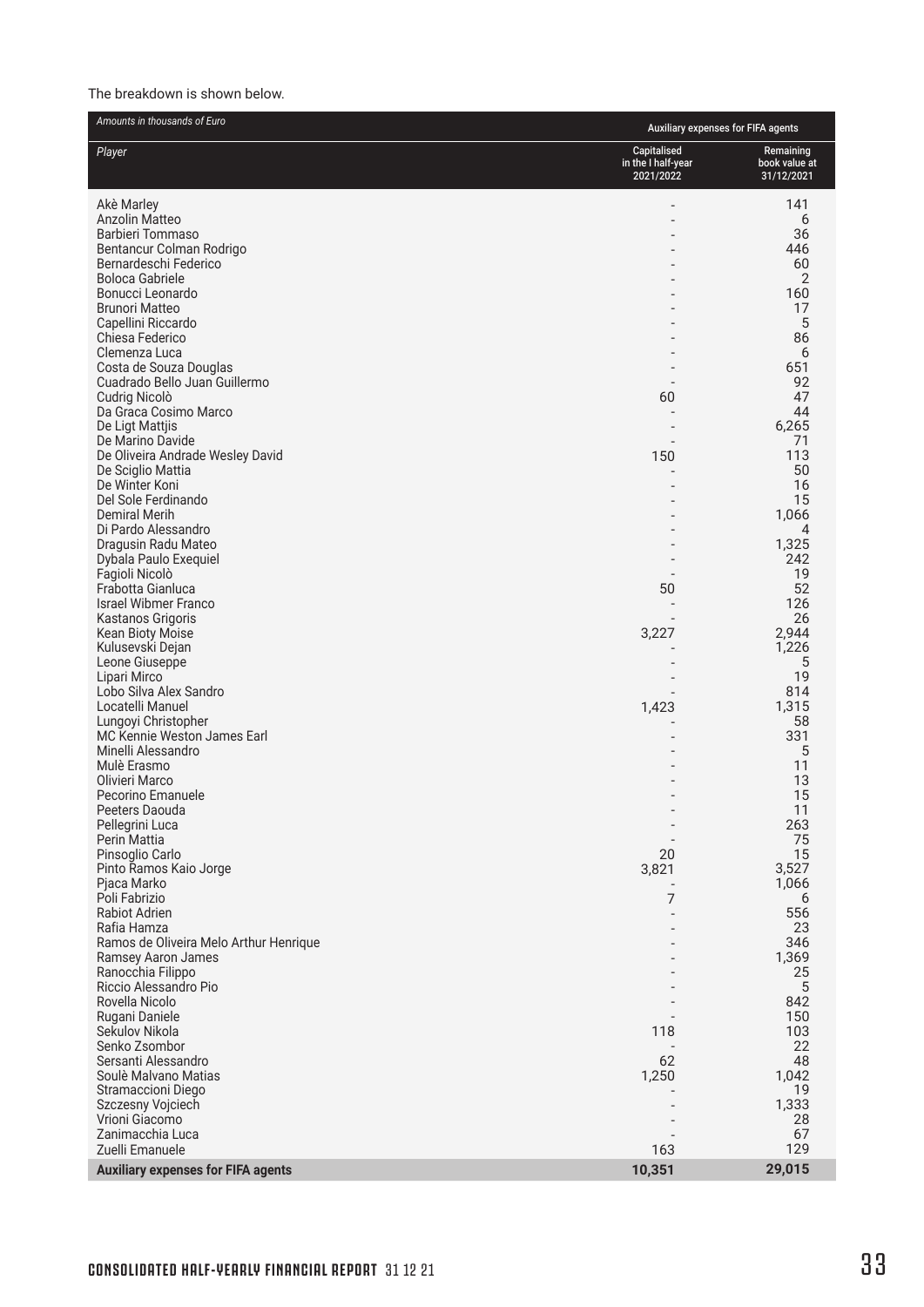For further details on the changes of players' registration rights, please also refer to the statement required by the FIGC regulations annexed to these Notes. As regards the value of non-current assets, with specific reference to players' registration rights, it should be noted that the most recent transfer campaign did not highlight any reductions in the value of the Company's assets aside from that represented in the half-year and that, during the period, no *indicators of impairment of players' registration rights emerged*.

## **11. GOODWILL**

On 3 July 2020, Juventus acquired from Lindbergh Hotels S.r.l. its equity investment in B&W Nest S.r.l. (company that manages the J Hotel); as a result of said acquisition, Juventus holds the entire share capital of B&W Nest S.r.l. and therefore, from that date, exercises control over it.

The acquisition of B&W Nest S.r.l. involved the recognition of goodwill, given by the difference between the price paid and the fair value of acquired assets/liabilities of € 1,811 thousand: this item is annually assessed to measure any impairments/ value reversals ("impairment test").

#### **12. OTHER INTANGIBLE ASSETS**

These are mainly constituted by rights for the commercial use of the Company's TV archives (the "Juventus Library"). As these are intangible assets with an indefinite useful life, in that the archive of TV images is bound to grow larger over time, and could be used for eternity. This asset was initially recognised at purchase cost and is tested annually for impairment.

In relation to the Juventus Library, the Company had also stipulated some commercial contracts in the past against which it has already received advances for € 8,856 thousand, recognised under "Advances received".

"Other intangible assets" mainly refer to trademarks, software and the photography archive.

The changes during the period in the item are as follows:

| Amounts in thousands of Euro     | <b>Juventus</b><br>Library   | Other intangible<br>assets | IFRS 16 right of use - Long-<br>term lease Stadium and<br>former Continassa Area | <b>Total</b> |
|----------------------------------|------------------------------|----------------------------|----------------------------------------------------------------------------------|--------------|
| Initial book value               | 29,850                       | 20,733                     | 13.445                                                                           | 64,028       |
| Initial accumulated amortisation | $\overline{\phantom{a}}$     | (13, 283)                  | (320)                                                                            | (13,603)     |
| <b>Balance at 30/06/2021</b>     | 29,850                       | 7,450                      | 13,125                                                                           | 50,425       |
| Investments                      | $\qquad \qquad \blacksquare$ | 214                        | 19                                                                               | 233          |
| Amortisation                     | $\overline{\phantom{a}}$     | (1, 116)                   | (80)                                                                             | (1, 196)     |
| <b>Balance at 31/12/2021</b>     | 29,850                       | 6,548                      | 13,064                                                                           | 49,462       |
| Final book value                 | 29,850                       | 20.947                     | 13.464                                                                           | 64,261       |
| Final accumulated amortisation   | $\overline{\phantom{a}}$     | (14, 399)                  | (400)                                                                            | (14, 799)    |
| <b>Balance at 31/12/2021</b>     | 29,850                       | 6,548                      | 13,064                                                                           | 49,462       |

The investments included in the "Other intangible assets" item mainly referred to costs incurred for implementing software.

### **13. INTANGIBLE ASSETS IN PROGRESS**

These amount to € 159 thousand and consist mainly of advances relating to the creation of new multimedia platforms and the implementation of software.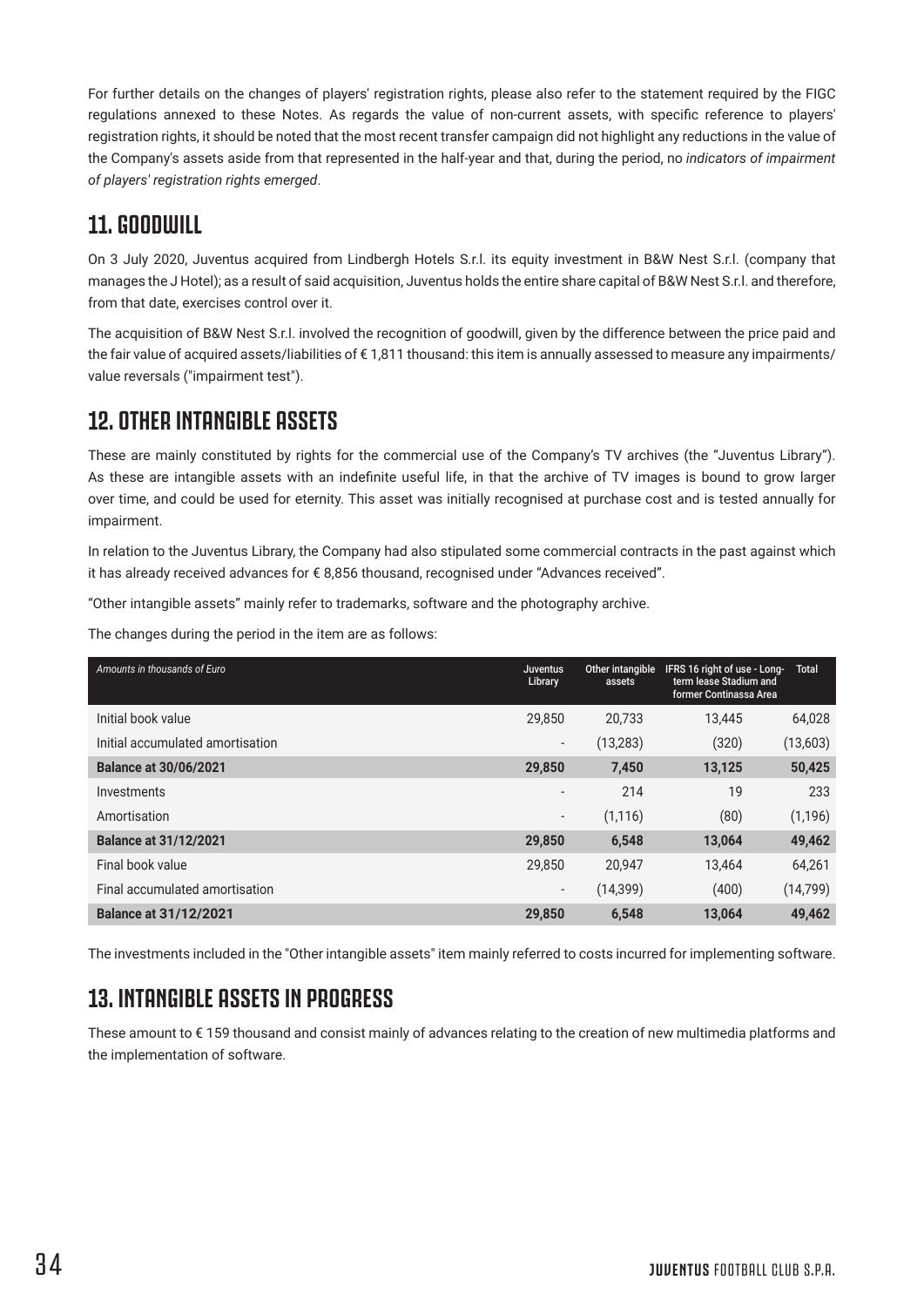## **14. LAND AND BUILDINGS**

These assets refer to:

- Allianz Stadium, which began being used on 8 September 2011 and includes the Juventus Museum, opened on 16 May 2012, and the Juventus Megastore, inaugurated on 30 June 2017;
- the Juventus Training Centre at Vinovo, which became the property of Juventus on 22 July 2016 following redemption at the end of the finance lease agreement.

Changes in the item for the first half of the year are shown in the table below:

| Amounts in thousands of Euro                                                       | Land                     |                                       | <b>Buildings</b> |                          |                                   |              |
|------------------------------------------------------------------------------------|--------------------------|---------------------------------------|------------------|--------------------------|-----------------------------------|--------------|
|                                                                                    | <b>JTC</b><br>Vinovo     | Land adjacent<br>to the JTC<br>Vinovo | Stadium          | <b>JTC Vinovo</b>        | IFRS 16<br>right of<br><b>use</b> | <b>Total</b> |
| Initial book value                                                                 | 5,000                    | 10,800                                | 116,368          | 23,638                   | 27,619                            | 183,425      |
| Initial accumulated depreciation                                                   |                          | $\overline{\phantom{a}}$              | (22,087)         | (9,229)                  | (9, 191)                          | (40, 507)    |
| <b>Balance at 30/06/2021</b>                                                       | 5,000                    | 10,800                                | 94,281           | 14,409                   | 18,428                            | 142,918      |
| Investments                                                                        | $\overline{\phantom{a}}$ | $\overline{\phantom{a}}$              | 17               | 30                       |                                   | 47           |
| Change in IFRS 16                                                                  |                          |                                       |                  | $\overline{\phantom{a}}$ | 1,142                             | 1,142        |
| Reclassification of the "Tangible assets in progress and advance<br>payments" item |                          | $\overline{\phantom{a}}$              | 105              | 385                      | $\overline{\phantom{a}}$          | 490          |
| Depreciation                                                                       |                          | $\overline{\phantom{a}}$              | (1, 173)         | (397)                    | (2,669)                           | (4,239)      |
| <b>Balance at 31/12/2021</b>                                                       | 5,000                    | 10,800                                | 93,230           | 14,427                   | 16,901                            | 140,358      |
| Final book value                                                                   | 5,000                    | 10,800                                | 116,490          | 24,053                   | 28,761                            | 185,104      |
| Final accumulated depreciation                                                     |                          | $\overline{\phantom{a}}$              | (23, 260)        | (9,626)                  | (11, 860)                         | (44,746)     |
| <b>Balance at 31/12/2021</b>                                                       | 5,000                    | 10,800                                | 93,230           | 14,427                   | 16,901                            | 140,358      |

#### **15. OTHER TANGIBLE ASSETS**

The breakdown and changes in this item for the first half of the year are shown in the table below:

| Amounts in thousands of Euro                                                       | <b>Plant and</b><br>machinery | Industrial and<br>commercial<br>equipment | Other<br>assets          | IFRS <sub>16</sub><br>right of<br><b>use</b> | <b>Total</b>   |
|------------------------------------------------------------------------------------|-------------------------------|-------------------------------------------|--------------------------|----------------------------------------------|----------------|
| Initial book value                                                                 | 45,610                        | 5,202                                     | 26,152                   | 7,044                                        | 84,008         |
| Initial accumulated depreciation                                                   | (39, 213)                     | (3,746)                                   | (17, 927)                | (2,950)                                      | (63,836)       |
| <b>Balance at 30/06/2021</b>                                                       | 6,397                         | 1,456                                     | 8,225                    | 4,094                                        | 20,172         |
| Investments                                                                        | 355                           | 97                                        | 408                      |                                              | 860            |
| Change in IFRS 16                                                                  |                               |                                           | $\overline{\phantom{a}}$ | 568                                          | 568            |
| Reclassification of the "Tangible assets in progress and advance<br>payments" item |                               | $\overline{\phantom{a}}$                  | 105                      |                                              | 105            |
| Depreciation                                                                       | (1,230)                       | (186)                                     | (1,030)                  | (751)                                        | (3, 197)       |
| <b>Disinvestments</b>                                                              |                               | $\overline{\phantom{0}}$                  | (3)                      |                                              | (3)            |
| Use of depreciation                                                                |                               |                                           | $\overline{2}$           |                                              | $\overline{2}$ |
| <b>Balance at 31/12/2021</b>                                                       | 5,522                         | 1,367                                     | 7,707                    | 3,911                                        | 18,507         |
| Final book value                                                                   | 45,965                        | 5,299                                     | 26,662                   | 7,612                                        | 85,538         |
| Final accumulated depreciation                                                     | (40, 443)                     | (3,932)                                   | (18, 955)                | (3,701)                                      | (67,031)       |
| <b>Balance at 31/12/2021</b>                                                       | 5,522                         | 1,367                                     | 7,707                    | 3,911                                        | 18,507         |
|                                                                                    |                               |                                           |                          |                                              |                |

Investments for the period refer mainly to the costs borne for the new germination plant for the fields of the JTC in Turin, the implementation of the electrical system at the Media/TV area outside the Allianz Stadium as well as the new thermofluidic plant at the JTC in Vinovo.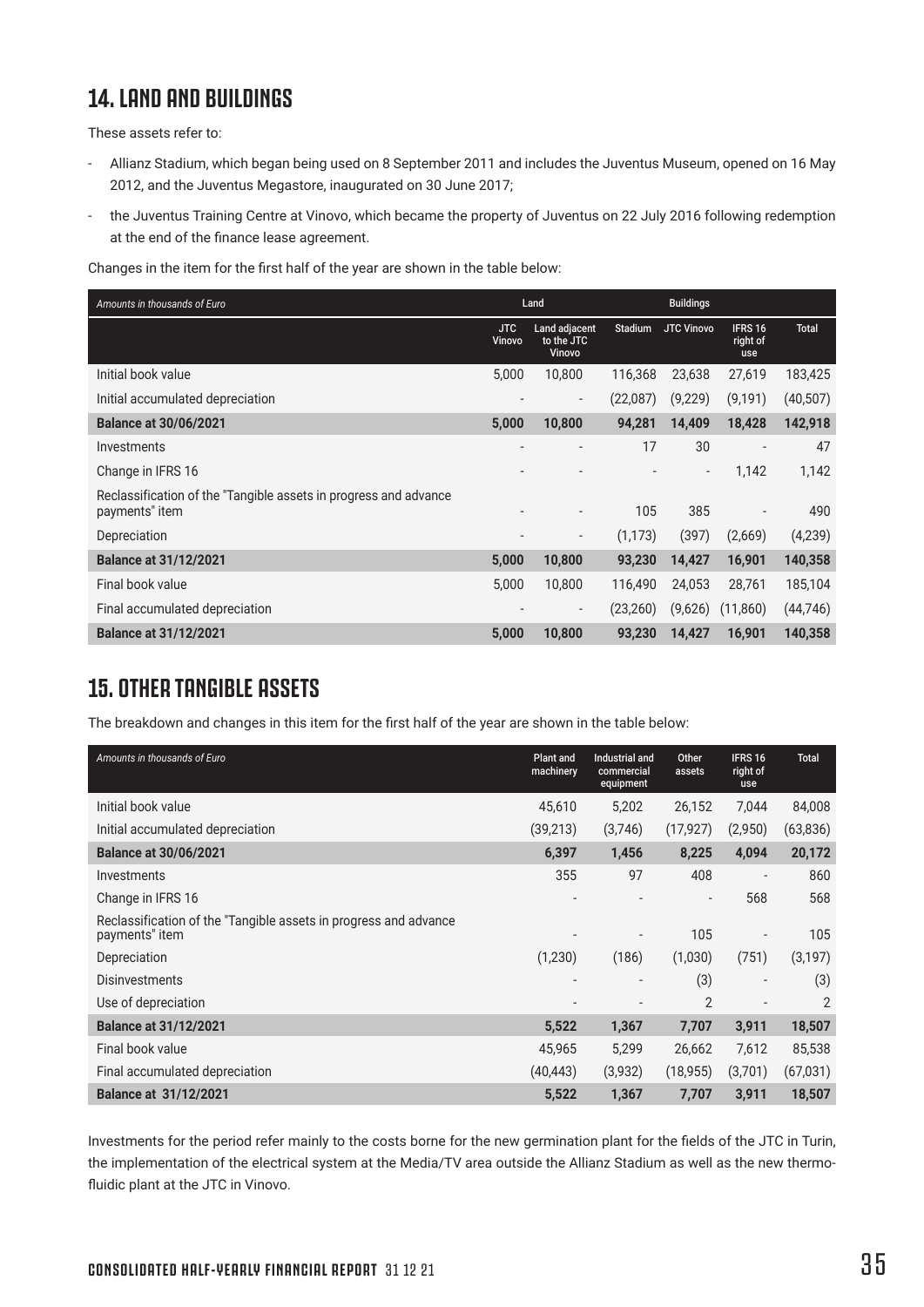#### **16. TANGIBLE ASSETS IN PROGRESS**

These amounted to € 753 thousand and refer mainly to advances paid for the completion of the refurbishment of the premises in the East Section of the Allianz Stadium.

#### **17. EQUITY INVESTMENTS**

At 31 December 2021, they amounted to € 2,459 thousand and refer

- for € 2,000 thousand to the equity investment equal to 9.1%, held by Juventus in the Spanish company European Super League Company, S.L. At 31 December 2021, the cost of the equity investment approximates the portion of the shareholders' equity of the investee owned by Juventus;
- for € 237 thousand to the equity investment held by Juventus in the joint venture J Medical S.r.l., whose share capital is to € 59 thousand. The equity investment is measured with the equity method and takes into account payments to increase the share capital;
- for the remaining € 180 thousand to the equity investment equal to 40%, held by Juventus in the company Tobeez F&B Italia S.r.l, of which the share capital is equal to  $\epsilon$  30 thousand. The equity investment is measured with the equity method and takes into account payments to increase the share capital;
- for the remaining € 40 thousand to the equity investment equal to 20%, held by Juventus in the company WeArena Torino S.r.l, of which the share capital is equal to  $\epsilon$  200 thousand. The equity investment is accounted for using the equity method;
- for the remaining € 2 thousand to the equity investment equal to 16.5%, held by Juventus in the company Plan B S.r.l Società Benefit, whose share capital is equal to € 10 thousand. The equity investment is measured with the equity method and takes into account of the portion of losses for the period of € 133 thousand (recognised in the income statement as "Group's share of results of associates and joint ventures", with offsetting entry in the provision for the coverage of losses of investee companies - Note 27);

A summary of equity investments is provided below, indicating the relative share capital and percentage of ownership:

| Company name                            | Registered<br>office | Share<br>capital | % of shareholding<br>at 31/12/2021 |
|-----------------------------------------|----------------------|------------------|------------------------------------|
| European Super League Company, S.L.     | Spain                | 2,000,000        | 9.1%                               |
| Tobeez F&B Italia S.r.I. <sup>(a)</sup> | Italy                | 30,000           | 40%                                |
| J Medical S.r.l.                        | Italy                | 59,000           | 50%                                |
| WeArena Torino S.r.I. <sup>(a)</sup>    | Italy                | 200,000          | 20%                                |
| Plan B S.r.l. Società Benefit           | Italy                | 10,000           | 16.5%                              |

(a) companies currently not operational.

#### **18. CURRENT AND NON-CURRENT FINANCIAL ASSETS**

Financial assets comprise € 21,898 thousand from the fair value of the J Village real estate fund units, held by Juventus following the transfer of most of the long-term lease and building rights of the Continassa area to the fund. The transaction led to the subscription of J class shares of the fund, which cannot be disposed for the entire fund duration (and as such are classified as non-current financial assets) for a nominal value of € 12,100 thousand and class A shares for a nominal value of € 12,000 thousand, classified as current financial assets, available for sale.

These financial assets are classifiable as level 3 instruments, as input from valuation techniques cannot be observed.

Juventus, despite holding 41.1% of the shares, does not have a significant influence on the J Village real estate fund. In fact, based on regulations, and considering the quorums for passing resolutions of the shareholders' meeting of fund participants, the asset management company has the broadest independent management and policy/strategy making powers.

Non-current financial assets also include € 2,674 thousand as an interest-bearing loan disbursed to the investee company Plan B S.r.l. Società benefit, granted in order to support the company in the start-up phase of the business plan and to be repaid by 31 December 2024.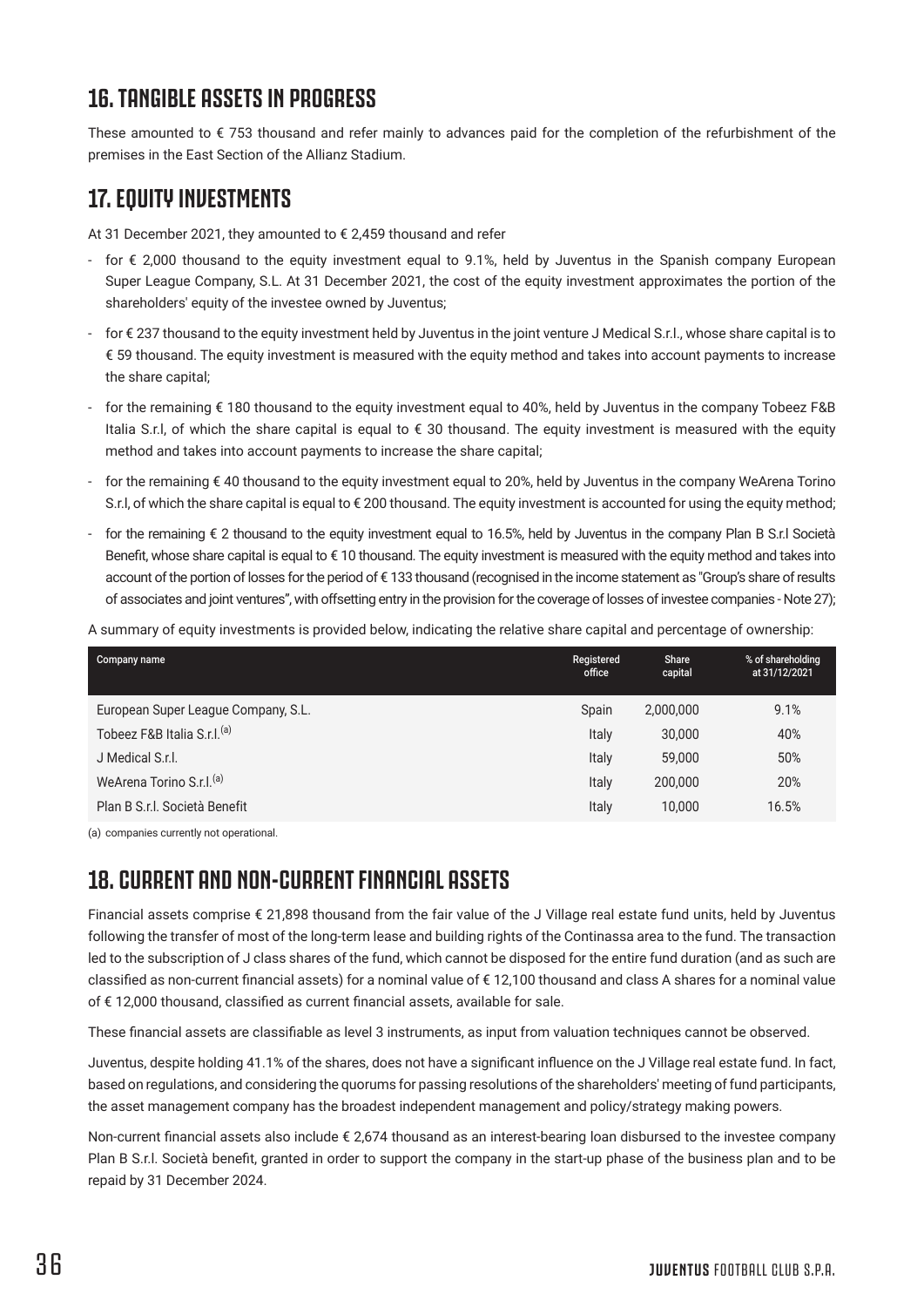#### **19. DEFERRED TAX ASSETS**

The balance of deferred tax assets amounted to € 7,961 thousand. The change compared to the balance of € 9,345 thousand at 30 June 2021 is as follows:

| Amounts in thousands of Euro | <b>Taxable</b><br>income<br>30/06/2021 | <b>Taxes</b><br>30/06/2021 | <b>Provisions</b> | Draw-downs | <b>Utilizzi</b> | Taxes<br>31/12/2021 | <b>Taxable</b><br>income<br>31/12/2021 |
|------------------------------|----------------------------------------|----------------------------|-------------------|------------|-----------------|---------------------|----------------------------------------|
| Retained taxable losses      | 38,630                                 | 9.272                      | 161               | 1.528      | 1.528           | 7.905               | 32,934                                 |
| Other                        | 305                                    | 73                         |                   | 19         | 19              | 56                  | 236                                    |
| Total deferred tax assets    | 38,935                                 | 9.345                      | 163               | 1.547      | 1.547           | 7.961               | 33.170                                 |

A part of the deferred tax assets allocated to tax losses carried forward amounting to € 134 thousand account for 80% of the amount of deferred tax liabilities allocated for the tax amortisation of the Library.

The uses of deferred tax assets, of € 1,528 thousand, refer to the portion pertaining to the first half of the 2021/2022 financial year of the capital gains realised in previous years.

#### **20. RECEIVABLES DUE FROM FOOTBALL CLUBS FOR TRANSFER CAMPAIGNS**

These mainly refer to receivables due from football clubs from the transfers of players; they are due within the next five financial years and are almost all covered by a direct guarantee or through Lega Nazionale Professionisti Serie A.

The Juventus' receivables totalled € 73,397 thousand and show an increase of € 68,148 thousand compared to the balance of € 141,545 thousand at 30 June 2021 as a result of receivables collected during the first half of the year, which were higher than the new receivables from the first phase of the Transfer Campaign.

The balance at 31 December 2021 is broken down as follows, based on maturity and counterparties:

| Amounts in thousands of Euro                               | <b>Current</b><br>share | Non-current<br>share     | <b>Balance</b> at<br>31/12/2021 |
|------------------------------------------------------------|-------------------------|--------------------------|---------------------------------|
| Atalanta B.C. S.p.A.                                       | 5,001                   | 11,166                   | 16,167                          |
| Genoa Cricket and Football Club S.p.A.                     | 6,381                   | 6,254                    | 12,635                          |
| U.C. Sampdoria S.p.A.                                      | 3,000                   | 2,000                    | 5,000                           |
| U.S. Sassuolo Calcio S.r.l.                                | 1.179                   | 786                      | 1,965                           |
| A.C. Monza S.p.A.                                          | 900                     | 600                      | 1,500                           |
| A.C. Pisa 1909 S.S.R.L.                                    | 222                     | 518                      | 740                             |
| Empoli F.C. S.p.A.                                         | 400                     | 100                      | 500                             |
| Torino F.C. S.p.A.                                         | 25                      |                          | 25                              |
| <b>Total Italy</b>                                         | 17,108                  | 21,424                   | 38,532                          |
| Manchester United FC Ltd                                   | 3,912                   | 8,803                    | 12,715                          |
| Borussia Dortmund GmbH & Co. Kgaa                          | 9,750                   |                          | 9,750                           |
| Olympique de Marseille SASP                                | 3,051                   | 2,523                    | 5,574                           |
| Montpellier Herault SC SAS                                 | 2,161                   |                          | 2,161                           |
| Olympique des Alpes S.A. - Sion                            | 2,004                   | $\overline{\phantom{a}}$ | 2,004                           |
| F.C. Lugano S.A.                                           | 1,461                   |                          | 1,461                           |
| <b>B.V. Vitesse</b>                                        | 618                     | 600                      | 1,218                           |
| VfB Stuttgart 1893 AG                                      | 741                     |                          | 741                             |
| Watford Association Football Club Ltd                      | 475                     |                          | 475                             |
| Valencia Club de Futbol SAD                                | 451                     |                          | 451                             |
| R. Standard de Liege                                       | 450                     |                          | 450                             |
| Real Zaragoza Football Club                                | 100                     |                          | 100                             |
| Club Deportivo Mirandes SAD                                | 30                      |                          | 30                              |
| O.G.C. Nice                                                | 11                      | 11                       | 22                              |
| Club de Futbol Fuenlabrada                                 | 20                      |                          | 20                              |
| Amiens Sporting Club Football                              | 5                       | 5                        | 10                              |
| Southampton FC Ltd                                         | 10                      |                          | 10                              |
| Brighton & Hove Albion FC Ltd                              | 8                       |                          | 8                               |
| <b>Total foreign</b>                                       | 25,258                  | 11,942                   | 37,200                          |
| Adjustment for underlying financial income                 | (1, 298)                | (1,037)                  | (2, 335)                        |
| Receivables due from football clubs for transfer campaigns | 41,068                  | 32,329                   | 73,397                          |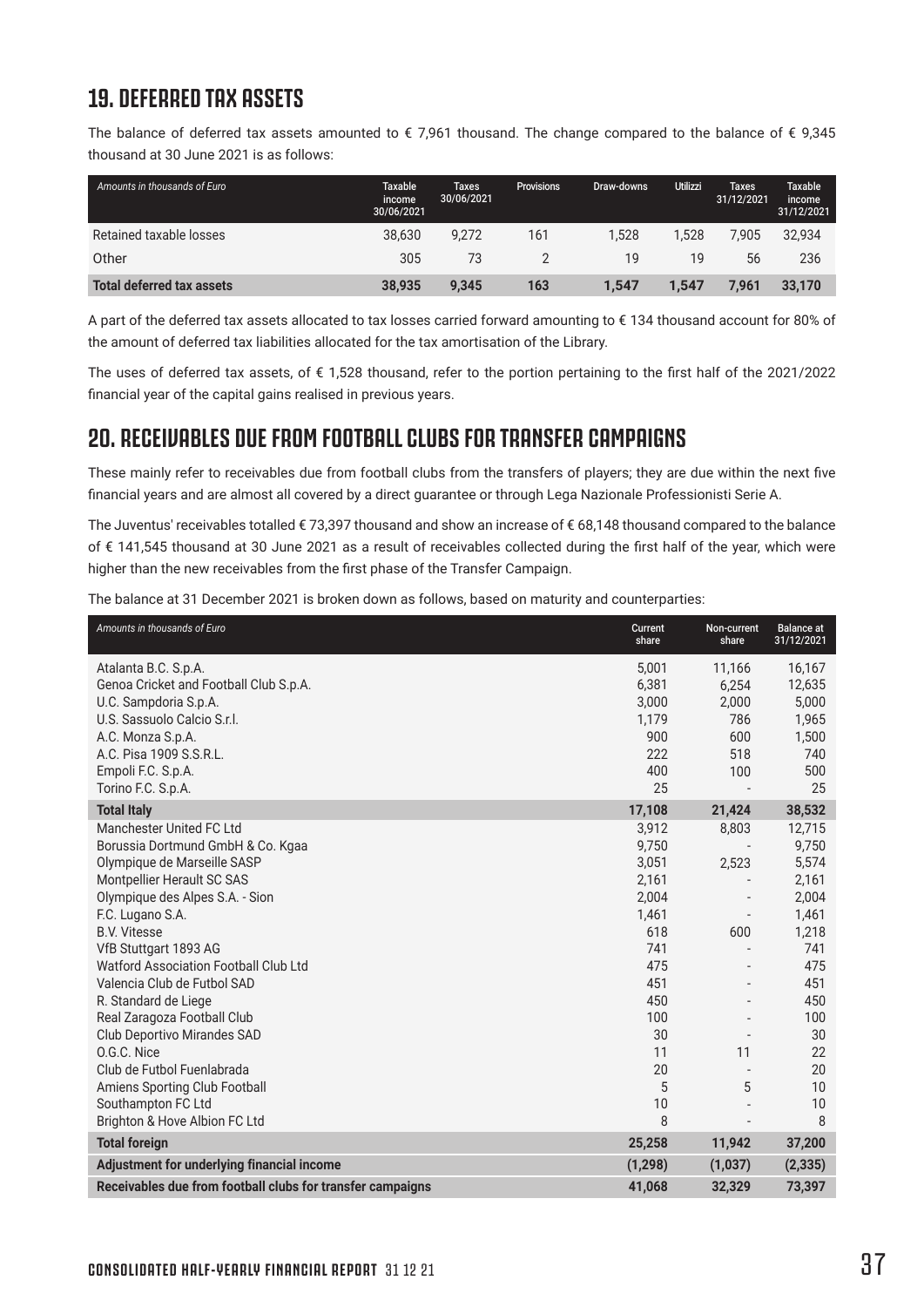## **21. OTHER CURRENT AND NON-CURRENT ASSETS**

Details are as follows:

|                                                                                                                        |                              | 31/12/2021               |              |                         | 30/06/2021               |              |
|------------------------------------------------------------------------------------------------------------------------|------------------------------|--------------------------|--------------|-------------------------|--------------------------|--------------|
| Amounts in thousands of Euro                                                                                           | <b>Current</b><br>share      | Non-current<br>share     | <b>Total</b> | <b>Current</b><br>share | Non-current<br>share     | <b>Total</b> |
| Accrued income and prepaid expenses                                                                                    | 7.700                        | 8                        | 7,708        | 11.037                  | 7                        | 11,044       |
| Tax receivables                                                                                                        | 5.160                        | 543                      | 5,703        | 3.316                   | 374                      | 3,690        |
| Receivables due from I.C.S. for contribution on interest<br>(net of implicit financial income)                         | 283                          | 145                      | 428          | 277                     | 289                      | 566          |
| Security deposits                                                                                                      | $\qquad \qquad \blacksquare$ | 300                      | 300          |                         | 292                      | 292          |
| Receivables due from insurance companies                                                                               | 109                          | $\overline{\phantom{a}}$ | 109          | 92                      | $\overline{\phantom{a}}$ | 92           |
| Receivables from personnel                                                                                             | 47                           | $\overline{\phantom{a}}$ | 47           | 1.021                   | $\overline{\phantom{a}}$ | 1,021        |
| Receivables due from Finanziaria Gilardi S.p.A. for the<br>disposal of the equity investment in Campi di Vinovo S.p.A. |                              |                          |              | 668                     | $\overline{\phantom{a}}$ | 668          |
| Other                                                                                                                  | 364                          | 329                      | 693          | 1.349                   | 343                      | 1,692        |
| Other current and non-current assets                                                                                   | 13.663                       | 1.325                    | 14,988       | 17.760                  | 1.305                    | 19.065       |

Accrued income and prepaid expenses mainly refer to prepaid expenses for the temporary acquisition of players' registration rights for € 3,997 thousand, commissions on guarantees and on disbursements of loans for € 858 thousand and insurance premiums for € 721 thousand (of which € 6 thousand non-current).

Tax assets mainly refer to the transformation of the ACE (Aid for Economic Growth, which is a tax incentive for company capitalisation through own funds), into a tax asset for IRAP purposes for € 2,182 thousand (of which € 543 thousand noncurrent) and to the credit balance of the VAT settlement of December 2021 for € 3,185 thousand.

The discounted receivable due from Istituto per il Credito Sportivo refers to an interest rate subsidy granted by the same, in accordance with current laws, related to a loan for the construction of the owned stadium.

It should be noted that on 30 December 2021 Finanziaria Gilardi S.p.A. (originally Costruzioni Generali Gilardi S.p.A.) paid the balance of the sum due for the sale of the equity investment in Campi di Vinovo S.p.A., including interest accrued up to that date.

### **22. ADVANCES PAID**

The item amounted to € 13,099 thousand and mainly refers to contractual advances for € 11,421 thousand (of which € 1,137 thousand non-current).

Details are as follows:

|                                                                                 |                          | 31/12/2021               |                          |                         | 30/06/2021               |              |
|---------------------------------------------------------------------------------|--------------------------|--------------------------|--------------------------|-------------------------|--------------------------|--------------|
| Amounts in thousands of Euro                                                    | <b>Current</b><br>share  | Non-current<br>share     | Total                    | <b>Current</b><br>share | Non-current<br>share     | <b>Total</b> |
| Contract advances                                                               | 10.284                   | 1.137                    | 11.421                   | 2.384                   | 2.293                    | 4,677        |
| Advance registration U23 2021/2022 Professional<br>Football League Championship | $\overline{\phantom{a}}$ | $\overline{\phantom{a}}$ | $\overline{\phantom{a}}$ | 1.255                   | $\overline{\phantom{a}}$ | 1,255        |
| Other items                                                                     | 1.678                    | $\overline{\phantom{0}}$ | 1.678                    | 826                     | $\overline{\phantom{a}}$ | 826          |
| <b>Advances paid</b>                                                            | 11.962                   | 1.137                    | 13.099                   | 4.465                   | 2.293                    | 6,758        |

#### **23. INVENTORIES**

They represent the stock held for sale as part of activities for the retail sale of Juventus brand products through stores and online.

This item amounted to  $\epsilon$  9,153 thousand compared to  $\epsilon$  9,127 thousand at 30 June 2021.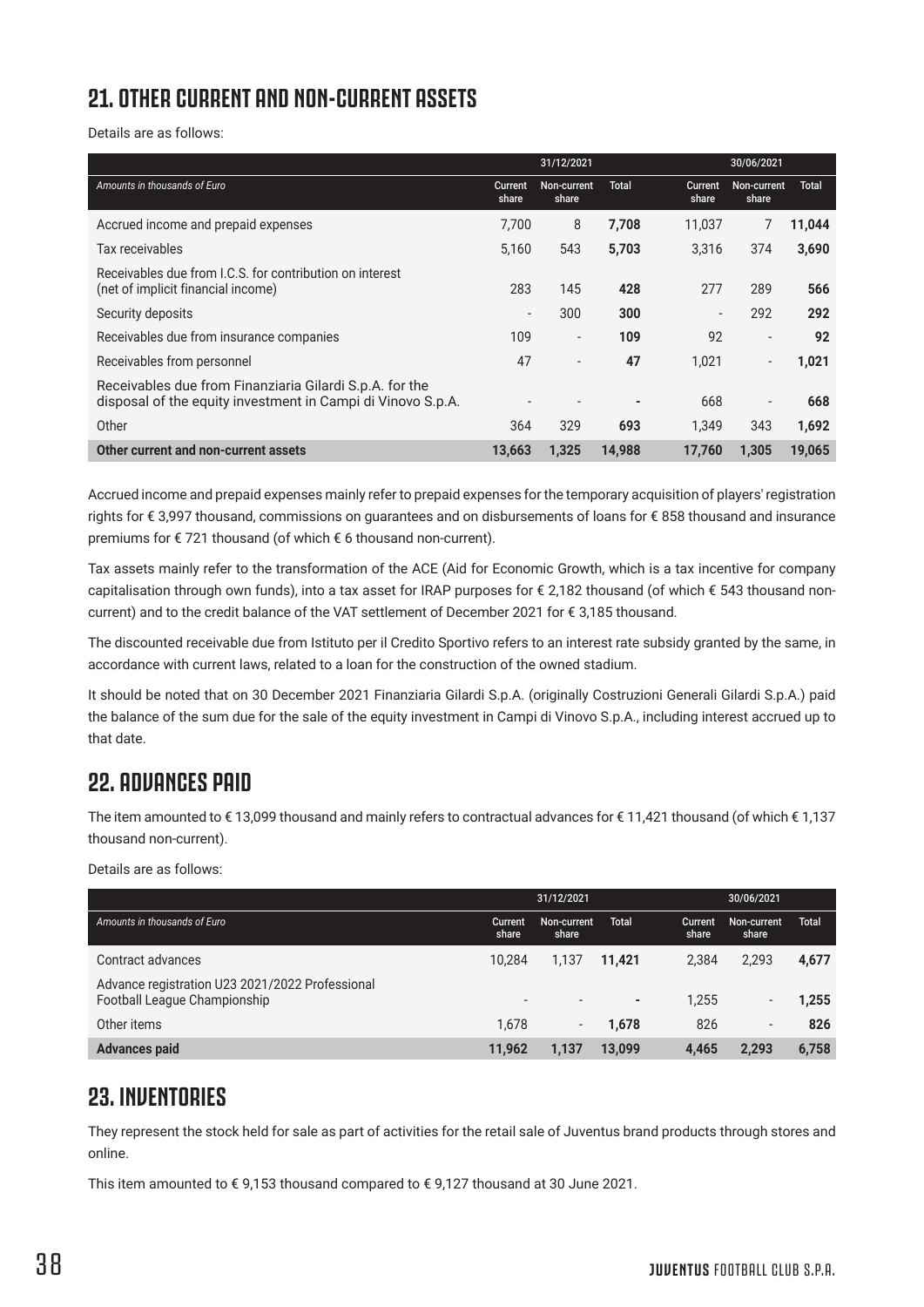#### **24. TRADE RECEIVABLES**

Trade receivables amounted to € 31,803 thousand, a decrease of € 4,172 thousand compared to the figure at 30 June 2021 (€ 35,975 thousand).

The following is the payment schedule for trade receivables:

| Amounts in thousands of Euro                          | 31/12/2021 | 30/06/2021 |
|-------------------------------------------------------|------------|------------|
| Trade receivables not yet due                         | 20.525     | 17,710     |
| Trade receivables past due by less than 60 days       | 5.993      | 12,046     |
| Trade receivables past due by between 61 and 120 days | 587        | 1,083      |
| Trade receivables past due by more than 120 days      | 13.750     | 14,324     |
| Allowance for doubtful accounts                       | (9,052)    | (9, 188)   |
| <b>Trade receivables</b>                              | 31.803     | 35,975     |

The portion of trade receivables not written down and due after 120 days refers to a number of customers, for individual amounts that are not significant. The Company monitors continuously credit collection.

To optimise financial management, expand the level of loans and keep borrowing costs down, the Company sells part of the amounts of its contracts and future trade receivables as a guarantee to factoring companies.

## **25. CASH AND CASH EQUIVALENTS**

At 31 December 2021, cash and cash equivalents totalled € 160,201 thousand (€ 10,533 thousand at 30 June 2021) and were mainly composed of the credit balances of ordinary accounts held at banks.

The significant increase compared to the figure at 30 June 2021 derives from the capital increase, completed in December 2021.

#### **26. SHAREHOLDERS' EQUITY**

At 31 December 2021, the fully paid-up and subscribed share capital of Juventus amounted to € 23,379,254.38 and was made up of 2,527,478,770 ordinary shares without par value.

Please note that on 24 December 2021, the share capital increase approved by the Board of Directors on 22 November 2021, exercising the delegation of the Extraordinary Shareholders' Meeting of 29 October 2021, concluded with a full subscription.

The Group's Shareholders' Equity at 31 December 2021 amounted to € 303,443 thousand, a significant increase compared to the balance of € 28,439 thousand at 30 June 2021, following the completion of the capital increase transaction; this transaction, described in the next section, generated an increase in shareholders' equity of € 393,960 thousand (net of related costs), partly offset by the result for the half-year ( $\epsilon$ -118,956 thousand).

#### **27. CURRENT AND NON-CURRENT PROVISIONS FOR RISKS AND CHARGES**

This item, amounting to  $\epsilon$  2,623 thousand compared to  $\epsilon$  5,675 thousand at 30 June 2021, mainly includes the provision set aside following the exemption of the coach and technical staff (€ 2,054 thousand).

The balance at 31 December 2021 also includes € 325 thousand as the pro-quota hedging of final losses of the associate Plan B S.r.l. Società Benefit.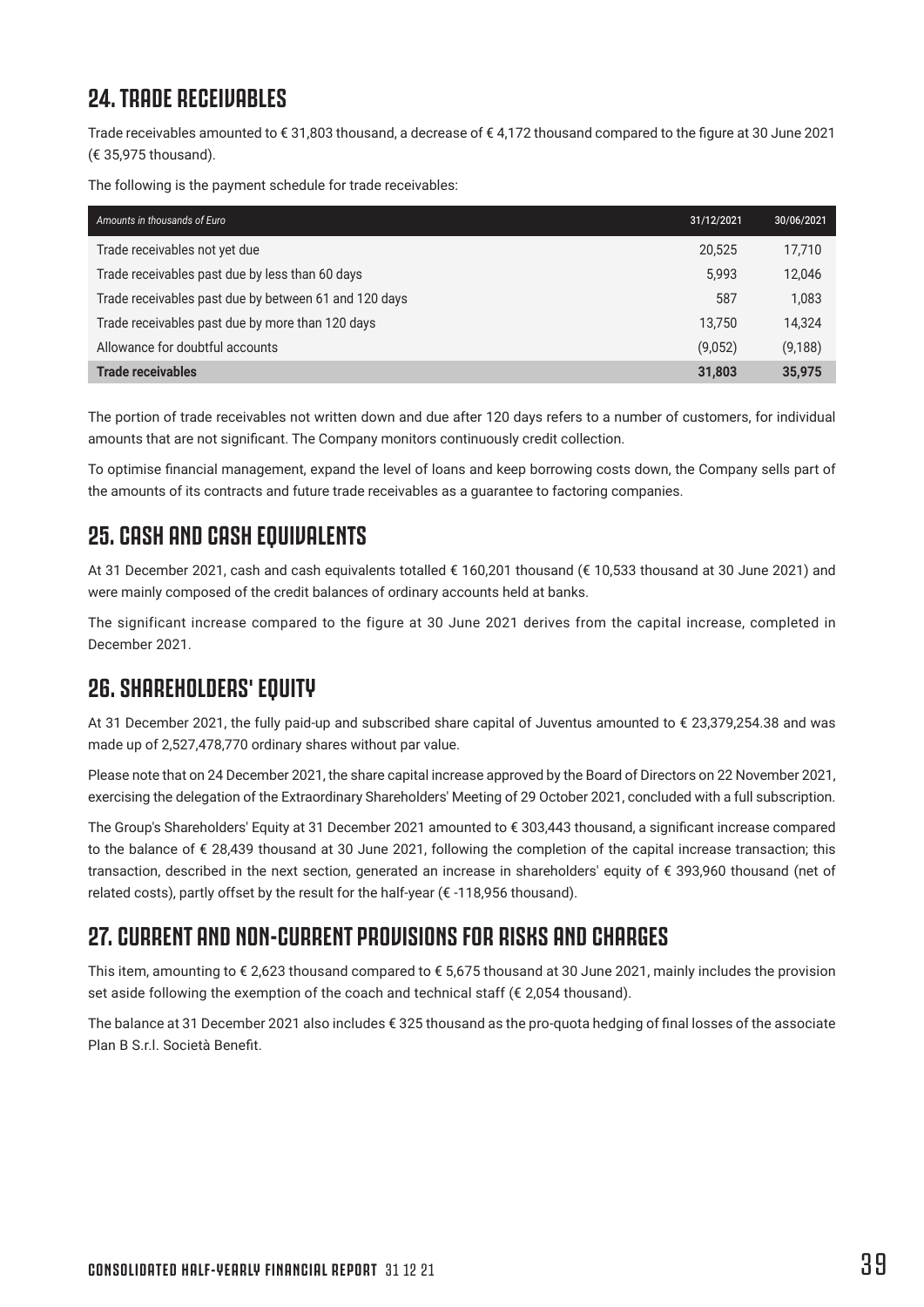#### **28. LOANS AND OTHER FINANCIAL PAYABLES**

Details of the item are as follows:

|                                             |                         | 31/12/2021               |              |                         | 30/06/2021           |              |
|---------------------------------------------|-------------------------|--------------------------|--------------|-------------------------|----------------------|--------------|
| Amounts in thousands of Euro                | <b>Current</b><br>share | Non-current<br>share     | <b>Total</b> | <b>Current</b><br>share | Non-current<br>share | <b>Total</b> |
| Bonds - Bond 02/2024                        | 5.130                   | 174.146                  | 179.276      | 2,152                   | 173.944              | 176,096      |
| Bank loans                                  | 10.777                  | 12.090                   | 22,867       | 41,236                  | 44,469               | 85,705       |
| IFRS 16 rights of use                       | 4.924                   | 17,233                   | 22,157       | 6,103                   | 17,828               | 23,931       |
| Stadium Ioans                               | 7.165                   | 6.972                    | 14,137       | 7.020                   | 10,592               | 17,612       |
| Financial advances from factoring companies | 388                     | $\overline{\phantom{0}}$ | 388          | 160                     | 96.249               | 96,409       |
| Loans and other financial payables          | 28.384                  | 210.441                  | 238,825      | 56,671                  | 343,082              | 399,753      |

The overall amount of loans and financial payables at 31 December 2021, equal to € 238,825 thousand, decreased by € 160,928 compared to € 399,753 thousand at 30 June 2021. Following the capital increase, medium and long-term credit lines for € 96,021 relative to factoring and bank loans of € 62,838 thousand, of which € 50,090 thousand for overdrafts and € 12,748 thousand for the payment of planned mortgage payments were reimbursed. The reimbursement of some credit lines has the objective of optimising available financial resources, with the simultaneous reduction of financial charges.

Financing transactions in place do not include financial covenants. However, there are certain conditions related to the change of corporate control (known as "change-of-control clauses") for the bond and for some medium-term bank loans, which may result in a request for early repayment. In addition, some loans contain conditions related to the First Team's participation in the Serie A championship and/or UEFA competitions.

As regards loans taken out for construction of the Allianz stadium and the renovation of premises in the East Section, the Company recognised a voluntary mortgage for a maximum value of € 140 million on the real estate acquired under the long-term lease in favour of Istituto per il Credito Sportivo.

|                                             | due by 30 June           |        |                          |            |                          |                          |                          |                          |              |
|---------------------------------------------|--------------------------|--------|--------------------------|------------|--------------------------|--------------------------|--------------------------|--------------------------|--------------|
| Amounts in thousands of Euro                | revocable                | 2022   | 2023                     | 2024       | 2025                     | 2026                     | 2027                     | <b>Beyond</b>            | <b>Total</b> |
| Bonds - Bond 02/2024                        | $\overline{\phantom{a}}$ | 5.130  |                          | $-174.146$ | $\overline{\phantom{0}}$ | $\overline{\phantom{a}}$ |                          | -                        | 179,276      |
| Bank loans                                  | $\overline{\phantom{a}}$ | 5.461  | 10.299                   | 6,753      | 289                      | 65                       | $\overline{\phantom{a}}$ | $\overline{\phantom{0}}$ | 22,867       |
| IFRS 16 rights of use                       | -                        | 5.084  | 3,025                    | 3.105      | 2,632                    | 2,470                    | 2,882                    | 2,959                    | 22,157       |
| Stadium Ioans                               | $\overline{\phantom{0}}$ | 3,545  | 7,313                    | 1,064      | 1.093                    | 1,122                    | $\overline{\phantom{a}}$ | $\overline{\phantom{a}}$ | 14,137       |
| Financial advances from factoring companies | $\overline{\phantom{0}}$ | 388    | $\overline{\phantom{a}}$ |            |                          | $\overline{\phantom{a}}$ |                          | $\overline{\phantom{a}}$ | 388          |
| Loans and other financial payables          |                          | 19,608 | 20.637                   | 185,068    | 4,014                    | 3,657                    | 2,882                    | 2,959                    | 238,825      |

The due dates of loans and other financial payables are shown below:

Financial liabilities exposed to interest rate risk (primarily payables due to banks and factoring companies) were subjected to a sensitivity analysis on the date of drafting of this report. For variable-rate financial liabilities, the analysis was performed based on the assumption that year-end exposure had remained constant for the entire period.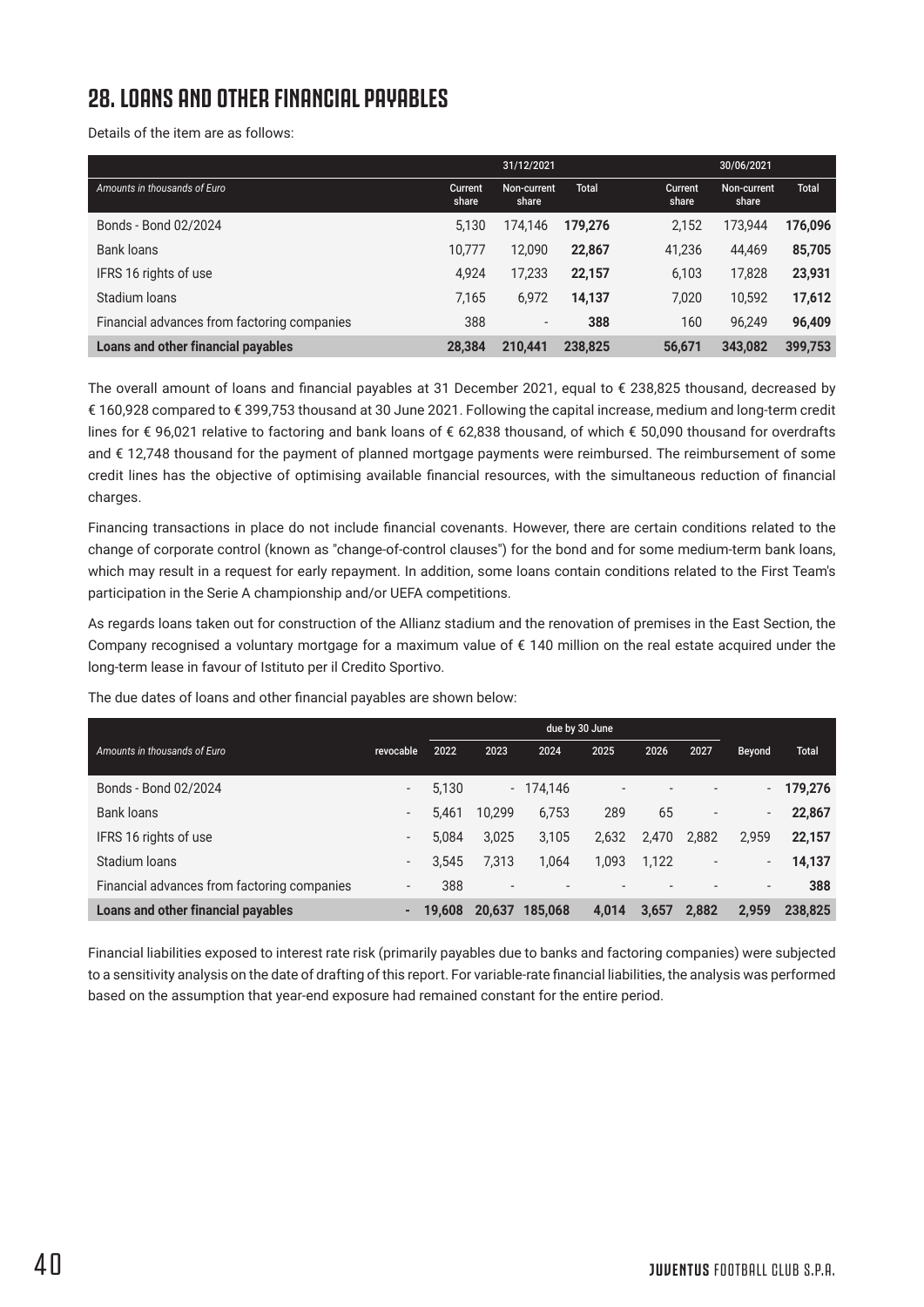The effects of the change with an increase/decrease of 100 bps on an annual basis of interest rates would have been as follows:

|                              | I half-year 2021/2022 | I half-year 2020/2021 |
|------------------------------|-----------------------|-----------------------|
| Amounts in thousands of Euro | Income statement      | Income statement      |
| $+100$ bps                   |                       |                       |
| cash/loans                   | (574)                 | (657)                 |
|                              |                       |                       |
| $-100$ bps                   |                       |                       |
| cash/loans                   | 574                   | 657                   |

Medium-long term financial liabilities due to the Istituto per il Credito Sportivo, to bondholders and to some credit institutions are not exposed to interest rate risk since they are at a fixed rate.

#### **29. PAYABLES DUE TO FOOTBALL CLUBS FOR TRANSFER CAMPAIGNS**

These concern current and non-current payables due to football clubs for the acquisition of players, all due within the subsequent 5 years.

They amounted to € 197,041 thousand and decreased by € 67,988 thousand compared to the balance of € 265,029 thousand at 30 June 2021, as a result of payments made in the period, partially offset by new payables arising from the Transfer Campaign.

The balance at 31 December 2021 is broken down as follows, based on maturity and counterparties:

| Amounts in thousands of Euro            | Current<br>share | Non-current<br>share     | <b>Balance</b> at<br>31/12/2021 |
|-----------------------------------------|------------------|--------------------------|---------------------------------|
| U.S. Sassuolo Calcio S.r.l.             | 2,700            | 26,800                   | 29,500                          |
| Atalanta B.C. S.p.A.                    | 5,711            | 12,094                   | 17,805                          |
| Genoa Cricket and Football Club S.p.A.  | 5,540            | 6,810                    | 12,350                          |
| Udinese Calcio S.p.A.                   | 1,200            | 800                      | 2,000                           |
| U.C. Sampdoria S.p.A.                   | 1,089            | 726                      | 1,815                           |
| Società Sportiva Lazio S.p.A.           | 188              | 449                      | 637                             |
| Delfino Pescara 1936 S.r.l.             | 250              | 167                      | 417                             |
| Empoli F.C. S.p.A.                      | 187              | 124                      | 311                             |
| Ascoli Calcio F.C. 1898 S.p.A.          | 175              | 117                      | 292                             |
| Calcio Catania S.p.A.                   | 156              | 104                      | 260                             |
| Hellas Verona F.C. S.p.A.               | 17               | 123                      | 140                             |
| Federazione Italiana Giuoco Calcio      | 37               | 87                       | 124                             |
| Virtus Entella S.r.l.                   | 36               | 85                       | 121                             |
| Novara Calcio S.p.A.                    | 60               | 40                       | 100                             |
| Parma Calcio 1913 S.r.l.                | 13               | 29                       | 42                              |
| L.R. Vicenza S.p.A.                     | 21               | 14                       | 35                              |
| Associazione Calcio Monza S.p.A.        | 18               | 12                       | 30                              |
| Vis Pesaro dal 1898 S.r.l.              | 18               | 12                       | 30                              |
| Cesena F.C. S.r.l.                      | 16               | 10                       | 26                              |
| ASD San Luigi Calcio                    | 15               | 10                       | 25                              |
| S.S. Juve Stabia S.p.A.                 | 11               | $\overline{7}$           | 18                              |
| U.S. Grosseto 1912 S.s.d.a.r.l.         | 6                | 4                        | 10                              |
| Unione Sportiva Cremonese S.p.A.        | 6                | $\overline{4}$           | 10                              |
| U.S. Alessandria Calcio 1912 S.r.l.     | 3                | $\overline{2}$           | 5                               |
| L.N.P. Serie A - campagna trasferimenti | 3,510            | $\overline{\phantom{a}}$ | 3,510                           |
| <b>Total Italy</b>                      | 20,983           | 48,630                   | 69,613                          |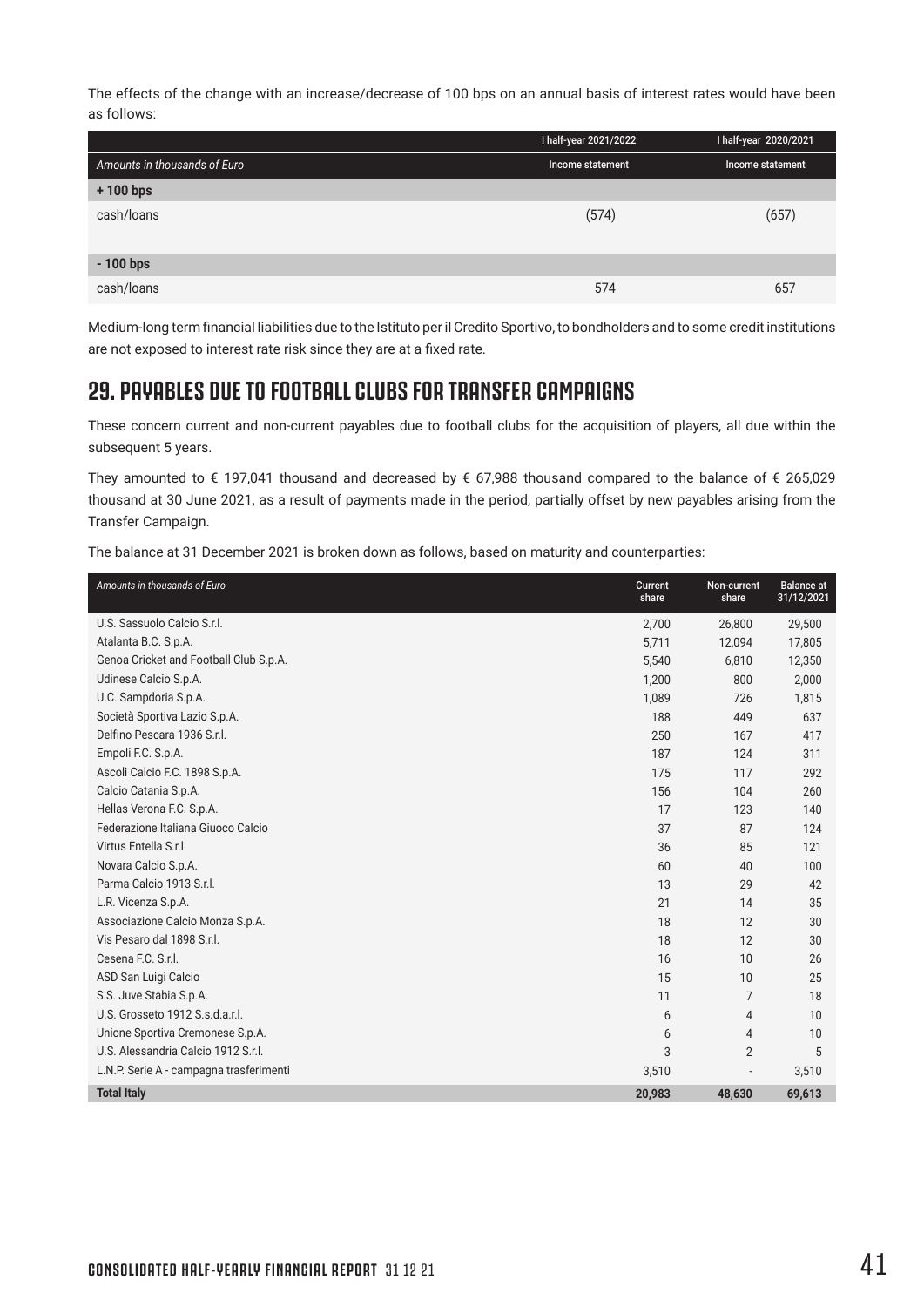| Amounts in thousands of Euro                          | Current<br>share | Non-current<br>share | <b>Balance</b> at<br>31/12/2021 |
|-------------------------------------------------------|------------------|----------------------|---------------------------------|
| <b>FC</b> Barcelona                                   | 26,169           | 20,724               | 46,893                          |
| The Everton F.C. Company Ltd                          | 4,000            | 28,000               | 32,000                          |
| AFC Ajax                                              | 10,000           | 10,000               | 20,000                          |
| FC Gelsenkirchen-Schalke 04 e.V                       | 6,439            | 7,430                | 13,869                          |
| Olympique de Marseille SASP                           | 3,000            | 2,500                | 5,500                           |
| Olympique des Alpes SA                                | 4,285            | $\overline{a}$       | 4,285                           |
| Club Atletico de Madrid SAD                           | 3,936            | $\overline{a}$       | 3,936                           |
| <b>PSV NV</b>                                         |                  | 2,000                | 2,000                           |
| F.C. Lugano SA                                        | 1,504            | $\overline{a}$       | 1,504                           |
| Amiens Sporting Club Football                         | 550              | 550                  | 1,100                           |
| Goias Esporte Clube                                   | 204              | 162                  | 366                             |
| Major League Soccer LLC                               | 122              | 141                  | 263                             |
| Arsenal F.C.                                          | 251              | $\overline{a}$       | 251                             |
| Uliensaker Kisa IL                                    | 200              | Ĭ.                   | 200                             |
| <b>SASP Paris Saint-Germain Football</b>              | 16               | 110                  | 126                             |
| Royal Sporting Club Anderlecht                        | 125              | $\overline{a}$       | 125                             |
| Real Madrid Club de Futbol                            | 119              | $\overline{a}$       | 119                             |
| Gremio Football Porto-Alegrense                       | 66               | $\overline{a}$       | 66                              |
| Avenir Sportif de Beziers                             | 35               | 29                   | 64                              |
| Malaga Club de Futbol                                 | 61               |                      | 61                              |
| F.C. Nordsjaelland A/S                                | 29               | 29                   | 58                              |
| <b>B.V. Vitesse</b>                                   | 36               | 18                   | 54                              |
| <b>WSG Tirol GmbH</b>                                 | 50               | $\overline{a}$       | 50                              |
| Montpellier Herault SC SAS                            | 20               | 17                   | 37                              |
| Servette Football Club 1890 SA                        | 36               | $\overline{a}$       | 36                              |
| A Des F.C. de Creil                                   | 5                | 5                    | 10                              |
| Southampton Footbal Club Ltd                          | 10               | $\overline{a}$       | 10                              |
| Futebol Clube do Porto - Futebol SAD                  | 10               | $\overline{a}$       | 10                              |
| Getafe C.F. S.A.D.                                    | 8                |                      | 8                               |
| Deportivo La Guaira                                   | 5                |                      | 5                               |
| Charlton Athletic FC                                  | $\mathbf{1}$     |                      | 1                               |
| Hermandad Gallega de Valencia                         | $\mathbf{1}$     |                      | $\mathbf{1}$                    |
| Preston North End FC                                  | 1                |                      | $\mathbf{1}$                    |
| SA Dijon Fco                                          | 1                |                      | $\mathbf{1}$                    |
| Seca Sports                                           | 1                |                      | 1                               |
| Southend United                                       | $\mathbf{1}$     | $\overline{a}$       | 1                               |
| <b>Total foreign</b>                                  | 61,297           | 71,715               | 133,012                         |
| Adjustment for underlying financial expenses          | (2,070)          | (3, 514)             | (5, 584)                        |
| Payables due to football clubs for transfer campaigns | 80,210           | 116,831              | 197,041                         |

#### **30. DEFERRED TAX LIABILITIES**

At 31 December 2021, this item amounted to € 10,175 thousand, compared to € 11,887 thousand at the beginning of the period. Changes are as follows:

| Amounts in thousands of Euro                            | Taxable<br>income<br>30/06/2021 | Taxes<br>30/06/2021 | <b>Provisions</b>        | Draw-<br>downs.          | Taxes<br>31/12/2021 | Taxable<br>income<br>31/12/2021 |
|---------------------------------------------------------|---------------------------------|---------------------|--------------------------|--------------------------|---------------------|---------------------------------|
| Capital gains on players' registration rights           |                                 |                     |                          |                          |                     |                                 |
| Write-back and amortisation of the Library value        | 24.198                          | 5,807               | $\overline{\phantom{a}}$ | (1,911)                  | 3,896               | 24,198                          |
| (IRES tax)                                              | 20,087                          | 4,821               | 168                      | $\overline{\phantom{0}}$ | 4.989               | 20,087                          |
| Write-back and amortisation of Library value (IRAP tax) | 22.722                          | 887                 | 31                       | $\overline{\phantom{a}}$ | 918                 | 22,722                          |
| Miscellaneous                                           | 1.549                           | 372                 | $\overline{\phantom{0}}$ | $\overline{\phantom{a}}$ | 372                 | 1.549                           |
| <b>Deferred tax liabilities</b>                         | 68.556                          | 11.887              | 199                      | (1.911)                  | 10.175              | 68,556                          |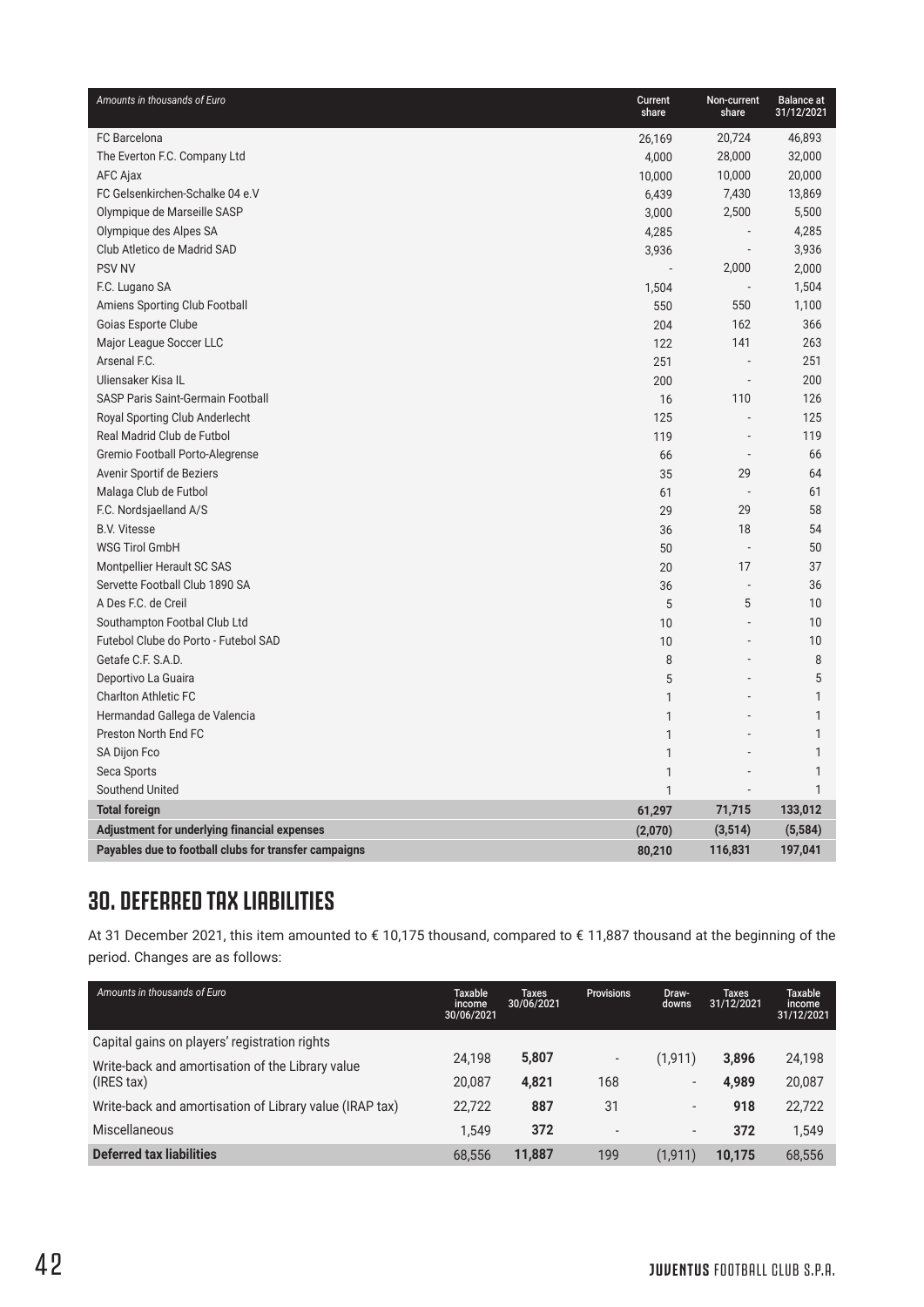Deferred tax liabilities are mainly due to the deferment over several years, for tax purposes, of some capital gains realised on the registration rights of players in place for at least one year and from the temporary differences in value of the Library due to the effect of the tax amortisation of assets.

As regards these capital gains, the Company may recalculate the amount of capital gains to defer, as well as the period of deferment, in its tax return relative to the 2021/2022 financial year (May 2023).

### **31. OTHER CURRENT AND NON-CURRENT LIABILITIES**

Details are as follows:

|                                                                                                           | 31/12/2021        |                          |              | 30/06/2021       |                          |              |
|-----------------------------------------------------------------------------------------------------------|-------------------|--------------------------|--------------|------------------|--------------------------|--------------|
| Amounts in thousands of Euro                                                                              | Current.<br>share | Non-current<br>share     | <b>Total</b> | Current<br>share | Non-current<br>share     | <b>Total</b> |
| Payables for auxiliary expenses relating to the transfer<br>campaign (net of implicit financial expenses) | 37.183            | 8.800                    | 45.983       | 40.022           | 4,658                    | 44,680       |
| Payables due to employees for remuneration and others                                                     | 44.334            | $\overline{\phantom{a}}$ | 44.334       | 18.424           | $\overline{\phantom{a}}$ | 18,424       |
| Tax payables for withholding tax and other taxes                                                          | 34,751            | 5.753                    | 40.504       | 30,522           | 17.440                   | 47,962       |
| Prepaid income and accrued expenses                                                                       | 6.564             | $\overline{\phantom{a}}$ | 6.564        | 12,088           | $\overline{\phantom{a}}$ | 12,088       |
| Payables due to social security agencies                                                                  | 2.923             | $\overline{\phantom{a}}$ | 2.923        | 2.110            | $\overline{\phantom{a}}$ | 2,110        |
| Other payables                                                                                            | 8.018             | 332                      | 8.350        | 11.305           | 469                      | 11,774       |
| Other current and non-current liabilities                                                                 | 133.773           | 14.885                   | 148,658      | 114.471          | 22.567                   | 137.038      |

Payables for auxiliary expenses related to transfer campaigns increased by € 1,303 thousand due to new payables for fees paid to FIFA agents for services provided in the first phase of the 2021/2022 Transfer Campaign, partially offset by payments made in the first half of the financial year.

Payables to employees and similar mainly refer to salaries for the month of December 2021.

Tax payables, amounting to € 40,504 thousand, mainly refer to the payables due the tax authorities for additional regional and municipal withholdings (€ 25,689 thousand), for withholding taxes to be paid and for the VAT settlement for February 2020 (€ 6,114 thousand), whose payment terms were deferred pursuant to Art. 97 of Italian Decree Law no. 104 of 14 August 2020, for withholding taxes and contributions to be paid and for the VAT settlement for December 2020 and January 2021 (€ 1,996 thousand current and € 5,753 thousand non-current), the payment terms of which were postponed pursuant to Art. 1, paragraphs 36-37 of Italian Law no. 178 of 30/12/2020, and for IRAP (€ 785 thousand).

Prepaid income and accrued expenses mainly relate to revenues from sponsorship, advertising and licensing contracts of € 4,977 thousand and income from the temporary transfer of players of € 805 thousand.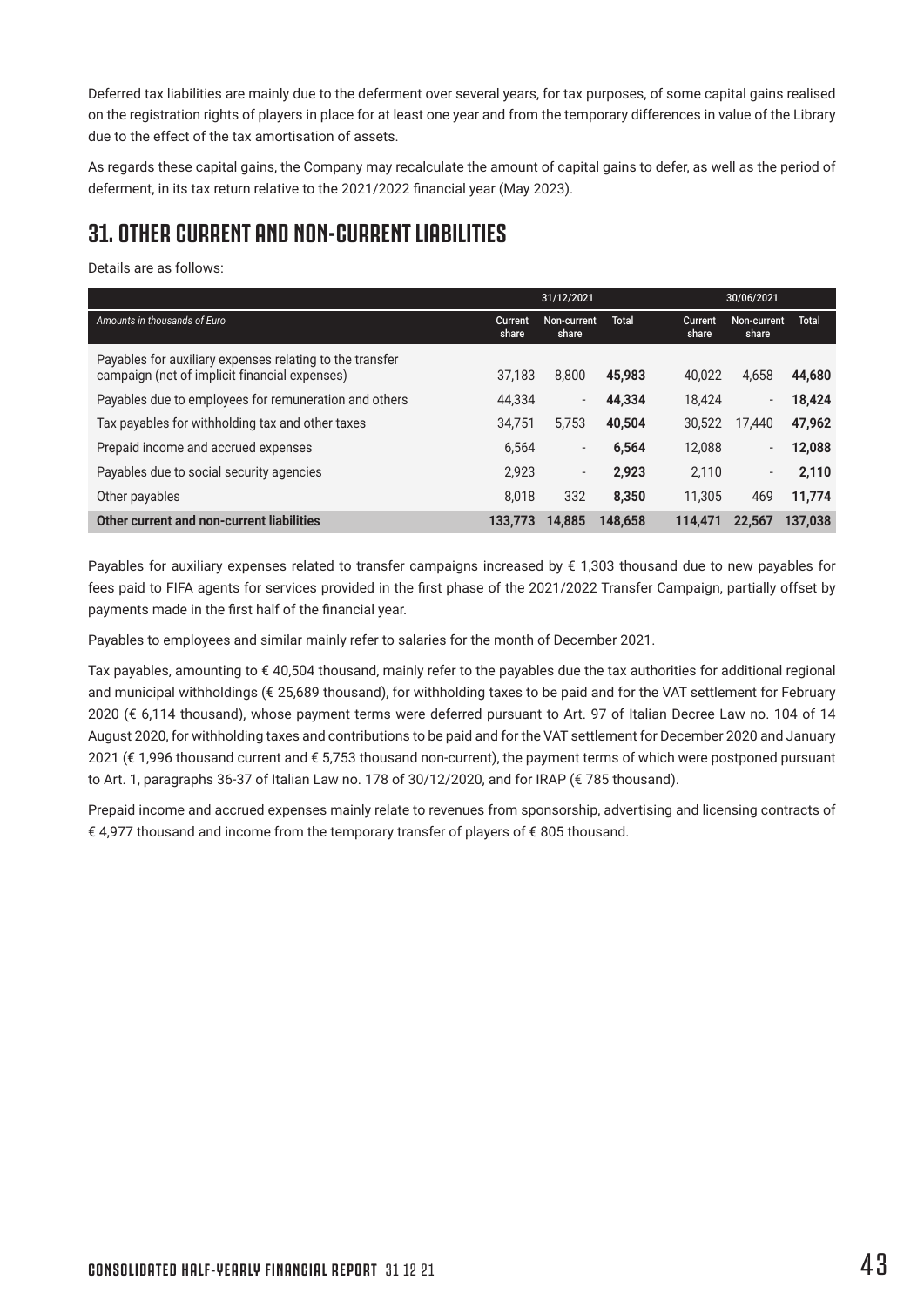### **32. ADVANCES RECEIVED**

These amounted to € 31,097 thousand, of which € 10,675 thousand non current (of which € 8,415 thousand is beyond five financial year).

Details are as follows:

|                                                                                                                                                                  |                         | 31/12/2021               |              |                         | 30/06/2021               |              |
|------------------------------------------------------------------------------------------------------------------------------------------------------------------|-------------------------|--------------------------|--------------|-------------------------|--------------------------|--------------|
| Amounts in thousands of Euro                                                                                                                                     | <b>Current</b><br>share | Non-current<br>share     | <b>Total</b> | <b>Current</b><br>share | Non-current<br>share     | <b>Total</b> |
| Sponsorship revenues                                                                                                                                             | 9,230                   | $\overline{\phantom{a}}$ | 9,230        | 7.003                   | $\overline{\phantom{a}}$ | 7,003        |
| Income from the Juventus Library                                                                                                                                 | 106                     | 8,750                    | 8,856        | 106                     | 8,803                    | 8,909        |
| Naming and other revenues of the Juventus Stadium<br>from agreements with Sportfive Italia S.r.l. and Lagardère Sports<br>Germany GmbH (formerly Sportfive GmbH) | 3.500                   | 1.750                    | 5.250        | 3.500                   | 3.500                    | 7,000        |
| Income from audio-visual rights                                                                                                                                  | 4,116                   | $\overline{\phantom{a}}$ | 4,116        | 10,502                  | $\overline{\phantom{a}}$ | 10,502       |
| Season Tickets                                                                                                                                                   | 2.488                   | $\overline{\phantom{a}}$ | 2,488        |                         |                          |              |
| Revenues from other commercial initiatives                                                                                                                       | 740                     | $\overline{\phantom{0}}$ | 740          | 18                      | $\overline{\phantom{a}}$ | 18           |
| Other items                                                                                                                                                      | 242                     | 175                      | 417          | 1.030                   | 180                      | 1,210        |
| <b>Advances received</b>                                                                                                                                         | 20.422                  | 10,675                   | 31,097       | 22.159                  | 12,483                   | 34,642       |

### **33. TRADE PAYABLES**

This item amounted to € 36,743 thousand (€ 24,549 thousand at 30 June 2021) and mainly refers to payables to suppliers for the management and maintenance of the stadium and the two training centres and associated utilities, as well as for the organisation of summer camps.

The increase is mainly due to the seasonality effect and for invoices to be received for costs correlated to the capital increase.

#### **34. TICKET SALES**

Ticket sales amounted to € 13,214 thousand compared to € 5,158 thousand in the first half of the previous financial year.

Details are as follows:

| Amounts in thousands of Euro                                      | I half-year<br>2021/2022 | I half-year<br>2020/2021 | Change   |
|-------------------------------------------------------------------|--------------------------|--------------------------|----------|
| Revenues from ticket sales for Serie A Championship home matches  | 8.057                    |                          | 8,057    |
| Revenues from ticket sales for UEFA Champions League home matches | 2,788                    | 122                      | 2,666    |
| Revenues from season tickets                                      | 2.081                    | 3.837                    | (1,756)  |
| Fees for friendly matches                                         | 130                      | $\overline{\phantom{a}}$ | 130      |
| Other revenues from ticket sales                                  | 97                       |                          | 96       |
| Revenues from additional match services                           | 61                       | 1.198                    | (1, 137) |
| <b>Ticket sales</b>                                               | 13.214                   | 5.158                    | 8,056    |

Ticket sales increased by € 8,056 thousand due to the revenues deriving from the sale of tickets for home matches of Serie A Championship and UEFA Champions League, played within the spectator attendance limits envisaged by the regulations in force to limit the spread of the Covid-19 pandemic, partially offset by lower revenues from season tickets and additional match services.

It should be noted that the revenues from the sale of tickets for Serie A Championship and UEFA Champions League home matches, season tickets and additional services for the first half of the 2020/2021 financial year included some Serie A Championship and UEFA Champions League matches of the 2019/2020 financial year played in July and August 2020.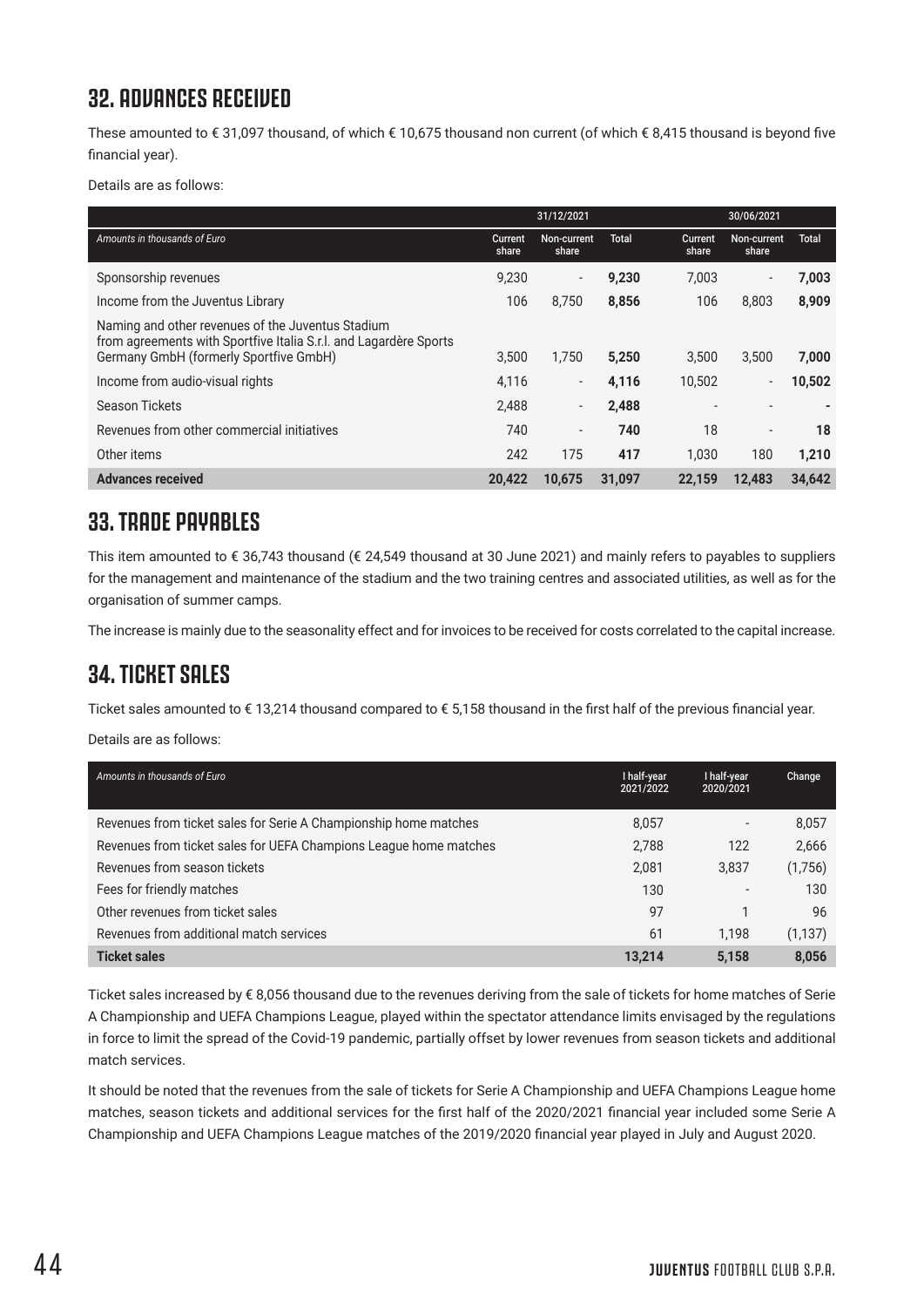The following table compares the number of official matches played in various competitions by the First Team during the first half of the 2021/2022 financial year and the same period of the previous year:

|                      |      | I half-year 2021/2022 |              |                | I half-year 2020/2021 |              |
|----------------------|------|-----------------------|--------------|----------------|-----------------------|--------------|
| Number of matches    | Home | Away                  | <b>Total</b> | Home           | Away                  | <b>Total</b> |
| Serie A Championship | 9    | 10                    | 19           | 11a)           | 11 <sup>b</sup>       | 22           |
| <b>UEFA</b> matches  | 3    | 3                     | 6            | 4 <sup>c</sup> | 3                     |              |
| <b>Total</b>         | 12   | 13                    | 25           | 15             | 14                    | 29           |

a) of which 5 matches of the 2019/2020 season played in July and August 2020

b) of which 4 matches of the 2019/2020 season played in July 2020

c) of which 1 match of the 2019/2020 season played in August 2020

### **35. TELEVISION AND RADIO RIGHTS AND MEDIA REVENUES**

Details are as follows:

| Amounts in thousands of Euro                                   | I half-year<br>2021/2022 | I half-year<br>2020/2021 | Change    |
|----------------------------------------------------------------|--------------------------|--------------------------|-----------|
| Revenues from UEFA matches                                     | 63,593                   | 73.493                   | (9,900)   |
| Revenues from media rights                                     | 42.167                   | 70.734                   | (28, 567) |
| Revenues from production and access to the media rights signal | 563                      | 873                      | (310)     |
| Television and radio rights and media revenues                 | 106.323                  | 145.100                  | (38, 777) |

Revenues from UEFA matches decreased mainly due to the effect of the lower share due from the market-pool also following the placing in 4th place of the Serie A Championship in the 2020/2021 football season.

Revenues from media rights for the first half of the 2021/2022 financial year went down by € 28,567 thousand compared to the first half of the previous year, mainly due to fewer Championship home matches played during the half year in question, as mentioned in Note 34.

#### **36. REVENUES FROM SPONSORSHIP AND ADVERTISING**

These amounted to  $\epsilon$  71,725 thousand ( $\epsilon$  69,464 thousand in the first half of the previous year), showing a continuous consolidation in spite of the persistence of the difficult external context.

#### **37. REVENUES FROM SALES OF PRODUCTS AND LICENCES**

This item amounted to € 13,502 thousand (€ 16,704 thousand in the first half of the previous year) and declined by € 3,202 thousand, mainly due to lower revenues from the sale and licensing of official products as well as from the organisation of Juventus Academy activities.

#### **38. REVENUES FROM PLAYERS' REGISTRATION RIGHTS**

These revenues originate from transactions executed during the first phase of the Transfer Campaign.

Details are as follows:

| Amounts in thousands of Euro                                                 | I half-year<br>2021/2022 | I half-year<br>2020/2021 | Change  |
|------------------------------------------------------------------------------|--------------------------|--------------------------|---------|
| Revenues from the temporary disposal of players' registration rights         | 1.846                    | 3.154                    | (1,308) |
| Capital gains from disposal of players' registration rights                  | 1.766                    | 125                      | 1.641   |
| Capital gains from disposal of registered young players' registration rights | 16                       | 889                      | (873)   |
| Other revenues                                                               | 1.788                    | 4.294                    | (2,506) |
| Revenues from players' registration rights                                   | 5,416                    | 8.462                    | (3,046) |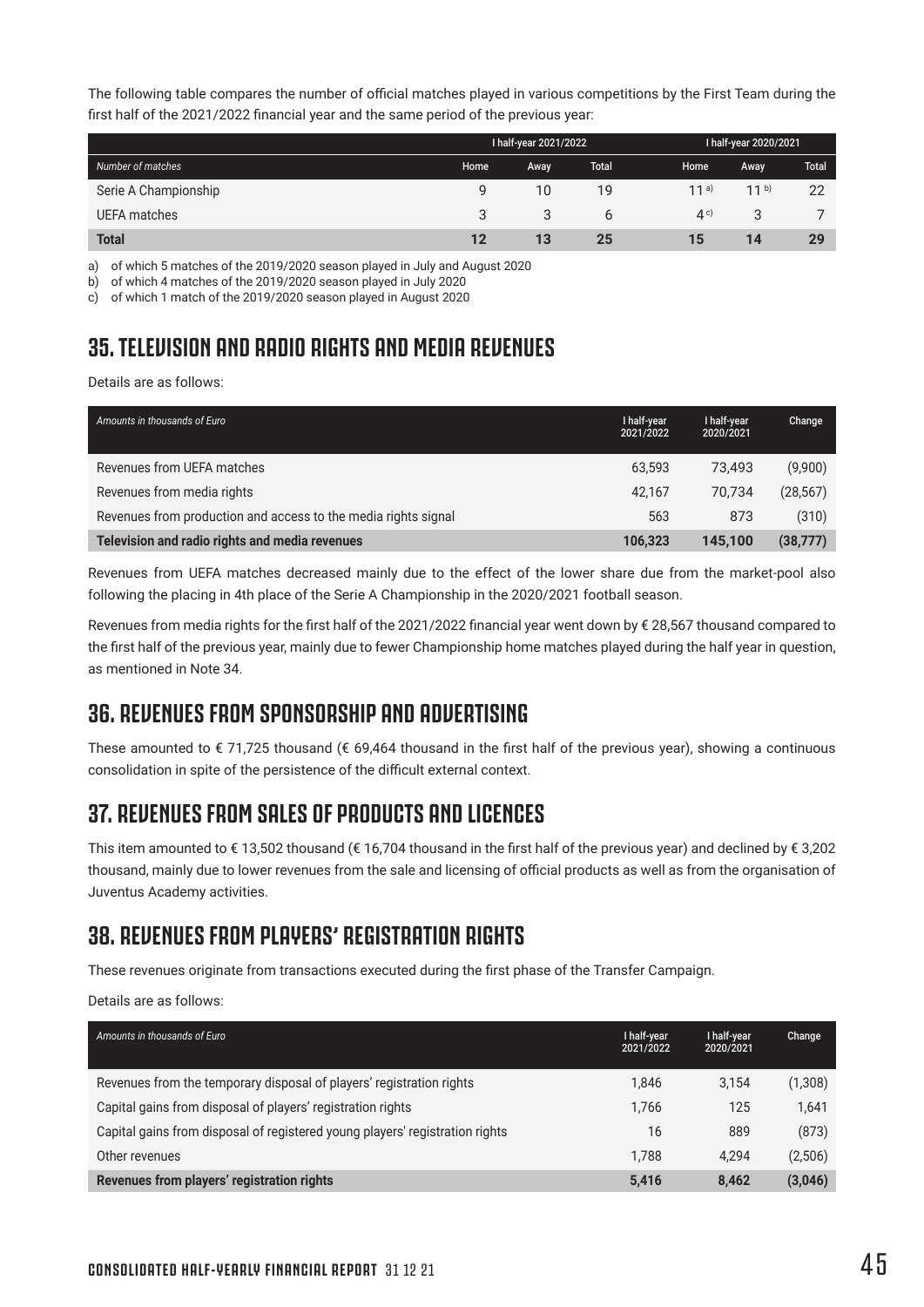Revenues from players' registration rights at 31 December 2021 refer to:

| Amounts in thousands of Euro                                                  |       |    |
|-------------------------------------------------------------------------------|-------|----|
| Revenues from the temporary disposal of players' registration rights:         | 1,846 |    |
| Romero Cristian/Atalanta B.C. S.p.A.                                          | 1,099 |    |
| Mandragora Rolando/Torino F.C. S.p.A.                                         | 530   |    |
| Peeters Doauda/Standard De Liege                                              | 108   |    |
| Rafia Hamza/Standard De Liege                                                 | 87    |    |
| Marques Mendez Alejandro Jose'/Club Deportivo Mirandes S.a.d.                 | 12    |    |
| Gozzi Iweru/Club De Futbol Fuenlabrada                                        | 10    |    |
| Capital gains from disposal of players' registration rights:                  | 1,766 |    |
| Frederiksen Nikolai Baden/B.V. Vitesse                                        | 1,129 |    |
| Toure Idrissa/A.C. Pisa 1909 S.S.A.R.L                                        | 637   |    |
| Capital gains from disposal of registered young players' registration rights: |       | 16 |
| Lucchesi Lorenzo/A.C.F. Fiorentina S.r.l. a socio unico                       | 16    |    |
| Other revenues:                                                               | 1,788 |    |
| Dos Santos Aveiro Cristiano Ronaldo/Manchester United F.C. L.t.d. (bonus)     | 1,000 |    |
| Lemina Mario/Southampton F.C. L.t.d. (bonus)                                  | 500   |    |
| Petrelli Elia/Genoa Cricket And Football Club S.p.A. (bonus)                  | 250   |    |
| Lemina Mario/O.G.C. Nice (contributo solidarietà)                             | 31    |    |
| Kean Moise Bioty/S.A.S.P. Paris Saint Germain Football (solidarity subsidy)   | 7     |    |
| Revenues from players' registration rights                                    | 5,416 |    |

#### **39. OTHER REVENUES AND INCOME**

Other revenues totalled € 12,917 thousand, showing a decrease of € 441 thousand compared to € 13,358 thousand for the first half of 2020/2021 financial year. Details of the item are as follows:

| Amounts in thousands of Euro                                                     | I half-year<br>2021/2022 | I half-year<br>2020/2021 | Change  |
|----------------------------------------------------------------------------------|--------------------------|--------------------------|---------|
| Revenues from commercial initiatives                                             | 2,934                    | 1.666                    | 1,268   |
| Contributions from Lega Nazionale Professionisti Serie A and other contributions | 2.095                    | 1.297                    | 798     |
| Contingent assets                                                                | 2,037                    | 6,004                    | (3,967) |
| Hotel services                                                                   | 1.691                    | 480                      | 1.211   |
| Income from the organisation of UEFA Nations League final matches                | 1,097                    |                          | 1,097   |
| Income from "no match day" events and other stadium activities                   | 724                      | 324                      | 400     |
| Contributions from FIFA/UEFA for players playing for National Team               | 265                      | 6                        | 259     |
| Compensation and other insurance-related income                                  | 93                       | 2,028                    | (1,935) |
| Sale of away match tickets                                                       | 61                       |                          | 61      |
| Other                                                                            | 1,920                    | 1,553                    | 367     |
| Other revenues                                                                   | 12,917                   | 13,358                   | (441)   |

Revenues from commercial initiatives include revenues from memberships, summer camps (other income for the activity of J Academy is included in the "Revenues from sales of products and licences" item), Stadium Tours & Museum and the fan club.

Hotel services refer to the activities carried out by the J Hotel: the increase in this item is linked to the gradual easing of the measures to contain the Covid-19 pandemic, which has allowed a significant growth in turnover compared to the first half of the previous year.

The contributions from UEFA for national team calls increased following the participation of the players in the final phase of the EURO 2020.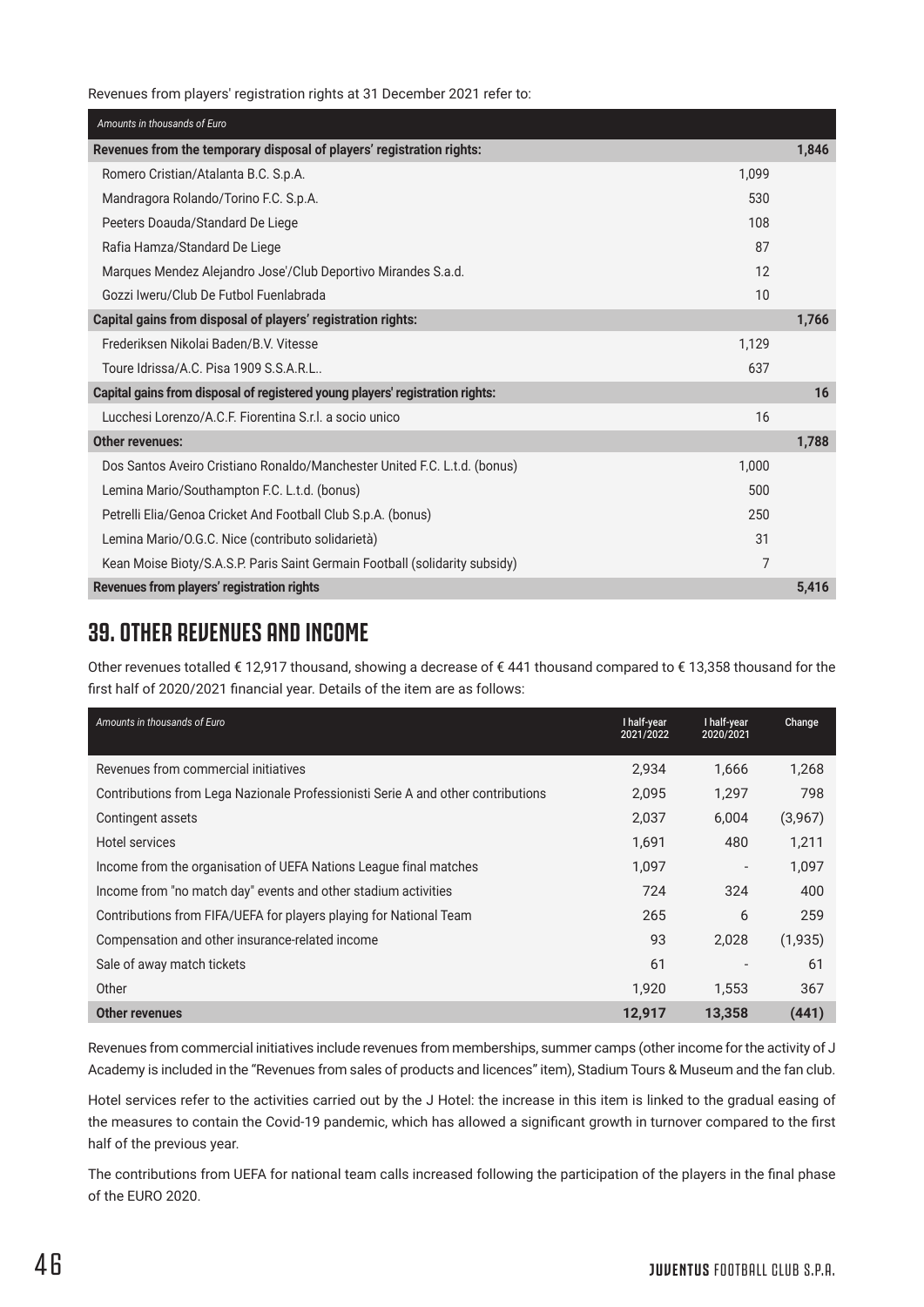### **40. PURCHASE OF MATERIALS, SUPPLIES AND OTHER CONSUMABLES**

This item amounted to  $\epsilon$  2,917 thousand ( $\epsilon$  3,529 thousand in the first half of 2020/2021 financial year) and regards match strips and materials (€ 2,222 thousand), purchases of miscellaneous materials (€ 490 thousand) and medical and paramedical materials (€ 205 thousand).

#### **41. PURCHASES OF PRODUCTS FOR SALE**

This item amounted to  $\epsilon$  4,965 thousand ( $\epsilon$  7,608 thousand in the first half of the 2020/2021 financial year) and refers primarily to the cost of products held for sale in stores and online directly managed by Juventus.

### **42. EXTERNAL SERVICES**

Details are as follows:

| Amounts in thousands of Euro                     | I half-year<br>2021/2022 | I half-year<br>2020/2021 | Change |
|--------------------------------------------------|--------------------------|--------------------------|--------|
| Maintenance                                      | 5,054                    | 4,254                    | 800    |
| Transportation, accommodation and meals expenses | 4,760                    | 2,648                    | 2,112  |
| Advisory                                         | 3,021                    | 3,429                    | (408)  |
| Utilities                                        | 2,393                    | 1,927                    | 466    |
| Insurance                                        | 2,302                    | 2,408                    | (106)  |
| Audio and video productions                      | 2,026                    | 2,104                    | (78)   |
| Costs for cleaning                               | 1,632                    | 1,038                    | 594    |
| Costs for security and reception                 | 1,523                    | 1,017                    | 506    |
| Fees to sports consultants                       | 1,407                    | 1,286                    | 121    |
| Emoluments paid to BoD and Corporate bodies      | 1,202                    | 665                      | 537    |
| Advertising spaces on the media                  | 1,005                    | 386                      | 619    |
| Health and rehabilitation                        | 981                      | 1,357                    | (376)  |
| Printed material and dispatch                    | 859                      | 1,092                    | (233)  |
| Leases and rentals                               | 664                      | 538                      | 126    |
| Bank services and charges on guarantees          | 588                      | 551                      | 37     |
| Legal and notary fees                            | 564                      | 907                      | (343)  |
| Expenses for installations                       | 514                      | 498                      | 16     |
| Other                                            | 3,644                    | 2,327                    | 1,317  |
| <b>External services</b>                         | 34,139                   | 28,432                   | 5,707  |

External services increased by  $\epsilon$  5,706 thousand, mainly for the partial reopening of matches to the public, which has had an impact on the items of transport costs, stays and restoration, cleaning, security and hospitality, and media advertising spaces.

### **43. PLAYERS' AND TECHNICAL STAFF COSTS**

Details are as follows:

| Amounts in thousands of Euro                | I half-year<br>2021/2022 | I half-year<br>2020/2021 | Change    |
|---------------------------------------------|--------------------------|--------------------------|-----------|
| Wages and salaries                          | 119.858                  | 148.602                  | (28, 744) |
| Variable bonuses                            | 24.017                   | 12.695                   | 11,322    |
| Payments to temporarily transferred players | 12.145                   | 11,852                   | 293       |
| Leaving incentives                          | 9.774                    | 6.686                    | 3,088     |
| Social security contributions               | 1.824                    | 1.970                    | (146)     |
| Severance Indemnity                         | 526                      | 682                      | (156)     |
| Scholarships                                | 366                      | 510                      | (144)     |
| Other expenses                              | 20                       | 290                      | (270)     |
| Players' wages and technical staff costs    | 168,530                  | 183,287                  | (14,757)  |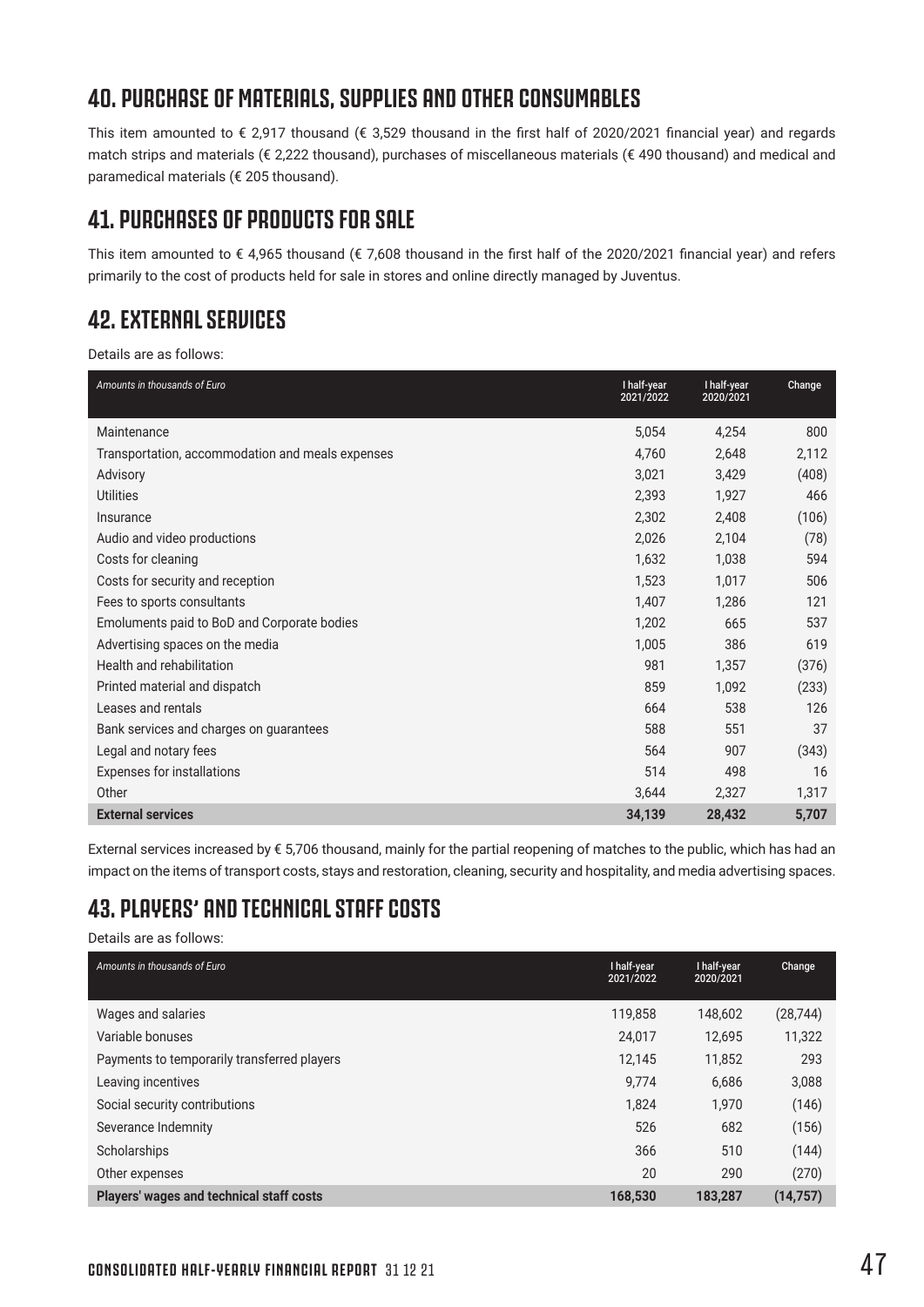These costs decreased by € 14,757 thousand mainly as a result of lower remuneration (€ 28,744 thousand); this effect was partially offset by higher remuneration for variable bonuses (€ 11,322 thousand) and by higher charges incurred for leaving incentives (€ 3,088 thousand).

The average number of FIGC registered personnel was 176, broken down as follows:

| <b>Number</b>                               | I half-year<br>2021/2022 | I half-year<br>2020/2021 | Change |
|---------------------------------------------|--------------------------|--------------------------|--------|
| Players                                     | 79                       | 84                       | (5)    |
| <b>Trainers</b>                             | 54                       | 50                       | 4      |
| Other members of technical staff            | 43                       | 42                       |        |
| Average number of FIGC registered personnel | 176                      | 176                      | -      |

#### **44. OTHER PERSONNEL**

Details are as follows:

| Amounts in thousands of Euro  | I half-year<br>2021/2022 | I half-year<br>2020/2021 | Change         |
|-------------------------------|--------------------------|--------------------------|----------------|
| Wages and salaries            | 8,183                    | 7,755                    | 428            |
| Social security contributions | 2,246                    | 2,184                    | 62             |
| Severance Indemnity           | 591                      | 618                      | (27)           |
| Variable bonuses              | 77                       | 26                       | 51             |
| Scholarships                  | 2                        | $\overline{\phantom{a}}$ | $\mathfrak{D}$ |
| Other expenses                | 1,530                    | 1.454                    | 76             |
| Other personnel               | 12,629                   | 12,037                   | 592            |

The average number of other personnel was 280, broken down as follows:

| <b>Number</b>                     | I half-year<br>2021/2022 | I half-year<br>2020/2021 | Change |
|-----------------------------------|--------------------------|--------------------------|--------|
| Executive managers                | 14                       | 13                       |        |
| Middle managers                   | 38                       | 38                       |        |
| Employees *                       | 201                      | 202                      | (1)    |
| Workers **                        | 27                       | 16                       | 11     |
| Average number of other personnel | 280                      | 269                      | 11     |

\* of which 9 part-time

\*\* of which 1 part-time

### **45. EXPENSES FROM PLAYERS' REGISTRATION RIGHTS**

#### Details are as follows:

| Amounts in thousands of Euro                                                                  | I half-year<br>2021/2022 | I half-year<br>2020/2021 | Change   |
|-----------------------------------------------------------------------------------------------|--------------------------|--------------------------|----------|
| Auxiliary non-capitalised expenses for players' registration rights and technical staff costs | 7,607                    | 11.986                   | (4,379)  |
| Expenses for the temporary purchase of players' registration rights                           | 4,053                    | 8.387                    | (4, 334) |
| Losses on disposal of players' registration rights                                            | 902                      | 144                      | 758      |
| Losses on disposal of registered young players' registration rights                           | -                        | 52                       | (52)     |
| Other expenses                                                                                | 831                      | 2.230                    | (1, 399) |
| Expenses from players' registration rights                                                    | 13.393                   | 22.799                   | (9,406)  |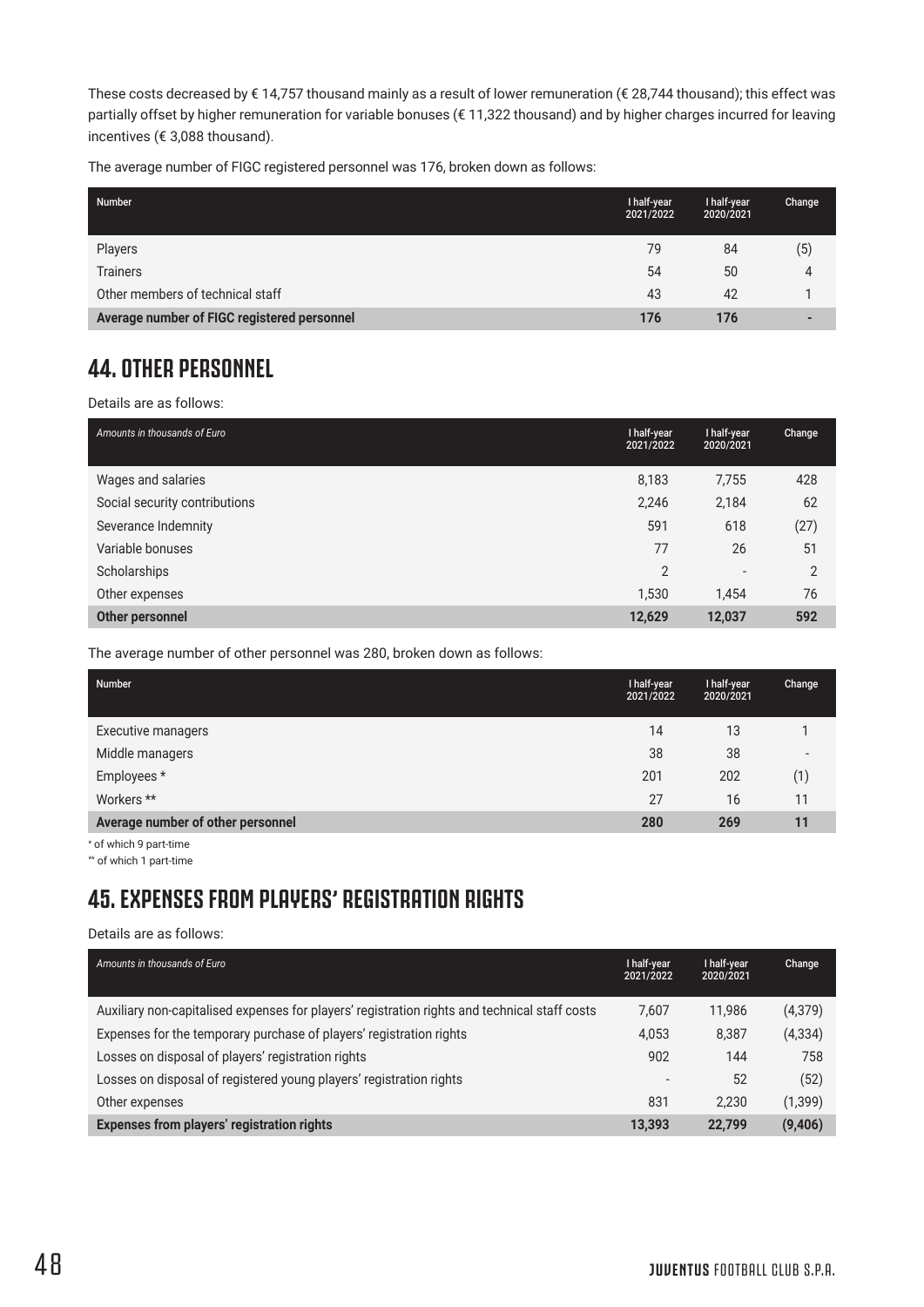Auxiliary expenses for players' registration rights and registered personnel that are not capitalised are mainly related to fees paid to FIFA agents for services concerning the disposal of players' registration rights and the acquisition or renewal of players' rights, if fees are tied to conditions requiring that players remain registered with the Company.

Details are as follows:

| Name                          | I half-year<br>2021/2022 |
|-------------------------------|--------------------------|
| Ramsey Aaron James            | 2,800                    |
| Szczesny Wojciech             | 1,167                    |
| Lobo Silva Alex Sandro        | 743                      |
| Mc Kennie Weston James        | 500                      |
| Bernardeschi Federico         | 300                      |
| Cuadrado Bello Juan Guillermo | 250                      |
| Bonucci Leonardo              | 226                      |
| Kulusevski Dejan              | 210                      |
| Perin Mattia                  | 154                      |
| Bentancur Colman Rodrigo      | 150                      |
| Chiesa Federico               | 150                      |
| Pellegrini Luca               | 150                      |
| Kastanos Grigoris             | 145                      |
| Rugani Daniele                | 142                      |
| De Winter Koni                | 60                       |
| Fagioli Nicolò                | 60                       |
| <b>Barbieri Tommaso</b>       | 50                       |
| Rafia Hamza                   | 50                       |
| Vrioni Giacomo                | 50                       |
| Other                         | 250                      |
| <b>Auxiliary expenses</b>     | 7,607                    |

Details of the other items are provided below:

| Amounts in thousands of Euro                                                                | I half-year<br>2021/2022 |
|---------------------------------------------------------------------------------------------|--------------------------|
| Morata Martin Alvaro Borja/Club Atletico De Madrid S.a.d.                                   | 4,033                    |
| Ghirardello Tommaso/Calcio Padova S.p.A.                                                    | 20                       |
| Expenses for the temporary purchase of players' registration rights                         | 4,053                    |
| Amounts in thousands of Euro                                                                | I half-year<br>2021/2022 |
| Cristian Romero/Atalanta B.C. S.p.A. (solidarity contribution)                              | 584                      |
| Cristiano Ronaldo Dos Santos Aveiro/Manchester United F.C. L.t.d. (solidarity contribution) | 318                      |
| Losses on disposal of players' registration rights                                          | 902                      |
| Amounts in thousands of Euro                                                                | I half-year<br>2021/2022 |
| Morata Martin Alvaro Borja/Club Atletico De Madrid S.a.d. (bonus)                           | 500                      |
| Alvaro Borija Morata Martin/Club Atlético de Madrid S.a.d. (solidarity contribution)        | 135                      |
| Other (solidarity contributions and bonuses)                                                | 196                      |
| <b>Other expenses</b>                                                                       | 831                      |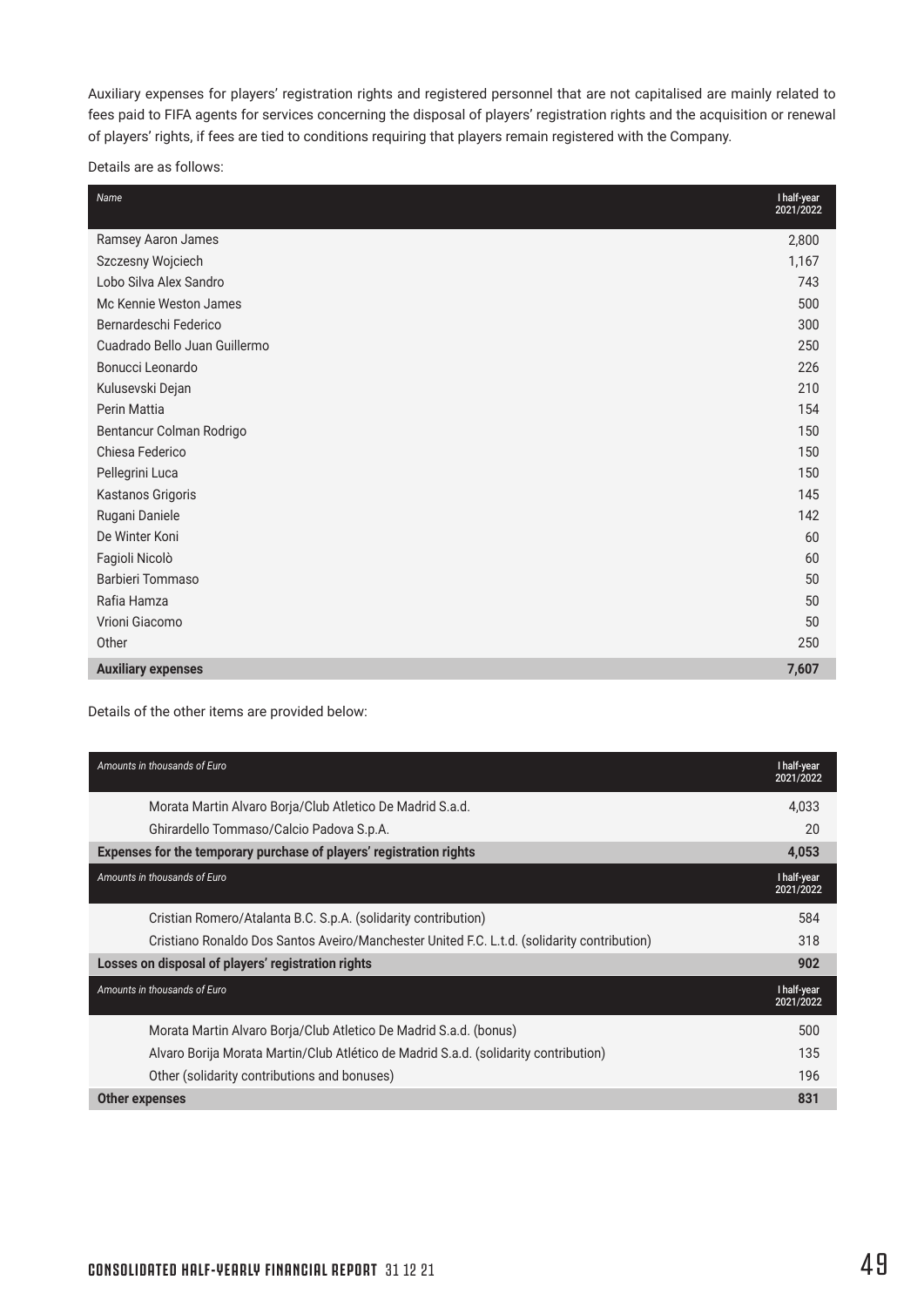#### **46. OTHER EXPENSES**

The item, which does not show significant changes compared to the first half of the previous year, breaks down as follows:

| Amounts in thousands of Euro                              | I half-year<br>2021/2022 | I half-year<br>2020/2021 | Change |
|-----------------------------------------------------------|--------------------------|--------------------------|--------|
| Percentages to third parties on rights and others         | 1.487                    | 1,612                    | (125)  |
| Cost of registration for Under 23 matches and other teams | 1.264                    | 1,261                    | 3      |
| <b>Contingent liabilities</b>                             | 891                      | 697                      | 194    |
| Contributions to FIGC, LNPA and other bodies              | 865                      | 817                      | 48     |
| Indirect duties and taxes                                 | 837                      | 817                      | 20     |
| Entertainment expenses                                    | 378                      | 336                      | 42     |
| Other                                                     | 127                      | 128                      | (1)    |
| Fines and penalties                                       | 20                       | 89                       | (69)   |
| <b>Other expenses</b>                                     | 5,869                    | 5,757                    | 112    |

#### **47. AMORTISATION AND WRITE-DOWNS OF PLAYERS' REGISTRATION RIGHTS**

The item, which does not show significant changes compared to the first half of the previous year, breaks down as follows:

| Amounts in thousands of Euro                                 | I half-year<br>2021/2022 | I half-year<br>2020/2021 | Change |
|--------------------------------------------------------------|--------------------------|--------------------------|--------|
| Amortisation:                                                | 84.018                   | 82.733                   | 1.285  |
| Professional players                                         | 83,810                   | 82,458                   |        |
| Registered young players                                     | 184                      | 267                      |        |
| Female players                                               | 24                       | 8                        |        |
| Write-downs                                                  | $\overline{\phantom{0}}$ | 283                      | (283)  |
| Amortisation and write-downs of players' registration rights | 84,018                   | 83,016                   | 1,002  |

#### **48. FINANCIAL INCOME**

Details are as follows:

| Amounts in thousands of Euro      | I half-year<br>2021/2022 | I half-year<br>2020/2021 | Change |
|-----------------------------------|--------------------------|--------------------------|--------|
| Financial income from discounting | 1,604                    | 2,367                    | (763)  |
| Interest income                   | 50                       | 125                      | (75)   |
| Other                             | 139                      | 130                      | 9      |
| <b>Financial income</b>           | 1.793                    | 2,622                    | (829)  |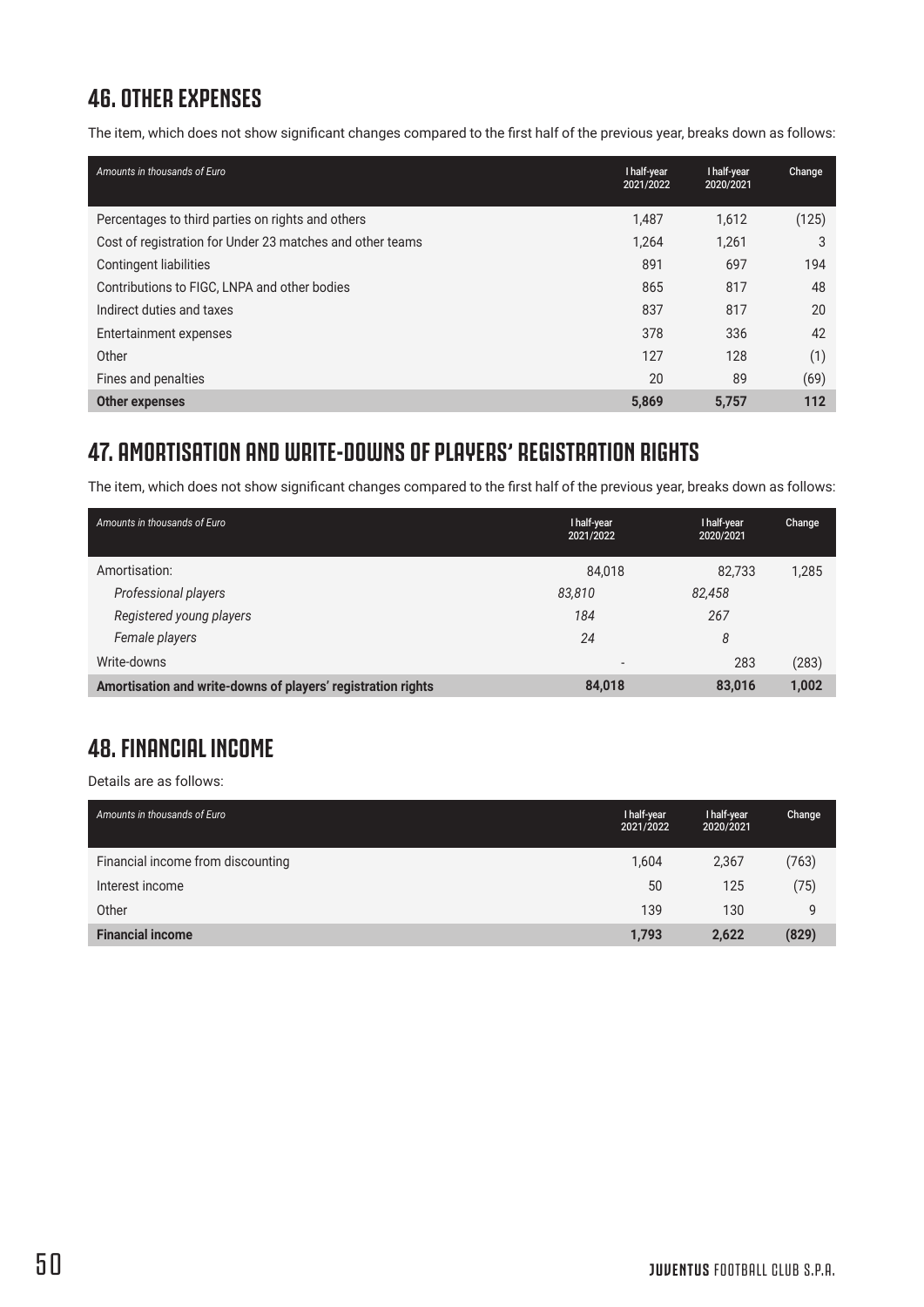#### **49. FINANCIAL EXPENSES**

Details are as follows:

| Amounts in thousands of Euro                 | I half-year<br>2021/2022 | I half-year<br>2020/2021 | Change                   |
|----------------------------------------------|--------------------------|--------------------------|--------------------------|
| Interest expense on corporate bond           | 3.077                    | 3,077                    | $\overline{\phantom{0}}$ |
| Financial expenses from discounting          | 2,402                    | 2,622                    | (220)                    |
| Interest expense                             | 2,272                    | 2,314                    | (42)                     |
| Financial expenses from IFRS 16 right of use | 264                      | 163                      | 101                      |
| Other                                        | 341                      | 373                      | (32)                     |
| <b>Financial expenses</b>                    | 8,356                    | 8,549                    | (193)                    |

The period under review does not yet benefit from the proceeds of the capital increase, as this was completed at the end of the half-year.

#### **50. INCOME TAXES**

Details of income taxes recorded in the income statement are given below:

| Amounts in thousands of Euro   | I half-year<br>2021/2022 | I half-year<br>2020/2021 |
|--------------------------------|--------------------------|--------------------------|
| Current corporate income tax   |                          |                          |
| Current regional business tax  | 1,702                    | 3,882                    |
| Total current taxes            | 1.702                    | 3,882                    |
| Deferred corporate income tax  | (359)                    | (387)                    |
| Deferred regional business tax | 32                       | 32                       |
| <b>Total deferred taxes</b>    | (327)                    | (355)                    |
| Previous year IRAP             | (34)                     |                          |
| <b>Total taxes</b>             | 1,341                    | 3,527                    |

### **51. BASIC OPERATING RESULT PER SHARE**

The figure is calculated by dividing the loss for the year by the average outstanding shares in the year (average outstanding shares weighted according to the number of days in circulation), as illustrated below:

|                                          | I half-year<br>2021/2022 | I half-year<br>2020/2021 |
|------------------------------------------|--------------------------|--------------------------|
| Loss for the period in thousands of Euro | (118,956)                | (113, 743)               |
| Average outstanding shares in the period | 1,495,069,032            | 1,330,251,988            |
| Basic loss per share for the period      | (0.0796)                 | (0.0855)                 |

### **52. NET FINANCIAL DEBT**

The following table shows the composition of the Juventus net financial debt at 31 December 2021 and 30 June 2021, determined in accordance with the "Guidelines on disclosure requirements pursuant to the prospectus regulation" issued by ESMA (European Securities & Markets Authority) on 4 March 2021 (ESMA32-382-1138) and acknowledged by CONSOB with Notice no. 5/21 of 29 April 2021.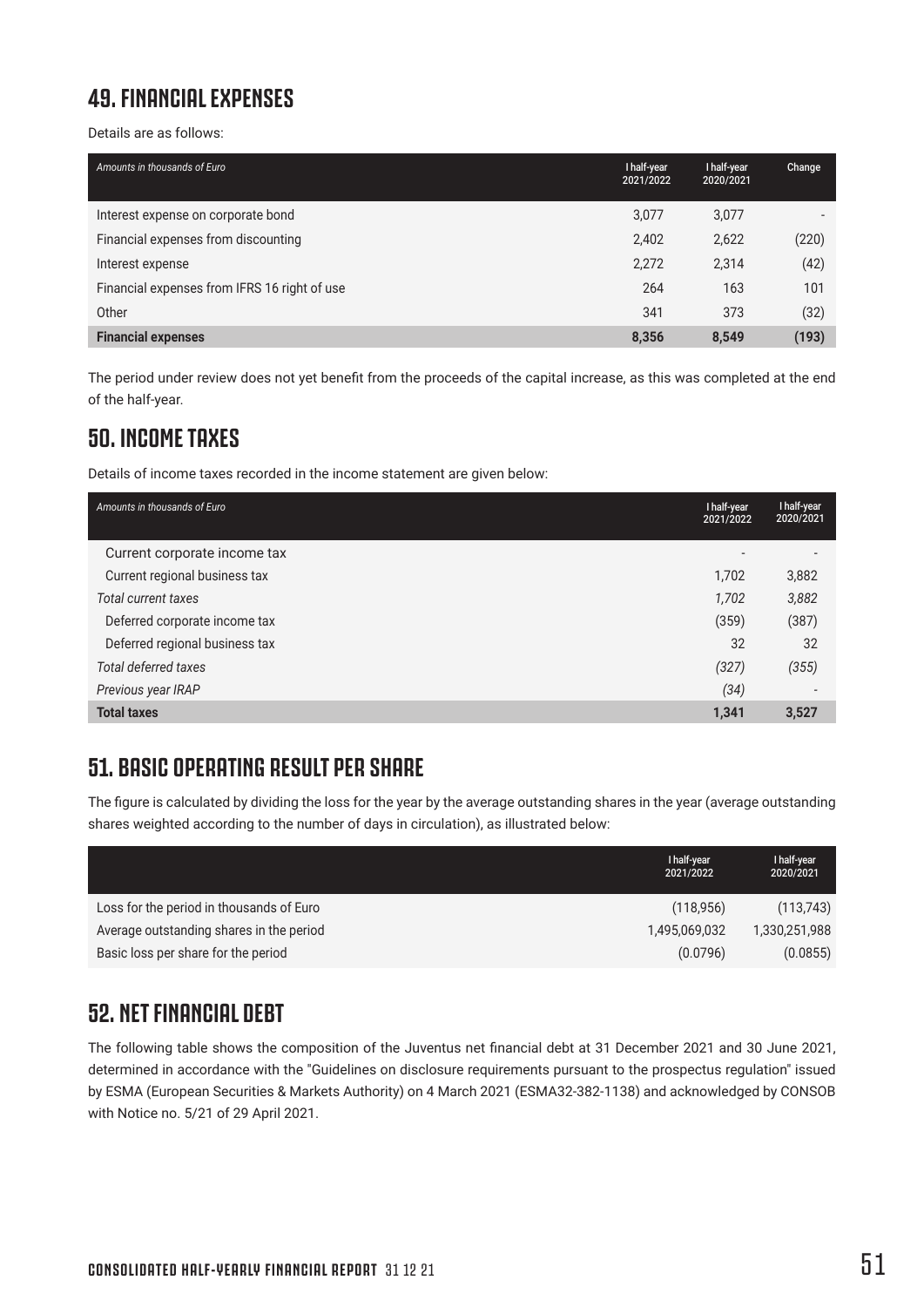The table also shows the reconciliation of the net financial debt determined according to the aforementioned criteria established by ESMA with that calculated according to Juventus' criteria.

|                                                                     |                          | 31/12/2021               |              |                         | 30/06/2021           |              |
|---------------------------------------------------------------------|--------------------------|--------------------------|--------------|-------------------------|----------------------|--------------|
| Amounts in thousands of Euro                                        | <b>Current</b><br>share  | Non-current<br>share     | <b>Total</b> | <b>Current</b><br>share | Non-current<br>share | <b>Total</b> |
| Cash and cash equivalents                                           | 160,201                  | $\overline{\phantom{a}}$ | 160,201      | 10,534                  |                      | 10,534       |
| <b>Total financial assets</b>                                       | 160,201                  | ٠                        | 160,201      | 10,534                  |                      | 10,534       |
| Financial payables                                                  |                          |                          |              |                         |                      |              |
| - due to bondholders                                                | (5, 130)                 | (174, 146)               | (179, 275)   | (2, 152)                | (173, 944)           | (176,096)    |
| - due to the Istituto per il Credito Sportivo                       | (7, 165)                 | (6,972)                  | (14, 137)    | (7,020)                 | (10, 592)            | (17,612)     |
| - due to banks                                                      | (10,777)                 | (12,090)                 | (22, 867)    | (42, 237)               | (44, 468)            | (85,705)     |
| - due to factoring companies                                        | (388)                    | $\overline{\phantom{a}}$ | (388)        | (160)                   | (96, 249)            | (96, 409)    |
| IFRS 16 right of use                                                | (4, 925)                 | (17, 233)                | (22, 157)    | (6,103)                 | (17, 828)            | (23,931)     |
| <b>Totale financial liabilities</b>                                 | (28, 384)                | (210, 441)               | (238, 825)   | (56, 672)               | (343,081)            | (399, 753)   |
| <b>Net financial debt</b>                                           | 131,817                  | (210, 441)               | (78, 624)    | (46, 138)               | (343,081)            | (389, 219)   |
| Trade payables and other non-current payables                       | $\overline{\phantom{a}}$ | (125, 631)               | (125, 631)   | $\overline{a}$          | (126, 173)           | (126, 173)   |
| Net financial debt according to ESMA<br>recommendation <sup>1</sup> | 131,817                  | (336,072)                | (204, 255)   | (46, 138)               | (469, 254)           | (515, 392)   |

1 Financial debt according to the ESMA recommendation also includes trade and other payables due beyond 12 months. In the case of the Company, these items mainly originate from payables beyond 12 months related to transfer campaigns and agents' fees; these payables, as is standard practice in the sector, are normally settled in several annual tranches.

Net financial debt at 31 December 2021 amounted to € 78,624 thousand, down by € 310,595 thousand compared to the figure at 30 June 2021 (€ 389,219 thousand) following the capital increase, the effects of which were partly offset by negative cash flows from operations (€ -27,566 thousand), payments related to the Transfer Campaigns (€ -47,929 thousand), investments in other fixed assets (€ -1,307 thousand, net) and flows from financial assets (€ -6,563 thousand).

The change in cash and cash equivalents is recorded in the Consolidated statement of cash flows.

At 31 December 2021, the Group had bank credit lines (excluding the bond and the real estate loans) for € 559,867 thousand, undrawn for a total of € 496,254 thousand. The utilised lines, equal to € 63,613 thousand, refer (i) for € 40,358 thousand to guarantees issued in favour of third parties; (ii) for € 22,867 thousand to loans; (iii) for € 388 thousand to advances on contracts and trade receivables.

#### **53. COMMITMENTS AND GUARANTEES**

Details are as follows:

| Amounts in thousands of Euro     | 31/12/2021 | 30/06/2021 |
|----------------------------------|------------|------------|
| <b>Commitments made</b>          |            |            |
| Guarantees to third parties      | 40,358     | 55,075     |
| <b>Total commitments made</b>    | 40,358     | 55,075     |
| <b>Guarantees received</b>       |            |            |
| Guarantees from third parties    | 1,952      | 2,330      |
| <b>Total guarantees received</b> | 1,952      | 2,330      |
| <b>Credit lines used</b>         | 63,613     | 237,189    |
| for guarantees                   | 40,358     | 55,075     |
| for bank account overdrafts      |            | 25,090     |
| for bank loans                   | 22,867     | 60,615     |
| for factoring advances           | 388        | 96,409     |
| <b>Credit lines not used</b>     | 496,254    | 335,926    |
| <b>Total lines of credit</b>     | 559,867    | 573,115    |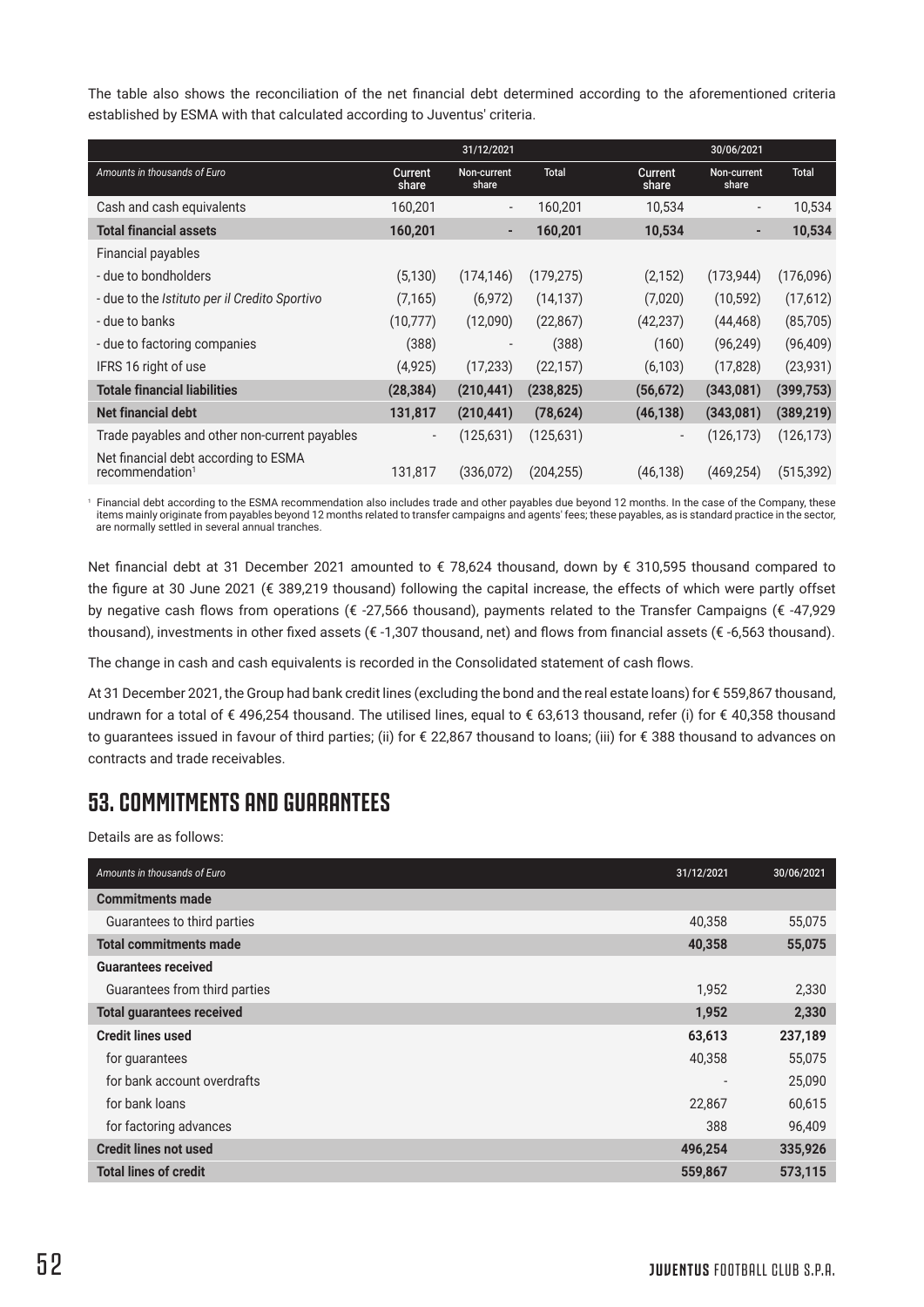#### *Guarantees to third parties*

These totalled € 40,358 thousand at 31 December 2021 and were issued to guarantee:

- payables resulting from the acquisition of players' registration rights (€ 32,567 thousand);
- loans granted by the Istituto per il Credito Sportivo for the construction of the stadium (€ 4,000 thousand);
- the lease fee of the registered office and the Juventus Training Centre in the J Village area (€ 2,350 thousand);
- the lease fee of J Hotel ( $\epsilon$  1,000 thousand);
- the construction and realisation of infrastructure costs for the Continassa Project (€ 88 thousand); these commitments also include the J Village real estate fund that is used for the maintenance of this guarantee by Juventus;
- other commitments (€ 353 thousand).

#### *Guarantees from third parties*

At 31 December 2021, they amounted to € 1,952 thousand and were received as guarantee for receivables in respect of commercial contracts and service contracts.

#### *Credit lines*

The due dates of credit lines are as follows:

| Amounts in thousands of Euro | <b>Balance at</b><br>31/12/2021 | Revocable | <b>Share</b><br>within 1<br>year | <b>Share</b><br>from 1 to<br>5 years | <b>Share</b><br>after 5<br>years |
|------------------------------|---------------------------------|-----------|----------------------------------|--------------------------------------|----------------------------------|
| Credit lines used            | 63.613                          | 40.358    | 11.165                           | 12.090                               | $\overline{\phantom{0}}$         |
| Credit lines not used        | 496.254                         | 176.642   | $\overline{\phantom{a}}$         | 319.612                              |                                  |
| <b>Total lines of credit</b> | 559.867                         | 217.000   | 11.165                           | 331.702                              |                                  |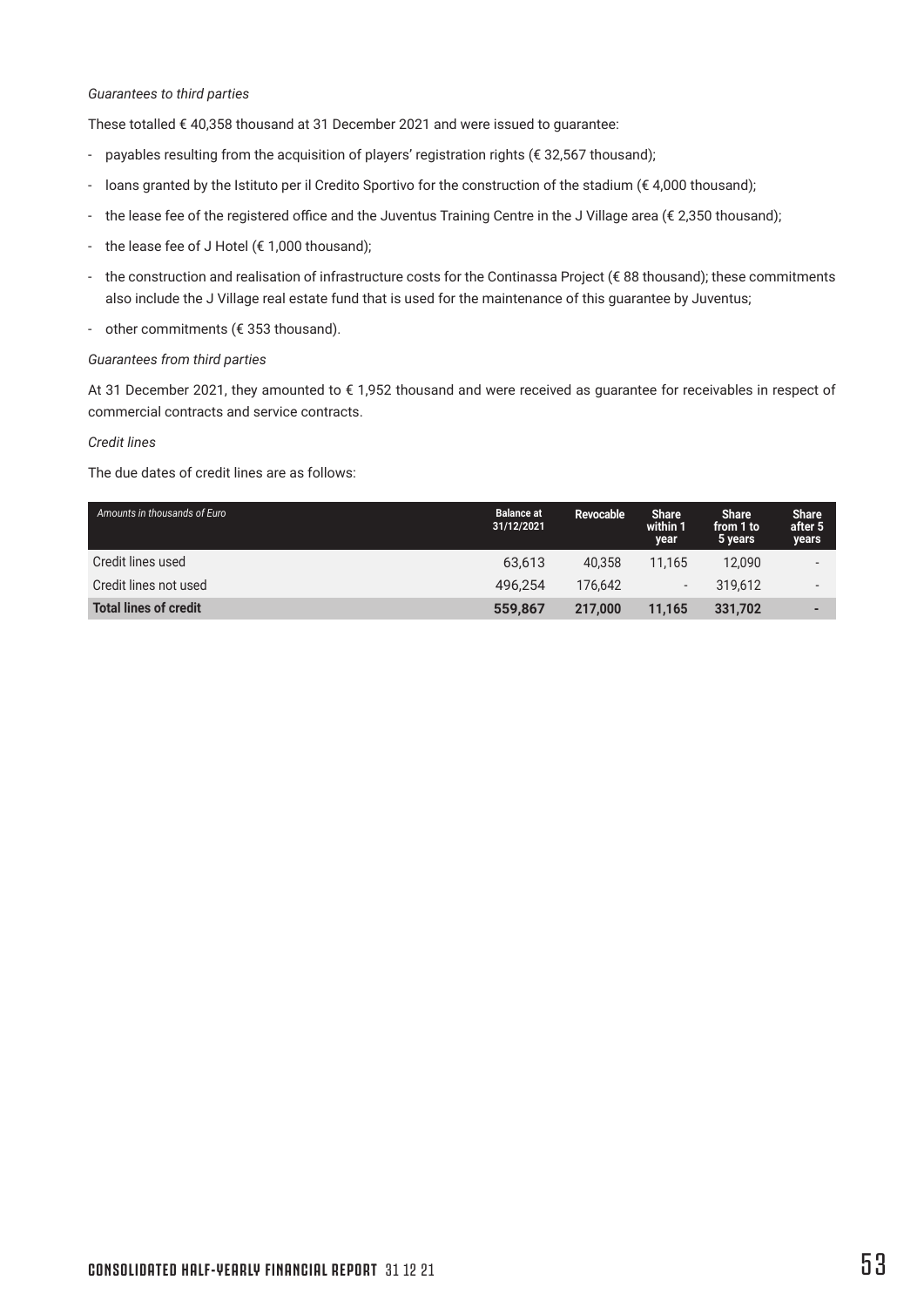#### *Potential effects arising from conditional contracts*

These refer to compensation payable to FIFA agents in the event of continuation of registration of individual players or the renewal of contracts or other services provided in upcoming football seasons. The details for each player are as follows:

| Player name                   | II half-year<br>2021/2022 | 2022/2023                | 2023/2024                | 2024/2025                | 2025/2026      | 2026/2027 |
|-------------------------------|---------------------------|--------------------------|--------------------------|--------------------------|----------------|-----------|
|                               |                           |                          |                          |                          |                |           |
| <b>Anzolin Matteo</b>         |                           | 25                       |                          |                          |                |           |
| Barbieri Tommaso              |                           |                          |                          |                          |                |           |
| Bernardeschi Federico         | 300                       |                          |                          |                          |                |           |
| Bonucci Leonardo              | 250                       | 470                      | 150                      |                          |                |           |
| Brunori Matteo Luigi          | 15                        | 30                       | 30                       |                          |                |           |
| Capellini Riccardo            | $\overline{\phantom{a}}$  | 10                       |                          |                          |                |           |
| Chibozo Ange Josuè            | 15                        | $\overline{\phantom{a}}$ |                          |                          |                |           |
| Chiesa Federico               | 150                       | 1,550                    | 1,550                    | 300                      |                |           |
| Citi Alessandro               | $\overline{\phantom{a}}$  |                          | 60                       |                          |                |           |
| Cuadrado Bello Juan Guillermo | 250                       | 400                      | $\overline{a}$           |                          |                |           |
| Cudrig Nicolò                 |                           | 20                       | 250                      | 45                       | 25             |           |
| Da Graca Cosimo Marco         | 35                        | 60                       | 50                       |                          |                |           |
| De Winter Koni                | 45                        | 90                       | 45                       |                          |                |           |
| Dragusin Radu Matei           | 58                        | 48                       | 39                       | 39                       |                |           |
| Dybala Paulo Exequiel         | 750                       |                          |                          |                          |                |           |
| Fagioli Nicolò                | $\overline{a}$            | 60                       |                          |                          |                |           |
| Frabotta Gianluca             | $\overline{\phantom{a}}$  | 48                       | 49                       | 53                       | 48             |           |
| Gori Stefano                  | 10                        | 20                       | 20                       |                          |                |           |
| <b>Israel Wibmer Franco</b>   | 10                        | 20                       |                          |                          |                |           |
| Kean Moise Bioty              | $\overline{\phantom{a}}$  | 85                       | 2,705                    | 85                       |                |           |
| Kulusevski Dejan              | $\overline{a}$            | $\overline{\phantom{a}}$ | 270                      | 270                      |                |           |
| Lobo Silva Alex Sandro        | 825                       | $\overline{\phantom{a}}$ |                          | $\overline{\phantom{a}}$ |                |           |
| Locatelli Manuel              | $\overline{\phantom{a}}$  | 1,350                    | $\overline{\phantom{a}}$ |                          |                |           |
| Mc Kennie Weston James Earl   | 250                       | 500                      | 500                      | 500                      |                |           |
| Minelli Alessandro            | $\overline{\phantom{a}}$  | 15                       | 17                       | 17                       |                |           |
| Miretti Fabio                 | $\overline{\phantom{a}}$  | 20                       | 20                       | 20                       |                |           |
| <b>Muharemovic Tarik</b>      | 50                        | 100                      | 100                      | 100                      |                |           |
| Mulè Erasmo                   | $\overline{a}$            | 25                       |                          |                          |                |           |
| Nicolussi Caviglia Hans       |                           | 28                       |                          |                          |                |           |
| Palumbo Martin                |                           | 10                       | 10                       | 10                       |                |           |
| Pecorino Emanuele             |                           | 7                        | 8                        | 8                        |                |           |
| Peeters Daouda                | 10                        | 25                       | 30                       | 30                       |                |           |
| Pellegrini Luca               | 150                       | 300                      | 300                      | 300                      |                |           |
| Perin Mattia                  | 175                       | $\overline{a}$           |                          | $\overline{a}$           |                |           |
| Pinsoglio Carlo               | $\overline{\phantom{0}}$  | 20                       |                          |                          | $\overline{a}$ |           |
| Pinto Ramos Kaio Jorge        |                           | 250                      | 250                      | 250                      | 250            |           |
| Pjaca Marko                   | 125                       | 250                      |                          |                          |                |           |
| Poli Fabrizio                 | 7                         | 15                       |                          |                          |                |           |
| Ranocchia Filippo             | 10                        | 10                       |                          |                          |                |           |
| Rovella Nicolò                | 25                        | 50                       | 50                       |                          | 350            | 200       |
| Rugani Daniele                | 142                       | 300                      | 300                      |                          |                |           |
| Savona Nicolò                 | 3                         | 3                        | 4                        |                          |                |           |
| Senko Zsombor                 | 30                        | 60                       | 75                       | 80                       |                |           |
| Sersanti Alessandro           | $\overline{\phantom{a}}$  | 112                      | $\overline{\phantom{a}}$ |                          |                |           |
| Soulè Malvano Matias          | 50                        | 100                      | 100                      | 1,100                    |                |           |
| Stramaccioni Diego            | $\overline{\phantom{a}}$  | 5                        |                          |                          |                |           |
| Szczesny Vojciech             | 1,167                     | 2,333                    |                          |                          |                |           |
| Zuelli Emanuele               |                           | 15                       | 20                       | 20                       |                |           |
| <b>Total</b>                  | 4,907                     | 8,839                    | 7,002                    | 3,060                    | 793            | 200       |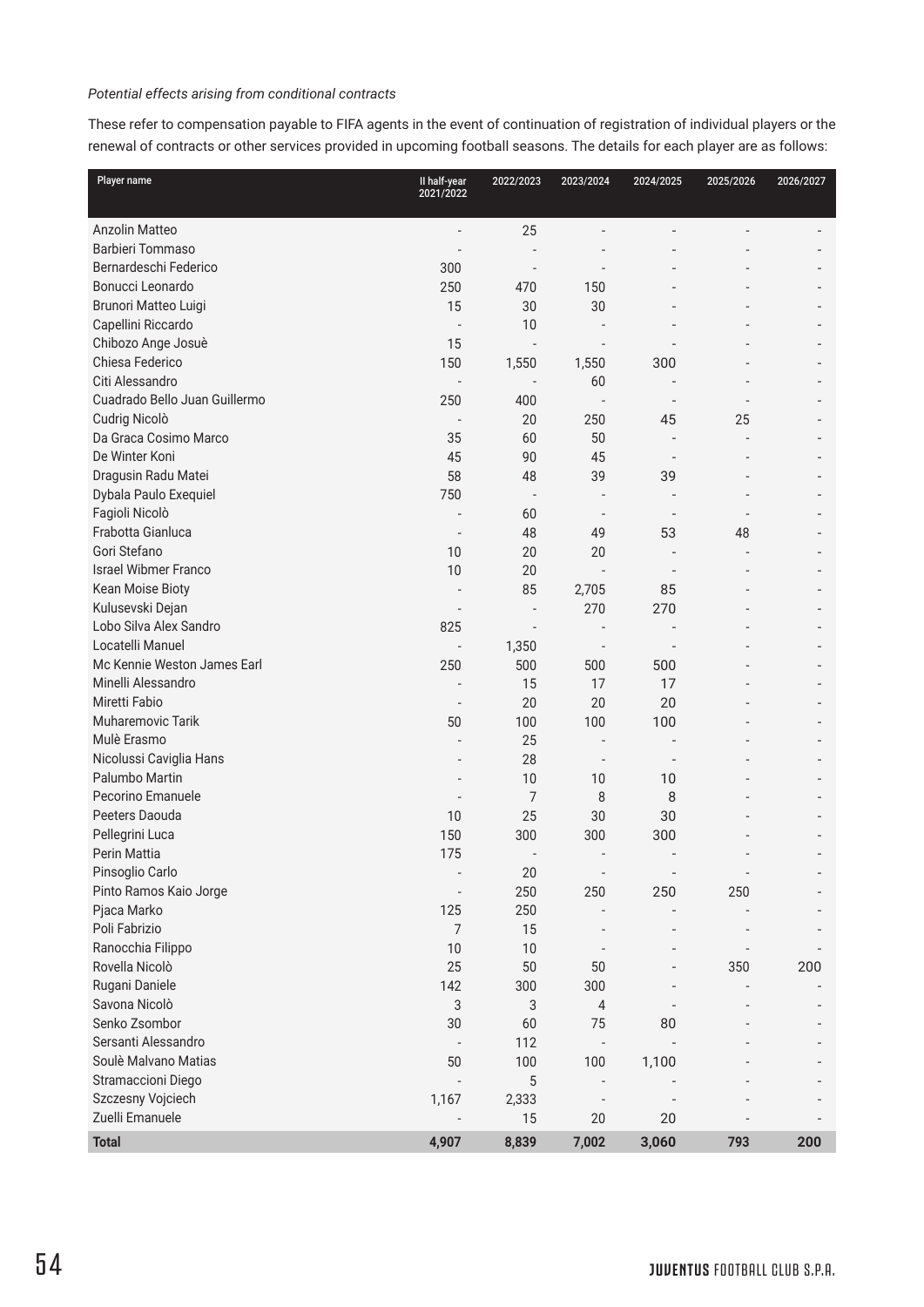As concerns variable compensation to players, the possible future financial effects were not given in detail in these Notes as they are considered immaterial considering the total amount of the financial statement items that include these cost items, and the information requirements connected to the decision-making process of the financial statement readers.

*Option rights on property of the headquarters and JTC*

With reference to the new company registered office and new Training Centre in the J Village area, Juventus has an option to purchase from the J Village Fund (from 27 February 2021 until 26 February 2024) and the J Village Fund has the option to sell to Juventus (from 27 February 2024 until 1 January 2025) one or both properties at a value equal to that indicated in the Fund's last annual or interim report available at the time the option is exercised.

#### **54. RELEVANT PENDING DISPUTES**

#### *Proceedings initiated by the FIGC Federal Prosecutor's Office for the Perugia issues*

With regard to the proceedings still pending before the judicial Authorities of Perugia (concerning the Italian language exam taken by the football player Suarez at the University for Foreigners), on 23 September 2020, the FIGC Federal Prosecutor's Office registered the disciplinary proceedings in the sports court.

Following the authorisation by the Perugia Public Prosecutor's Office to extract the full copy of the documents contained in the investigation file, the analysis of said documentation has enabled the Federal Prosecutor's Office to ascertain the absence of any facts susceptible to disciplinary action.

Consequently, pursuant to Art. 122 of the C.G.S. in force, on 5 November 2021, the Company's defence attorneys were notified of the decision to dismiss the proceedings as they stand.

#### *Giuseppe Gazzoni Frascara - Court of Rome*

With writ of summons notified electronically on 13 October 2015, Mr Giuseppe Gazzoni Frascara, on his own account and as Sole Director of F.G.F. Finanziaria Gazzoni Frascara s.r.l., brought an action, before the Court of Rome, against Juventus together with Massimo De Santis, Andrea Della Valle, Diego Della Valle, Antonio Giraudo, Sandro Mencucci, Luciano Moggi, ACF Fiorentina S.p.A., requesting the joint and several conviction of the defendants to pay compensation for pecuniary and non-pecuniary damages, for a total amount of approximately € 34.6 million, allegedly suffered by the same due to the relegation of Bologna Football Club 1909 S.p.A., at the end of the 2004/2005 football championship (football season affected by the scandal known as "Calciopoli") and the bankruptcy of Victoria 2000 S.r.l.

The plaintiff asked that the damages be liquidated as follows: as for Mr Giuseppe Gazzoni Frascara himself the sum of € 17,000,000; as for the F.G.F. Finanziaria Gazzoni Frascara s.r.l., the amount of € 17,643,801.

Juventus appeared before the court, with filing of appearance and response of 7 March 2016, contesting the plaintiff's statements and requesting the rejection of the counterpart's applications.

On 27 April 2020, the Court-appointed expert witness, Mr Giovanelli, filed his expert report, which confirmed the soundness of the objections raised by Juventus and by the other defendants according to which the bankruptcy of Victoria 2000 S.r.l. did not depend on the relegation of Bologna Football Club 1909 S.p.A. to Serie B at the end of the 2004-2005 championship, but on a much more recent crisis situation that had involved Victoria 2000 S.r.l. in a series of intra-group transactions aimed, on the one hand, at formally equipping Bologna Football Club 1909 S.p.A. with the requisites necessary for participation in the championship and, on the other, at representing an economic, equity and financial position different from the actual one.

On the same date, the plaintiff's lawyers notified the lawyers of Juventus and the other defendants interrupting the proceeding pursuant to Art. 300, paragraph 1, of the Italian Code of Civil Procedure, due to the death of Mr Giuseppe Gazzoni Frascara on 24 April 2020 and whose heirs declared their waiving of their inheritance.

With decree of 15 June 2020, the Judge set the hearing for the questioning of the court-appointed expert witness on 21 December 2020.

Subsequently, with decree of 31 August - 1 September 2020, having acknowledged the interruption of the trial, the investigating Judge suspended the decision regarding the liquidation of the powers of the expert witness pending the resumption of the trial.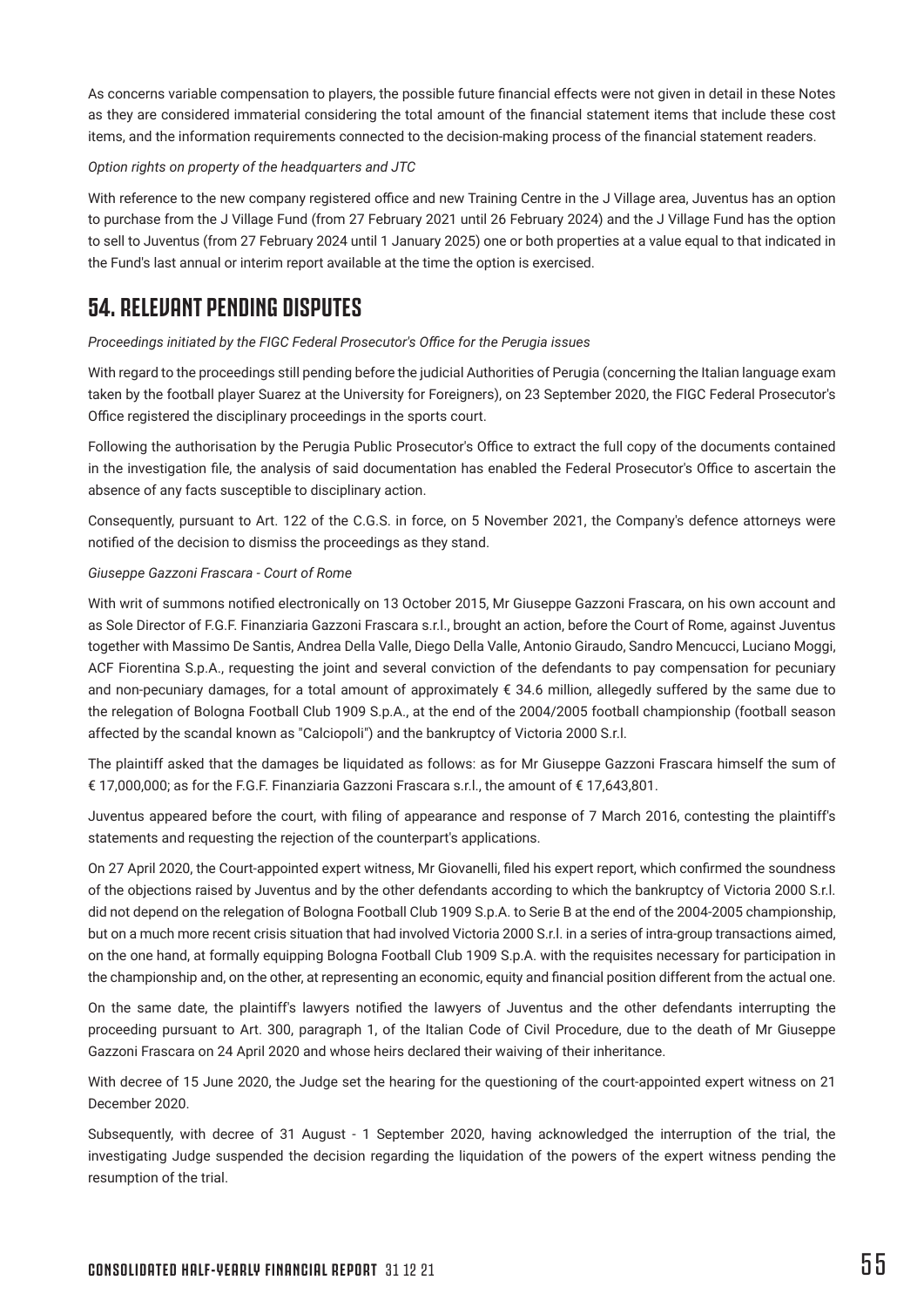Lastly, by order of 14 January 2021, having acknowledged that the investigating Judge had ceased to work with effect from 1 October 2020, having found that the interruption of the trial had not been declared, the President of the chamber ordered the interruption of the trial. This is a special provision as the trial had already been terminated both by law, pursuant to Art. 300, paragraph 2, of the Italian Code of Civil Procedure, given the notifications of the interrupting event to all parties by the defenders of Mr Gazzoni Frascara, and as the result of the previous declaratory measure taken by the I.J. on 31 August 2020.

In any case, the judgment was not resumed within the term of three months from the order of 14 January 2021 and we are therefore awaiting the extinction order.

#### *Juventus/Victoria 2000 S.r.l. - Supreme Court of Cassation*

On 2 December 2015 Victoria 2000 S.r.l., already sole shareholder of Bologna Football Club 1909 S.p.A., had summarised before the Court of Appeal of Naples, pursuant to Art. 622 of the Italian Code of Criminal Procedure, the judgement reached by the Court of Cassation with sentence 36350/2015 of 9 September 2015, which had referred to the civil judge competent for the value of appeal the decision regarding the compensation claims of the civil parties constituted against Luciano Moggi, and had sued Diego and Andrea Della Valle, Sandro Mencucci, Luciano Moggi, Massimo De Santis, Innocenzo Mazzini, Pier Luigi Pairetto, A.C.F. Fiorentina S.p.A. and Juventus in order to hear them condemned, jointly and severally, to compensation for damages, financial or otherwise, allegedly suffered by Victoria 2000 S.r.l. as a result of the criminal offences ascertained in criminal proceedings and the relegation of Bologna Football Club 1909 S.p.A. at the end of the 2004/2005 Serie A Championship, allegedly falsified, according to the applicant, by the defendants in the criminal proceedings.

Juventus had been sued as civil party, pursuant to Art. 2049 of the Italian Civil Code, as a consequence of the actions of Luciano Moggi and Antonio Giraudo.

With sentence no. 326/2019 of 24 January 2019 the Court of Appeal of Naples, definitively ruling following a referral pursuant to Art. 622 of the Italian Code of Criminal Procedure of criminal sentence no. 36350/2015 of the Court of Cassation has: (i) declared the summary judgements by Brescia Calcio S.p.A. and Bologna Football Club 1909 S.p.A. closed; (ii) rejected the claims for damages made by Victoria 2000 S.r.l. against the defendants and shared the costs of the proceedings between the parties.

Against sentence no. 326/2019 of the Court of Appeal of Naples, on 16 July 2019 Victoria 2000 notified Juventus and Diego and Andrea Della Valle, Sandro Mencucci, Luciano Moggi, Massimo De Santis, Innocenzo Mazzini, Pier Luigi Pairetto, A.C.F. Fiorentina S.p.A. of the appeal to the Supreme Court for the revision of the same sentence.

On 26 September 2019, Juventus notified Victoria 2000 and the other counterparties of the appeal in cassation asking for confirmation of the contested sentence and, by way of cross-appeal, to ascertain that the ruling of the trial judge who had excluded Juventus' liability towards Victoria 2000 as civilly liable for the unlawful facts charged to Mr Luciano Moggi have become final, with a consequent request for a declaration of inadmissibility of all the applications proposed by Victoria 2000 against Juventus.

The other counterparts - other than Mr Massimo De Santis, in default - have notified Juventus of their responses to the Cassation Court.

The date of the hearing for the discussion of the appeal is awaited.

#### *UEFA investigation on Super League*

On 12 May 2021, UEFA communicated to Juventus to have appointed two inspectors to conduct a disciplinary investigation in relation to a potential violation by the Company of UEFA rules, due to its involvement in the Super League Project.

The Club replied with its own communication to UEFA on 14 May, noting that the investigation launched by UEFA violates the order of the Commercial Court of Madrid of 20 April 2021, pronounced at the request of the European Super League Company S.L., in charge of organising and managing the Super League, which prohibits, inter alia, the initiation of disciplinary proceedings and the imposition of sanctions, including exclusion from UEFA competitions, against clubs participating in the project.

The following day UEFA sent a new communication in which it limited itself to reiterating the imminent deadline for replying to the request for documents and information and to observe that it had not yet received valid notification of any judicial decision.

On 25 May 2021 UEFA communicated to Juventus the intention to initiate disciplinary proceedings against three of the founding clubs of the Super League (including Juventus), as UEFA inspectors had found some breaches made by the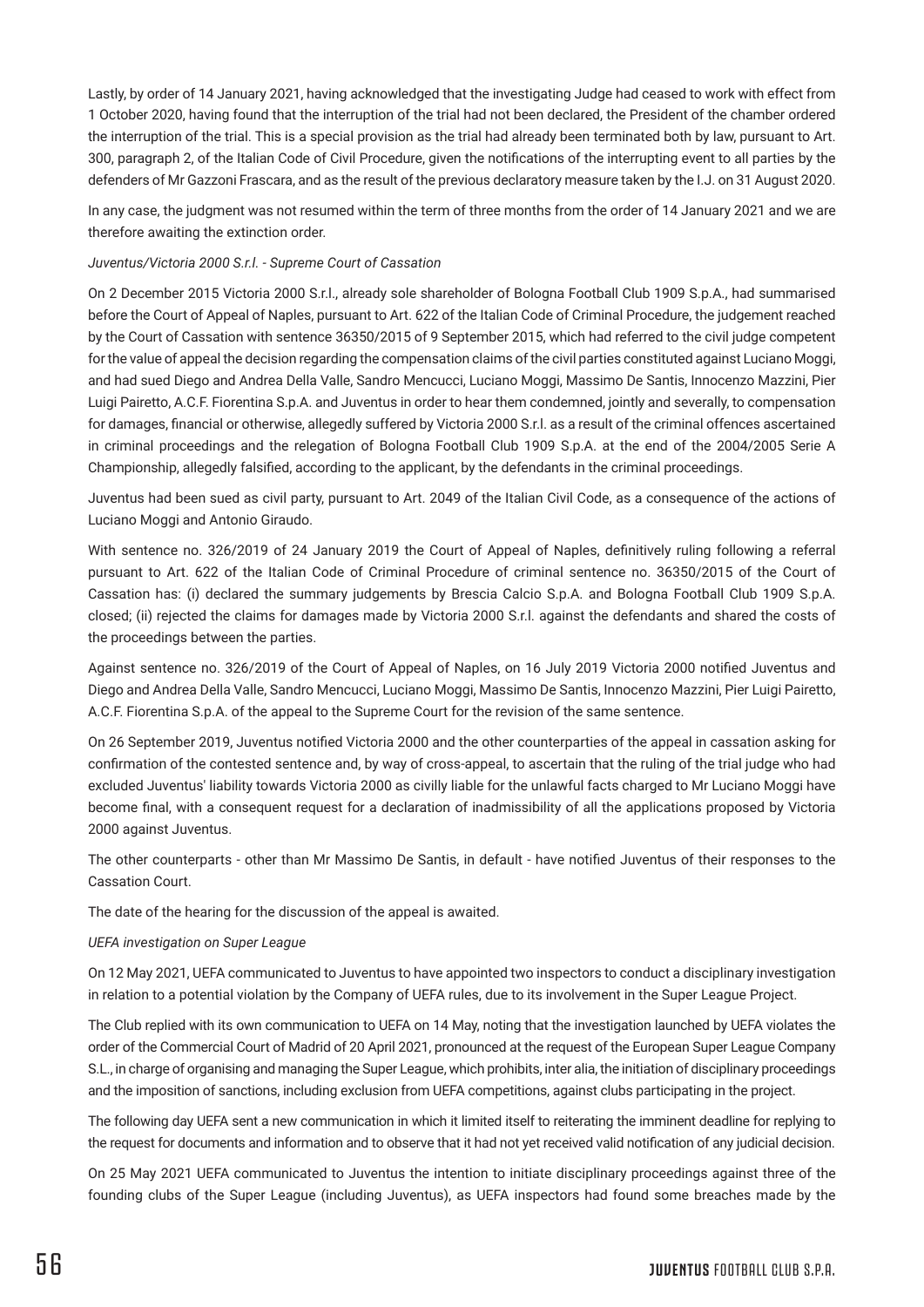Company, recommending to the competent UEFA disciplinary body the imposition of some financial penalties and the exclusion of Juventus from the participation to UEFA European competitions for two sporting seasons.

On 1 June 2021 Juventus challenged the decision to open the disciplinary procedure before the UEFA Appeals Body.

Subsequently, on 9 June 2021, the UEFA Appeals Body communicated to Juventus the suspension of the disciplinary proceedings until further notice in consideration of the aforementioned precautionary order issued by the Commercial Court of Madrid on 20 April 2021.

On 20 September 2021, considering continued non-compliance with the precautionary order, the Commercial Court of Madrid issued a further order requiring UEFA to provide proof of compliance with said order within five days. Consequently, on 27 September 2021, the UEFA Appeals Body, at the request of the UEFA inspectors, cancelled the proceedings against the Company.

#### *Appeal to the Regional Administrative Court against the FIGC decision of 18 July 2011 in relation to the complaint filed by Juventus*

The appeal of Juventus concerned compensation of € 443 million for damages suffered after being stripped of the 2006 league title and relegated to Serie B. The Regional Administrative Court of Lazio declared the claim for compensation filed by Juventus against the FIGC as inadmissible, given the previous decision of 1 September 2006 by the same body concerning, in their view, the same facts.

The judgment did not consider the merits of the case, but only acknowledged the bar to further proceedings due to a lack of legal standing because the appeal was previously waived and the judgement was subsequently referred to the Chamber of Conciliation and Arbitration of Sport on 27 October 2006, with arbitration award on the same date.

In addition, the two appeals were not on the same matter, as the sentence handed down by the Regional Administrative Court of Lazio concerned the appeal against sports sanctions, while the appeal of Juventus concerned the compensation for damage caused by FIGC to Juventus with the ruling of the Federal Council of 18 July 2011, with which the title of Italian Champion 2005/2006, assigned to another club, was not revoked.

This appeal did not concern the damages suffered by Juventus due to the penalties imposed by the Sports Authorities for the 2005/2006 Championship, but the financial damage arising from the failure of the FIGC to adopt a measure in terms of fair play in sport.

Due to the above reasons, Juventus, not agreeing with the sentence of the Regional Administrative Court of Lazio of 18 July 2016, has decided to appeal against it before the Council of State, to protect its interests. The Company is waiting for the hearing to be scheduled.

#### *Appeal to the Regional Administrative Court regarding the Decision of the Sports Guarantee Board (CONI)*

On 12 January 2019, Juventus submitted an appeal before the CONI Sport Guarantee Board, which rules exclusively on decisions of the Sports Authorities that cannot otherwise be challenged. The appeal contested ruling no. 219/CF of the Federal Council of 18 July 2011, which rejected the request by Juventus to revoke the measure of the Extraordinary Commission to assign the title to another club lower in the ranking.

The appeal specifies that the intention of the request was not to obtain a disciplinary penalty, to avoid the obvious response, provided by the Federal Council, that the matter is under the exclusive jurisdiction of the Sports Authorities and not the Federation's governing bodies. On 27 May 2019, the Sport Guarantee Board declared the appeal of Juventus inadmissible. As Juventus was not assigned a sports judge to decide on the merit of the issue, the Company filed an appeal before the National Federal Tribunal against that decision. On 11 July 2019, the National Federal Tribunal declared the inadmissibility of the appeal in the operative part of the judgement. Juventus appealed against that operative part of the judgement before the Federal Appeal Court, which rejected that appeal as well on 30 August 2019.

These decisions were challenged by Juventus before the Sport Guarantee Board, which, by means of its decision of 6 November 2019, declared the appeal inadmissible.

An appeal to the Lazio Regional Administrative Court was filed against this ruling within the terms of the law, for which a hearing is set for 8 March 2022.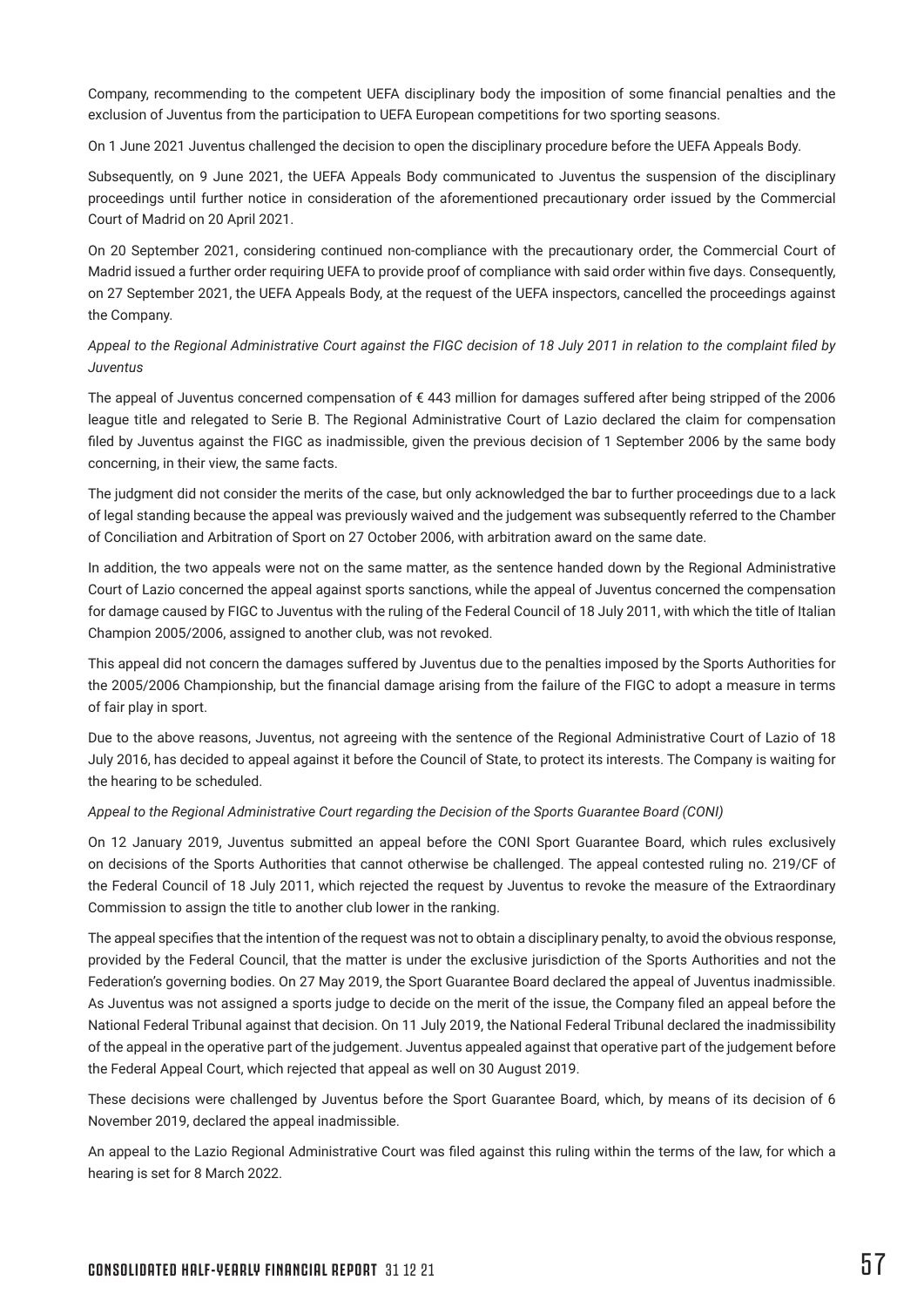#### *Criminal proceedings pending before the Turin Judicial Authority*

On 26 November 2021 and 1 December 2021, the Company was notified, through the Officers of the "Guardia di Finanza" of the "Nucleo di Polizia Economico-Finanziaria Torino" (Economic and Financial Police Unit of Turin), and on those dates the Issuer was informed of the existence of an investigation initiated by the Public Prosecutor's Office of the Court of Turin, against the Company itself as well as some of its current and former representatives, concerning the "Revenues from players' registration rights" item recorded in the financial statements at 30 June 2019, 2020 and 2021 for the offences referred to in Art. 2622 of the Italian Civil Code (False corporate communications by listed companies) and Art. 8 of Italian Legislative Decree no. 74/2000 (Issue of invoices or other documents for non-existent transactions) and, as far as the Company is concerned, for the offence envisaged by Art. 5 (Liability of the body) and Art. 25-ter (Corporate offences) of Italian Legislative Decree no. 231/2001.

The investigation launched by the Public Prosecutor's Office at the Court of Turin is ongoing, as the terms have been extended, and the search and seizure order concerns alleged offences that are currently being investigated. To date, no notice of conclusion of preliminary investigations pursuant to Art. 415-bis of the Italian Code of Criminal Procedure has been served. As already communicated by the Company on 27 November 2021, Juventus is cooperating with the investigators and trusts that it will clarify all aspects of interest to them, in the belief that it has acted in compliance with the laws and regulations governing the preparation of financial reports, in accordance with accounting principles and in line with international practice in the football industry and market conditions.

## **55. TRANSACTIONS WITH RELATED PARTIES**

On 11 November 2010, the Board of Directors set up a specific procedure for regulating related-party transactions pursuant to Art. 4 of the "Regulation of related-party transactions" adopted by CONSOB with resolution no. 17221 of 12 March 2010 as subsequently supplemented and amended. This procedure, available on the Company's website (www.juventus.com), was updated by the Board of Directors on 30 June 2021.

As regards the first half of the 2021/2022 financial year, it should be noted that transactions between Juventus and related parties identified according to IAS 24 were performed at arm's length, i.e. at market-equivalent conditions as usually practised with non-related parties for transactions of the same type, amount and risk, and in compliance with current laws.

The statement of financial position and income statement balances for the first half of the year with related parties are shown below.

| Companies                                                                                                                          | Tangible fixed<br>assets and financial<br>assets | Trade<br>and other current<br>receivables | Trade payables<br>and other current<br>payables |
|------------------------------------------------------------------------------------------------------------------------------------|--------------------------------------------------|-------------------------------------------|-------------------------------------------------|
| EXOR N.V.                                                                                                                          | $\overline{\phantom{a}}$                         |                                           | 21                                              |
| J Medical S.r.l.                                                                                                                   |                                                  | 120                                       | 593                                             |
| Plan B S.r.l. $SB(a)$                                                                                                              | 2,674                                            |                                           | 61                                              |
| CNH Industrial Italia S.p.A.                                                                                                       |                                                  | 172                                       |                                                 |
| FCA Italy S.p.A. (b)                                                                                                               |                                                  | 24,087                                    | 10                                              |
| FCA Services S.c.p.A.                                                                                                              | $\overline{a}$                                   | $\overline{\phantom{0}}$                  |                                                 |
| Lamse S.p.A.                                                                                                                       | $\overline{a}$                                   | $\overline{\phantom{0}}$                  |                                                 |
| Sisport FIAT S.p.A.                                                                                                                | $\qquad \qquad \blacksquare$                     |                                           | 147                                             |
| Directors and executive managers with strategic responsibilities                                                                   |                                                  |                                           | 128                                             |
| <b>Total</b>                                                                                                                       | 2,674                                            | 24,380                                    | 960                                             |
| Total non-current assets                                                                                                           | 191,517                                          |                                           |                                                 |
| Total current assets                                                                                                               | $\overline{\phantom{a}}$                         | 303,133                                   |                                                 |
| <b>Total current liabilities</b>                                                                                                   |                                                  |                                           | 303,066                                         |
| % incidence of total transactions with related parties out of total<br>of the relative item of the Statement of Financial Position | 0.4%                                             | 8.0%                                      | 0.3%                                            |

*Amounts in thousands of Euro*

(a) Intangible fixed assets and financial assets refer to the interest-bearing loan disbursed including accrued interest.

(b) Trade and other current receivables refer to the Main Sponsor agreement in place.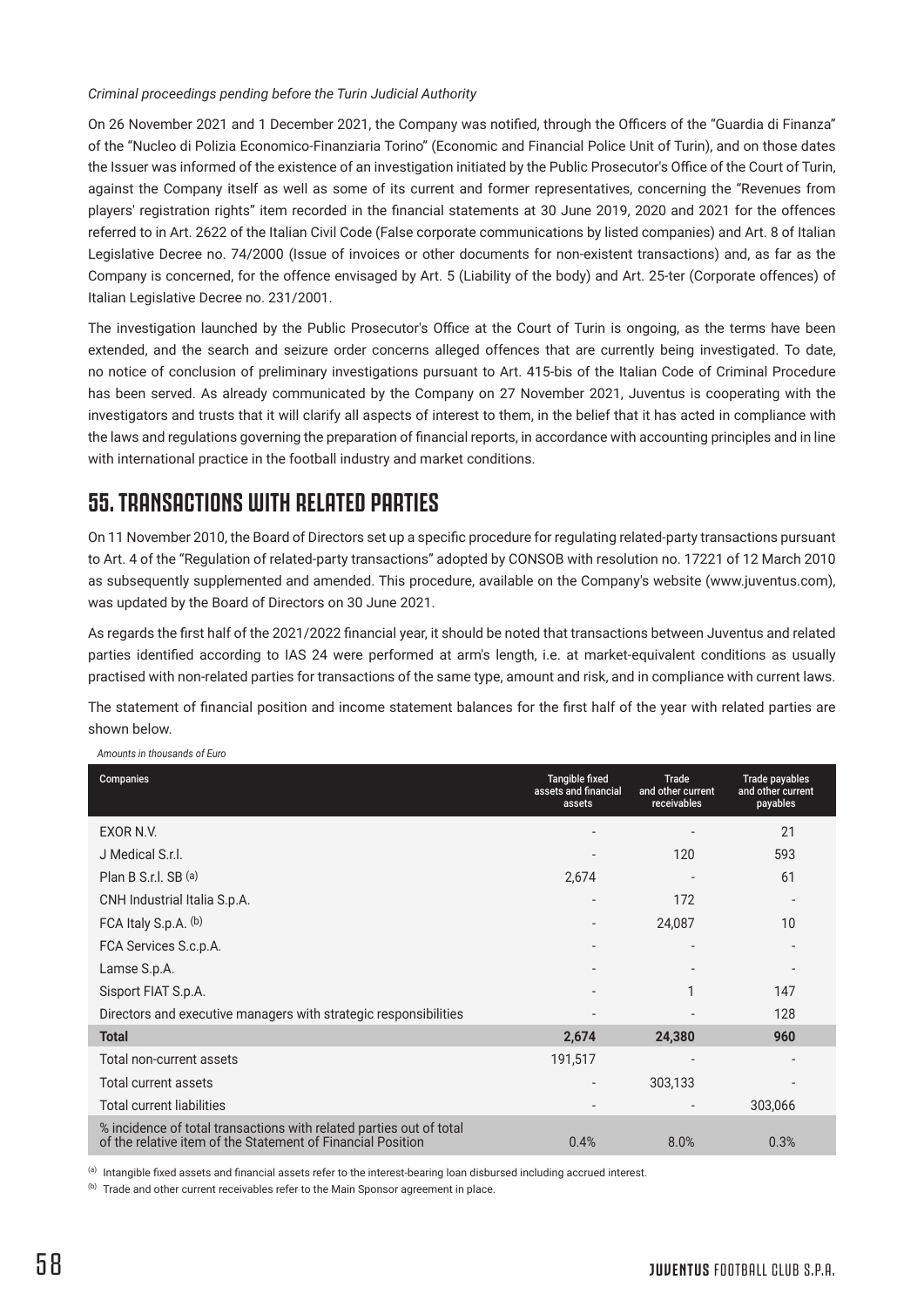*Amounts in thousands of Euro*

| Companies                                                                                                    | Income                   | <b>Expenses</b> | Financial<br>income |
|--------------------------------------------------------------------------------------------------------------|--------------------------|-----------------|---------------------|
| EXOR N.V.                                                                                                    |                          | 8               |                     |
| J Medical S.r.l.                                                                                             | 216                      | 490             |                     |
| Plan B S.r.l. SB                                                                                             |                          | 101             | 35                  |
| A. Manzoni & C. S.P.A.                                                                                       |                          | 4               |                     |
| CNH Industrial Italia S.p.A.                                                                                 | 140                      |                 |                     |
| FCA Italy S.p.A. (a)                                                                                         | 22,678                   | 20              |                     |
| FCA Services S.c.p.A.                                                                                        | $\overline{\phantom{0}}$ | 7               |                     |
| Iveco S.p.A.                                                                                                 | 1                        |                 |                     |
| Lamse S.p.A.                                                                                                 | 1                        |                 |                     |
| Sisport FIAT S.p.A.                                                                                          | 161                      | 145             |                     |
| Directors and executive managers with strategic responsibilities                                             | 1                        | 2,570           |                     |
| <b>Total</b>                                                                                                 | 23,198                   | 3,345           | 35                  |
| Total of the income statement item                                                                           | 223,098                  | 242,441         | 1,793               |
| % incidence of total transactions with related parties<br>out of total of the relative income statement item | 10.4%                    | 1.4%            | 1.9%                |

(a) Revenues are from the Main Sponsor agreement in place.

Information on the fees of Company Directors, auditors and managers with strategic responsibilities is contained in the Report on Remuneration published pursuant to article 123-ter of the Consolidated Law on Finance to which reference is made.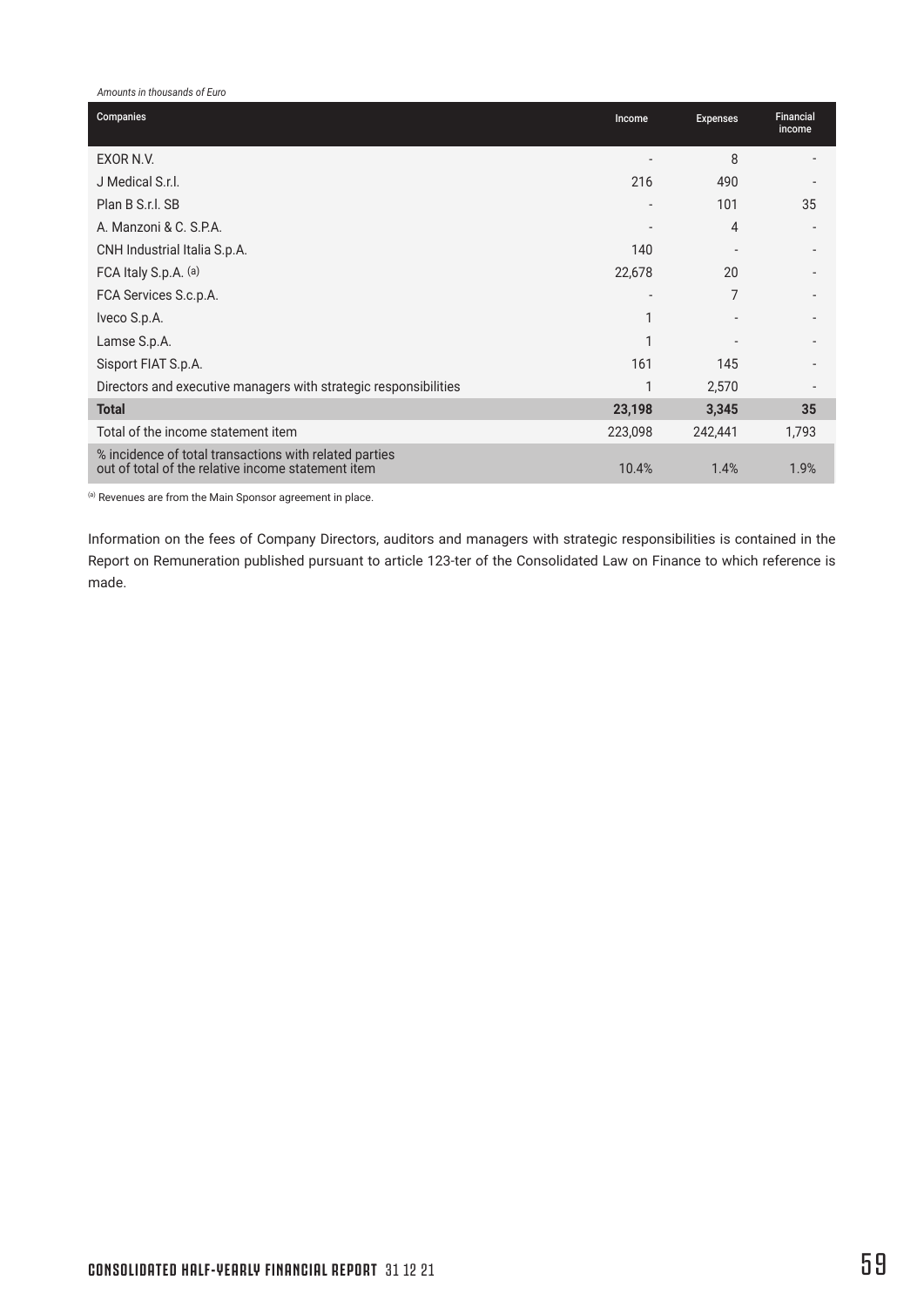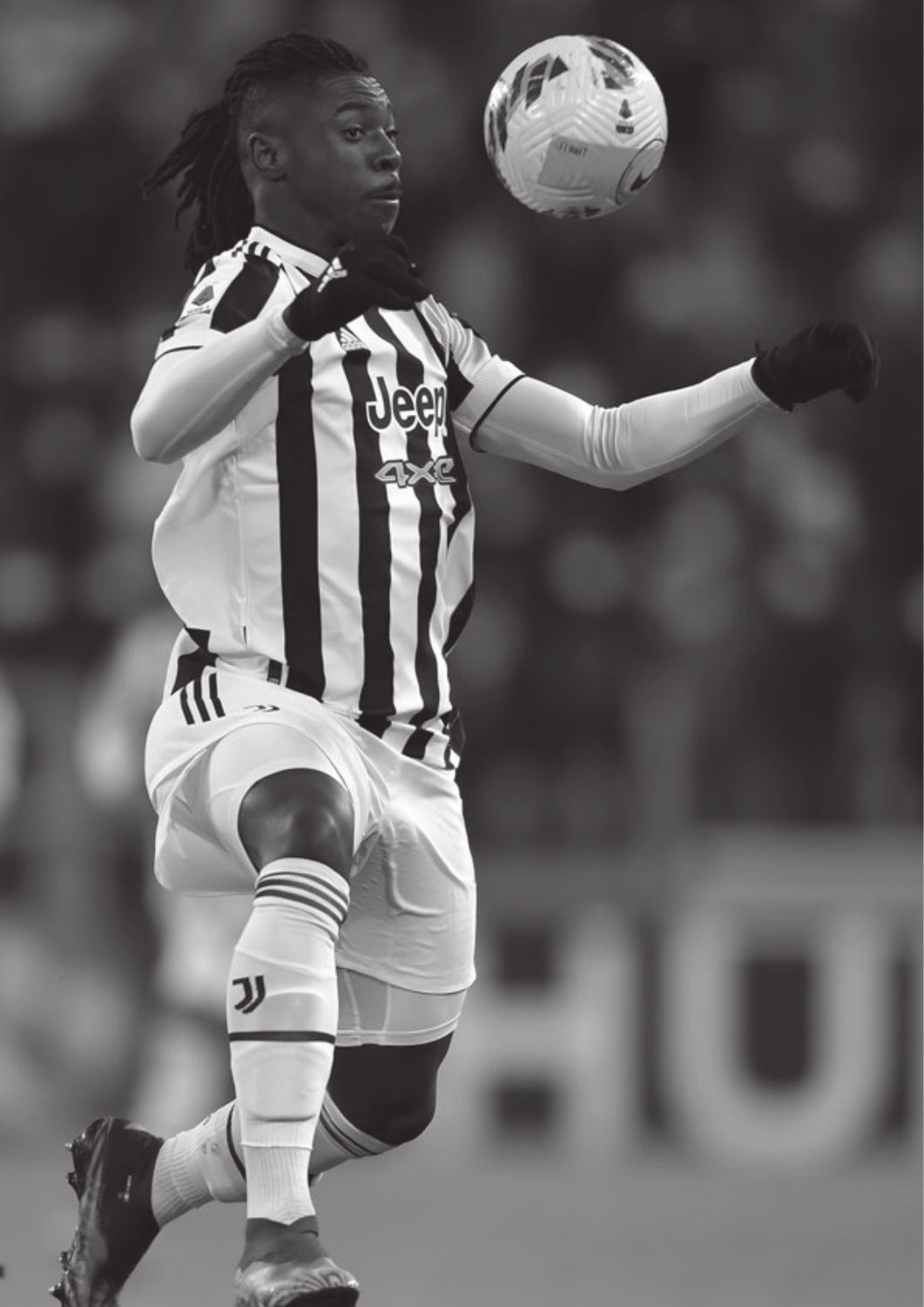#### **56. APPROVAL OF THE CONSOLIDATED HALF-YEARLY FINANCIAL REPORT AND AUTHORISATION FOR PUBLICATION**

The Consolidated Half-Yearly Financial Report at 31 December 2021 was approved by the Board of Directors on 24 February 2022, which authorised their publication on the same date.

Turin, 24 February 2022

On behalf of the Board of Directors The Chairman Andrea Agnelli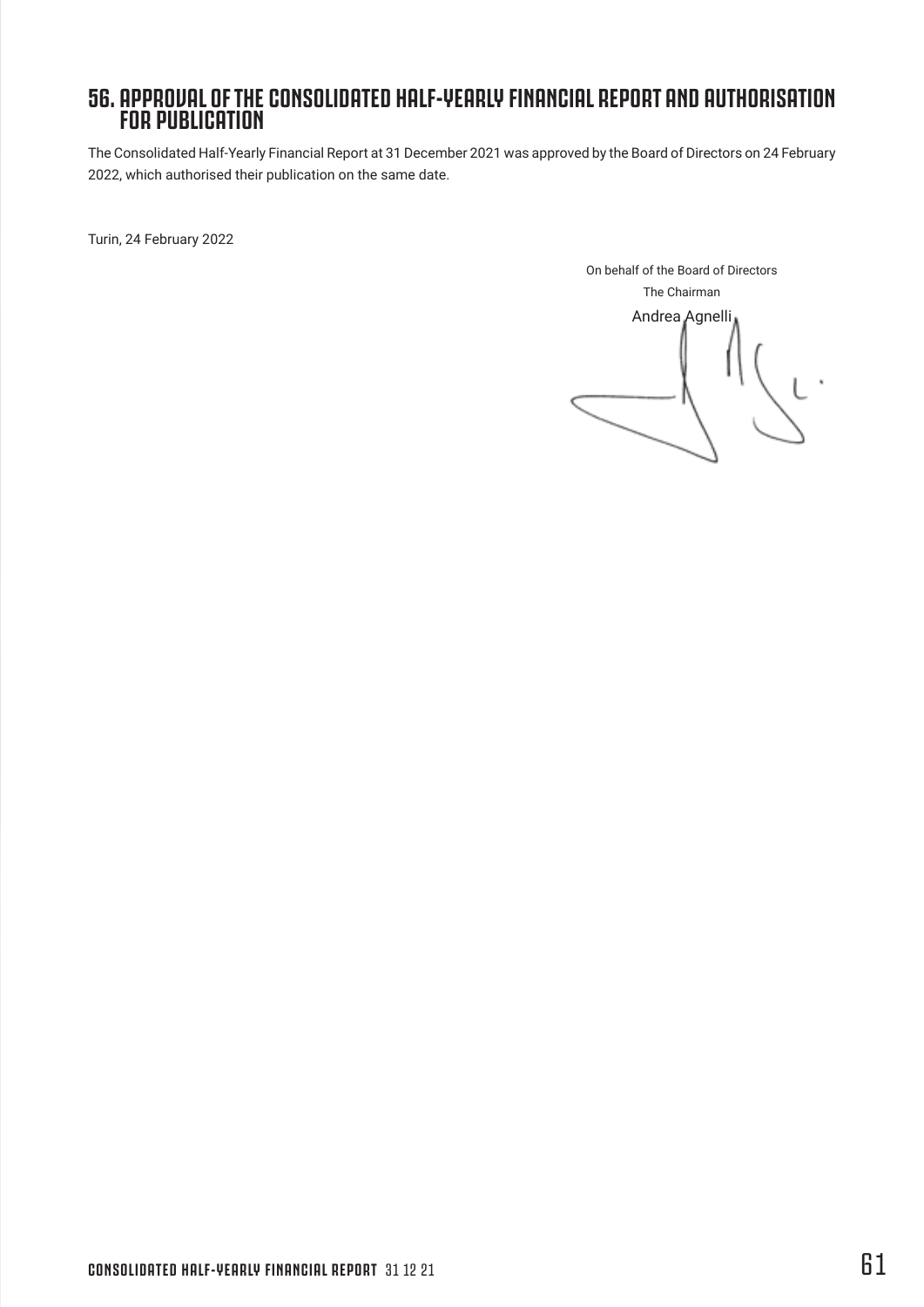#### **APPENDIX – TABLE OF CHANGES IN PLAYERS' REGISTRATION RIGHTS IN THE FIRST HALF OF THE 2021/2022 FINANCIAL YEAR, IN COMPLIANCE WITH FIGC REGULATIONS**

| Amounts in thousands of Euro                         |                      | Contracts                              |                                                           |                      | From                                     |                         | To                               | Values at beginning of the period 01/07/2021 |                                          |                 |  |
|------------------------------------------------------|----------------------|----------------------------------------|-----------------------------------------------------------|----------------------|------------------------------------------|-------------------------|----------------------------------|----------------------------------------------|------------------------------------------|-----------------|--|
| Player                                               | Date of<br>birth     | Start date<br>of the first<br>contract | <b>Expiry date Acquisition</b><br>of the last<br>contract | date                 | Company                                  | <b>Disposal</b><br>date | Company                          | <b>Historical</b><br>cost<br>$\mathbf{1}$    | Accum.<br>amortisation<br>$\overline{2}$ | <b>Net</b><br>3 |  |
| <b>First Team</b>                                    |                      |                                        |                                                           |                      |                                          |                         |                                  | 650,701                                      | 373,463                                  | 277,238         |  |
|                                                      |                      |                                        |                                                           |                      |                                          |                         |                                  |                                              |                                          |                 |  |
| Bentancur Colman Rodrigo<br>Bernardeschi Federico    | 25/06/97<br>16/02/94 | 26/06/17<br>24/07/17                   | 30/06/24<br>30/06/22                                      | 20/04/17<br>24/07/17 | CA Boca Juniors<br><b>ACF Fiorentina</b> |                         |                                  | 15,722<br>39,411                             | 8,493<br>31,529                          | 7,229<br>7,882  |  |
| Bonucci Leonardo                                     | 01/05/87             | 01/07/10                               | 30/06/24                                                  | 02/08/18             | <b>AC Milan</b>                          |                         |                                  | 34,946                                       | 18,172                                   | 16,774          |  |
| <b>Buffon Gianluigi</b>                              | 28/01/78             | 01/07/19                               | 30/06/21                                                  | 01/07/19             | <b>FOREIGN FEDERATION</b>                |                         | End of contract                  |                                              |                                          |                 |  |
| Chiellini Giorgio                                    | 14/08/84             | 06/07/04                               | 30/06/21                                                  | 01/07/05             | <b>ACF Fiorentina</b>                    |                         | End of contract                  | 8,034                                        | 8,034                                    |                 |  |
| Chiellini Giorgio                                    | 14/08/84             | 02/08/21                               | 30/06/23                                                  | 02/08/21             | <b>UPDATING POSITION</b>                 |                         |                                  |                                              |                                          |                 |  |
| Chiesa Federico                                      | 25/10/97             | 05/10/20                               | 30/06/25                                                  | 05/10/20             | <b>ACF Fiorentina</b>                    |                         |                                  | 12,621                                       | 5,363                                    | 7,258           |  |
| Cuadrado Bello Jan Guillermo                         | 26/05/88             | 31/08/16                               | 30/06/22                                                  | 21/05/17             | Chelsea FC                               |                         |                                  | 20,490                                       | 18,171                                   | 2,319           |  |
| Da Silva Danilo Luiz                                 | 15/07/91             | 07/08/19                               | 30/06/24                                                  | 07/08/19             | Manchester City Ltd                      |                         |                                  | 37,213                                       | 14,430                                   | 22,783          |  |
| De Ligt Matthijs                                     | 12/08/99             | 17/07/19<br>20/07/17                   | 30/06/24<br>30/06/22                                      | 17/07/19<br>20/07/17 | AFC Ajax NV<br><b>AC Milan</b>           |                         |                                  | 85,701                                       | 33,819<br>9,713                          | 51,882<br>2,428 |  |
| De Sciglio Mattia<br>Dos Santos A. Cristiano Ronaldo | 20/10/92<br>05/02/85 | 10/07/18                               | 30/06/22                                                  | 10/07/18             | Real Madrid Club de Futbol               |                         | 29/08/21 Manchester Unit. FC LTD | 12,141<br>115,822                            | 101,313                                  | 14,509          |  |
| Dybala Paulo Exequiel                                | 15/11/93             | 01/07/15                               | 30/06/22                                                  | 01/07/15             | US Città di Palermo                      |                         |                                  | 41,439                                       | 35,887                                   | 5,552           |  |
| <b>Kean Bioty Moise</b>                              | 28/02/00             | 30/08/21                               | 30/06/25                                                  | 30/08/21             | The Everton FC Ltd                       |                         |                                  |                                              |                                          |                 |  |
| Kulusevski Dejan                                     | 25/04/00             | 02/01/00                               | 30/06/25                                                  | 02/01/00             | Atalanta BC                              |                         |                                  | 35,438                                       | 10,222                                   | 25,216          |  |
| Lobo Silva Alex Sandro                               | 26/01/91             | 20/08/15                               | 30/06/23                                                  | 19/08/15             | Futebol Clube do Porto                   |                         |                                  | 28,125                                       | 22,996                                   | 5,129           |  |
| Locatelli Manuel                                     | 08/01/98             | 18/08/21                               | 30/06/26                                                  | 18/08/21             | US Sassuolo Calcio Srl                   |                         |                                  |                                              |                                          |                 |  |
| MC Kennie Weston James Earl                          | 28/08/98             | 26/02/21                               | 30/06/25                                                  | 26/02/21             | FC Gelsenkirchen-Schalke 04 EV           |                         |                                  | 20,385                                       | 1,628                                    | 18,757          |  |
| Pellegrini Luca                                      | 07/03/99             | 01/07/19                               | 30/06/25                                                  | 30/06/19             | AS Roma                                  |                         |                                  | 22,853                                       | 8,875                                    | 13,978          |  |
| Perin Mattia                                         | 10/11/92             | 08/06/18                               | 30/06/22                                                  | 01/07/18             | Genoa Cricket and FC                     |                         |                                  | 15,655                                       | 11,384                                   | 4,271           |  |
| Pinsoglio Carlo                                      | 16/03/90             | 18/03/09<br>16/08/21                   | 30/06/23<br>30/06/26                                      | 02/04/04<br>16/08/21 | FROM YOUTH SECTOR                        |                         |                                  | 806                                          | 806                                      |                 |  |
| Pinto Ramos<br>Rabiot Adrien                         | 24/01/02<br>03/04/95 | 04/07/19                               | 30/06/23                                                  | 04/07/19             | Santos FC<br><b>FOREIGN FEDERATION</b>   |                         |                                  | 1,481                                        | 739                                      | 742             |  |
| Ramos De Oliveira A. Henrique                        | 12/08/96             | 29/06/20                               | 30/06/25                                                  | 29/06/20             | FC Barcellona                            |                         |                                  | 76,120                                       | 15,287                                   | 60,833          |  |
| Ramsey Aaron James                                   | 26/12/90             | 11/02/19                               | 30/06/23                                                  | 01/07/19             | <b>FOREIGN FEDERATION</b>                |                         |                                  | 3,650                                        | 1,825                                    | 1,825           |  |
| Rugani Daniele                                       | 29/07/94             | 04/08/12                               | 30/06/24                                                  | 31/07/13             | Empoli FC                                |                         |                                  | 4,205                                        | 3,332                                    | 873             |  |
| Szczesny Wojciech                                    | 18/04/90             | 01/07/14                               | 30/06/24                                                  | 19/07/17             | Arsenal FC                               |                         |                                  | 18,443                                       | 11,445                                   | 6,998           |  |
| <b>Temporarily transferred players</b>               |                      |                                        |                                                           |                      |                                          |                         |                                  | 204,828                                      | 100,137                                  | 104,691         |  |
| Andrade Sanches Correia                              | 22/01/01             | 30/06/20                               | 30/06/25                                                  | 30/06/20             | Manchester City FC Ltd                   |                         |                                  | 10,832                                       | 2,171                                    | 8,661           |  |
| <b>Beruatto Pietro</b>                               | 21/12/98             | 01/12/16                               | 30/06/25                                                  | 23/07/14             | FROM YOUTH SECTOR                        |                         |                                  | 50                                           | 17                                       | 33              |  |
| Brunori Matteo Luigi                                 | 01/11/94             | 24/01/20                               | 30/06/24                                                  | 24/01/20             | Delfino Pescara 1936                     |                         |                                  | 2,930                                        | 949                                      | 1,981           |  |
| Capellini Riccardo                                   | 01/03/00             | 24/09/18                               | 30/06/23                                                  | 22/07/17             | US Cremonese Spa                         |                         |                                  | 241                                          | 191                                      | 50              |  |
| Clemenza Luca                                        | 09/07/97             | 22/09/14                               | 30/06/23                                                  | 19/08/01             | Vicenza Calcio                           |                         |                                  | 1,375                                        | 1,199                                    | 176             |  |
| Coccolo Luca                                         | 23/02/98             | 01/07/19                               | 30/06/23                                                  | 29/05/12             | FROM YOUTH SECTOR                        |                         |                                  | 48                                           | 43                                       | 5               |  |
| Costa de Souza Douglas                               | 14/09/90             | 07/06/18                               | 30/06/22                                                  | 07/06/18             | FC Bayern Munchen                        |                         |                                  | 44,616                                       | 33,645                                   | 10,971          |  |
| De Oliveira Andrade Wesley                           | 13/03/00             | 28/01/00                               | 30/06/23                                                  | 28/01/00             | Hellas Verona Spa                        |                         |                                  | 1,507                                        | 885                                      | 622             |  |
| Del Fabro Dario<br>Del Favero Mattia                 | 24/03/95<br>05/06/98 | 28/07/17<br>20/07/16                   | 30/06/23<br>30/06/23                                      | 28/07/17<br>01/07/14 | Cagliari Calcio<br>AC Prato Spa          |                         |                                  | 4,402<br>263                                 | 3,081<br>218                             | 1,321<br>45     |  |
| Del Sole Ferdinando                                  | 17/01/98             | 31/08/17                               | 30/06/23                                                  | 31/08/17             | Delfino Pescara 1936                     |                         |                                  | 3,551                                        | 2,841                                    | 710             |  |
| Delli Carri Filippo                                  | 03/05/99             | 31/08/17                               | 30/06/22                                                  | 31/08/17             | Delfino Pescara 1936                     |                         |                                  | 1,113                                        | 889                                      | 224             |  |
| Demiral Merih                                        | 05/03/98             | 05/07/19                               | 30/06/24                                                  | 05/07/19             | US Sassuolo Calcio                       |                         |                                  | 19,502                                       | 7,775                                    | 11,727          |  |
| Di Pardo Alessandro                                  | 18/07/99             | 22/01/18                               | 30/06/23                                                  | 22/01/18             | Spal 2013 Srl                            |                         |                                  | 2,043                                        | 1,360                                    | 683             |  |
| Dragusin Radu Matei                                  | 03/02/02             | 03/08/18                               | 30/06/25                                                  | 03/08/18             | ACSC De Persormanta Rapid                |                         |                                  | 2,153                                        | 569                                      | 1,584           |  |
| Fagioli Nicolò                                       | 12/02/01             | 25/07/19                               | 30/06/23                                                  | 06/08/15             | US Cremonese Spa                         |                         |                                  | 210                                          | 158                                      | 52              |  |
| Frabotta Gianluca                                    | 24/06/99             | 02/08/19                               | 30/06/26                                                  | 02/08/19             | Bologna FC                               |                         |                                  | 2,595                                        | 994                                      | 1,601           |  |
| Gori Stefano                                         | 09/03/96             | 01/09/20                               | 30/06/24                                                  | 28/06/20             | AC Pisa 1909 SSARL                       |                         |                                  | 3,239                                        | 815                                      | 2,424           |  |
| Gozzi Iweru Paolo                                    | 25/04/01<br>12/02/02 | 16/04/18<br>30/08/21                   | 30/06/23<br>30/06/25                                      | 29/05/15<br>30/08/21 | FROM YOUTH SECTOR<br>PSV N.V.            |                         |                                  | 8                                            | $\overline{7}$                           | $\mathbf{1}$    |  |
| Ihattaren Mohamed Aimine<br>Kastanos Grigoris        | 30/01/98             | 31/01/14                               | 30/06/23                                                  | 31/01/14             | Enosis Athletic Union of Paralimi        |                         |                                  | 419                                          | 341                                      | 78              |  |
| Lipari Mirco                                         | 19/07/02             | 03/08/18                               | 30/06/24                                                  | 30/06/19             | Empoli F.C.                              |                         |                                  | 665                                          | 386                                      | 279             |  |
| Lungoyi Christopher                                  | 04/07/00             | 21/01/21                               | 30/06/25                                                  | 21/01/21             | FC Lugano SA                             |                         |                                  | 2,903                                        | 290                                      | 2,613           |  |
| Mandragora Rolando                                   | 29/06/97             | 03/10/20                               | 30/06/25                                                  | 03/10/20             | Udinese Calcio                           |                         |                                  | 15,087                                       | 2,367                                    | 12,720          |  |
| Marques Mendez A. Jose                               | 04/08/00             | 24/01/20                               | 30/06/24                                                  | 24/01/20             | FC Barcelona                             |                         |                                  | 8,067                                        | 2,611                                    | 5,456           |  |
| Minelli Alessandro                                   | 23/07/99             | 31/01/20                               | 30/06/24                                                  | 31/01/20             | Parma Calcio 1913                        |                         |                                  | 2,894                                        | 930                                      | 1,964           |  |
| Mulè Erasmo                                          | 13/06/99             | 31/07/19                               | 30/06/24                                                  | 31/07/19             | Sampdoria Spa                            |                         |                                  | 3,463                                        | 1,695                                    | 1,768           |  |
| Olivieri Marco                                       | 30/06/99             | 30/06/19                               | 30/06/23                                                  | 30/06/19             | Empoli FC Spa                            |                         |                                  | 2,725                                        | 1,305                                    | 1,420           |  |
| Peeters Daouda                                       | 28/01/99             | 29/01/19                               | 30/06/24<br>30/06/23                                      | 29/01/19<br>21/07/16 | UC Sampdoria Spa                         |                         |                                  | 3,955                                        | 1,875                                    | 2,080<br>7,303  |  |
| Pjaca Marco<br>Rafia Hamza                           | 06/05/95<br>02/04/99 | 21/07/16<br>16/07/19                   | 30/06/23                                                  | 16/07/19             | <b>GNK Dinamo</b><br>Olympique Lyonnais  |                         |                                  | 29,474<br>490                                | 22,171<br>324                            | 166             |  |
| Ranocchia Filippo                                    | 14/05/01             | 31/01/19                               | 30/06/23                                                  | 31/01/19             | AC Perugia                               |                         |                                  | 833                                          | 528                                      | 305             |  |
| Ribeiro Joel                                         | 14/02/03             | 08/08/19                               | 30/06/23                                                  | 08/08/19             | Ls Vaud Foot SA                          |                         |                                  | 130                                          | 70                                       | 60              |  |
| Rovella Nicolo                                       | 14/12/01             | 28/01/21                               | 30/06/24                                                  | 28/01/21             | Genoa Cricket and FC                     |                         |                                  | 23,228                                       | 2,882                                    | 20,346          |  |
| Verduci Giuseppe                                     | 04/01/02             | 01/10/20                               | 30/06/23                                                  | 10/03/16             | FROM YOUTH SECTOR                        |                         |                                  |                                              |                                          |                 |  |
| Vlasenko Nikita                                      | 20/03/01             | 26/01/19                               | 30/06/23                                                  | 26/01/19             | FC Lugano SA                             |                         |                                  | 1,779                                        | 1,047                                    | 732             |  |
| Vrioni Giacomo                                       | 15/10/98             | 29/01/20                               | 30/06/24                                                  | 29/01/20             | UC Sampdoria Spa                         |                         |                                  | 3,948                                        | 1,270                                    | 2,678           |  |
| Zanimacchia Luca                                     | 19/07/98             | 17/08/18                               | 30/06/23                                                  | 24/01/19             | Genoa Cricket and FC                     |                         |                                  | 4,090                                        | 2,238                                    | 1,852           |  |
| Other changes                                        |                      |                                        |                                                           |                      |                                          |                         |                                  | 81,296                                       | 31,673                                   | 49,623          |  |
| <b>Total</b>                                         |                      |                                        |                                                           |                      |                                          |                         |                                  | 936,825                                      | 505,273                                  | 431,552         |  |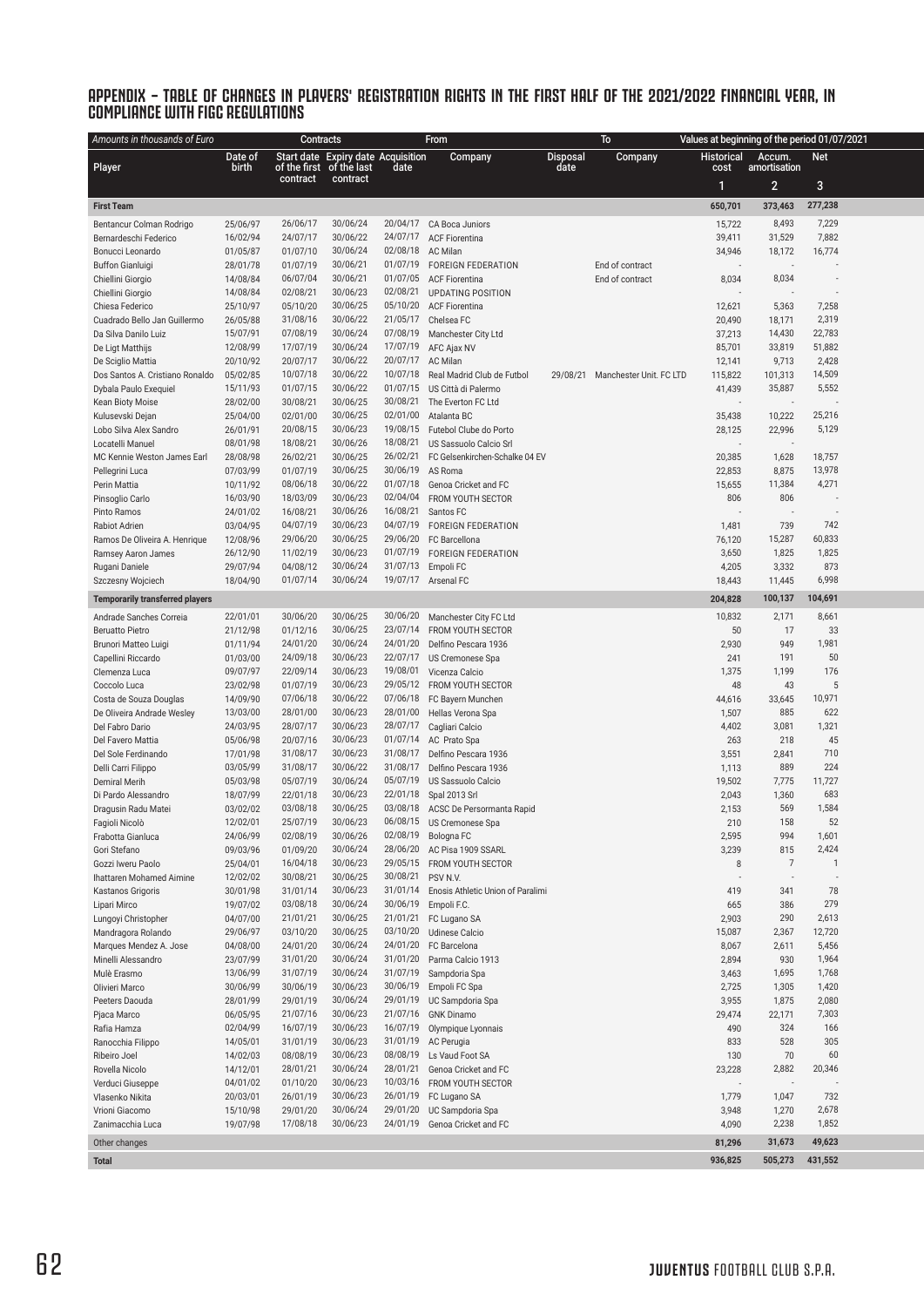| Change in values for the period |                 |                         |                          | Economic effects for the period |                          |                                   | Values at the end of the period 31/12/2021 |                                   |                 | Miscellaneous |                               |
|---------------------------------|-----------------|-------------------------|--------------------------|---------------------------------|--------------------------|-----------------------------------|--------------------------------------------|-----------------------------------|-----------------|---------------|-------------------------------|
| <b>Acquisitions</b>             | Disposal        | Ammort.*                | Write-<br>downs*         | Capital<br>losses*              | Capital<br>gains*        | <b>Historical cost</b><br>$(1+4)$ | Accumulated<br>amort. $(2+6)$              | Net*<br>$(10-11-7)$               | Agents'<br>fees | Other         | Value of<br>acquis. the sell- |
| 4                               | $5\phantom{.0}$ | $6\phantom{.}6$         | 7                        | 8                               | 9                        | $10$                              | 11                                         | 12                                |                 | costs         | on fee                        |
| 70,663                          | 14,191          | 55,543                  | $\blacksquare$           | 318                             | $\overline{\phantom{a}}$ | 597,508                           | 319,659                                    | 277,849                           | 43,704          | 1,959         | $\overline{\phantom{a}}$      |
|                                 |                 | 1,205                   |                          |                                 | $\overline{\phantom{a}}$ | 15,722                            | 9,698                                      | 6,024                             | 1,283           | 1,959         |                               |
|                                 |                 | 3,941                   |                          |                                 |                          | 39,411                            | 35,470                                     | 3,941                             | 600             |               |                               |
|                                 |                 | 2,796                   |                          |                                 |                          | 34,946                            | 20,968                                     | 13,978                            | 400             |               |                               |
|                                 |                 |                         |                          |                                 |                          |                                   |                                            |                                   |                 |               |                               |
|                                 |                 |                         |                          |                                 |                          |                                   |                                            |                                   |                 |               |                               |
|                                 |                 | 3,629<br>1,159          |                          |                                 |                          | 12,621<br>20,490                  | 8,992<br>19,330                            | 3,629<br>1,160                    | 300<br>550      |               |                               |
|                                 |                 | 3,797                   |                          |                                 |                          | 37,213                            | 18,227                                     | 18,986                            |                 |               |                               |
|                                 |                 | 8,647                   |                          |                                 |                          | 85,701                            | 42,466                                     | 43,235                            | 12,418          |               |                               |
|                                 | 14,191          | 1,214                   |                          | 318                             |                          | 12,141                            | 10,927                                     | 1,214<br>$\overline{\phantom{a}}$ | 500             |               |                               |
|                                 |                 | 2,776                   |                          |                                 |                          | 41,439                            | 38,663                                     | 2,776                             | 3,699           |               |                               |
| 36,981                          |                 | 3,240                   |                          |                                 |                          | 36,981                            | 3,240                                      | 33,741                            | 3,227           |               |                               |
| 1,000<br>ł.                     |                 | 3,277<br>1,282          |                          |                                 |                          | 36,438<br>28,125                  | 13,499<br>24,278                           | 22,939<br>3,847                   | 1,969<br>2,850  |               |                               |
| 24,853                          |                 | 1,886                   |                          |                                 |                          | 24,853                            | 1,886                                      | 22,967                            | 1,423           |               |                               |
| ÷,                              |                 | 2,345                   |                          |                                 |                          | 20,385                            | 3,973                                      | 16,412                            | 411             |               |                               |
| $\overline{\phantom{a}}$<br>488 |                 | 1,747<br>2,380          |                          |                                 |                          | 22,853<br>16,143                  | 10,622<br>13,764                           | 12,231<br>2,379                   | 375<br>600      |               |                               |
| 20                              |                 | 5                       |                          |                                 |                          | 826                               | 811                                        | 15                                | 20              |               |                               |
| 5,321                           |                 | 409                     |                          |                                 |                          | 5,321                             | 409                                        | 4,912                             | 3,821           |               |                               |
| 2,000                           |                 | 186<br>7,854            |                          |                                 |                          | 1,481<br>78,120                   | 925<br>23,141                              | 556<br>54,979                     | 1,481<br>494    |               |                               |
|                                 |                 | 456                     |                          |                                 |                          | 3,650                             | 2,281                                      | 1,369                             | 3,650           |               |                               |
|                                 |                 | 146                     |                          |                                 |                          | 4,205                             | 3,478                                      | 727                               | 300             |               |                               |
| $\overline{\phantom{a}}$        |                 | 1,166                   |                          |                                 |                          | 18,443                            | 12,611                                     | 5,832                             | 3,333           |               |                               |
| 6,052                           |                 | 22,187                  |                          |                                 |                          | 210,880                           | 122,324                                    | 88,556                            | 17,388          | ٠             | $\blacksquare$                |
|                                 |                 | 1,083<br>$\overline{4}$ |                          |                                 |                          | 10,832<br>50                      | 3,254<br>21                                | 7,578<br>29                       | ٠               | ٠             |                               |
|                                 |                 | 330                     |                          |                                 |                          | 2,930                             | 1,279                                      | 1,651                             | 30              |               |                               |
| 20                              |                 | 17                      |                          |                                 |                          | 261                               | 208                                        | 53                                | 10              |               |                               |
|                                 |                 | 44<br>$\mathbf{1}$      |                          |                                 |                          | 1,375<br>48                       | 1,243<br>44                                | 132<br>4                          | 50              |               |                               |
|                                 |                 | 5,486                   |                          |                                 |                          | 44,616                            | 39,131                                     | 5,485                             | 5,297           |               |                               |
| 400                             |                 | 256                     |                          |                                 |                          | 1,907                             | 1,141                                      | 766                               | 150             |               |                               |
| 50                              |                 | 343<br>11               |                          |                                 |                          | 4,452<br>263                      | 3,424<br>229                               | 1,028<br>34                       |                 |               |                               |
|                                 |                 | 177                     |                          |                                 |                          | 3,551                             | 3,018                                      | 533                               | 104             |               |                               |
|                                 |                 | 112                     |                          |                                 |                          | 1,113                             | 1,001                                      | 112                               |                 |               |                               |
|                                 |                 | 1,955<br>171            |                          |                                 |                          | 19,502<br>2,043                   | 9,730<br>1,531                             | 9,772<br>512                      | 2,128<br>10     |               |                               |
| 315                             |                 | 237                     |                          |                                 |                          | 2,468                             | 806                                        | 1,662                             | 1,893           |               |                               |
|                                 |                 | 13                      |                          |                                 |                          | 210                               | 171                                        | 39                                | 50              |               |                               |
| 50                              |                 | 165<br>404              |                          |                                 |                          | 2,645<br>3,239                    | 1,159<br>1,219                             | 1,486<br>2,020                    | 60              |               |                               |
|                                 |                 |                         |                          |                                 |                          | $\,$ 8 $\,$                       | $\sqrt{ }$                                 | $\mathbf{1}$                      |                 |               |                               |
| 1,891                           |                 | 166                     |                          |                                 |                          | 1,891                             | 166                                        | 1,725                             |                 |               |                               |
| 19                              |                 | 19<br>50                |                          |                                 |                          | 419<br>684                        | 360<br>436                                 | 59<br>248                         | 219<br>$30\,$   |               |                               |
| 175                             |                 | 349                     |                          |                                 |                          | 3,078                             | 639                                        | 2,439                             | 73              |               |                               |
| ٠                               |                 | 1,590                   |                          |                                 |                          | 15,087                            | 3,957                                      | 11,130                            |                 |               |                               |
|                                 |                 | 910<br>327              |                          |                                 |                          | 8,067<br>2,894                    | 3,521<br>1,257                             | 4,546<br>1,637                    | 8               |               |                               |
| 26                              |                 | 299                     |                          |                                 |                          | 3,489                             | 1,994                                      | 1,495                             | 25              |               |                               |
|                                 |                 | 355                     |                          |                                 |                          | 2,725                             | 1,660                                      | 1,065                             | 35              |               |                               |
|                                 |                 | 347<br>1,826            |                          |                                 |                          | 3,955<br>29,474                   | 2,222<br>23,997                            | 1,733<br>5,477                    | 25<br>5,650     |               |                               |
|                                 |                 | 41                      |                          |                                 |                          | 490                               | 365                                        | 125                               | 90              |               |                               |
| 35                              |                 | 85                      |                          |                                 |                          | 868                               | 613                                        | 255                               | 50              |               |                               |
| 2,896                           |                 | 15<br>3,874             |                          |                                 |                          | 130<br>26,124                     | 85<br>6,756                                | 45<br>19,368                      | 1,154           |               |                               |
| 10                              |                 | $\sqrt{2}$              |                          |                                 |                          | 10                                | $\sqrt{2}$                                 | 8                                 |                 |               |                               |
| 30                              |                 | 191                     |                          |                                 |                          | 1,809                             | 1,238                                      | 571                               |                 |               |                               |
| 125<br>10                       |                 | 467<br>465              |                          |                                 |                          | 4,073<br>4,100                    | 1,737<br>2,703                             | 2,336<br>1,397                    | 50<br>197       |               |                               |
| 3,447                           | 17,881          | 6,288                   |                          | 584                             | 1,782                    | 49,379                            | 19,280                                     | 30,099                            | 2,687           |               |                               |
| 80,162                          | 32,072          | 84,018                  | $\overline{\phantom{a}}$ | 902                             | 1,782                    | 857,767                           | 461,263                                    | 396,504                           | 63,779          | 1,959         | $\overline{\phantom{a}}$      |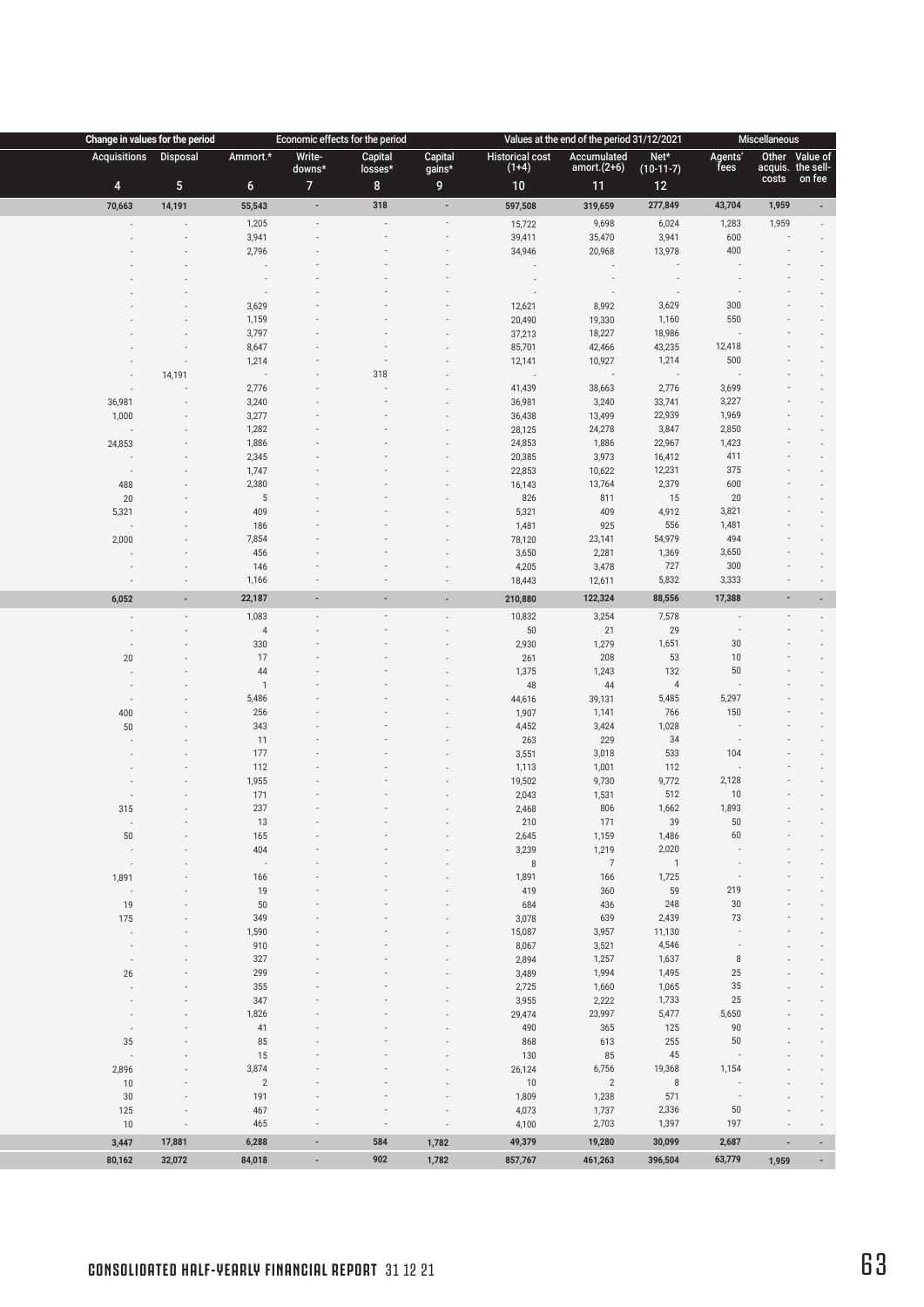#### **APPENDIX – TABLE OF PLAYER TRANSFERS AND FEES PAID TO SPORTS AGENTS IN THE FIRST HALF OF THE 2021/2022 FINANCIAL YEAR, REQUIRED BY UEFA REGULATIONS**

| Amounts in thousands of Euro                                             | I half-year<br>2021/2022 |
|--------------------------------------------------------------------------|--------------------------|
| Amortisation of players' registration rights                             | (84,018)                 |
| Write-down of players' registration rights                               |                          |
| Agent/intermediary costs for players' and members' registration rights   | (7,607)                  |
| Capital gains from disposal of players' registration rights              | 1.782                    |
| Capital losses on disposal of players' registration rights               | (902)                    |
| Revenues from the temporary disposal of players' registration rights     | 1,846                    |
| Expenses from the temporary disposal of players' registration rights     | (4,053)                  |
| Other revenues from players' registration rights                         | 1,788                    |
| Other expenses from players' registration rights                         | (831)                    |
| Net income from transactions connected with players' registration rights | (91, 995)                |
| Total amount paid to agents/intermediaries                               | 16,425                   |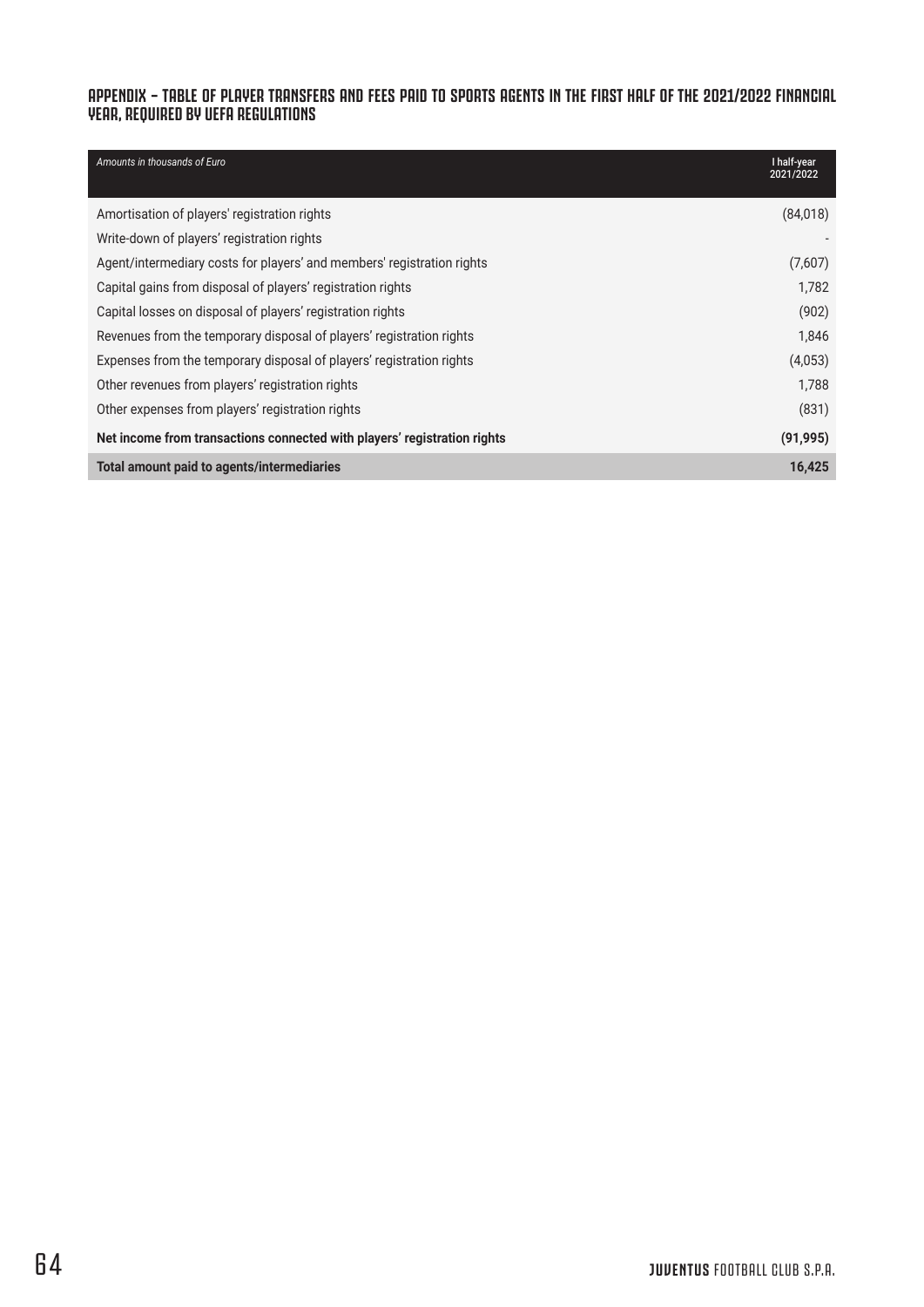## **CERTIFICATION PURSUANT TO ARTICLE 154-BIS OF ITALIAN LEGISLATIVE DECREE NO. 58/98**

The undersigned, Maurizio Arrivabene, Chief Executive Officer, and Stefano Cerrato, Manager responsible for preparing the financial reports of Juventus Football Club S.p.A. certify, also taking into account the specifications of Art. 154-bis, sections 3 and 4, of the Italian Legislative Decree no. 58 of 24 February 1998:

- the adequacy in relation to the company's characteristics;
- the effective application;

of the administrative and accounting procedures for the formation of the consolidated financial statements for the first half of the 2021/2022 financial year.

It is also certified that:

- consolidated Half-Yearly Financial Report at 31 December 2021:
	- have been prepared in compliance with international accounting standards, as endorsed by the European Union under EC Regulation no. 1606/2002 of the European Parliament and of the Council of 19 July 2002;
	- correspond to the books and accounting records;
	- give a true and fair view of the assets and liabilities, income and finances of the Group.
- the Interim Report on Operations includes a reliable analysis on operations and operating results as well as the situation of the Group, along with a description of the main risks and uncertainties it is exposed to.

Turin, 24 February 2022

ûww

Chief Executive Officer **Manager responsible for preparing** Manager responsible for preparing Maurizio Arrivabene the financial reports

Stefano Cerrato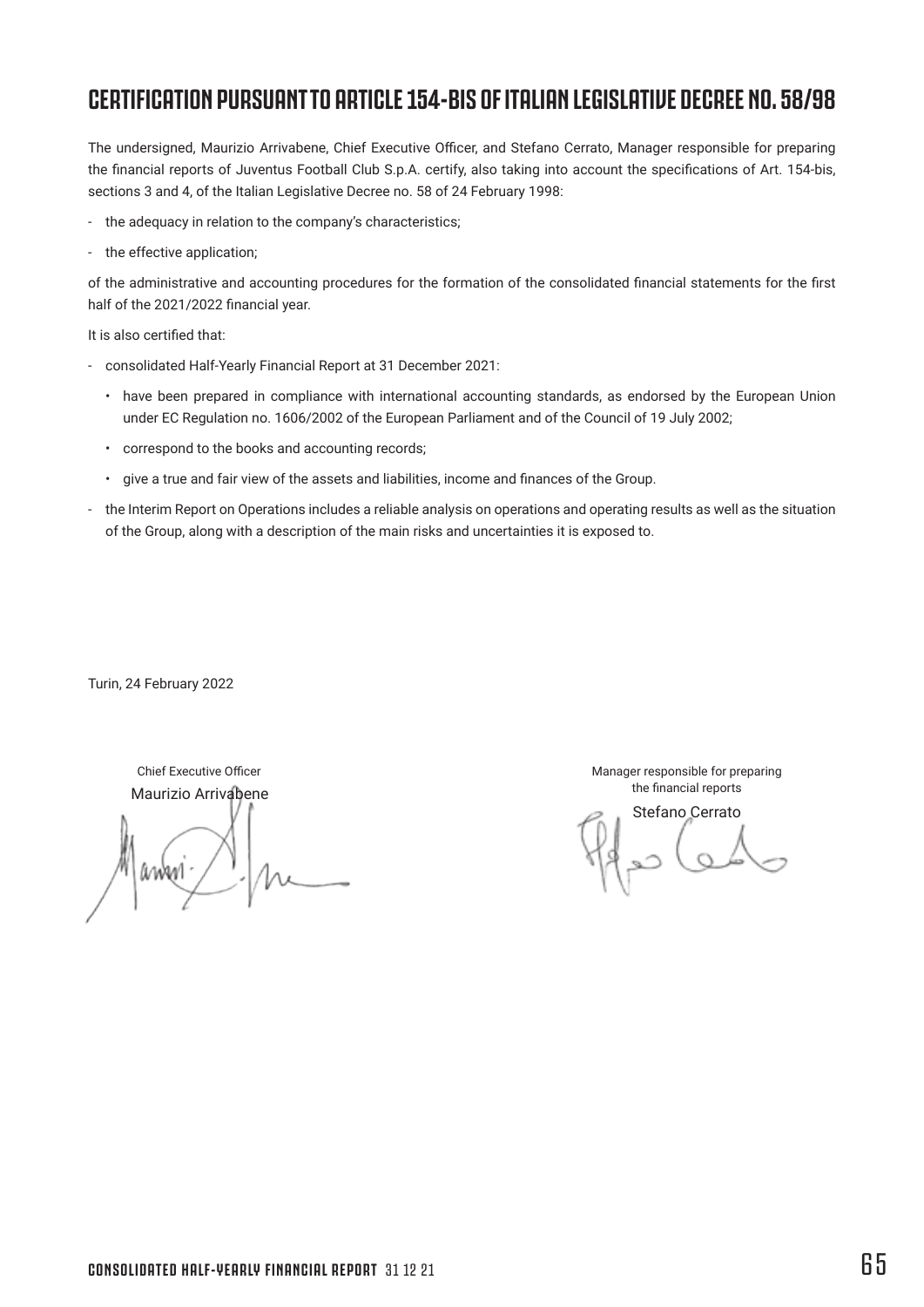## **Deloitte.**

Deloitte & Touche S.p.A. Galleria San Federico, S4 10121 Torino **Balla** 

Tel: +39 011 55971 www.deloitte.it

#### REPORT ON REVIEW OF THE INTERIM CONDENSED CONSOLIDATED FINANCIAL STATEMENTS

To the Shareholders of Juventus Football Club S.p.A.

#### Introduction

We have reviewed the accompanying interim condensed consolidated financial statements of Juventus Football Club S.p.A. and its subsidiaries (the "Juventus Group"), which comprise the statement of financial position as of December 31, 2021 and the income statement, statement of comprehensive income, statement of changes in shareholders' equity and statement of cash flow for the six month period then ended, and a summary of significant accounting policies and other explanatory notes. The Directors are responsible for the preparation of the interim condensed consolidated financial statements in accordance with the International Accounting Standard applicable to the interim financial reporting (IAS 34) as adopted by the European Union. Our responsibility is to express a conclusion on the interim condensed consolidated financial statements based on our review.

#### Scope of Review

We conducted our review in accordance with the criteria recommended by the Italian Regulatory Commission for Companies and the Stock Exchange ("Consob") for the review of the interim financial statements under Resolution n° 10867 of July 31, 1997. A review of interim condensed consolidated financial statements consists of making inquiries, primarily of persons responsible for financial and accounting matters, and applying analytical and other review procedures. A review is substantially less in scope than an audit conducted in accordance with International Standards on Auditing (ISA Italia) and consequently does not enable us to obtain assurance that we would become aware of all significant matters that might be identified in an audit. Accordingly, we do not express an audit opinion.

#### Conclusion

Based on our review, nothing has come to our attention that causes us to believe that the accompanying interim condensed consolidated financial statements of the Juventus Group as of December 31, 2021 are not prepared, in all material respects, in accordance with the International Accounting Standard applicable to the interim financial reporting (IAS 34) as adopted by the European Union.

Accord Sati Instanto Schotta Serviz Carlas Ferrar Grope Milays Nacoli Patrus Parra Roma Torico Terreso Liber Veneza

Sede Legale Via Torrona, 25 - 20144 Millano | Capitale Sociale Sura 10.3 26.220.201x.<br>Cardior FacebyRegiono delle legarone di Millano Marua Brianza Lodie, (2004/56/2065 - 8.1.A, a, ME 2720239 | Panitzi MA: 17 0304/5401/56

I nome Delatte swifetsche und gab delle regulationistic Delatte Toluthe Toleratou Limited, una società inglese a myomabilità limitata ("UTTL"), le monitor fam adoptra altuo redvorò e<br>le mitta a respondità: OTTL e dascura d www.dolcitte.com/about.

C Deloite & Touche S.p.A.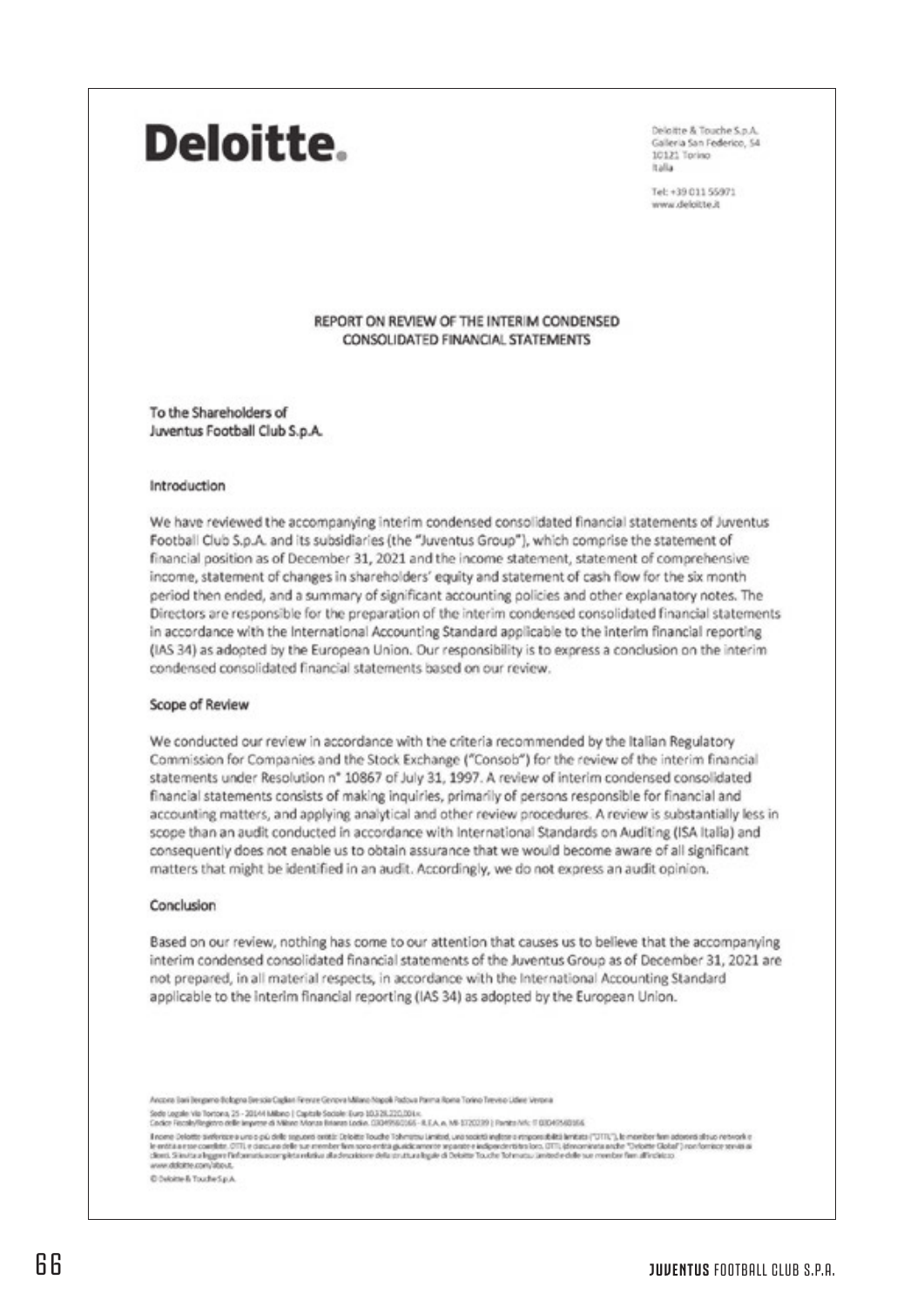## **Deloitte.**

Other Matters

The consolidated financial statements of the Juventus Group for the period ended as of June 30, 2021 and the interim condensed consolidated financial statements as of December 31, 2020 have been respectively audited and reviewed by other auditors that on September 27, 2021 and on March 9, 2021 expressed an unmodified opinion and an unmodified conclusion on those consolidated financial statements.

DELOITTE & TOUCHE S.p.A.

Signed by Giorgio Barbieri Partner

Turin, Italy March 7, 2022

This report has been translated into the English language solely for the convenience of international readers.

 $\bar{2}$